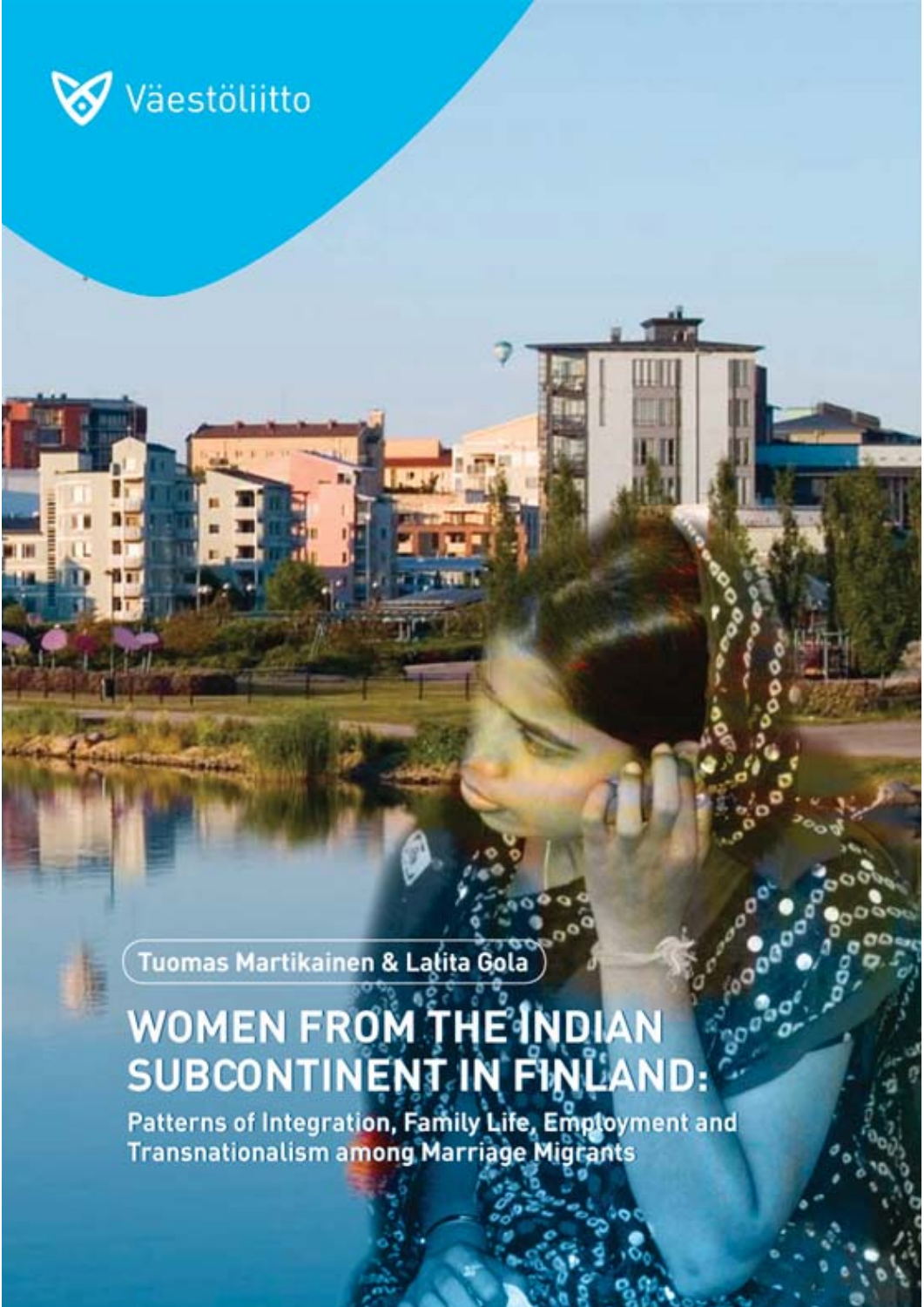Tuomas Martikainen & Lalita Gola

# **WOMEN FROM THE INDIAN SUBCONTINENT IN FINLAND**

Patterns of Integration, Family Life, Employment and Transnationalism among Marriage Migrants







Population Research Institute Working Papers E 28/2007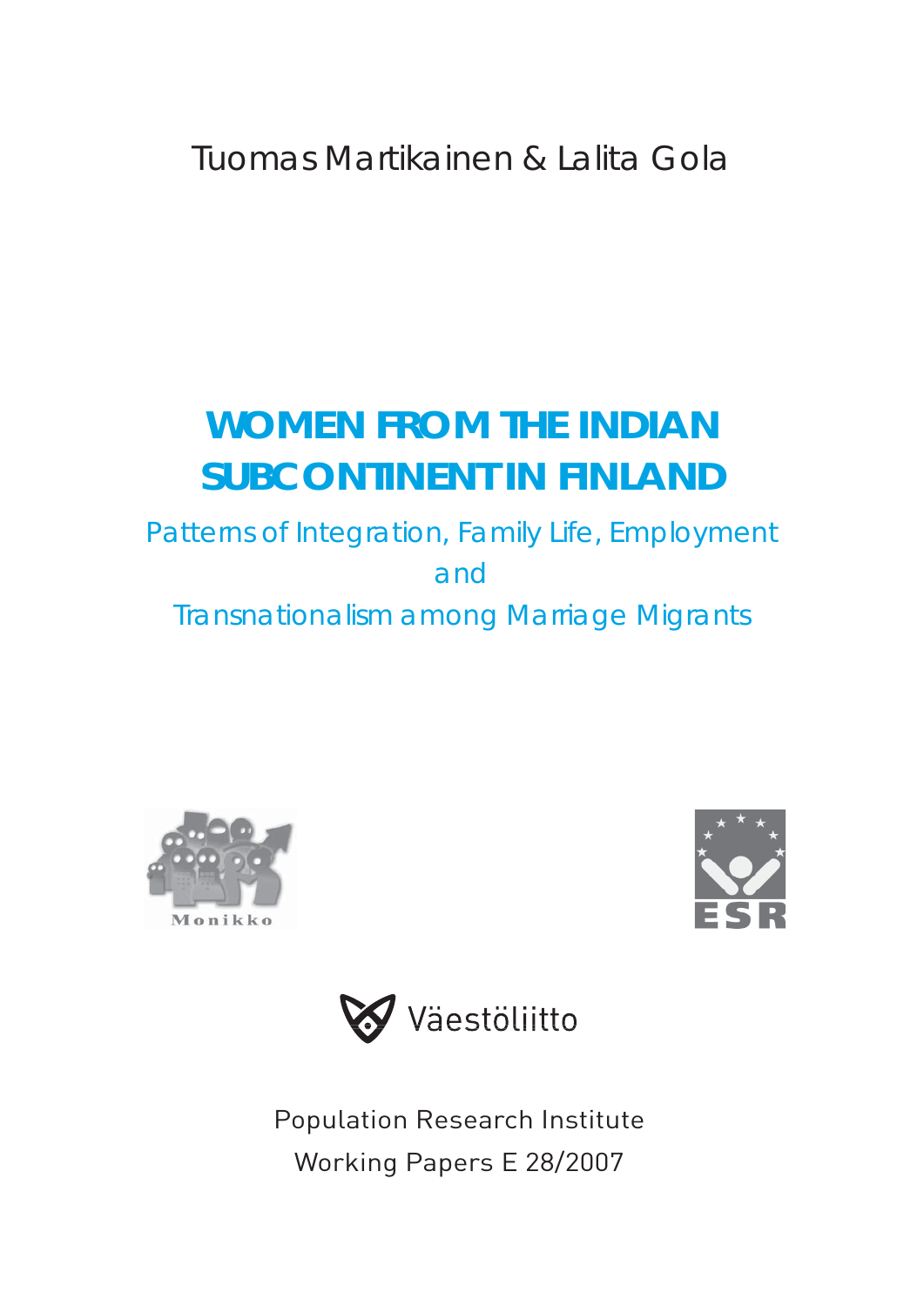## The Population Research Institute Väestöntutkimuslaitos Väestöliitto, The Family Federation of Finland

Kalevankatu 16 PO Box 849, FIN-00101 Helsinki, Finland

Telephone +358-9-228 050, Fax +358-9-612 1211 E-mail: pop.inst@vaestoliitto.fi http://www.vaestoliitto.fi

> ISBN 978-951-9450-77-3 ISSN 1455-2191

Vammalan Kirjapaino Oy 2007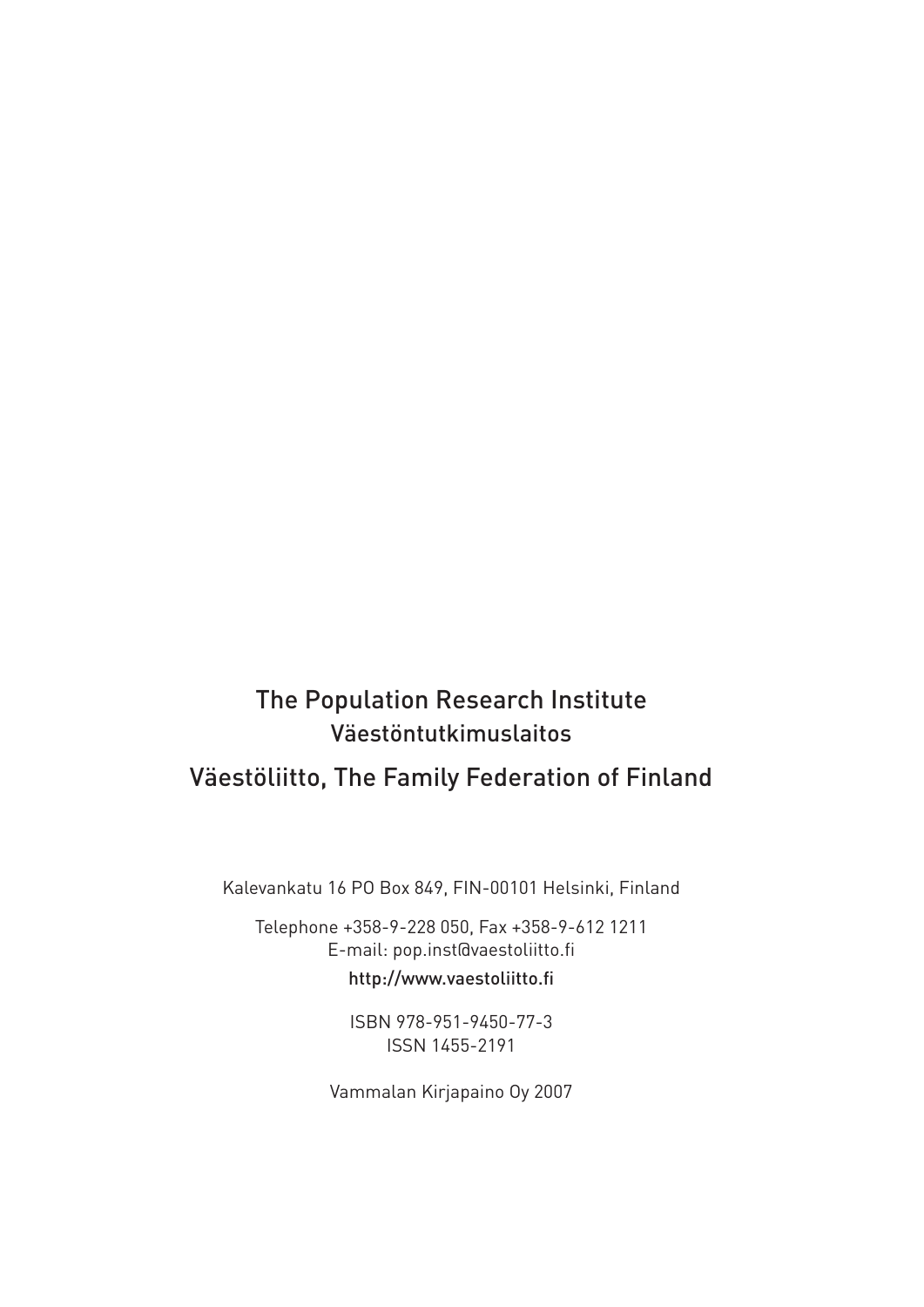## **Contents**

| 2 Women, Migration and Integration11<br>2.4 Family, Ethnicity, Language and Religion 14 |  |
|-----------------------------------------------------------------------------------------|--|
|                                                                                         |  |
| 4.3 Finnish Migration and Integration Policy  35                                        |  |
| 5 The Settlement of Indian and Nepalese Women39                                         |  |
|                                                                                         |  |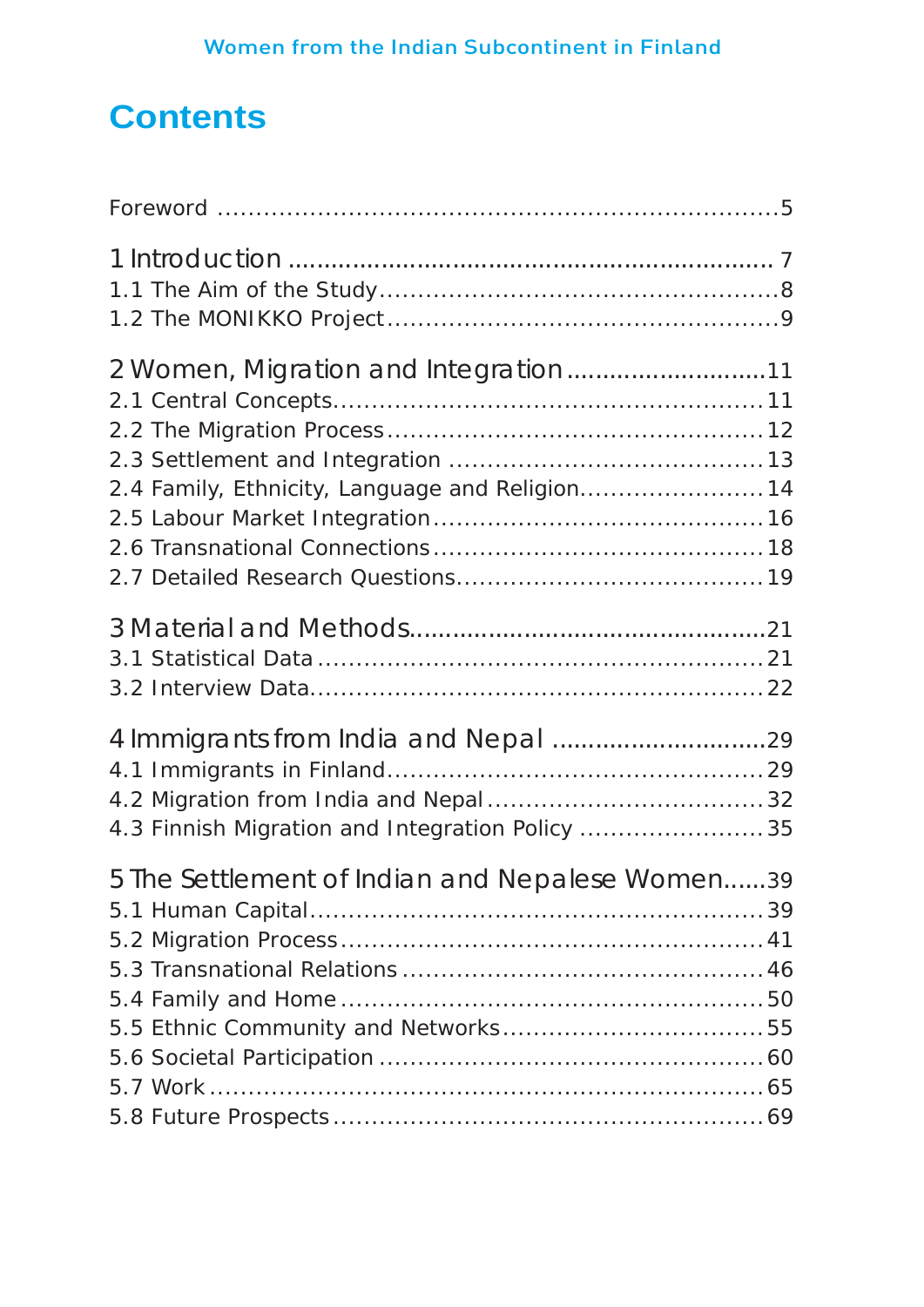| 6.2 Discussion, New Areas of Study and Policy Considerations  83 |  |
|------------------------------------------------------------------|--|
|                                                                  |  |
|                                                                  |  |
|                                                                  |  |
|                                                                  |  |
|                                                                  |  |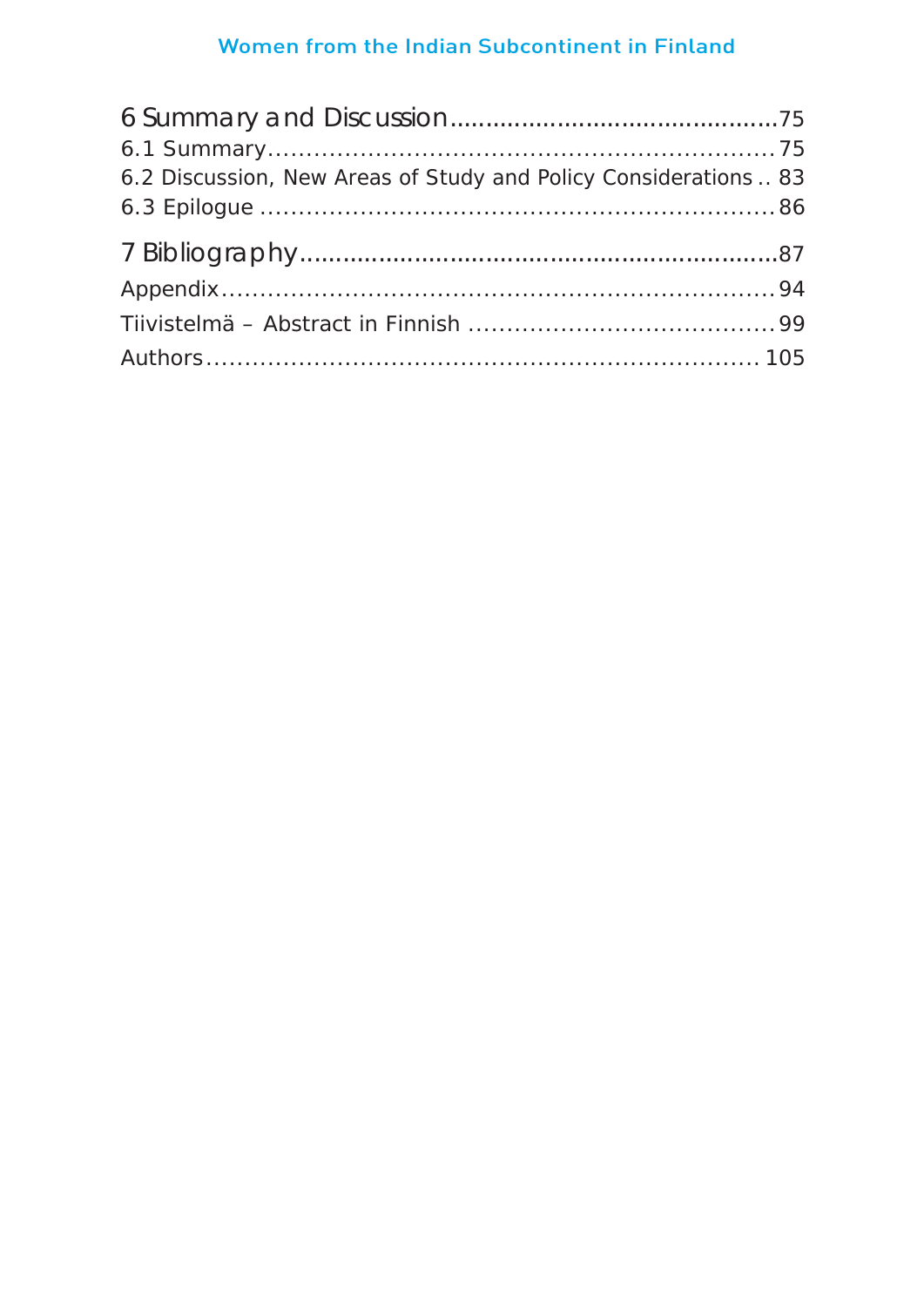## **Foreword**

Finland is a growing destination for immigrants – a mere ten years ago, our net migration consisted of approximately 3,500 people. Now, the number has tripled. As immigration swells, the immigrants themselves come from increasingly distant places. This is connected to such things as refugee background, impact of globalisation (which has made travel cheaper and faster), and to Finland's mounting employment shortfall.

In the wake of the phenomenon that is Nokia, thousands of highly educated immigrants and their families now make their home in Finland. This study concentrates on the integration and labour market participation of Indian and Nepalese women living in the country. In 2006, there were a total of 564 new arrivals from these two countries, 177 of them women. This is a significant immigration volume, and it continues to grow.

In this light, it is critical that we know how women outside of our own cultural sphere are integrating and managing to operate in-between two different cultures. There is a common concern in Finland, reflected even in the current Government Programme, about the necessity of improving the country's employment rate, and conversely, decreasing unemployment. The immigration population forms an important challenge against this backdrop.

The study's practical implementation was by Lalita Gola, M.A. and Tuomas Martikainen, Ph.D. The project originated in Lalita Gola's personal background, as she herself is Indian, highly educated and a mother. Her work, however, was happily interrupted by a "family event": Lalita gave birth to her second child following the completion of the gathering of the study data. The subsequent analysis and final wrap-up were handled by Tuomas Martikainen, a researcher in the MONIKKO Project. I would like to thank them both for the study's excellent outcome and for their successful collaboration.

The manuscript was reviewed by researchers Minna Säävälä, Ph.D., and Marja Tiilikainen, Ph.D., from the Population Research Institute of the Family Federation of Finland (Väestöliitto, Väestöntutkimuslaitos) and by Mika Raunio, Lic.Sc., from the University of Tampere's Institute for Social Research.

The manuscript was edited by translator Maija Mäkinen, in New York, and grammar and style verified by Stina Fågel, Assistant at the Population Research Institute; the interviews were translated by Lalita Gola and Sharon Ben-Dor, M.Soc.Sc. The layout is by Publications Secretary Mika Takoja from the Family Federation.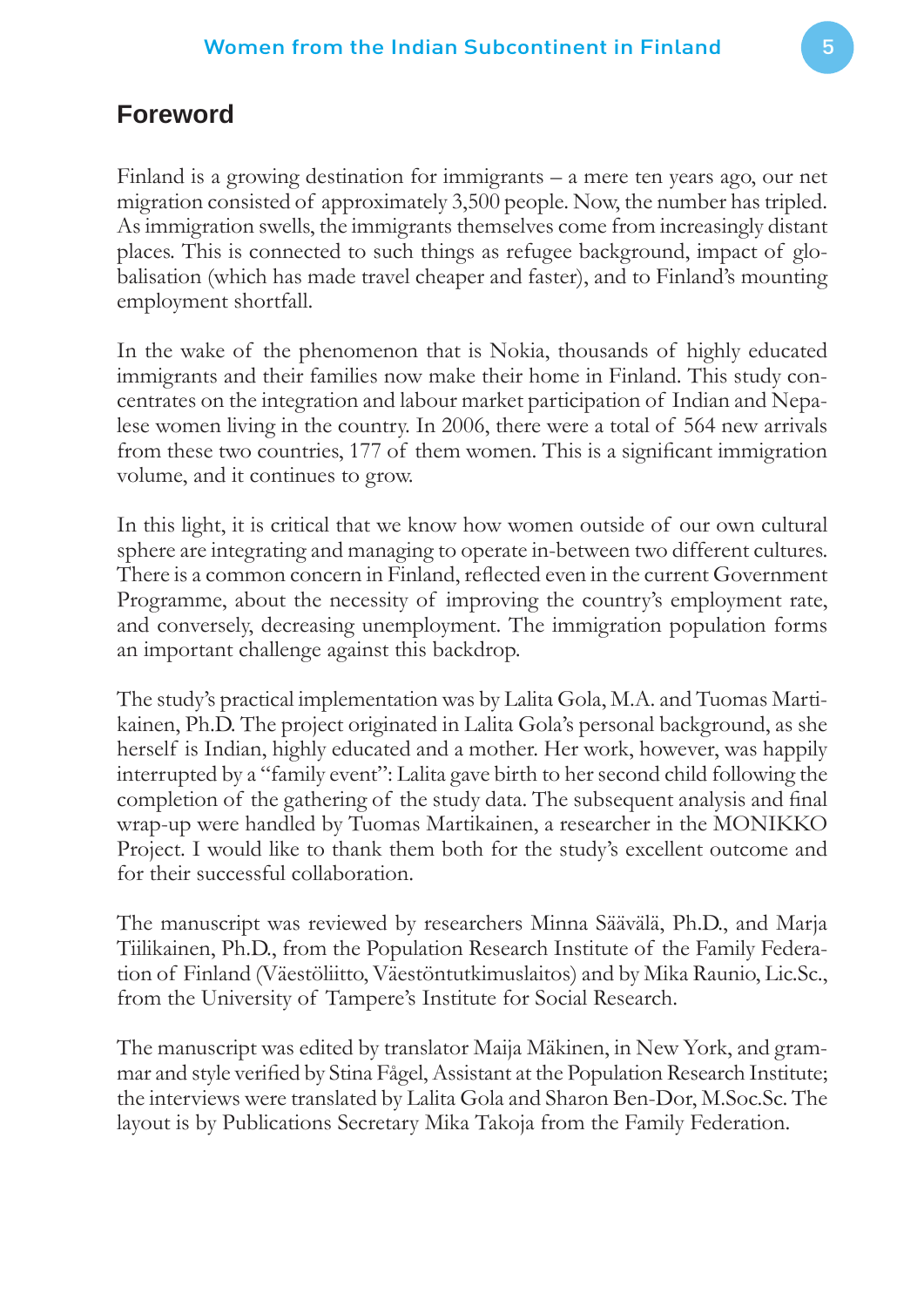I would like to thank all of the above for their important input and excellent cooperation. I would also like to extend thanks to all of the interviewees: their participation in this study represents an important contribution in that it will help researchers and other professionals who work with immigrants to gain a better understanding of the particular issues that affect this group of immigrants. The central message of this book is that immigrants and their families represent a resource for Finland – "immigrants issues are our issues".

The study was conducted as a sub-project of the European Social Fund's MONIK-KO Project, coordinated by Research Professor Kaisa Kauppinen at the Finnish Institute of Occupational Health (FIOH). Under her leadership, MONIKKO has generated outstanding results that will benefit both immigrants themselves and who works with them.

Helsinki 24.8.2007 Ismo Söderling Director, Population Research Institute Väestöliitto, The Family Federation of Finland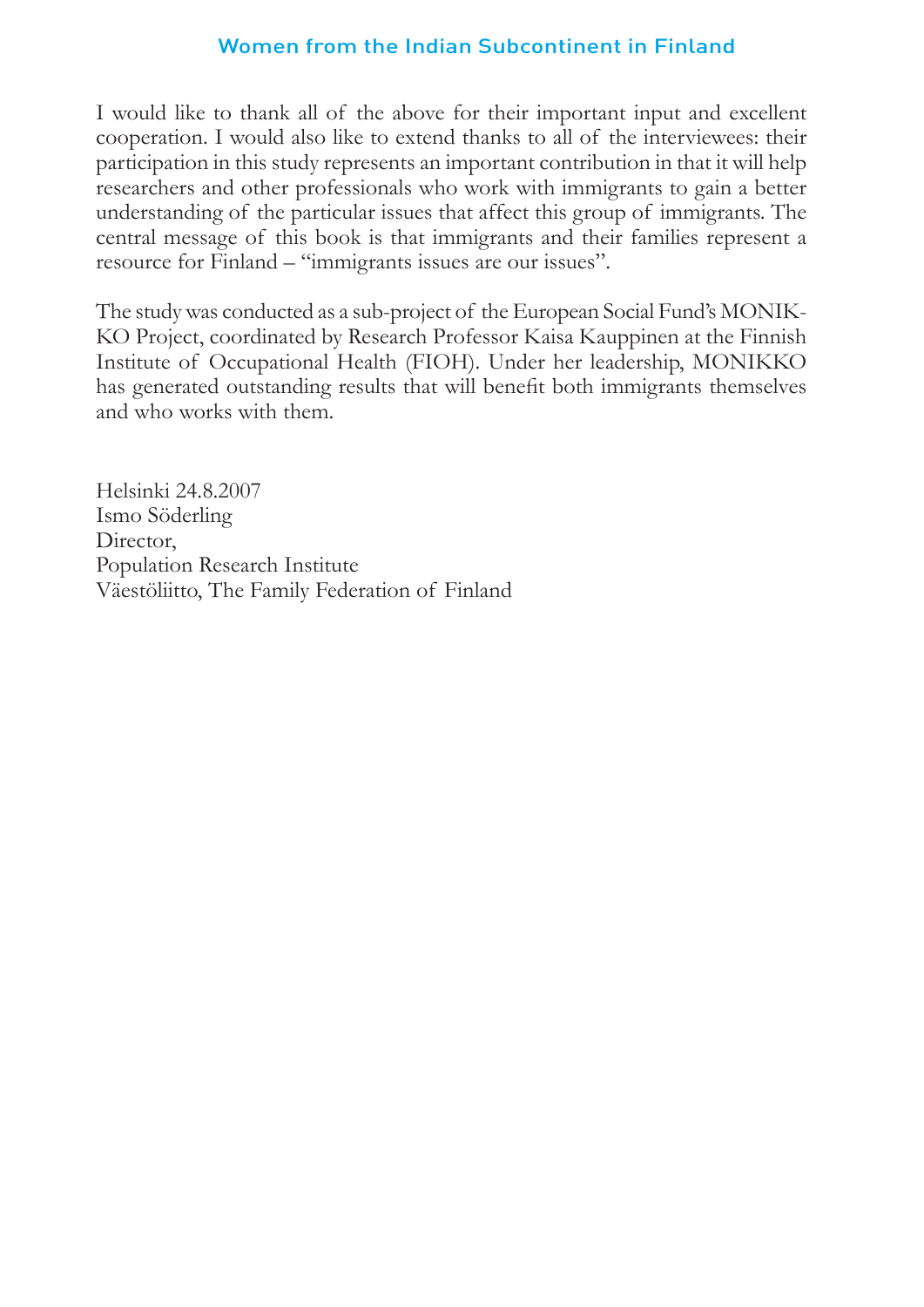## **1 Introduction**

Migration from the Indian subcontinent is a relatively new and, hitherto, minor phenomenon in Finland. Nevertheless, Indian migrants have been the target of some attention, as many Information and Communication Technology (ICT) enterprises have recruited engineers and programmers from India during the last decade. Also, Finns in the country's larger cities have recognised an increase in the number of ethnic shops and restaurants that are run by people from the Indian subcontinent. Names referring to distant places and new flavours, such as *Bombay Express*, *Curry Palace* and *Nanda Devi*, are becoming more and more common. However, what have gained much less attention are the dependants of these often male migrants. Professional migration is also about the migration of partners, children and relatives (Forsander et al., 2004: 154-155). The phenomenon has also been referred to as *tied migration* (Parvati, 2004). Other important issues include the creation of ethno-cultural organisations, transnational ties, flows of remittances and new challenges to local institutions and practices (Castles & Miller, 2003).

Immigrants from the Indian subcontinent began to arrive gradually during the last decades, and their number has grown steadily since the 1990s. In 2006, there were altogether 4,764 people born in Bangladesh, India, Nepal, Pakistan and Sri Lanka living in Finland, and they constituted 3% of all foreign-born and 15% of all Asian-born residents. This group has an imbalanced gender structure, as 64% of them were male in 2006. Thus, in absolute numbers, we are talking about a rather small group of immigrants. However, what is of broader importance regarding these nationalities is that the majority of them arrived in Finland because of work, study or marriage. They include very few refugees or asylum seekers, and even then mostly of Sri Lankan origin (Statistics Finland, 2007a; DOI, 2006). In this sense, these people in many ways represent the particular form of migration that is expected to grow significantly in the near future (MOL, 2006a; VN, 2004). Therefore, the results of this study have broader significance, as they may reveal some of the developments and current situation that non-refugee populations face in Finland. Even internationally, "There are few studies that explore international tied migration amongst the skilled" (Parvati, 2004: 308).

Research on international migration, ethnicity and integration has become a wellestablished field of study in Finland since the late 1990s. Many studies have been published in recent years, but people from the Indian subcontinent have gained only limited attention (ETNO, 1999; 2004). A rare exception is Akhlaq Ahmad's (2005) doctoral dissertation on Pakistani men in the Finnish labour market. Also research that has focused on the combination of gender, family and work is a relatively new area of focus (cf. Martikainen & Tiilikainen, 2007). This study is the first publication dedicated exclusively to issues connected to Indian and Nepalese migrants in Finland.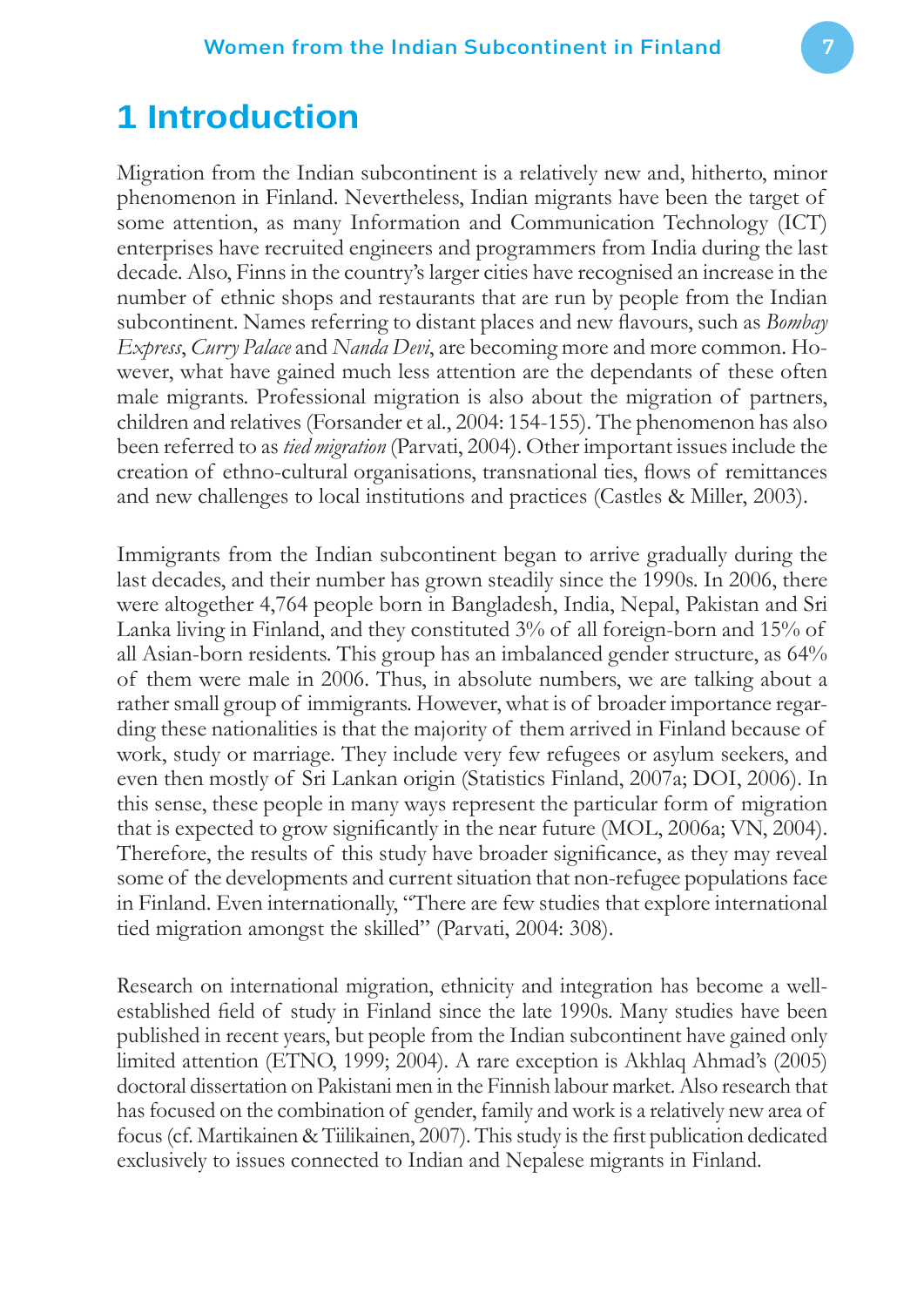#### **1.1 The Aim of the Study**

The main aim of this study is to present a holistic picture of the lives of women and families from India and Nepal in Finland. The study concentrates on issues connected to the process of migration, family, ethnic community, societal participation, employment and future life prospects in the new country. A central focus is on labour market integration, including the associated experiences and expectations. In addition, the study identifies good practices as well as problems with regard to the activities of Finnish authorities in migration and integration affairs. Furthermore, as this is the first broader presentation of people from India and Nepal in Finland, it also sets the field for further research and tries to identify possible themes for later study, while providing elementary information upon which subsequent research can stand. A more detailed formulation of the research questions can be found in Chapter 2.

The primary materials of the study consist of statistical information provided by Statistics Finland as well as qualitative interviews with fourteen Indian and two Nepalese women living in Finland. In addition, interviews with four representatives of cultural, ethnic and religious organisations working with this population are included. All of the interviews were conducted by Lalita Gola, M.Sc., in the Helsinki region between January and August in 2006. The interviews were conducted in Hindi and English. The statistical information was obtained from Statistics Finland in August 2006 and covers information from 1990 to 2005. The material and methods used in the study are explained in more detail in Chapter 3.

The theoretical background of the study is the social scientific study of international migration, ethnicity and immigrant integration. The specific focus is on professional and family migration. Theoretical literature is contextualised with the help of national studies, reports and statistics on ethnicity, immigration and integration in Finland. Fortunately, there already exists a growing body of literature on which to draw. A more detailed formulation of the theoretical background and its relation to the research questions is found in Chapter 2. Relevant national literature on the topic will be discussed in Chapters 2 and 4.

The study is structured as follows. Chapter 2 provides a discussion of the central concepts, theoretical background and more detailed research questions. The material and methods are illuminated in Chapter 3. Chapter 4 provides a detailed presentation of people from the Indian subcontinent living in Finland. Chapter 5 presents the study participants and discusses the lives and experiences of Indian and Nepalese women in the country, and thus forms the empirical part of the study. Chapter 6 summarises the results of the study and discusses the implications of the findings to Finnish migration and integration research and practices. The original research questionnaires can be found in the appendices.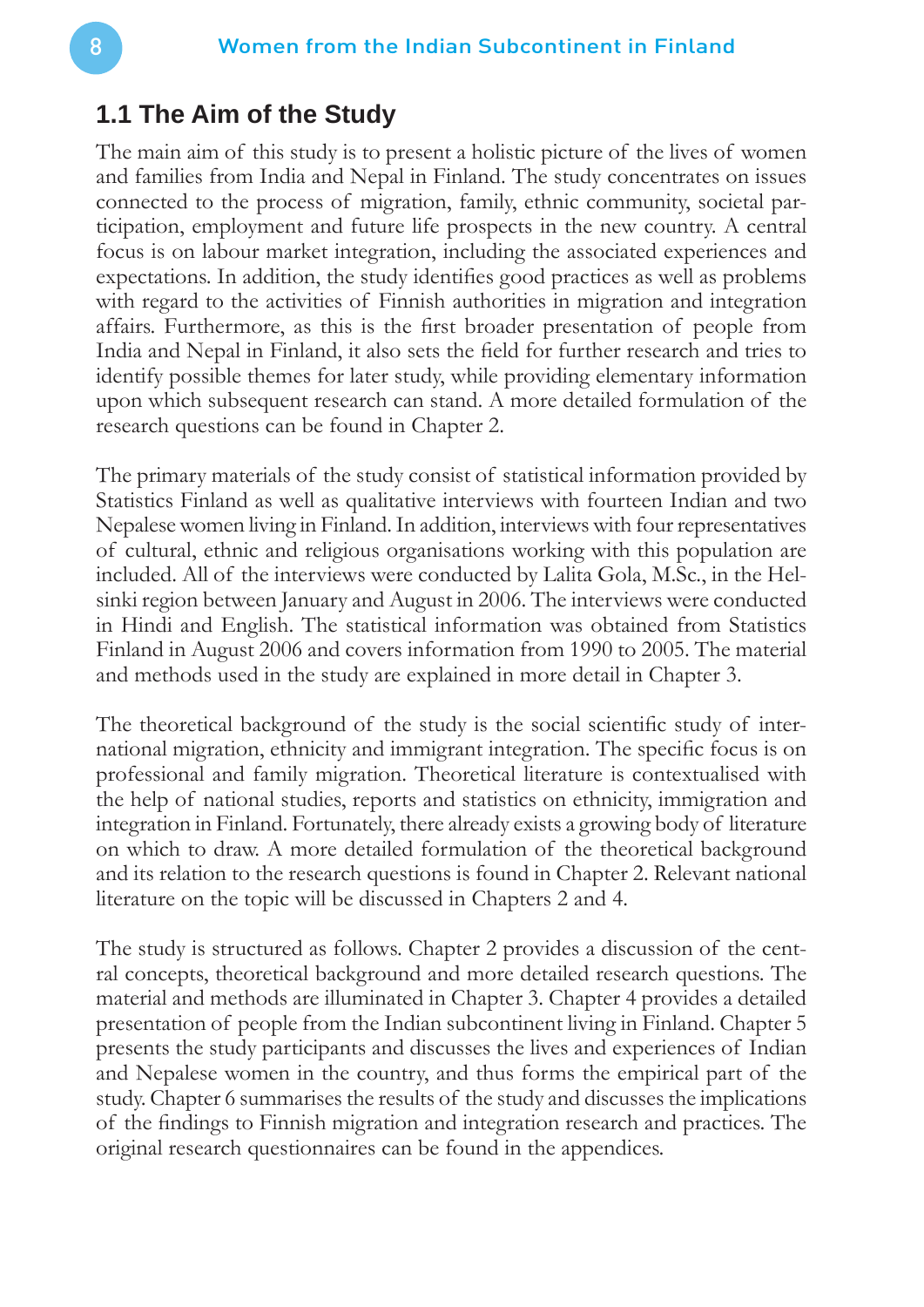The report has been written by Tuomas Martikainen. Lalita Gola has contributed to the sections on material and methods. The gathering, transcription and translation of the interview data is by Lalita Gola and Sharon Ben-Dor (one transcript and two translations). Prior to publication, the study was reviewed by Docent Ismo Söderling, Dr. Minna Säävälä, Dr. Marja Tiilikainen and Mika Raunio, Lic.Sc. The authors would like to warmly thank the reviewers for their valuable insights that helped to improve the manuscript. Last but not least, the authors would like to express their gratitude to all those interviewed, as without their consent and interest the study would not have been possible.

## **1.2 The MONIKKO Project**

This study is one of results of the MONIKKO Project – *Gender Equality and Diversity in Work Organizations* – running from 2005 to 2007 and financed by the EQUAL Community Initiative of the European Social Fund (ESF). The project emphasises the importance of gender equality, while taking into consideration the wider perspective of diversity. It examines differences and similarities between the two sexes, regarding such elements as age, ethnicity and family situation. The head of the project is Professor Kaisa Kauppinen from the Finnish Institute of Occupational Health. MONIKKO is directed by the Finnish Institute of Occupational Health and it consists of five subprojects (MONIKKO, 2006).

This study was carried out as a MONIKKO subproject entitled *Equality and Multiculturalism in the Workplace* and was carried out at the Population Research Institute of the Family Federation of Finland (*Väestöliiton Väestöntutkimuslaitos*). The *Equality at Work from a Multicultural Point of View Project* is directed by Docent Ismo Söderling, the Director of the Population Research Institute. Dr. Tuomas Martikainen worked on the project as a full-time researcher from August 2005 to March 2007 and was assisted by project secretary Stina Fågel, university trainee Milla Ruhanen (September – December 2005) and Lalita Gola, M.Sc. (November 2005 – November 2006). Dr. Marja Tiilikainen will continue as the project's main researcher until the end of 2007.

Five separate studies will be conducted in the context of the subproject. They are (1) a survey of Finnish immigration-related projects and their good practices (Ruhanen & Martikainen, 2006), (2) a Delphi study of Finnish experts' views on the development of diversity in Finnish working life until the year 2020 (Moisio & Martikainen, 2006), (3) a collected volume on immigrant women in Finland (Martikainen & Tiilikainen, 2007), (4) the present study and (5) a case study of the professional advancement of immigrant women in Finnish working life (to be published in 2007/8 by Marja Tiilikainen). All studies will be published by the Population Research Institute.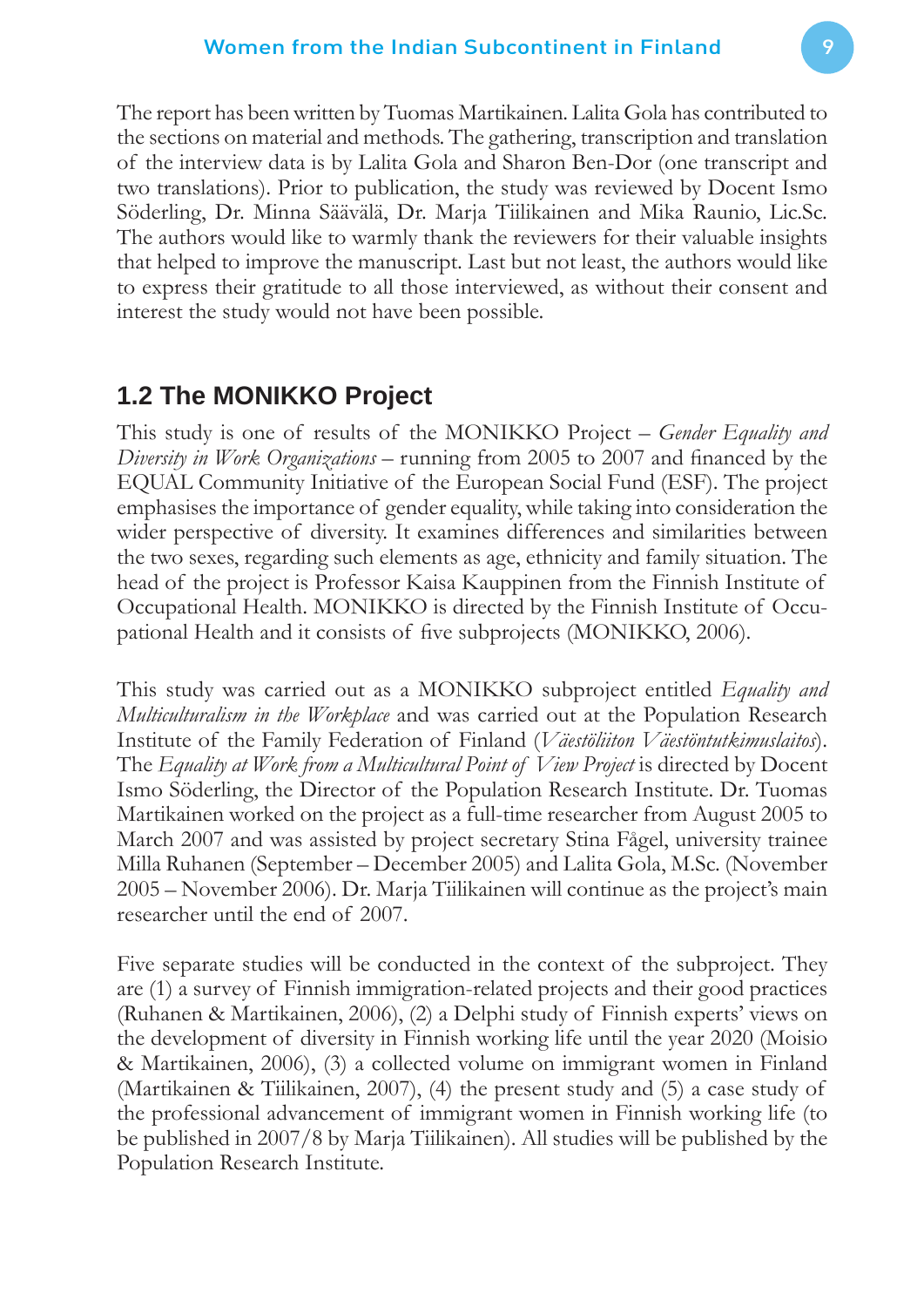The ultimate aim of the *Equality and Multiculturalism in the Workplace Project* is to enhance the opportunities of immigrant women in entering and succeeding in working life in Finland. The project is research based and, in that context, aims to identify central areas for the further development of integration policy and best practices at workplaces. The current study benefits from already existing results from the project. The survey of immigrant projects and their best practices have revealed a lack of concern regarding work and marriage migration, which will be further scrutinised in this study. It also showed that most projects thus far have been directed at people with a refugee and asylum seeker background (Ruhanen & Martikainen, 2006). The needs of these people differ, however, to some extent from those who have entered the country for other reasons, including marriage (e.g. Forsander et al., 2004: 154-155).

The Delphi study revealed a general lack of planning regarding the consequences of the expected rise in work-based migration. While most of the interviewed experts looked forward to a more diversified workforce, little thought had been given to the possible increase in dependant migrants (Moisio & Martikainen, 2006). However, the matter is of major importance, because Finnish society is structured around the idea of two breadwinners, and people with small incomes can experience severe financial difficulties. The two-breadwinner model is seen by some researchers as a possible hindrance to long-term residence, which would undermine the objective of promoting work-based migration. This study has taken such observations into consideration and looks at how dependants experience their economic situation and their life situation in general.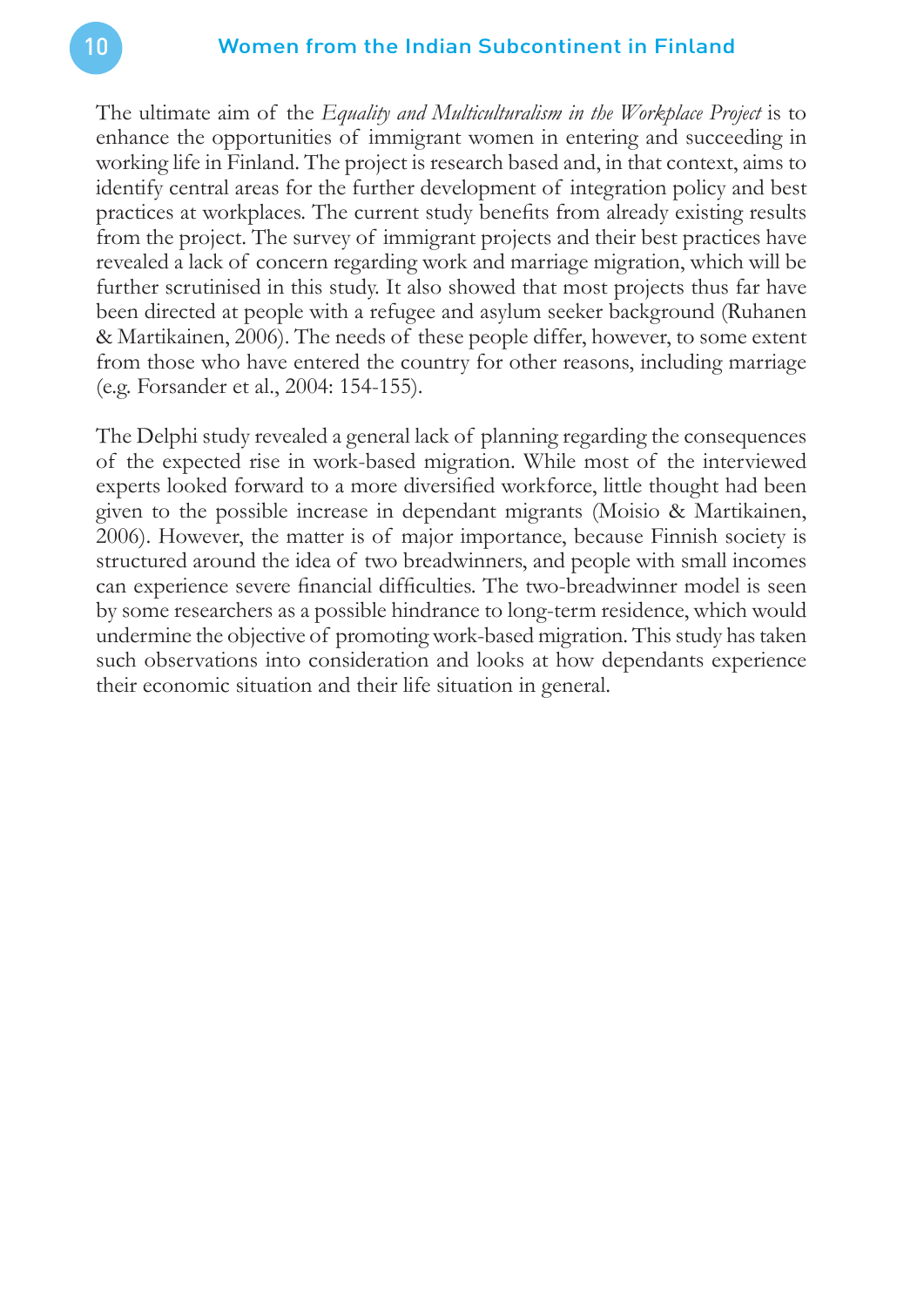## **2 Women, migration and integration**

In Europe, the study of women and migration has become a recognised field of research since the 1970s, but even today much of migration research is gender blind. The main critique emphasised by feminist scholars is that if gender is left out as an element of analysis, then the results do not optimally represent the experiences of either men or women (Kofman et al., 2000; Donato et al., 2006: 1-10; King, 2004: 33–35). The following presentation of the study's theoretical background aims to create a gender-sensitive platform for understanding the lives and experiences of Indian and Nepalese women in Finland.

The main sources for the discussion are three works on gender and migration: *Gender, Age and Generations* (King et al., 2004), *Gender and International Migration in Europe: Employment, Welfare and Politics* (Kofman et al., 2000) and a special issue on gender of the *International Migration Review* (IMR, 2006). In addition, *The Age of Migration: International Population Movements in the Modern World* (Castles & Miller, 2003) provides a broader platform on the study of international migration. This chapter begins by defining the central concepts related to immigration and gender, continues with a presentation of the general theoretical background and ends with detailed research questions and hypotheses.

## **2.1 Central Concepts**

The study incorporates several central concepts that need some clarification, as they can be and often are conceptualised differently in various contexts, disciplines and societies. The following illuminates what in this study is referred to through concepts related to immigrant populations and gender.

Regarding immigrant populations, the following definitions will apply in this study. *Immigrant* is a person who is born in another country than that of his or her current residence where the person is currently residing on a long-term basis. The person can also be referred to as a *first-generation immigrant*, meaning that he or she has personally migrated. The *generation one and a half* or *generation in-between* (1.5) refers to people who migrated when under the age of fifteen. The *second generation* refers to the offspring of first-generation immigrants, who are born and brought up in the new country of settlement. *People of immigrant origin* refer both to the first and subsequent immigrant generations (King et al., 2004: 54).

In addition, some concepts originating in the Finnish statistical system will be used. People *born abroad* refer to persons who were born in a country other than Finland. People with *foreign citizenship* refer to persons who hold the citizenship of a country other than Finland. *Foreign language speakers* refer to people, whose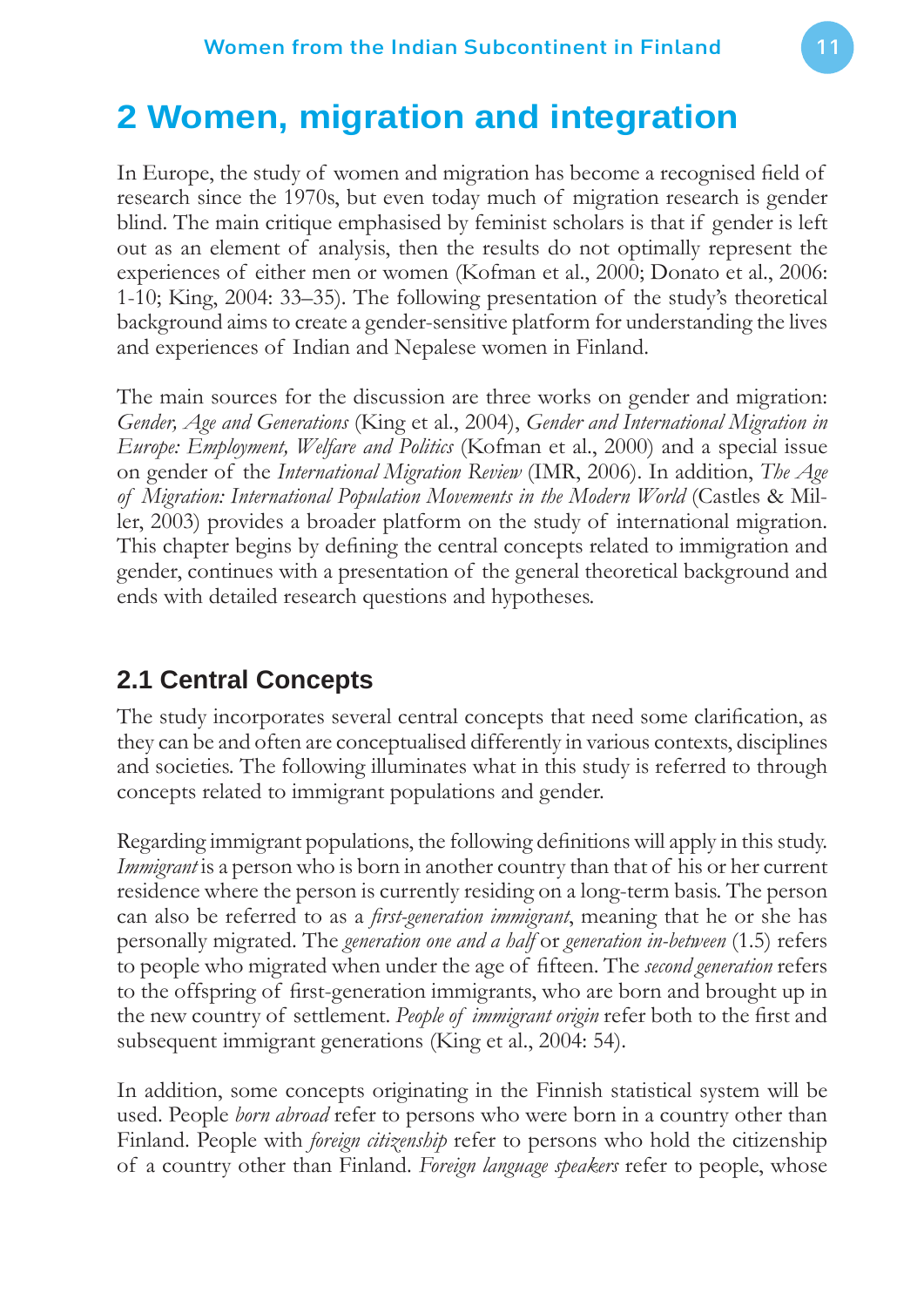registered mother tongue is not Finnish, Swedish or Sami, which are considered native languages. In Finland, the vast majority of foreign language speakers are also first- and second-generation immigrants. The Finnish statistical system views as immigrants those who have resided in the country for a period longer than one year (Statistics Finland, 2006b).

Gender-sensitive discussions of men and women<sup>1</sup> commonly make a distinction between *sex* and *gender*. On the one hand, sex refers to the biological aspect of humans, usually related to sexuality and sexual reproduction and to certain psychological differences. On the other hand, gender refers to the socially constructed and maintained understanding of the specific roles and 'natures' of men and women. A typical feature of gender is that it is often naturalised and essentialised, so that the behaviour and roles of men and women are seen as permanent and not apt to change (UN, 2005: 14). A recently popularised, originally feminist, concept that is useful in ethnic studies is *intersectionality*. Intersectionality refers to the joint effect of different attributes and qualities of people – including, e.g., sexuality, gender, ethnicity and 'race' – that either simultaneously or separately affect a person's life (Brah & Phoenix, 2004).

## **2.2 The Migration Process**

The migration process can be divided into the time before migration, migration itself and to settling in a new society (see Section 2.3 on settlement and integration), all of which have gender-specific features and are affected by several, interacting macro-, meso- and micro-structures. The decision to migrate can be made individually, but it is also common that family and other important persons are involved in the decision. Joint planning can influence, for instance, who in the family is going to migrate, where existing views on gender roles can play a significant role. Differences regarding the reason to migrate are also salient, and they include professional migration, search for employment, marriage, forced migration and education (Kofman et al., 2000: 21-22).

According to migration systems theory, "migratory movements generally arise from the existence of prior links between sending and receiving countries based on colonization, political influence, trade, investment or cultural ties" (Castles  $\&$ Miller, 2003: 26). As few such links have existed between Finland and the Indian subcontinent, the motivation of people from that region to migrate to Finland remains an open question. Recently opened trade connections between Finland and India form an exception, as does the recruitment of Indian programmers and

<sup>&</sup>lt;sup>1</sup> We will not here discuss issues related to queer studies, as they are not directly relevant in the context of this study. For a discussion of queer studies in international migration, see Manalansan (2006).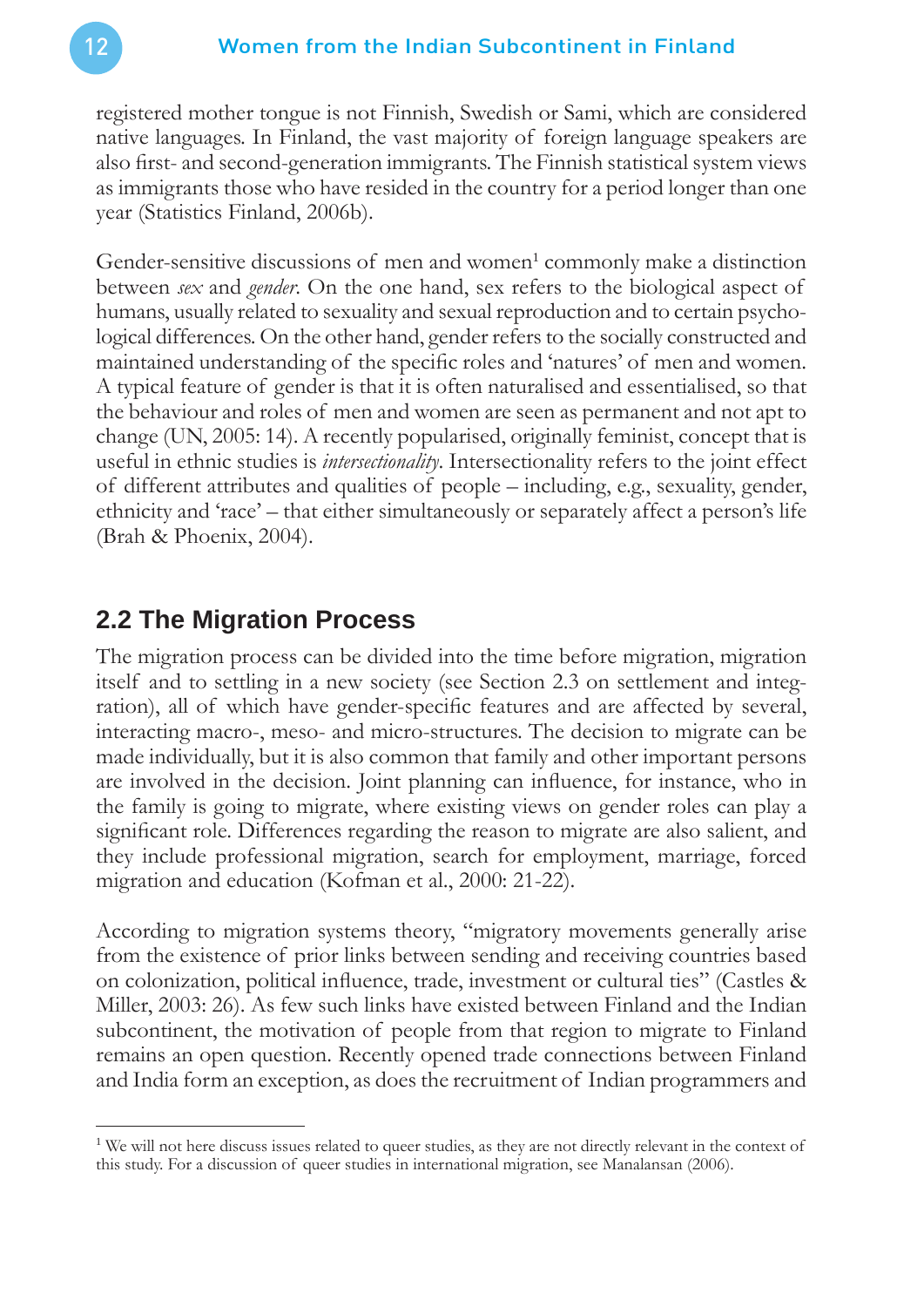engineers by certain Finnish companies, especially the ICT company Nokia, with its headquarters in the Helsinki capital region. However, whatever the initial links were, after migration has started it can lead to further (chain) migration based on social networks and family reunification. In addition, a number of children from Bangladesh, India and Sri Lanka have been adopted to Finland since the 1970s, but their role in the creation of transnational networks and relations is probably fairly marginal (Parviainen, 2003: 34-38).

The *feminisation of migration* is one of the current mega-trends of international migration (Castles & Miller, 2003: 9). Women formed about half of the world's 191 million<sup>2</sup> migrants in 2005 (UNFPA, 2006). Whereas women have always migrated, what appears to be novel is that more and more women migrate independently, and their presence has become more visible through professional migration (Kofman et al., 2000: 1-3). The feminisation of migration is in contrast to the still prevailing image of post-war European migrations, which were perceived as male dominated, with women entering the picture only later through family reunification. A further complication is that "There is increasing evidence that more and more migrants are transient" (Kofman et al., 2000: 11), so that they may have lived in several countries before their current place of residence. These transient migrants are sometimes called *transmigrants*. However, based on a preliminary look at Finnish immigration patterns from the Indian subcontinent, it appears that these migration flows conform more to the old view than to the feminisation image (see Section 4.2). Hence, we may presuppose that the motivations of Indian and Nepalese women to migrate to Finland are related to earlier male migrations, but this remains an empirical question.

## **2.3 Settlement and Integration**

The settlement and integration processes of immigrants are both long-lasting and complex phenomena.<sup>3</sup> Both migrants themselves as well as the receiving society are active agents in the process. The receiving society and state provide the general matrix in which integration takes place. For instance, the legal status of migrants affects their opportunities and barriers, integration programmes facilitate their settlement, public attitudes influence immigrants' welfare and the local gendered division of labour their opportunities for finding work. Immigrants, for their part, may have to adapt to local linguistic, educational, cultural, economic and

 $\overline{a}$  $2$  There are different estimates regarding the number of people permanently residing outside their country of birth; for more information, see Castles & Miller (2003: 4).

<sup>&</sup>lt;sup>3</sup> These processes are conceptualised somewhat differently in various academic disciplines, including sociology and social psychology. Even the processes have been called different names, including social incorporation, integration, acculturation and assimilation; see Berry et al. (2002); Castles & Miller (2003), Kivisto (2002) and Kofman et al. (2000).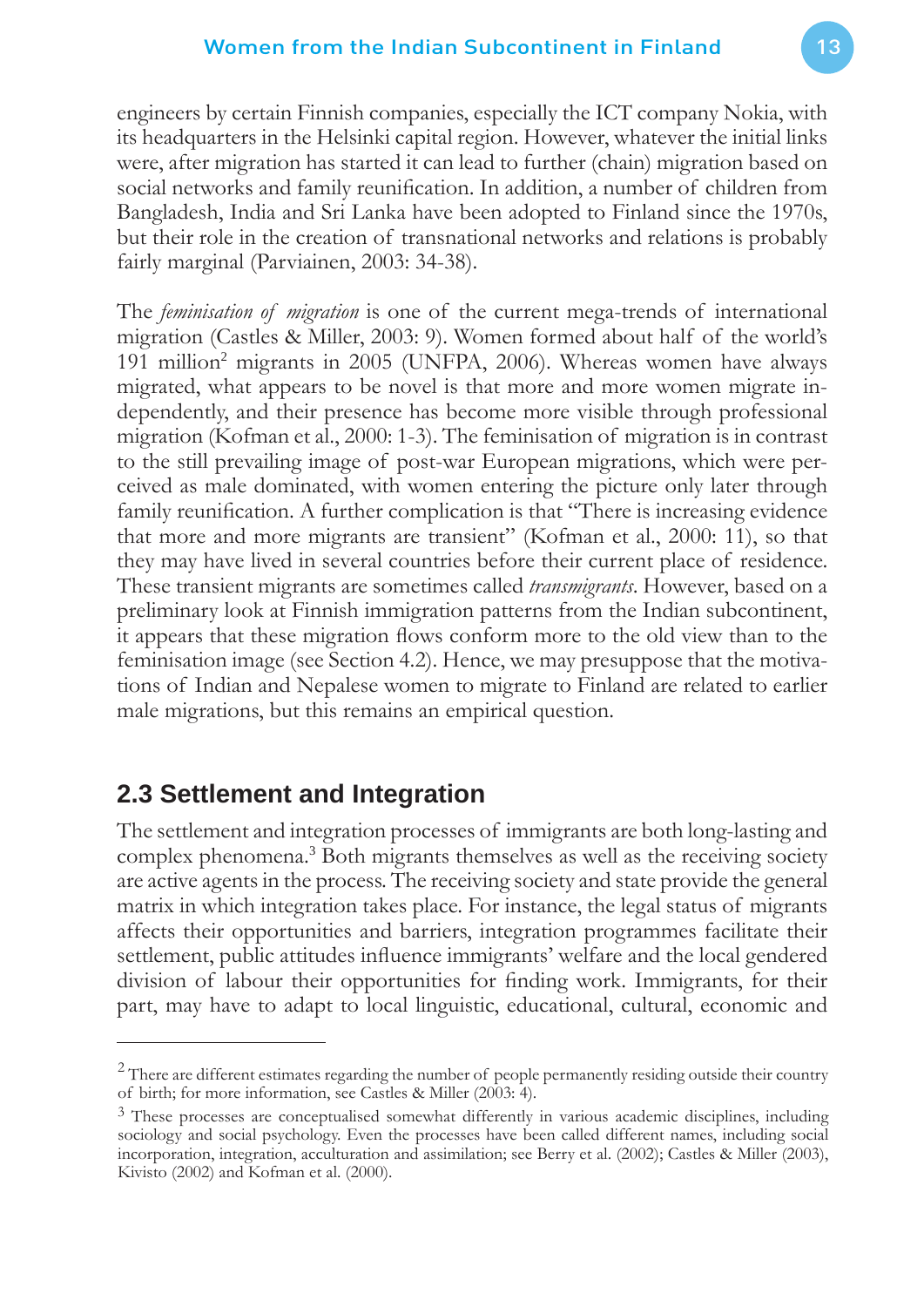other circumstances, while their human and social capital may be more or less compatible with local expectations and norms. The original reasons, expectations and motives for migration are essential in the early stage of settlement (Berry et al., 2002: 349-370; Castles & Miller, 2003: 30-32).

In light of the aims of the present study, state policies on immigrant integration deserve a closer look. The legal status of an immigrant defines what he or she is eligible for in terms of services, rights and obligations. Family dependants often face greater restrictions than work migrants in what they are allowed to do. Also, for instance, the kinds of employment, education and health-care services that are available can depend on residence status. Many researchers have noted that national migration regulatory systems have – often unintentionally – inbuilt, gendered structures that *de facto* disadvantage certain segments of migrant populations on the basis of their country of origin and reason of migration. This issue has received limited attention in Finland (cf. Forsander et al., 2004; Martikainen & Tiilikainen, 2007), and thus we aim to look at the issue empirically in this study. Finnish migration and integration policies are explained in more detail in Section 4.3.

Individual differences between migrants are also important. The concept of *human capital* provides one way to approach this. Human capital consists of such elements as education, professional experience and language skills. As a result of migration, *human capital mismatch* can occur, so that previous skills are no longer valid in the new context. It has been argued that first-generation migrants usually remain in a worse position in relation to the majority population because of difficulties in moving human capital from one place to another. Highly educated labour has better opportunities for transferring their human capital, even though it is in fact often more complicated to transfer. While human capital cannot explain all aspects of economic integration, its transfer is still a central concern for many migrants (Forsander, 2002: 52-56). We may thus preliminarily assume that Indian and Nepalese migrants with more human capital will experience better labour market integration in Finland.

## **2.4 Family, Ethnicity, Language and Religion**

Family and gender relations as well as social networks in general often go through major transformations as a result of migration. In particular, if there are significant cultural differences between the country of origin and the receiving society, the changes and tensions related to them can be severe (Donato et al., 2006: 4-6). The views on family, gender roles and generational obligations can be expected to be fairly different between Finland and India. Finland is often described as a more individualistic, nuclear-family oriented and gender-equal country in contrast to the prevailing images of Indian society. Whereas such general views crudely simplify "real life", we can at least assume that they have the potential to rise to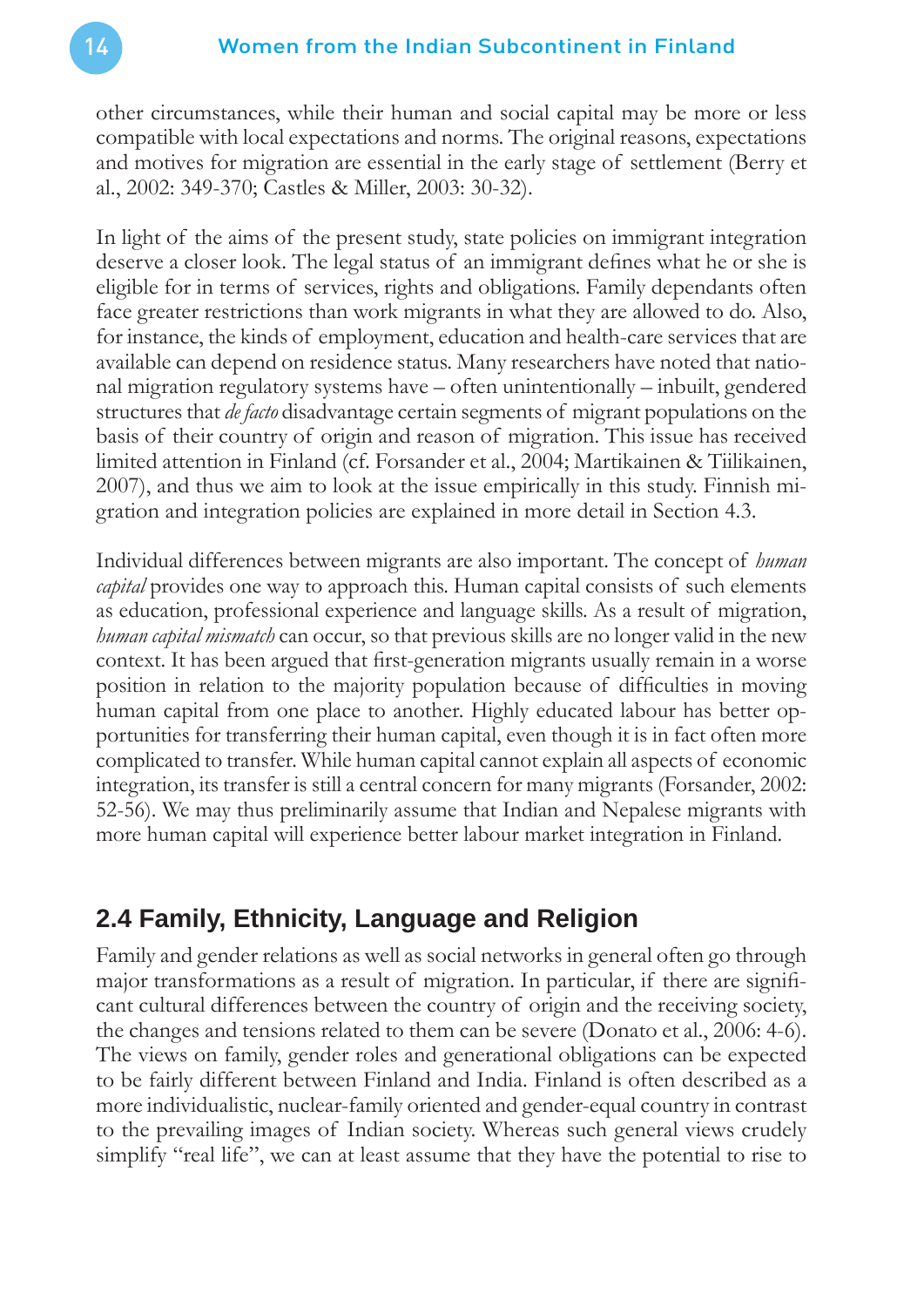the front in shaping migrant identities and experiences. It remains, therefore, an empirical question in the Finnish context.

An ethnic community can become an important substitute for previous social networks. Among others, Martin Baumann (2004), Steven Vertovec (2000) and Castles & Miller (2003) have discussed phase models of settlement. A common feature in these models is a gradual integration to local society, where important changes take place at generational transitions. The first generation may create an ethnic infrastructure as a cultural and ethnic support network that subsequently becomes transformed to the needs of their children. The role of these networks, associations and the like is to provide spaces for the use of vernacular, important life rituals (e.g., marriage, cultural and religious festivals) and socialising for various ends, including the search for partners, employment and psychological support (Ebaugh & Chafetz, 2000). We may thus presuppose that also Indian and Nepalese migrants in Finland have been involved in both the creation of as well as participated in the activities of ethnic communities to improve their social networks and wellbeing.

The use of vernacular is of major importance for many migrants and ethnic communities. As the Indian subcontinent accommodates over one thousand dialects and languages, it is only natural that Hindi and English – both with the status of *lingua franca* in India – are used in such contexts. Regarding migrant settlement, the extent to which one is both in contact with the majority language and able to comprehend it are often seen as important indicators of acculturation. Related to that is the language spoken at home. Contemporary research emphasises the importance of parents speaking in their own mother tongue to their children as an elementary tool in a child's successful cognitive-linguistic development (Vertovec & Wessendorf, 2006). As the ICT migrants in Finland, especially, work in a milieu that supports the English language, we may presume that they have fewer Finnish skills than people who have migrated for other reasons. However, as little prior knowledge exists on the matter, linguistic acculturation remains an empirical question.

Religion is one of the longest-lasting aspects of cultural heritage in the context of international migration. Whereas language, dress and many other cultural features often disappear by the third generation, religion more often than not persists. It is, however, not a question of mere cultural conservation, but also a dynamic process, in which adaptation takes place on many levels (Ebaugh & Chafetz, 2000). Women tend to be viewed both as carriers of tradition and assigned a more central role in the domestic practice of religion. As all but one of the interviewed women in this study were Hindu, the study of Hindu diasporas provides a relevant corpus of study (e.g., Baumann et al., 2003a; Jacobsen & Kumar, 2004; Vertovec, 2000). The remaining woman was Sikh (e.g., Singh & Tatla, 2006).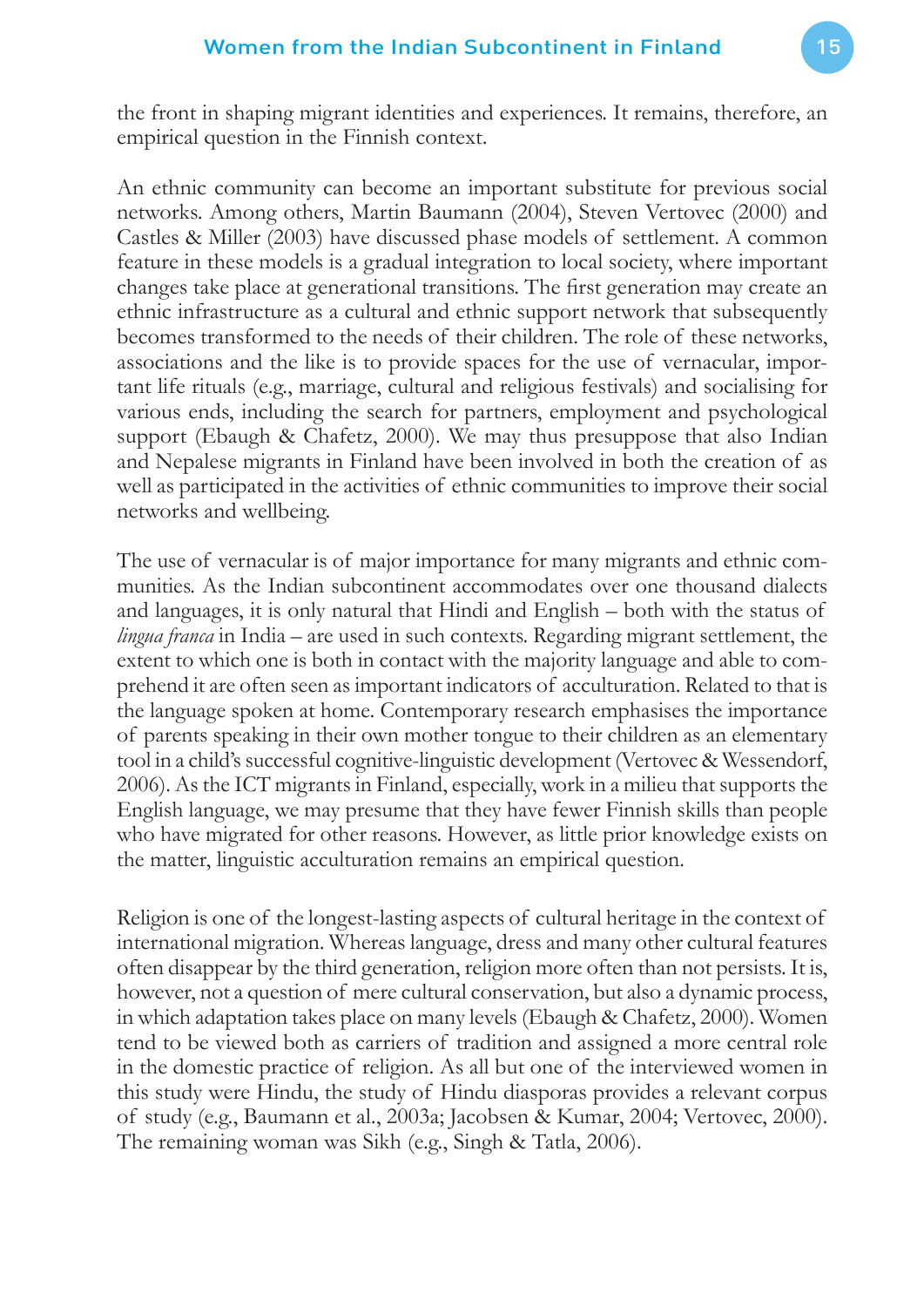In comparison to Islam, which has gained the greatest attention as an immigrant religion in Europe, we can say that the practice of Hinduism is more concentrated in domestic settings and that the collective, associational and congregational practice of religion is not as central. The role of temples is important, and when they exist, people visit them, but the religious infrastructure emerges later compared with Muslim and Christian migrants (Martikainen, 2006a). It is also a common observation that Hindu migrants use the temples of western converts to Hinduism, for instance those of the Hare Krishna Movement, in cases where the diaspora communities have not founded their own (Baumann et al. 2003b: 17). Based on this brief discussion, we can expect that as a result of their small number, the Hindus in Finland also practice their religion mainly at home and take part in the activities of the only existing Hindu temple of the Hare Krishna Movement (International Society for Krishna Consciousness, ISKCON) in Helsinki.

## **2.5 Labour Market Integration**

In the aging, western welfare states, labour migration is now entering the agenda on a grand scale following a quieter period in the 1980s and 1990s, when popular debates were dominated by refugee and asylum seeker issues. The primary areas of academic study have been work, entrepreneurship and economic integration (Baganha et al., 2006; Bommes & Kolb 2006). In Finland as well as in other Nordic countries, labour market integration is central, because the societies are fundamentally based on a two-breadwinner model, and there are also normative expectations that both partners in a family work. It has also been widely recognised that even though work is by no means the only key value for people, it is often connected to psychological and material wellbeing in the integration process (Forsander, 2002, 2003).

Migrants' economic integration as well as their migratory flows occur within segmented labour markets. Baganha et al. (2006: 24) note that "[T]here are currently two kinds of migratory movements. At the one end, there is a growing number of highly skilled migrants that the receiving countries are eager to attract in order to complement or expand their high-skilled labour force. […] At the other extreme, we have migrants that regardless of their qualifications can only find jobs in the least qualified occupations." This is related to the labour demands of segmented labour markets (dual economy) in advanced industrial economies that are "characterised by a capital-intensive primary segment and a labour-intensive secondary segment" (Bommes & Kolb, 2006: 108). Furthermore, "labour in the primary sector is regarded as human capital and is similar to capital seen as a factor of production and investment. Labour in the secondary segment is mainly low skilled and treated as substitutable" (Bommes & Kolb, 2006: 108). Ethnically segmented labour markets may mean that within the context of an immigrant family, the partners end up in different segments of the economy.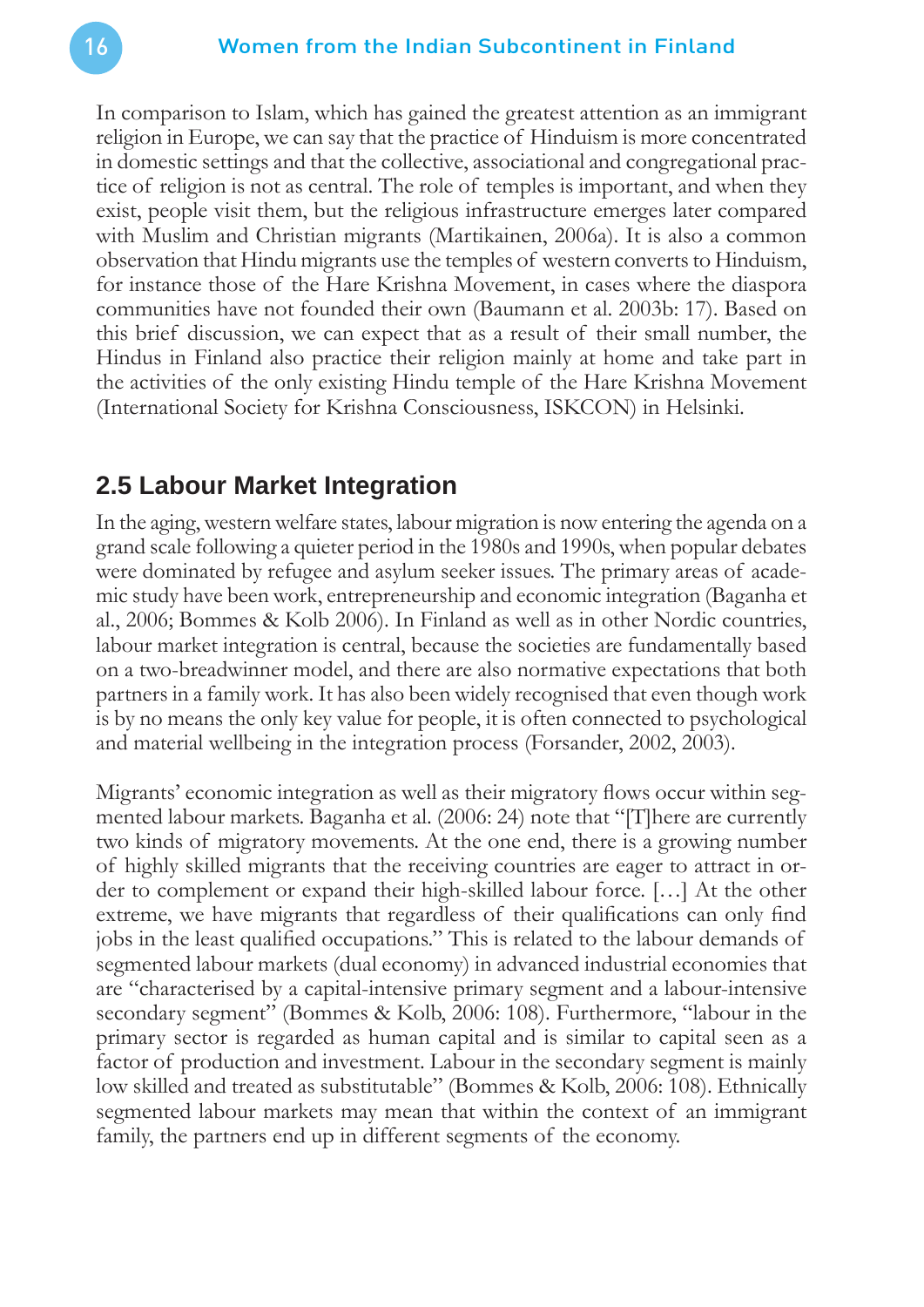Social networks are important for learning about employment possibilities also in Finland (Forsander, 2002: 58). It should be noted, though, that these networks are often gendered. For instance, Akhlaq Ahmad's (2005) study on Pakistani men in Finland did not report any women as members of their ethnic employment networks. Also, Tiilikainen (2003) has observed regarding Somali women in Finland that they live in highly gender-specific networks within the Somali community. An important feature of social networks is their reach and whether they transgress ethnic and other social boundaries, as that has an impact on, for example, what linguistic skills people develop (cf. Jaakkola & Reuter, 2007).

| <b>INDIVIDUAL FACTORS</b>                                                                              | <b>INTERMEDIATE</b><br><b>FACTORS</b>                        | <b>STRUCTURAL</b><br><b>FACTORS</b>                                                                                                 |
|--------------------------------------------------------------------------------------------------------|--------------------------------------------------------------|-------------------------------------------------------------------------------------------------------------------------------------|
| <b>Economic capital</b><br>Wealth<br>Human capital<br>Education, linguistic<br>skills, work experience | <b>Social capital</b><br>Communication<br>networks and trust | <b>Institutional level</b><br>Structures and<br>functioning of the labour<br>market, relationship<br>between work and<br>livelihood |
| <b>Cultural capital</b><br>"Correct attitudes",<br>command of social<br>and cultural resources         |                                                              | <b>Attitudinal level</b><br>Ethnic relations and<br>attitudes related to them<br><b>Normative level</b>                             |
| <b>Ethnic resources</b><br>Skills related to ethnic<br>background                                      |                                                              | Migration and<br>integration policy, legal<br>status of immigrants                                                                  |

**Table 2.1.** A summary of factors that affect immigrants' position in the labour market (Forsander, 2002: 86).

Table 2.1 summarises the central factors that affect immigrants' position and opportunities in the labour market. *Individual factors* can be divided into economic (wealth), human (education), cultural (attitudes) and ethnic capital. *Structural factors* function at the institutional (the structure of the labour market), attitudinal (ethnic hierarchy) and normative (policy) level. Intermediate factors are located in-between, including the ability to move in different social networks. According to a study of women from the former Soviet Union in Finland (Jaakkola & Reuter, 2007), the most significant factors related to a good labour market position included youth, Finnish education, good Finnish skills and at least five years of residence in Finland. Also, if the reason for migration was work, labour market integration was more successful, as could be expected.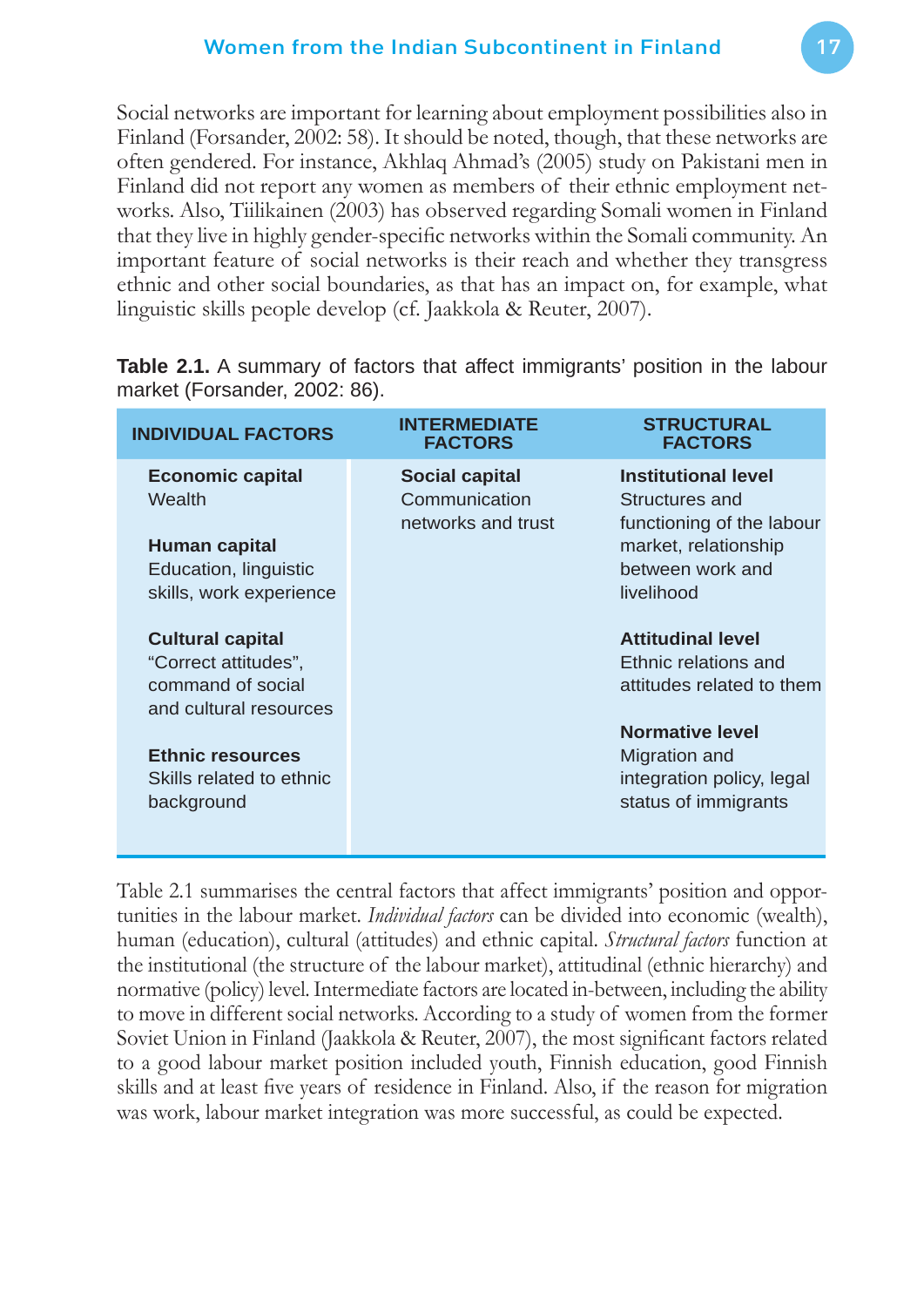Several researchers have noted that there are symptoms of ethnically segmented labour markets in Finland, especially in certain service industries (e.g., cleaning, bus drivers) and in the restaurant sector (Forsander, 2002; Heikkilä & Pikkarainen, 2007; Wahlbeck, 2005). At this stage it remains an open question to what extent Indian and Nepalese women are experiencing the ethnic segmentation of the Finnish labour market. We may, however, expect that their work opportunities are constrained by factors such as human and social capital.

#### **2.6 Transnational Connections**

Transnational connections have emerged as an important field of research in recent literature on international migration and migrant settlement (Castles & Miller, 2003: 29-30). A distinction between three levels of transnationalism is useful. On the *macro level*, key actors are states and international organisations. States sanction migration flows and their policies define the official rights and opportunities of migrants. International organisations such the United Nations and the European Union also guide migration policies with their recommendations and actions in the field. On the *meso level*, we find NGOs and companies as well as religious and ethnic organisations that create institutionalised bonds and often also actively facilitate the movement of people, goods and information. Also multinational companies, such Nokia, create their own global labour markets through the Internet and through local branches in different countries. Kofman et al. (2000: 31) speak of *migrant institutions* in this setting, by which they refer to "the myriad of agencies and organizations that [are] now operating in the 'business' of migration and that have played a crucial role in the 'feminization' of labour migration at a global level since the mid-1970s". On the *micro level*, the actors are families, networks or relatives, and individuals (Levitt, 2001: 7). *Chain migration* is an old concept in migration studies that catches well the role of relatives, local communities and emigrated family members, spreading information about work, marriage, study and other opportunities in different countries.

Transnational relations are, however, gendered on all levels. State policies may explicitly or implicitly treat women and men differently, for instance in different forms of migration. As Finland is part of the European Union, migrants from the Indian subcontinent are so-called *third country nationals*, meaning that their legal position is different from those originating from within the EU. Organisational ties to other countries are often male dominated, thus leaving women outside. Even transnational connections in families can turn out to be gender segregated (Kofman et al. 2000: 29-32). For instance, Minna Zechner (2006) has noted that the transnational care of the elderly is more often handled by women in Finnish–Estonian/Russian immigration contexts.

A question related to transnationalism is that of diasporic relations (see also Section 2.4 on ethnicity). Ethnic public spaces are commonly created through satellite television, Internet and print media. They provide a means for regularly following entertainment and news in the vernacular and in the country of origin.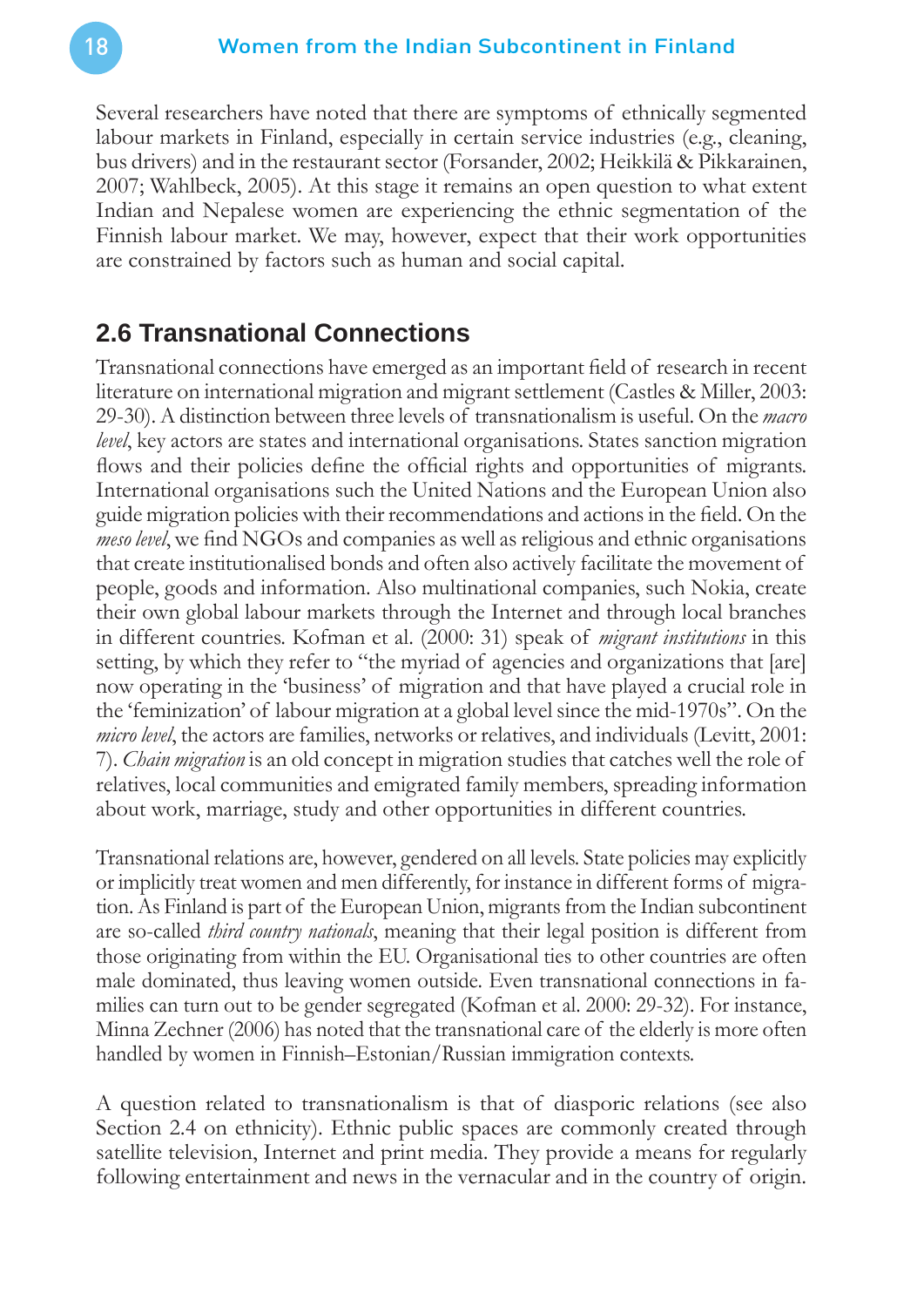Electronic mail and Internet telephone are economical communication channels, once the basic infrastructure is purchased, and have grown in popularity. Regular telephone connections are also widely available and mostly affordable (Georgiou, 2006). Regarding migrants from the Indian subcontinent in Finland, we may, however, presume that travelling hence and forth is not too common, because of the geographical distance and expense of air travel. However, diasporic relations do not only take place between the country of origin and settlement, but also between other countries, as international migrations often have scattered relatives and other acquaintances to a number of different countries (Hannerz, 1996). Thus, it seems reasonable to assume that if Finnish–Indian/Nepalese transnational connections are actively upheld, it is mainly through communication technology combined with occasional visits. We can also presume that the connections are relatively rare because of the long distance.

## **2.7 Detailed Research Questions**

As mentioned in the introductory chapter, the aims of the study are (A) to present a holistic picture of the lives of women and families from India and Nepal in Finland that is (B) combined with a focus on labour market integration, (C) to identify good practices as well as problems with regard to the activities of Finnish authorities in migration and integration affairs and (D) to provide elementary background data on migrants from the Indian subcontinent for this study and subsequent research. Now, these aims need to be operationalised into explicit research questions, while bearing in mind the restrictions that the available data provide. As the group under study has been little studied in Finland, the research strategy was consciously designed to be exploratory, and information was gathered on a broad range of issues. This strategy obviously provides a larger picture, but simultaneously can lead to superficiality in more complex matters. This will be explored through analysis in later chapters. The material and methods will be presented in detail in Chapter 3. The central research questions of this study are the following.

#### *(1) What constitutes the Indian and Nepalese population in Finland?*

This question is approached through presenting demographic information on matters such as the number of persons born on the Indian subcontinent, especially India and Nepal, and holding citizenship of a state in the region, registered mother tongue, age and gender structure, occupational status, marital status, mixed marriages, immigration patterns, length of residence and number of children. To the extent possible, the development of these issues will be presented over the time span of 1990 to 2006. Also differences in comparison to the native population and other immigrant groups will be highlighted.<sup>4</sup>

<sup>&</sup>lt;sup>4</sup> The basis and the material for the discussion are presented at greater length in Martikainen (2007).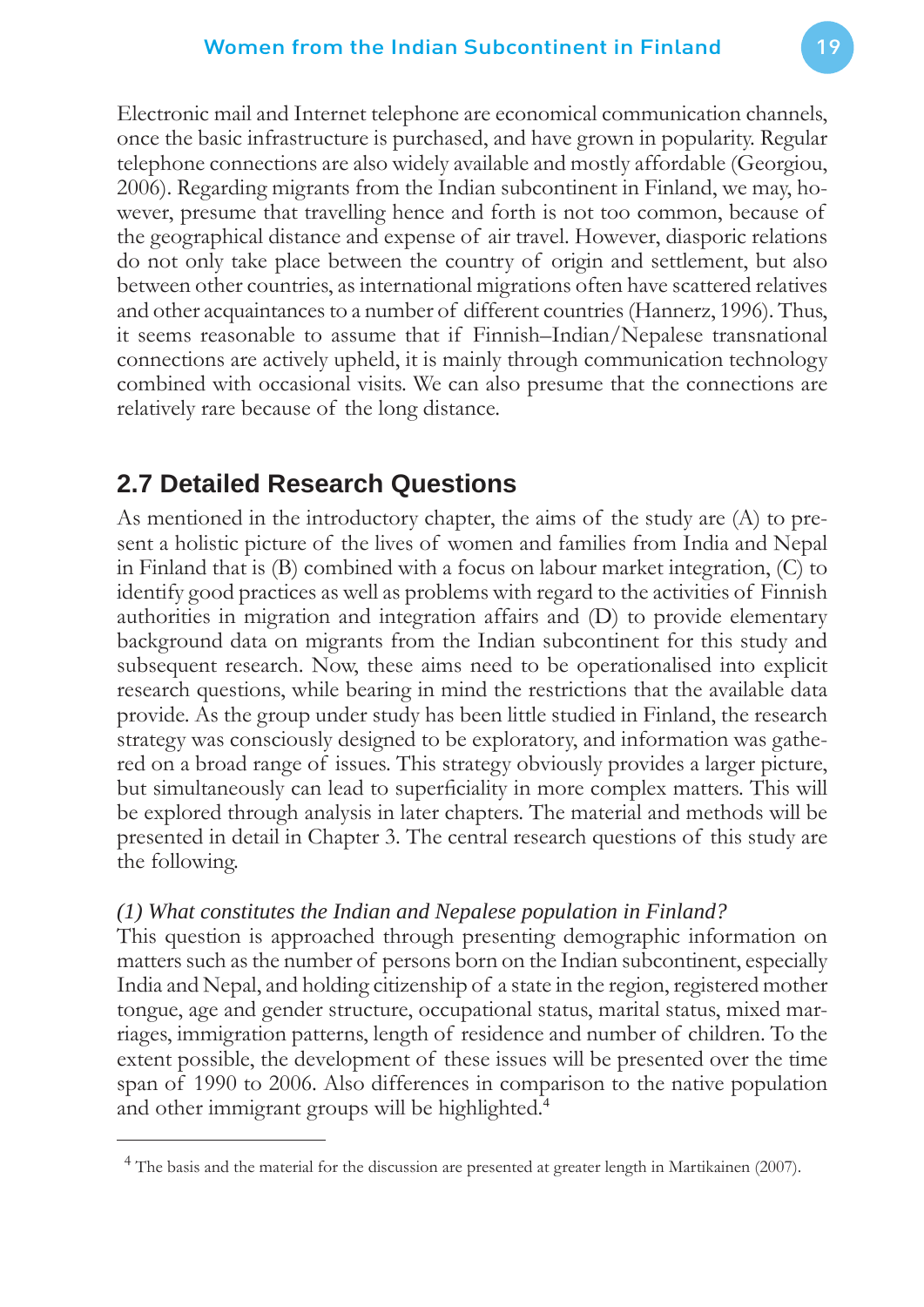#### *(2) What is the human capital of the interviewed women?*

This question summarises several questions from the interviews regarding educational background, linguistic skills, self-image, motive for migrating etc.

#### *(3) How and why did Finland become the country of destination?*

This question summarises several questions from the interviews on the motives of migration, migratory history, decision-making processes and previous knowledge of Finland.

#### *(4) How do transnational connections affect life in Finland?*

This question summarises several interview questions that dealt with visiting and being in contact with the country of origin, remittances and following media and politics of the country of origin.

*(5) What changes have taken place in family life as a result of migrating to Finland?* This question is based on several questions from the interviews that discussed family situation and number of children, husband's work, place of residence and neighbourhood and the organisation of children's day care.

#### *(6) Are ethnic networks an important resource?*

This question brings together several questions from the interviews that queried about the number of contacts between co-ethnics, frequency of meeting them, participation in ethnic and religious events and activity in organisations.

#### *(7) To what extent is there contact with mainstream society?*

The question summarises several questions from the interviews that asked about the places, frequency and type of contacts with native Finns, experiences of discrimination and racism and the ethnic composition of one's circle of friends.

*(8) What is the women's labour market position and relationship to employment?* The question summarises several questions from the interviews that addressed topics such as previous and current employment status, processes of finding work, the relationship of work to educational background and the role of national authorities.

#### *(9) How do the women see their future in Finland?*

The question summarises several questions of the interviews, including future prospects regarding permanent settlement in Finland, application for Finnish citizenship, expectations of future employment and considerations regarding the future of one's children.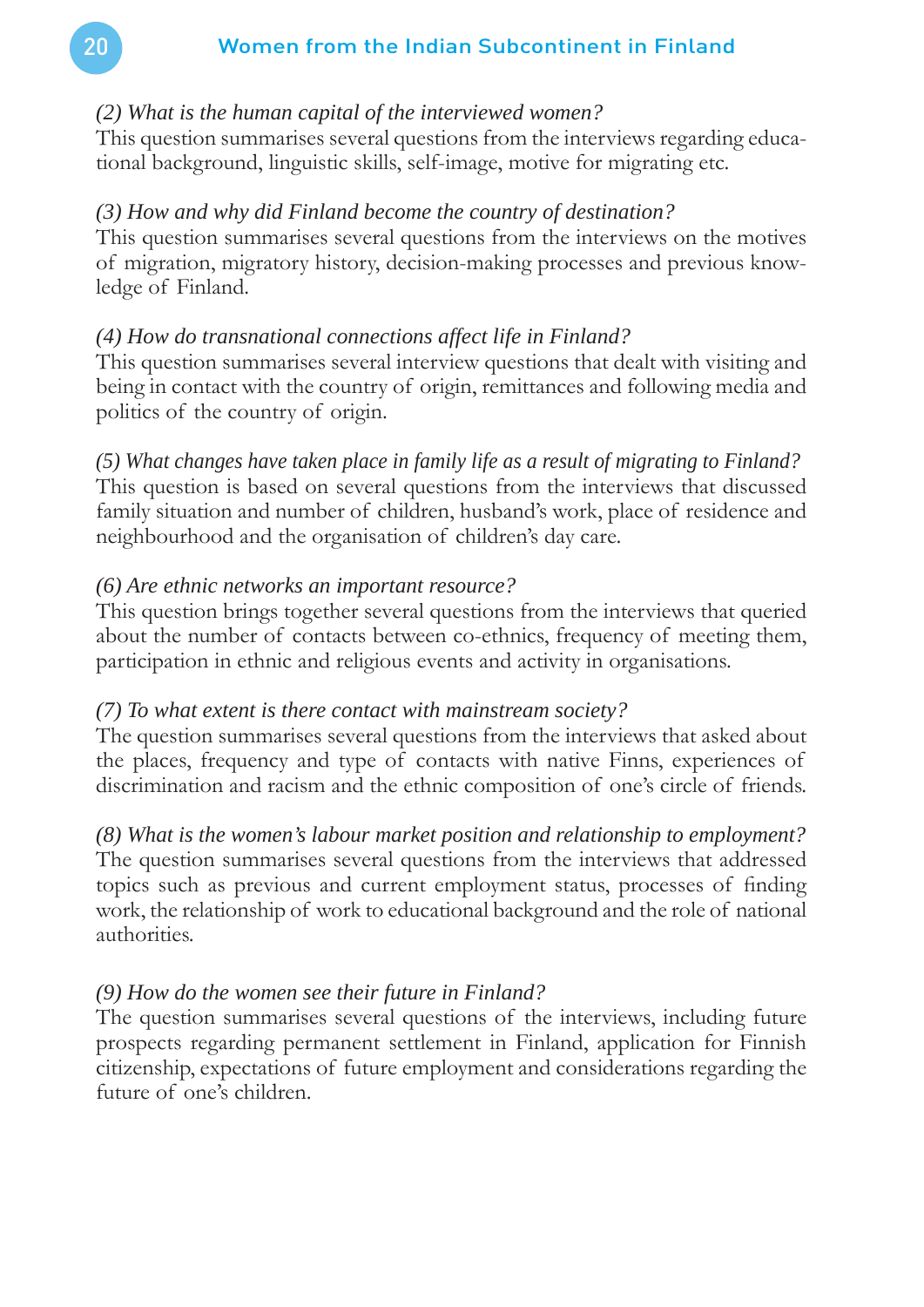The research questions presented in the previous section are fairly customary in research on ethnic minorities. However, as Indian and Nepalese migrants have been mostly neglected in previous research in Finland, this particular study has chosen an exploratory approach to their life situation. Therefore, the research questions and hypotheses were initially relatively open. That also motivated the choice of the main research method: *semi-structured, open-ended interviews analysed with the help of thematic content analysis through a mainly realist reading of the texts*. The study looks at the research questions through theoretically informed induction. In other words, even though explicit research questions were formed in the theoretical section, the analysis of the material did not only look for direct answers to them, but tried to find alternative views on the particular topic based on the interview texts and general theoretical literature. As a matter of fact, several research questions were modified after an initial analysis of the material. Triangulation was used whenever possible to ensure the validity and reliability of the data and its interpretation.

The exploratory nature of the study was also reflected in the research methodology and collection of material. Most of the questions could be approached only with the help of qualitative methods and, for reasons of research economy, the main method consisted of semi-structured interviews with a small dataset  $(N=20)$ . In the following is presented the collection of data and how it was analysed. The discussion for statistical and interview data, which form the two main bodies of material, is offered separately for each.

## **3.1 Statistical Data**

The statistical data for the study consists of two separate bodies of statistics, both produced by Statistics Finland. The first dataset is annually published reports that include diverse information on immigrants categorised by their citizenship and country of origin. They include elementary data on issues such as number of immigrants, nationalisation, gender ratios, mother tongue, marriage patterns, families, employment, place of residence and fertility. The key publications are *Foreigners and International Migration* (e.g., Statistics Finland, 2006b) and *Families* (e.g., Statistics Finland, 2006a). Some of the information is available through an open access Internet database (Statistics Finland, 2007a). The main limitations of these reports are the following. First, not all data is available for minor groups, including Indians and Nepalese. Second, the data does not itemise the reason of migration and is incomplete on some issues, such as educational background (cf. Forsander, 2002). Third, immigrant generations are inaccessible through the data. Fourth, the data only includes those who have resided for twelve months or more and, thus, it does not illuminate short-term migration patterns. Fifth, the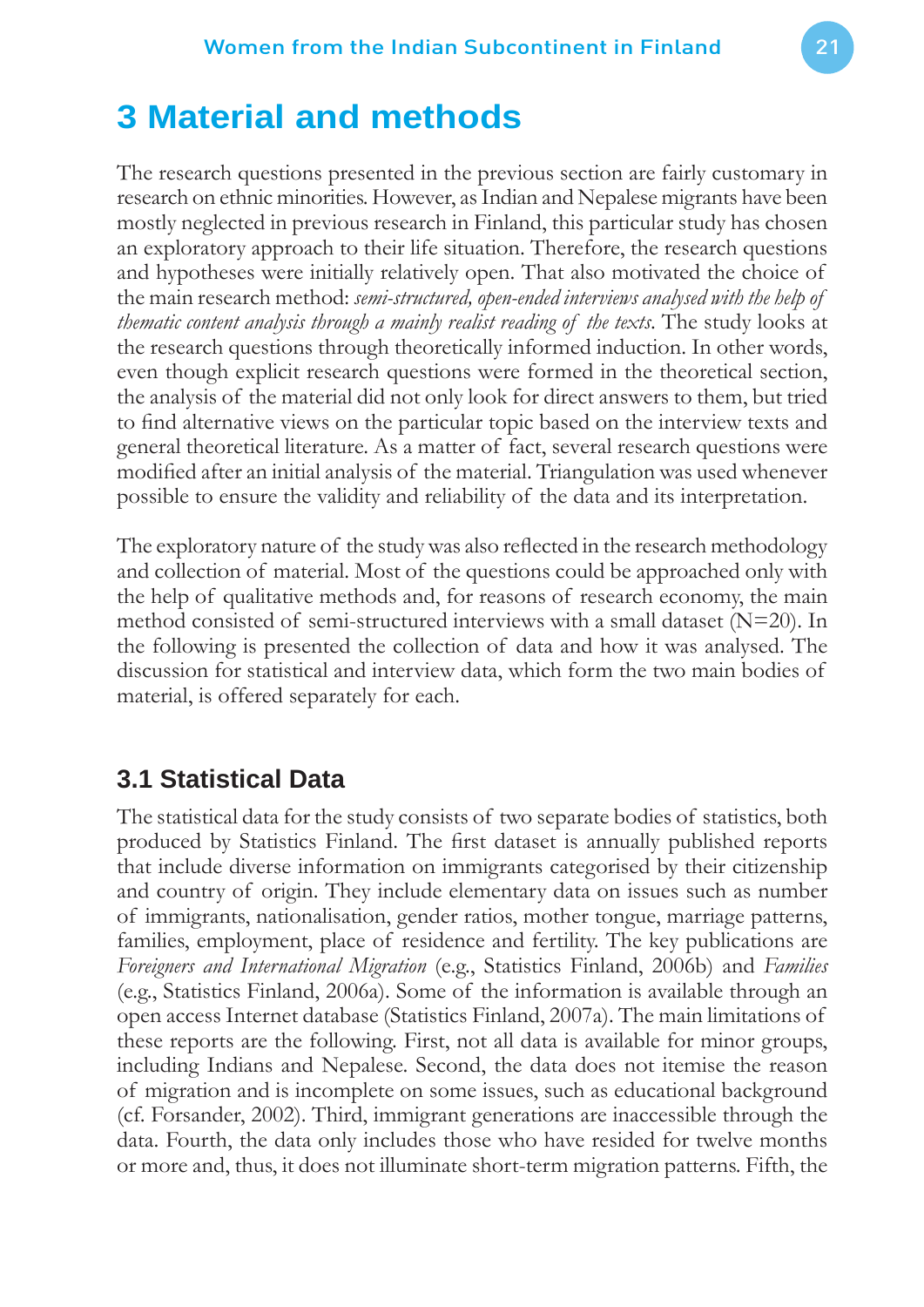data does not distinguish Finnish return migrants from other migrants. The most severe limitation for the present study is that information about minor groups is not always accessible.

The second dataset was ordered from Statistics Finland by a subproject of MO-NIKKO: *Equality and Multiculturalism in the Workplace Project* (Statistics Finland, 2006c-n; cf. Martikainen, 2007). The dataset consists of 13 tables and includes much of the same information as that published annually by Statistics Finland. Its main differences to the first dataset are the following. First, it divides all immigrants according to 24 areas of origin, thus overcoming part of the first problem of the first dataset. Second, the data makes it possible to access information about the second generation, thus overcoming the third problem of the first dataset. Third, it defines 'immigrants' by combining their country of birth and mother tongue information, thus overcoming the fifth problem of the first dataset. In the context of this study, the main problem of the second dataset is that it combines Indians/ Nepalese/Sri Lankans and Bangladeshi/Pakistani into single categories.

The statistics can be regarded trustworthy, as it is estimated that the number of undocumented migrants in Finland is low. Moreover, demographic, register-based information is considered to be fairly accurate in Finland, even though some forms of data (e.g., education) are known to be under-documented among the immigrant population. The material is analysed through *cross-tabulation*. To the extent possible, comparisons are made to other migrant groups and to the Finnish population in general.<sup>5</sup> The data is a cross-section, so longitudinal analyses are not possible, but some trends can be identified from the data.

## **3.2 Interview Data**

The main material of the study is semi-structured interviews  $(N=20)$  conducted in the Helsinki metropolitan region from January to August 2006. Altogether fourteen Indian women, two Nepalese women and four representatives of different religious, ethnic and cultural associations were interviewed. The immigrant respondents were selected on the basis of three criteria. First, they were to be 25–45 years old. Second, they had to have lived in Finland for at least one year. Third, they had to be of Indian or Nepalese origin. In addition, some respondents with no children at home and a woman married to a Finn were purposely selected to see whether there were any differences compared to other respondents. During the fieldwork, Ms. Gola also met women on short-term contracts (less than a year), who had left their family behind, but they were not taken into account in this study.

<sup>5</sup> This is done in more detail in Martikainen 2007.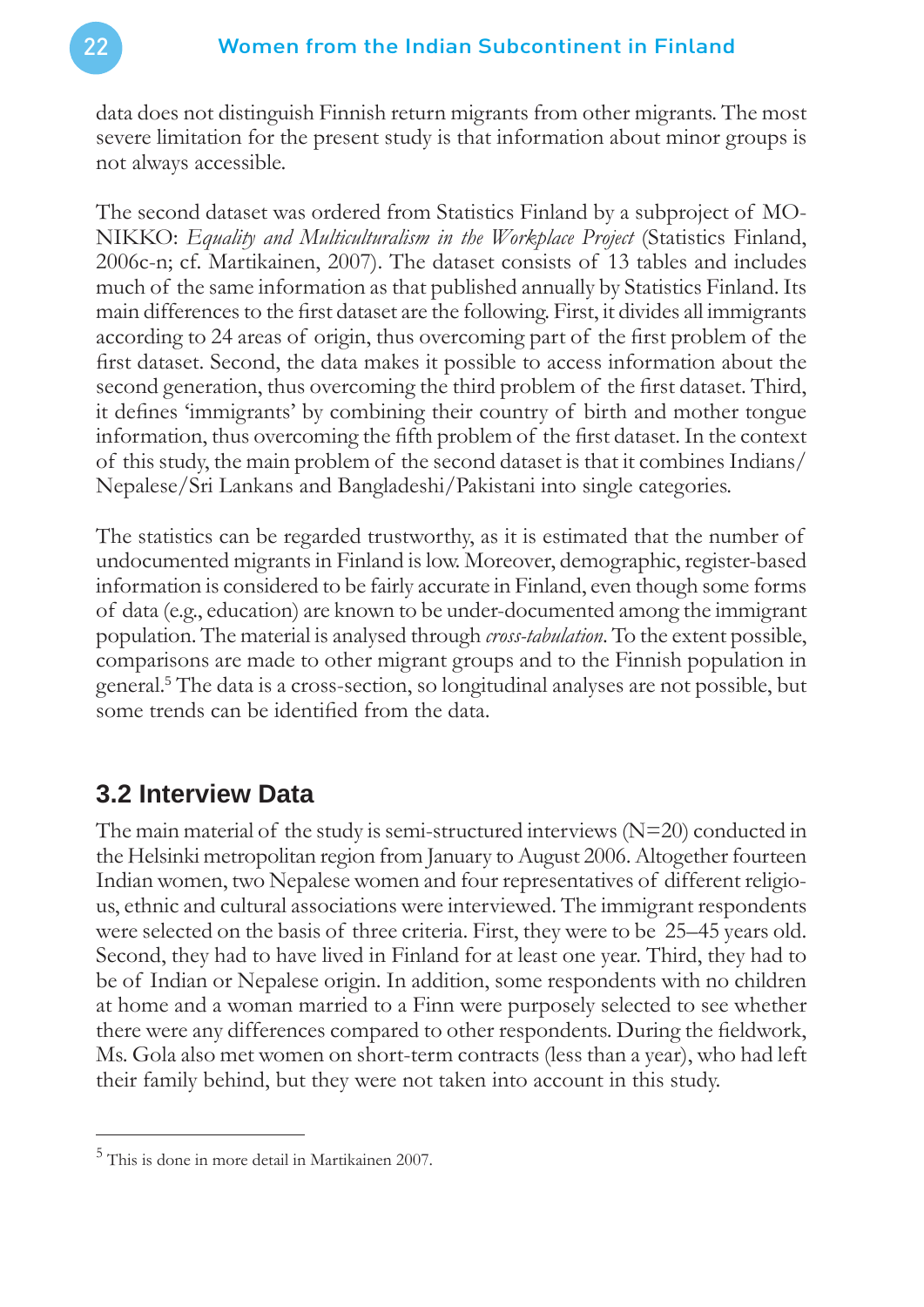The organisations represented in the study are the *Finnish-Indian-Society* (in Finnish: Suomi-Intia-Seura ry.), *FINTIA*, *International Society for Krishna Consciousness in Finland* (ISKCON) and *Saraswati Sindhu Cultural Association* (S3S). The interviews were conducted by Ms. Lalita Gola, an Indian migrant herself, in English and Hindi. The interviews were first transcribed according to the language of the interview and then translated into English, if needed. All of the transcriptions and translations with the exception of one transcript and two translations were done by Ms. Lalita Gola. The remaining were done by Mr. Sharon Ben-Dor. The interview questionnaires are included in the appendices and the material is archived at the Population Research Institute of the Family Federation of Finland.

The number of interviewed women is rather small, only 1.6% of all Indian- and Nepalese-born women (respectively 920 and 105 in 2006) in Finland, so that attempts at generalisation should be viewed with caution. However, the data can be demographically contextualised, so that its restrictions with regard to representativeness can be evaluated (see Section 4.2). Regarding the general picture of Indian and Nepalese migrants in Finland, the central differences in contrast to the interview sample are as follows. First, only women were interviewed – they form a minority of Indians and Nepalese. Second, all the women were married. Third, a higher percentage of the women was working (68%) compared with working-age women from these countries in general (33%) (Martikainen, 2007; Statistics Finland, 2006h). Otherwise, the women were fairly close to average in terms of age, timing of migration, marriage patterns and number of children. It can also be presumed that their general educational level is higher than average, but this cannot be confirmed from the data. Thus, the interviewed women most likely over-represent the married, more affluent and better educated among Indian and Nepalese immigrant women in Finland.

All of the respondents were found by the *snowball method*. Lalita Gola started with the mother of her son's classmate. Then she asked her if she could introduce her to other friends. She gave her telephone number to several of her friends, out of which only one agreed to an interview. After that, Gola always asked her respondents about their friends' or any other known persons' contacts. She also posted the research topic to a chat group well known among Indians living in Scandinavia. Some of the respondents also invited her to their private activities such as birthday parties to give her a better chance to meet with potential respondents.

The time and place of the interviews were mostly arranged by phone or e-mail. Interviews were conducted according to the convenience of the respondent at the premises of Väestöliitto, at their home, in a café, or even at Lalita Gola's home. In the beginning of the interview, Gola introduced herself and told the respondents about the research project before agreeing upon an appointment. The respondents were asked if they had any questions about the study. After that, they were asked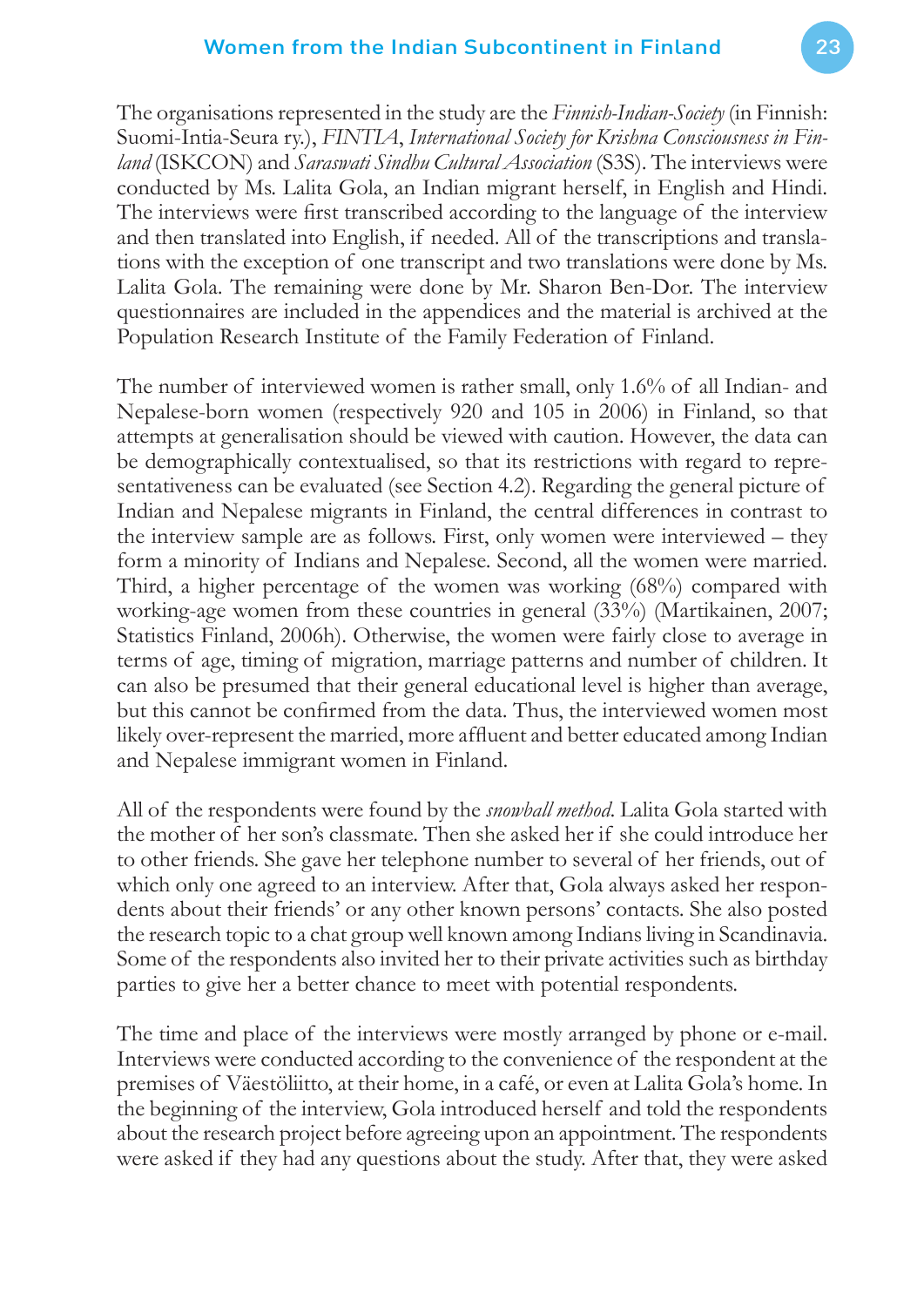to sign a document stating their consent to be interviewed and were afterwards sent the transcript and translation for approval. In this way the researchers wanted to ensure that the participants understood the nature of the study and had the option of reviewing what they had said during the interview (cf. Fontana & Frey, 2000: 662-663). One respondent declined the use of her interview afterwards and that data was left out of the study.

All interviews, with the exception of one (FINTIA), were recorded on minidisk. The interviews were semi-structured, open-ended thematic interviews (Fontana & Frey, 2000). Even though the interview manuscript was rather long and detailed (see appendices), no fixed answers were provided with the exceptions of elementary information about the respondent, such as year of birth and number of children. Despite the predetermined questionnaire, discussion was allowed to flow freely if that turned out to be the case. The interviews lasted from one to several hours for the women and circa one hour or less for the organisations.

The interviewees were guaranteed anonymity in the publication and in the later use of the research material. Anonymity is created through the use of pseudonyms and by changing certain details in the quotations. The pseudonyms were selected by the women themselves. We are, however, aware that the Indian and Nepalese communities are rather small, so it may be possible to recognise particular people, but we have done our best to make it as difficult as possible. The ultimate aim of the MONIKKO Project – to increase the labour market participation of immigrant women in Finland – can be seen as emancipatory and potentially beneficial to the interviewed individuals and communities in the long run (cf. Fontana & Frey, 2000: 662-663).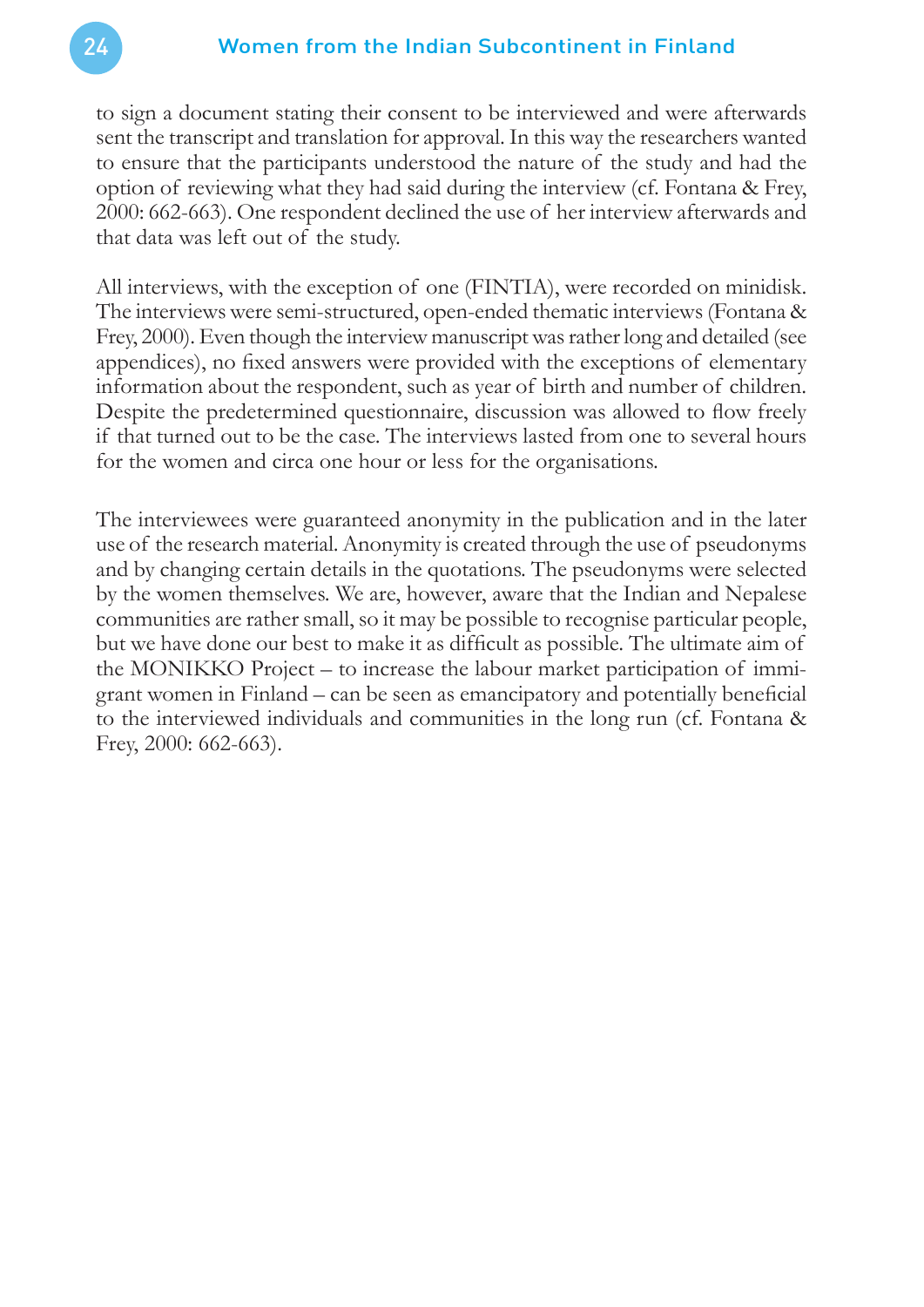Table 3.1. Basic information about the study participants, N=16.

| <b>Pseudonyms</b>                                   | The wives<br>of ICT<br>professionals                                                      | The wives<br>of ethnic<br>restaurant<br>workers and<br>entrepreneurs | <b>Total</b>                     |
|-----------------------------------------------------|-------------------------------------------------------------------------------------------|----------------------------------------------------------------------|----------------------------------|
|                                                     | Aarju,<br>Anushka,<br>Barbie,<br>Dimple, Dove,<br>Ladybird, Rita,<br>Sima, Sonam,<br>Toni | Asha, Butterfly,<br>Kali, Mina,<br>Nisha, Sana                       | 16                               |
| <b>Country of birth</b>                             |                                                                                           |                                                                      |                                  |
| India<br><b>Nepal</b>                               | 10                                                                                        | 4<br>$\overline{2}$                                                  | 14<br>$\overline{2}$             |
| <b>Nationality</b>                                  |                                                                                           |                                                                      |                                  |
| Indian/Nepalese                                     | 10                                                                                        | 5                                                                    | 15                               |
| Finnish<br><b>Year of birth</b>                     |                                                                                           | 1                                                                    | 1                                |
| 1965-1969                                           |                                                                                           | $\overline{\mathbf{c}}$                                              | $\overline{c}$                   |
| 1970-1974                                           | $6\phantom{1}6$<br>$\overline{2}$                                                         | 3                                                                    | 9<br>$\overline{2}$              |
| 1975-1980<br>Year of migration to Finland           |                                                                                           |                                                                      |                                  |
| 1985-1989                                           |                                                                                           | 1                                                                    | 1                                |
| 1990-1994                                           |                                                                                           | $\overline{2}$                                                       | $\overline{2}$<br>$\overline{7}$ |
| 1995-1999<br>2000-2005                              | 5<br>5                                                                                    | $\overline{c}$<br>$\overline{1}$                                     | 6                                |
| <b>Reason of migration to Finland</b>               |                                                                                           |                                                                      |                                  |
| Husband's work                                      | $\overline{9}$<br>$\overline{1}$                                                          | 5                                                                    | 9<br>6                           |
| Marriage<br>Other                                   |                                                                                           | 1                                                                    | $\overline{1}$                   |
| <b>Route of migration</b>                           |                                                                                           |                                                                      |                                  |
| India/Nepal-Finland                                 | 5                                                                                         | 6                                                                    | 11                               |
| India-other country/countries-Finland               | 5                                                                                         |                                                                      | 5                                |
| <b>Expect to stay in Finland permanently</b><br>Yes | $\overline{2}$                                                                            | 5                                                                    | $\overline{7}$                   |
| <b>Unsure</b>                                       | $\frac{5}{3}$                                                                             |                                                                      | 5                                |
| <b>No</b>                                           |                                                                                           | 1                                                                    | $\overline{4}$                   |
| <b>Education</b><br><b>Elementary education</b>     |                                                                                           |                                                                      | $\overline{2}$                   |
| College, university                                 | 10                                                                                        | $\frac{2}{3}$                                                        | 13                               |
| Other<br><b>Occupation</b>                          |                                                                                           | 1                                                                    | 1                                |
| At home                                             | $\overline{2}$                                                                            | 3                                                                    | 5                                |
| Working                                             | 8                                                                                         | 3                                                                    | 11                               |
| <b>Married</b>                                      | 10                                                                                        | 6                                                                    | 16                               |
| Number of children (N=19)                           |                                                                                           |                                                                      |                                  |
| $\mathbf 0$<br>$\mathbf{1}$                         | 3<br>6                                                                                    | 1                                                                    | 3<br>$\overline{7}$              |
| $\overline{2}$                                      | $\overline{1}$                                                                            | 5                                                                    | 6                                |
| Children's country of birth (N=17)                  |                                                                                           |                                                                      |                                  |
| India<br>Finland                                    | $\overline{4}$<br>$\overline{4}$                                                          | 1<br>8                                                               | 5<br>12                          |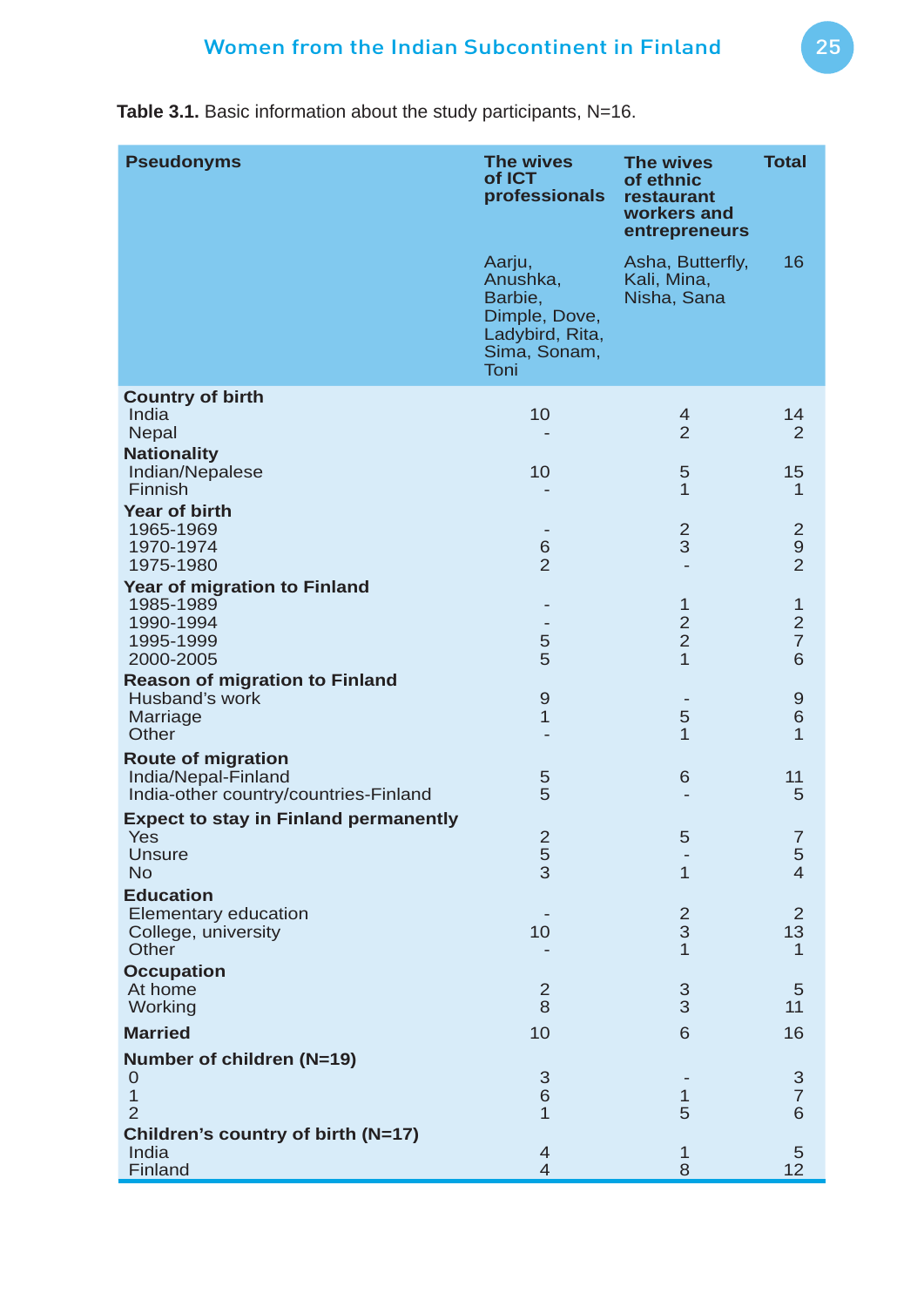Self-positioning and self-reflection in interview research present a way to open the research process to scrutiny. Lalita Gola describes her role as follows:

As an interviewer I have enjoyed my work. At times there were situations where my respondents wanted my opinion instead of giving their opinions, and then the interview was more like a discussion. Sometimes I found it difficult when many people started to invite me to their social gatherings, as most of these were during weekends and I wanted to spend those weekends with my family and friends. Being an Indian woman I was easily accepted by Indians as well as Nepalese people. It was also easier for me to interact with respondents as I can understand many dialects of Hindi as well as Punjabi and Urdu. Most of the respondents have seen me in some cultural gatherings, so in a way, I was reliable to them.

On the one hand, it is apparent that sharing many of the same experiences as an immigrant in Finland, and sharing the same region of origin, in many ways made it easier to approach respondents. On the other hand, it may also be that certain issues were told differently or not at all, because the Indian and Nepalese communities in Finland are fairly small. One of the potential shortcomings of the use of an Indian interviewer is that some issues may remain unsaid because they are part of the taken-for-granted cultural understanding shared by the interviewer and the interviewee. However, that shortcoming is balanced by the easy access to the interviewees and ease at gaining their confidence as well as the shared language.

After the interview data was gathered, transcribed and translated, it was read by both researchers. The analysis of the material took place in two phases. The first phase was the organisation of the data and the second the analysis of its content. The preliminary organisation of the data took place by creating a datasheet, where segments of the interview material were made comparable through cross-tabulation. Information was quantified (e.g., age, length of residence, number of children) or otherwise made comparable (e.g., reason of migration: marriage, husband's work etc.) to the extent it was possible (Ryan & Bernard, 2000: 780-781). Based on a close reading of the material and comparing the organised data, the sample was divided into two units of analysis: *the wives of ICT professionals* (abbr. ICT, N=10) and *the wives of ethnic restaurant workers and entrepreneurs* (abbr. ER, N=6). The division had already emerged during the fieldwork, and the organisation of the data confirmed it. Even though the women are obviously actors on their own, in this study we refer to them in relation to their husbands, because of their (often) initially dependent position, which defined their legal status when entering the country. In this respect, the division of the interviewees is based on current immigration policy as well as on the profession of their husbands.

The two groups of women are distinguishable from each other on many issues, including the timing, route and reason of migration, husband's profession, education, number of children, knowledge of Finnish and employment (see Table 3.1). The groups also appear to perceive each other as different. The ICT group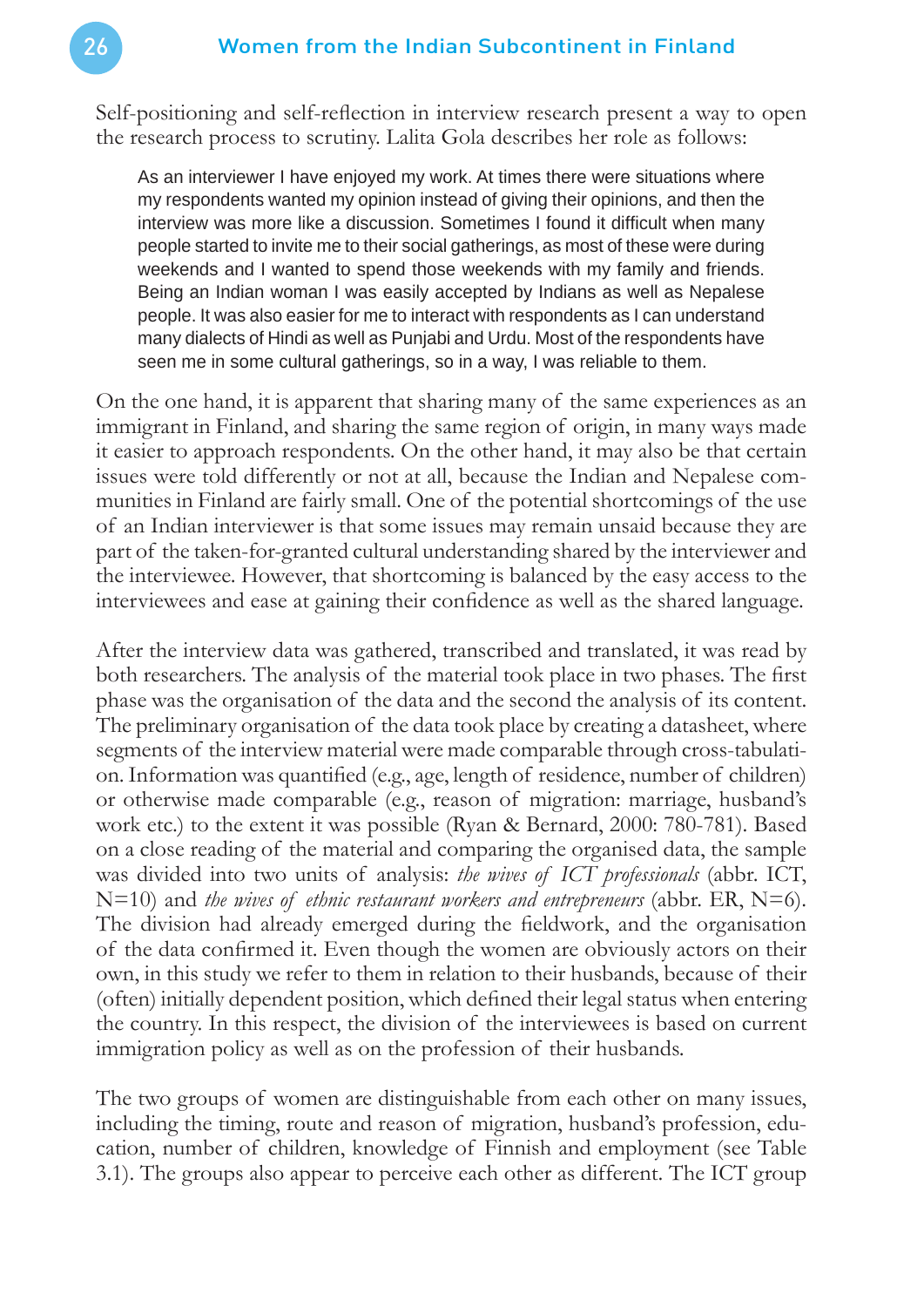is characterised by the fact that all of their husbands arrived in Finland as a result of working in information and communication technology companies. The ER group are married to men who work in the ethnic restaurant business, mostly in family enterprises. The division points to the different experiences and life situations among migrants from the same geographical and national origin, with different background characteristics. These differences are discussed in more detail in Chapter 5.

The analysis of the interview texts was done with thematic content analysis, which is well-suited to semi-structured, open-ended thematic interviews. Different themes were already predefined in the questionnaire and further ones were identified during the analysis. The main focus was not in individual narrations or experiences, but rather in common features to emerge from the interviews. When possible, with the help of the organised data, we looked at how common certain experiences were. The strategy was used to identify common trends and features among the interviewees and to see whether these experiences crossed the boundaries of the two groups (Ryan & Bernard, 2000). Obviously, open-ended questions provided rather different responses, so the method's limitations came forth in many instances. However, we were in general satisfied with the quality of data, even though more talkative persons dominate the quotations that are presented in Chapter 5.

The analysis is mainly based on a realist reading of the material. A realist reading implies that the statements and opinions of the respondents were reflections of actual social conditions, not only linguistic representations. However, on occasion a discursive approach was applied, meaning that the answers were considered to be stories or discourses. In the latter case, including discussions about identity and cultural differences, the shift in focus was motivated by the greater flexibility of narrative analysis to view the discourses as situated occasions, where socially constructed differences are created and maintained, while simultaneously allowing the researcher to reflect upon the statements' often essentialist nature (Silverman, 2000).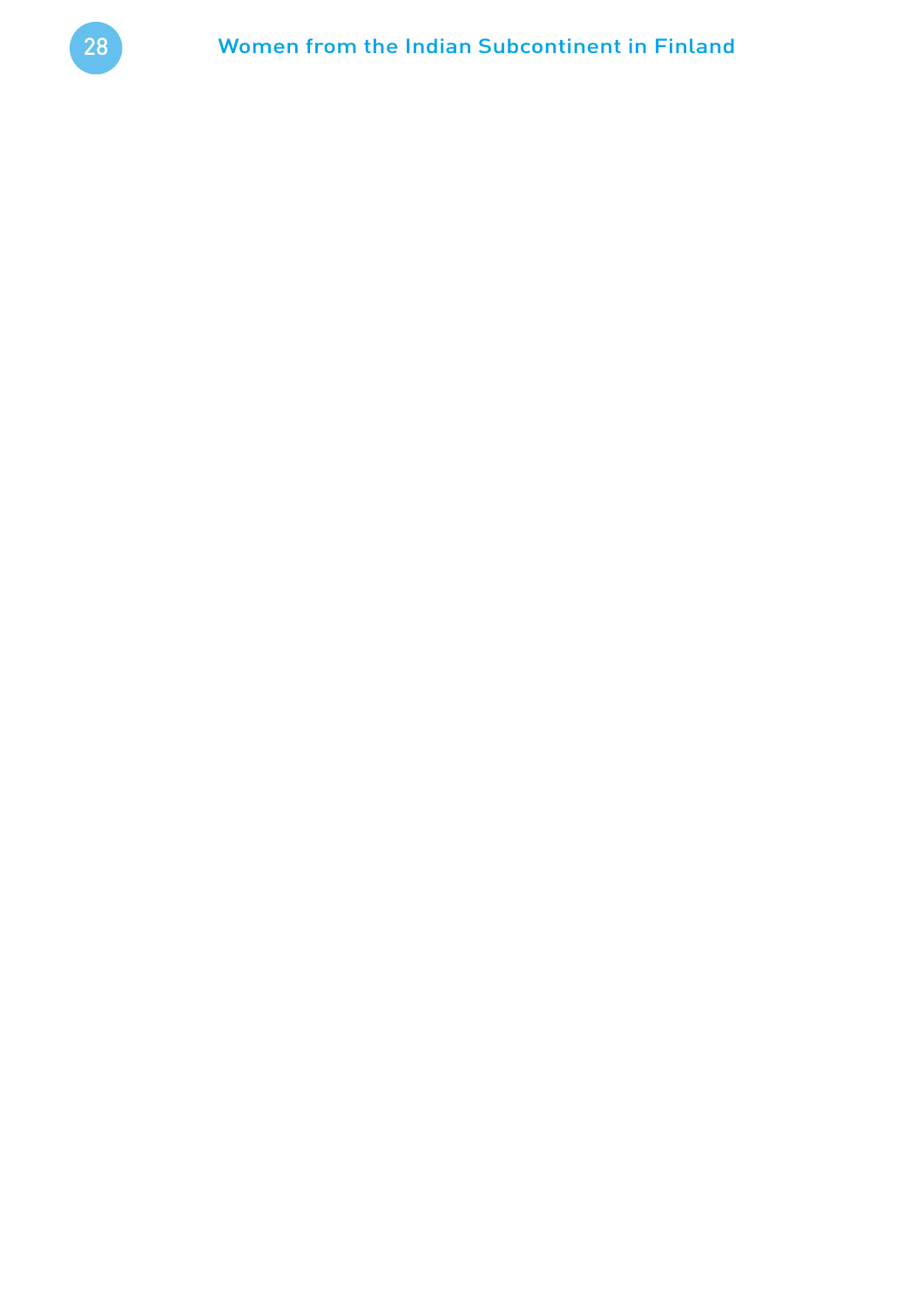## **4 Immigrants from India and Nepal**

Finland became a country of immigration during the 1980s. Even though the modernisation of the country was in many ways tied to international relations and small-scale migration from other countries, the 1990s mark a major change in Finland's migration history (Forsander & Trux, 2002). With a few exceptions, Finland had been a place of emigration since the nineteenth century. The main destinations were North America at the turn of the twentieth century and Sweden following World War II. There are currently an estimated 1.3 million first- to subsequent generation Finns around the world (Koivukangas, 2002: 24).

In a European perspective, Finland became a target country for immigration at a phase when refugees and asylum seekers had partially replaced post-war labour migration streams. A similar change has happened in other traditional countries of emigration, including Greece, Portugal and Spain (Castles & Miller, 2003). Furthermore, the collapse of the Soviet Union ended the Cold War, and population movements created a new, East European dimension of international migration. Finnish society, its political leadership and population were not at all prepared for the change. Attitudes are changing, however, and immigration is increasingly seen as a resource, especially in light of the aging society and the demographical transition that began in Finland in 2005. Attitudes are changing, and migration and integration policies have been under constant revision since the early 1990s, and at the moment (May 2007), the country still lacks clear policies on these matters, even though a government policy on migration was announced in October 2006 (MOL, 2006a).

The following section will present a brief overview of the Finnish immigrantorigin population and a more detailed discussion of people from the Indian subcontinent. The chapter ends with a presentation of central features in Finnish migration and integration policy.

## **4.1 Immigrants in Finland**

Immigration to Finland has been constantly rising since the 1980s. Figure 4.1 shows how the numbers of people born abroad, foreign citizens and foreign language speakers have evolved from 1990 to 2005. In 2006, foreign citizens constituted 2.3%, foreign language speakers 3.0% and people born abroad 3.6% of the total population of 5.3 million. Table 3.1 illustrates these changes. In 1998, the proportion of foreign language speakers exceeded that of foreign citizens, which is explained by increased naturalisation and the growth of the second generation. The table also shows that the number of foreign born with a foreign language as mother tongue had risen from 22,239 to 125,730 by 2005. The rest of the foreign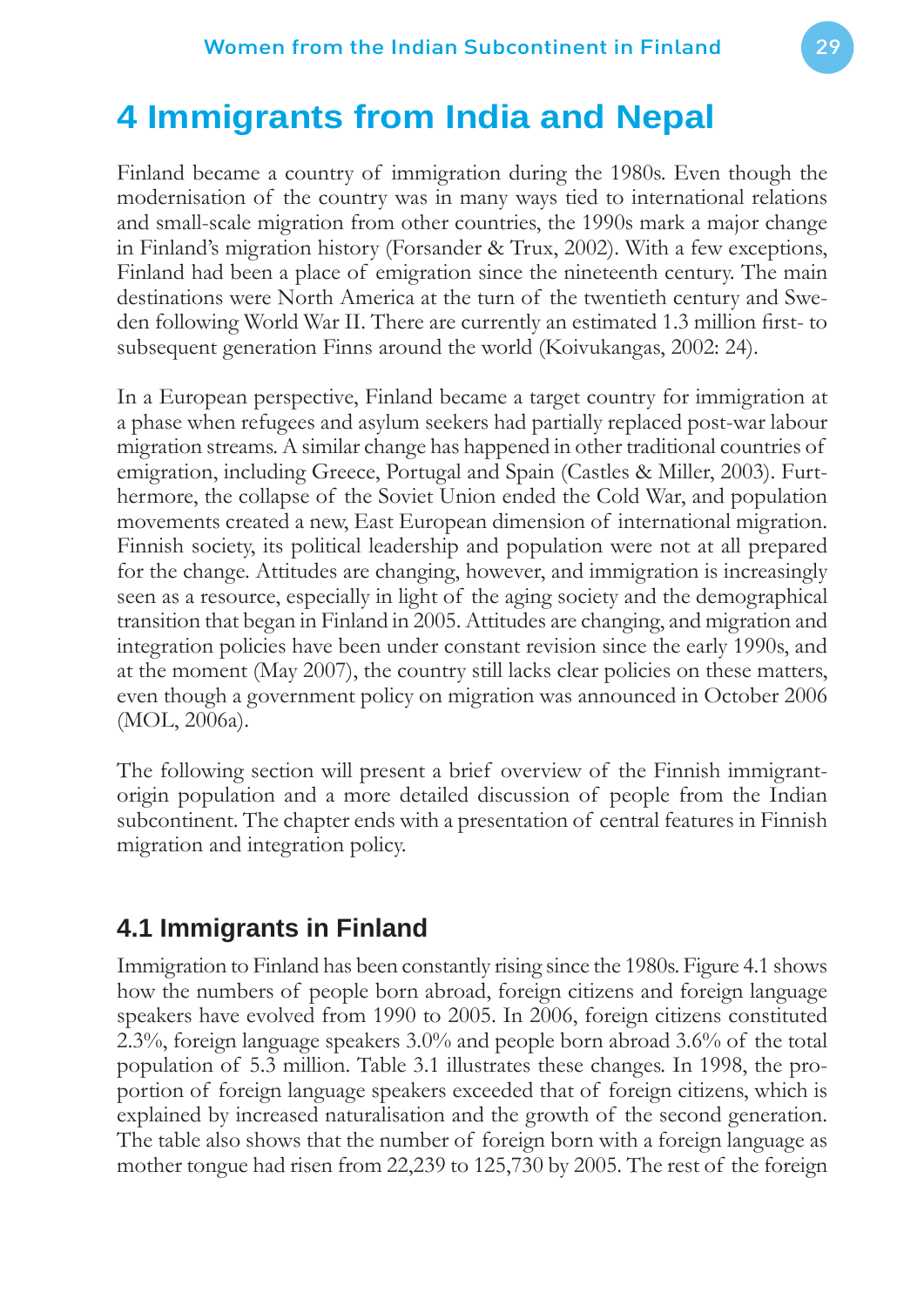born are mainly returning Finns (Statistics Finland, 2006c). The naturalisation number has been constantly growing and, from 1991 to 2005, 41,272 persons were granted Finnish citizenship (Statistics Finland, 2006b: 17).



**Figure 4.1.** People born abroad, foreign language speakers and foreign nationals in Finland in 1990–2005 (Statistics Finland, 2006c).

In terms of areas of origin, the role of the European Union<sup>6</sup> has diminished in relation to the rest of Europe (mainly Russia), and the proportion of Asians and Africans has doubled. However, two-thirds of all migrants still come from Europe (Table 4.2). In 2006, there were altogether 187,910 foreign born permanently resident in Finland. The largest countries of birth were Russia (including the former Soviet Union, 47,218), Sweden (29,835) and Estonia (14,515). The majority of immigrants live in large urban centres, especially the Helsinki metropolitan region. There are, however, some differences between national groups, as to what extent they are concentrated in certain areas. For instance, 46% of all foreign born were living in the Uusimaa region that includes the Helsinki metropolitan area, whereas the figures were  $69%$  for Africans and  $51%$  for Asians (Statistics Finland, 2007a).

 $<sup>6</sup>$  It is worth noting that the number of citizens from EU states has declined despite the expansion of the</sup> EU with 13 new member states from 1995 to 2004. Furthermore, the states have included two large sending countries: Estonia and Sweden. This means that much of the growth is indeed grounded in the expansion of migration from non-EU countries.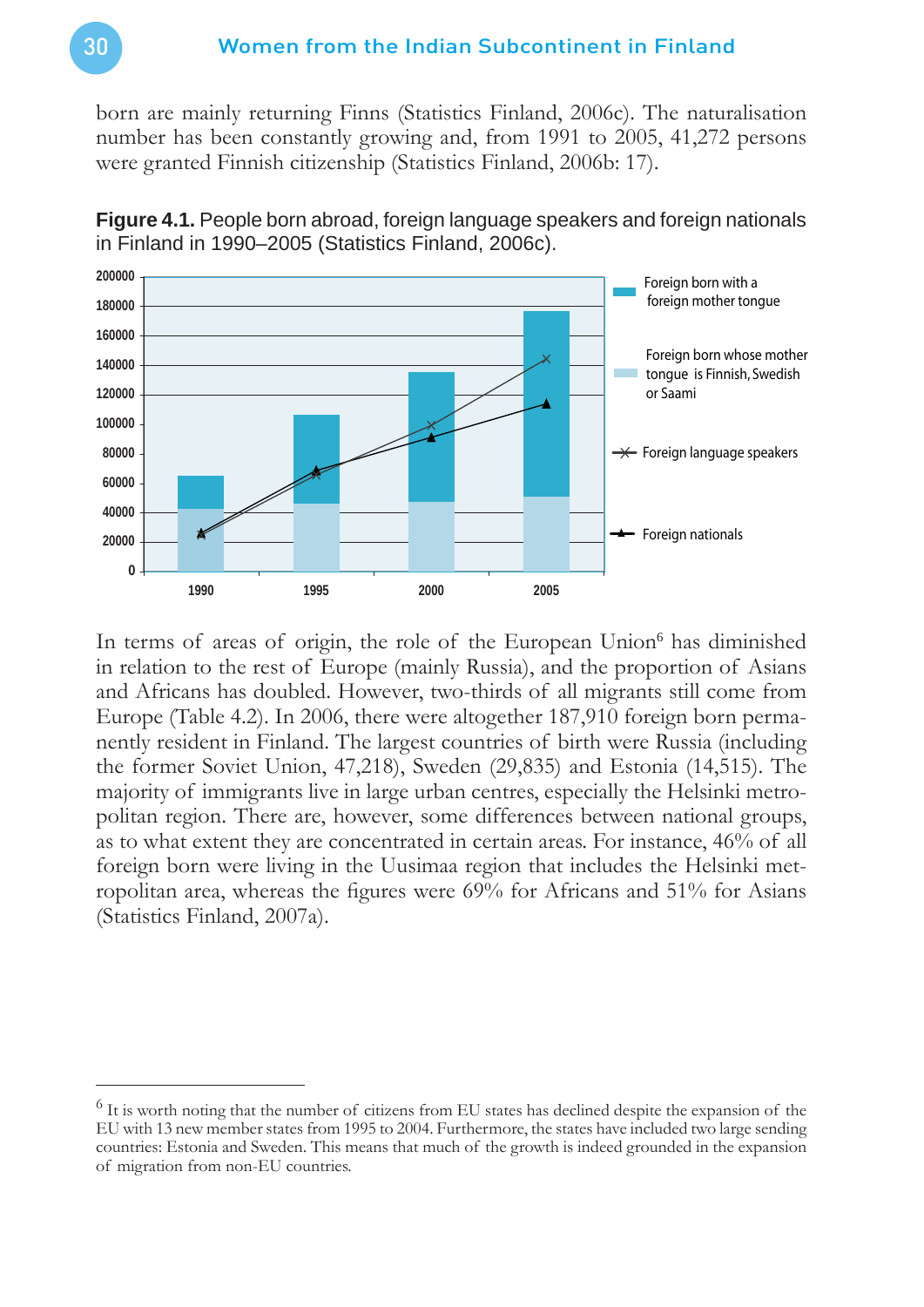|                           | 1990   | 1995    | 2000    | 2005    |
|---------------------------|--------|---------|---------|---------|
| People born abroad, total | 64,922 | 106,303 | 136,203 | 176,612 |
| EU 25 countries, %        | 51.8   | 41.1    | 37.2    | 34.7    |
| Other Europe, %           | 18.4   | 29.9    | 33.5    | 33.4    |
| Africa, %                 | 3.0    | 6.9     | 7.0     | 7.7     |
| America, %                | 6.5    | 4.9     | 4.5     | 4.4     |
| Asia, %                   | 8.6    | 11.2    | 13.7    | 16.7    |
| Oceania, %                | 0.7    | 0.5     | 0.6     | 0.5     |
| Unknown, %                | 11.0   | 5.4     | 3.5     | 2.5     |

**Table 4.2.** Immigrants in Finland by area of origin 1990–2005, % (Statistics Finland, 2007).

The majority of the Finnish immigrant-origin population still belongs to the first generation. Generation figures have only been counted for 2005 and for those who are both born abroad and whose registered mother tongue is not Finnish, Swedish or Sami (see Table 4.1). The figures were as follows. There were 125,730 first-generation migrants, and their children totalled 49,180 people, of whom 32% were children of two immigrant parents. The proportion of the second generation varies considerably between groups (Martikainen, 2007; Statistics Finland, 2006h-n).

Regarding the reasons for migrating to Finland in the 1990s and 2000s, it has been estimated that 60–65% arrive because of family reasons, 15% as refugees or asylum seekers, 10% as returnees from the former Soviet Union, 5–10% because of work and 5–10% because of other reasons (MOL, 2005). Three out of four are working age (15–64 years) and 22% less than 15 years of age. The gender ratios are equal regarding the migrant population as a whole, but there are significant differences between areas of origin (Statistics Finland, 2006f, 2006g). The general unemployment figure for foreign nationals was estimated at 24% among immigrants in contrast to 7.7% among the entire population (MOL, 2007; Statistics Finland, 2007b).

A closer look at the various groups of immigrants reveals that there are notable differences between them. Generally speaking, those who arrived because of work or marriage to a Finn are doing better than people who entered the country for other reasons. Groups that arrived mainly as refugees or asylum seekers are the worst off (see, e.g. Martikainen, 2007; Statistics Finland, 2006a, 2006b). In the following section, we will highlight the special characteristics of Indians and Nepalese in Finland.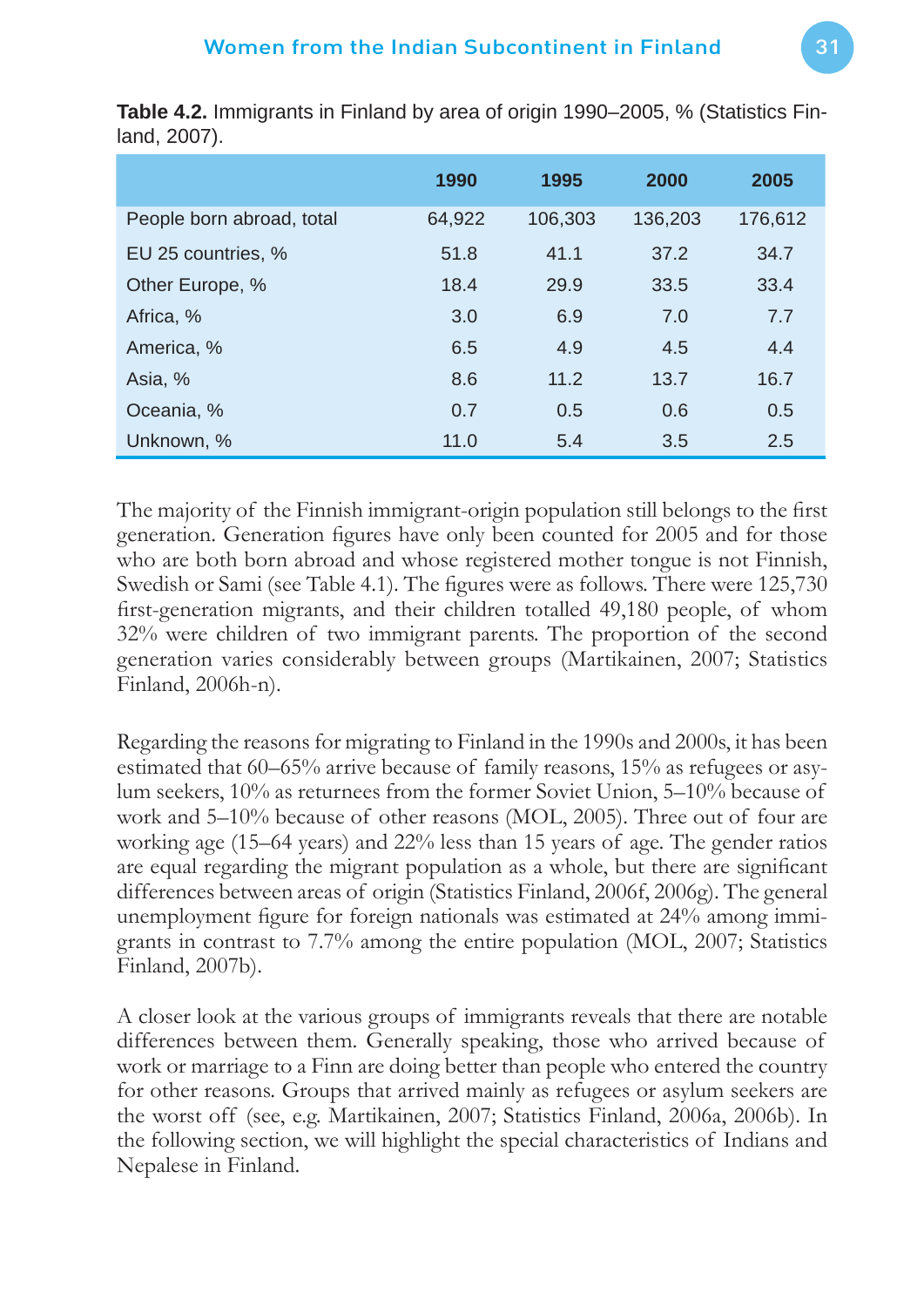#### **4.2 Migration from India and Nepal**

Migration from the Indian subcontinent to Finland has been a minor phenomenon until now. In 2006, there were altogether 4,764 people born in Bangladesh, India, Nepal, Pakistan and Sri Lanka in Finland. They constituted 3% of all foreign born and 15% of all Asian born. This group has an imbalanced gender structure, and 64% of them were male. Indians are the largest group and form 52% of the group. The figures in Table 4.3 show that with the exception of Sri Lanka, all other groups are male dominated. In the following section we will look at some demographic features of the Indians and Nepalese living in Finland, whose number has grown especially in the 2000s. A major reason for this has been the recruitment of ICT professionals from India. The aim of the section is to contextualise the interviewed women within these national groups. We will also investigate whether the original male domination of Indian and Nepalese migratory flows is followed by a later increase in the number of female migrants, so that the imbalance in gender ratios becomes smaller.

Both the Nepalese and Indians are heavily concentrated in the Uusimaa region. Seventy-six percent of Nepalese and 68% of Indians lived near Helsinki, and most of the rest in the vicinity of the cities of Tampere, Turku and Oulu. These areas are also ones with the largest ICT companies. It has been estimated that most, at least male, migrants from India and Nepal came to Finland because of work. It appears that the main targets have been the ICT (Indians) and the restaurant (Indians and Nepalese) sectors of the economy. Female migration has not been examined previously, but we may presume that most women migrated because of family reasons, including marriage. These observations are confirmed at least in the qualitative data of this study (see Section 5.3).

|                            | 1990         |                                                     | 1995         |                                                     |              | 2000                                                |              | 2005                                                | 2006         |                                                     |
|----------------------------|--------------|-----------------------------------------------------|--------------|-----------------------------------------------------|--------------|-----------------------------------------------------|--------------|-----------------------------------------------------|--------------|-----------------------------------------------------|
| <b>Country of</b><br>birth | <b>Total</b> | <b>Share</b><br><b>of</b><br>women<br>$\frac{0}{0}$ | <b>Total</b> | <b>Share</b><br><b>of</b><br>women<br>$\frac{0}{0}$ | <b>Total</b> | <b>Share</b><br><b>of</b><br>women<br>$\frac{0}{0}$ | <b>Total</b> | <b>Share</b><br><b>of</b><br>women<br>$\frac{0}{0}$ | <b>Total</b> | <b>Share</b><br><b>of</b><br>women<br>$\frac{0}{0}$ |
| Bangladesh                 | 108          | 19                                                  | 335          | 23                                                  | 413          | 32                                                  | 676          | 31                                                  | 736          | 31                                                  |
| India                      | 517          | 32                                                  | 773          | 37                                                  | 1172         | 37                                                  | 2138         | 37                                                  | 2479         | 37                                                  |
| Nepal                      | 15           | 73                                                  | 39           | 59                                                  | 98           | 36                                                  | 246          | 40                                                  | 309          | 34                                                  |
| Pakistan                   | 131          | 18                                                  | 259          | 24                                                  | 397          | 31                                                  | 693          | 32                                                  | 770          | 30                                                  |
| Sri Lanka                  | 150          | 53                                                  | 239          | 48                                                  | 361          | 47                                                  | 464          | 48                                                  | 470          | 47                                                  |
| <b>Total</b>               | 921          |                                                     | 1645         |                                                     | 2441         |                                                     | 4217         |                                                     | 4764         |                                                     |

**Table 4.3.** People from the Indian subcontinent in Finland 1990-2006 (Statistics Finland, 2007a).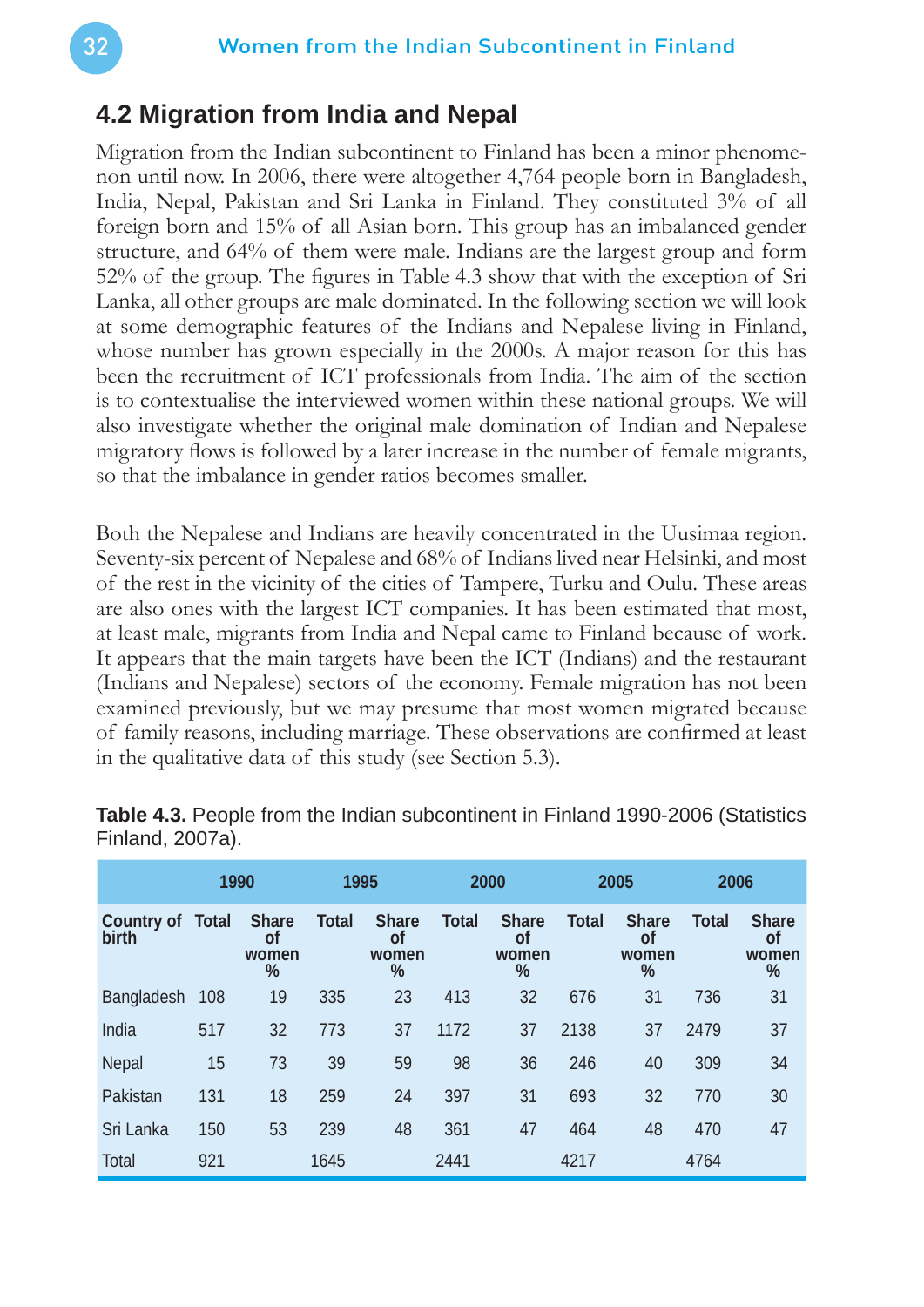The vast majority of Indian and Nepalese migrants hold their native citizenship. This is not surprising, because as part of a new group, most have not yet even had the opportunity to apply for Finnish citizenship. The age structure of these groups is slightly older than of immigrants in general – also something to be expected in work-dominated immigration. Eighty-six percent of them moved to Finland aged at 15–64 years and only 13% under the age of 15. Men are well employed, approaching the national average, but unemployment is higher among women – a little below average among immigrants (Martikainen, 2007; Statistics Finland, 2006e-h).

Despite growing interest to promote work related migration to Finland, unemployment among the immigrant population has been a major issue during the last decade (Forsander, 2002). Besides a growing national infrastructure on issues of integration, the availability of European funding through various framework programs and funds has created a plethora of projects and other activities (Räty, 2002). An analysis of 139 immigrant projects revealed some important features of publicly supported Finnish immigration initiatives. Immigrant women were often identified as a vulnerable group and considered in need of emancipation and empowerment. However, only one of the projects was explicitly directed at marriage migrants, who nevertheless form the majority of all immigrants in the country (Ruhanen & Martikainen, 2006). That the national integration policy seems to neglect marriage migrants as an explicit target group has been noted also by other researchers (e.g., Forsander et al., 2004; Martikainen & Tiilikainen, 2007; Raunio, 2005).

Among Indians, Nepalese and Sri Lankans, marriage usually occurs within the same national group, even though this is slightly more common for women (78%) than men (64%). Single mothers are uncommon; only 7% of women live alone with their children. Families with an Indian, Nepalese or Sri Lankan parent had 1,311 children in 2005, of which 385 were among the same national groups. This appears to be in contrast to the family situation, but can probably be explained by the later arrival of spouses from the countries of origin. We may thus expect that the proportion of children with two immigrant parents is going to rise in the coming years. Most of the children are still very young (Martikainen, 2007; Statistics Finland, 2006i-k).

There are several organisations that provide services for, in particular, Indians living in Finland. The Indian Embassy has operated in Helsinki since 1968 and serves both Finland and Estonia. *The Finnish-Indian-Society* was founded already in 1949, two years after India's independence, by Finnish India enthusiasts.<sup>7</sup> The society

 $7$  More on the activities of the Finnish-Indian-Society can be found on the society's website: http://www. suomiintiaseura.fi /.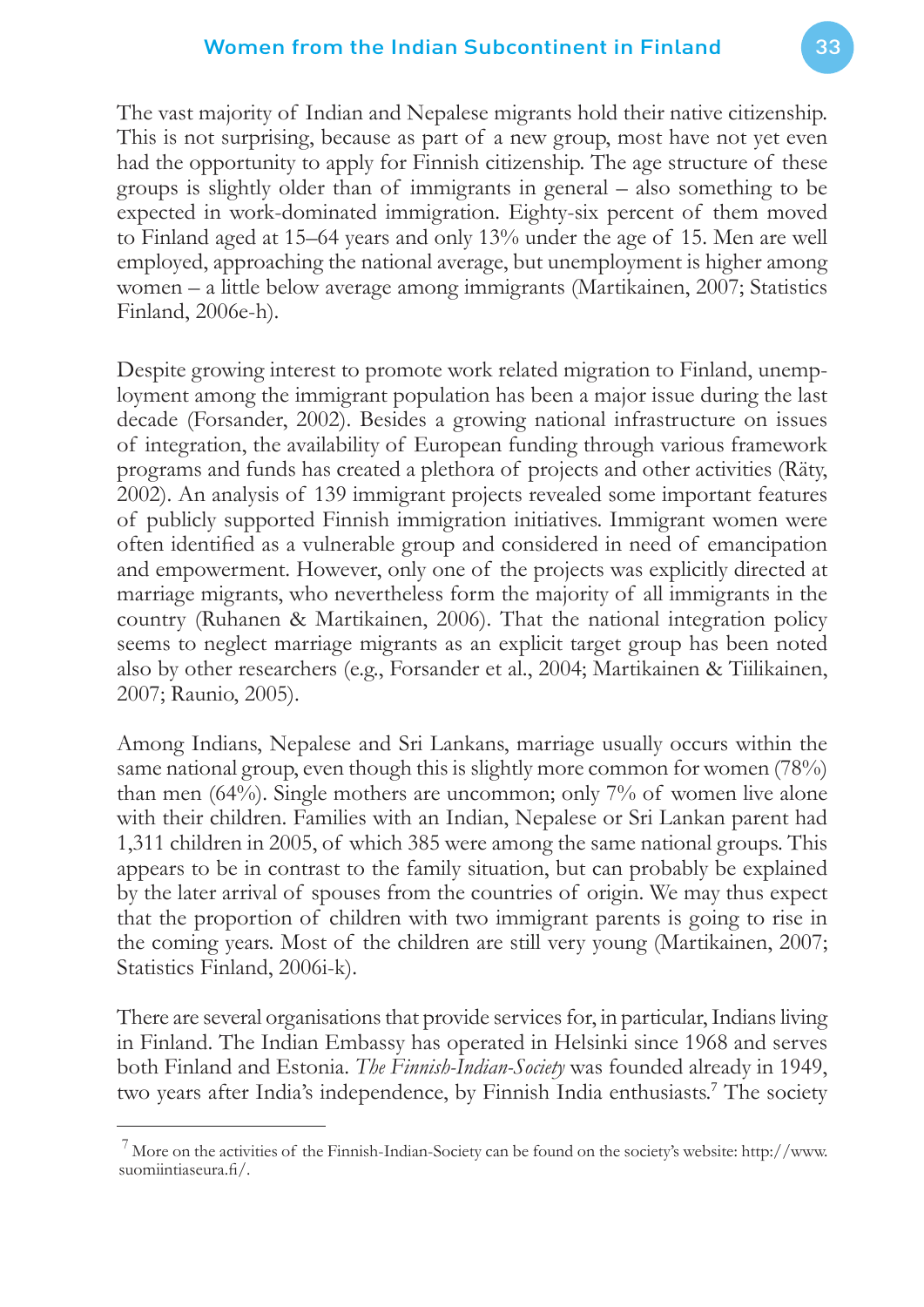is mainly a friendship organisation, and has invited Indian artists and arranged various festivals over the years in Finland. The largest annual event is Diwali. The society's current membership is about 300, of which approximately 50 are of Indian origin (FIS, 2006). The *Saraswati Sindhu Cultural Association ry* (S3S) was founded in 2004 by Indian immigrants (five families) to promote the culture of India and the Indian subcontinent in Finland.<sup>8</sup> S3S has organised, among others, *Diwali* and *Holi* celebrations that have gathered 100-200 participants. The society's membership is aimed at people originating from the Indian subcontinent and in 2006 it had about 25 members (S3S, 2006). Additionally, the *Aarambh Association* has some Indian members. Aarambh is involved, among other things, with development aid issues in India.<sup>9</sup> *FINTIA* (F=Finland + India) is an electronic mailing list that subtitles itself as "Cyberspace for Indians living in Finland".<sup>10</sup> The group was founded in March 2000 and had over 400 members in 2006. It provides services and up-to-date information on various issues of interest to its members (FINTIA, 2006). Cyber communities are effective in spreading information and news, and they also connect to other relevant forums of information, including Finland Forum: Find information about moving to, living in and life in Finland.<sup>11</sup>

Whereas the above-mentioned organisations deal mainly with cultural and social issues, also religious organisations provide services for Indians and Nepalese in Finland. The temple of the *International Society for Krishna Consciousness* (ISKCON) is located in Ruoholahti in Helsinki and is used by many Hindu immigrants.<sup>12</sup> According to the temple president, some 350 Indians, mostly from Helsinki and Tampere, participate in one way or another in the temple's various activities, forming just under half of those in some way involved in the activities of ISKCON in Finland (ISKCON, 2006). Sikhism is another religion of Indian, origin and there are probably 100–200 Sikhs living in Finland. The *Gurdwara Community of Finland* was founded in 1998 and has, since April 2006, had a temple in Sörnäinen in Helsinki. Its membership of 50–100 persons is exclusively Indian.13 Additionally, according to membership statistics of religious communities, the *Evangelical Lutheran Church of Finland* had 148 Indian and 12 Nepalese born members and the *Catholic Church* 29 Indian born members in 2004 (Statistics Finland, 2005). It is not known whether the people in question are Finnish returnees (e.g., children of Lutheran missionaries) from these countries, but it is known that some Indians do

 $8$  More on the activities of the S3S can be found on the society's website: http://www.s3s.fi/.

<sup>&</sup>lt;sup>9</sup> More on the activities of Aarambh can be found on the society's website: http://www.aarambh.fi/.

 $10$  More on the activities of FINTIA can be found on the network's website: http://www.geocities.com/fintiahome/.

 $11$  More on the activities of the Finland Forum can be found on its website: http://www.finlandforum.org/.

 $12$  More on the activities of ISKCON in Finland can be found on the society's website: http://www.saunalahti.fi/~krishna/.

<sup>&</sup>lt;sup>13</sup> The authors visited the temple in Autumn 2006.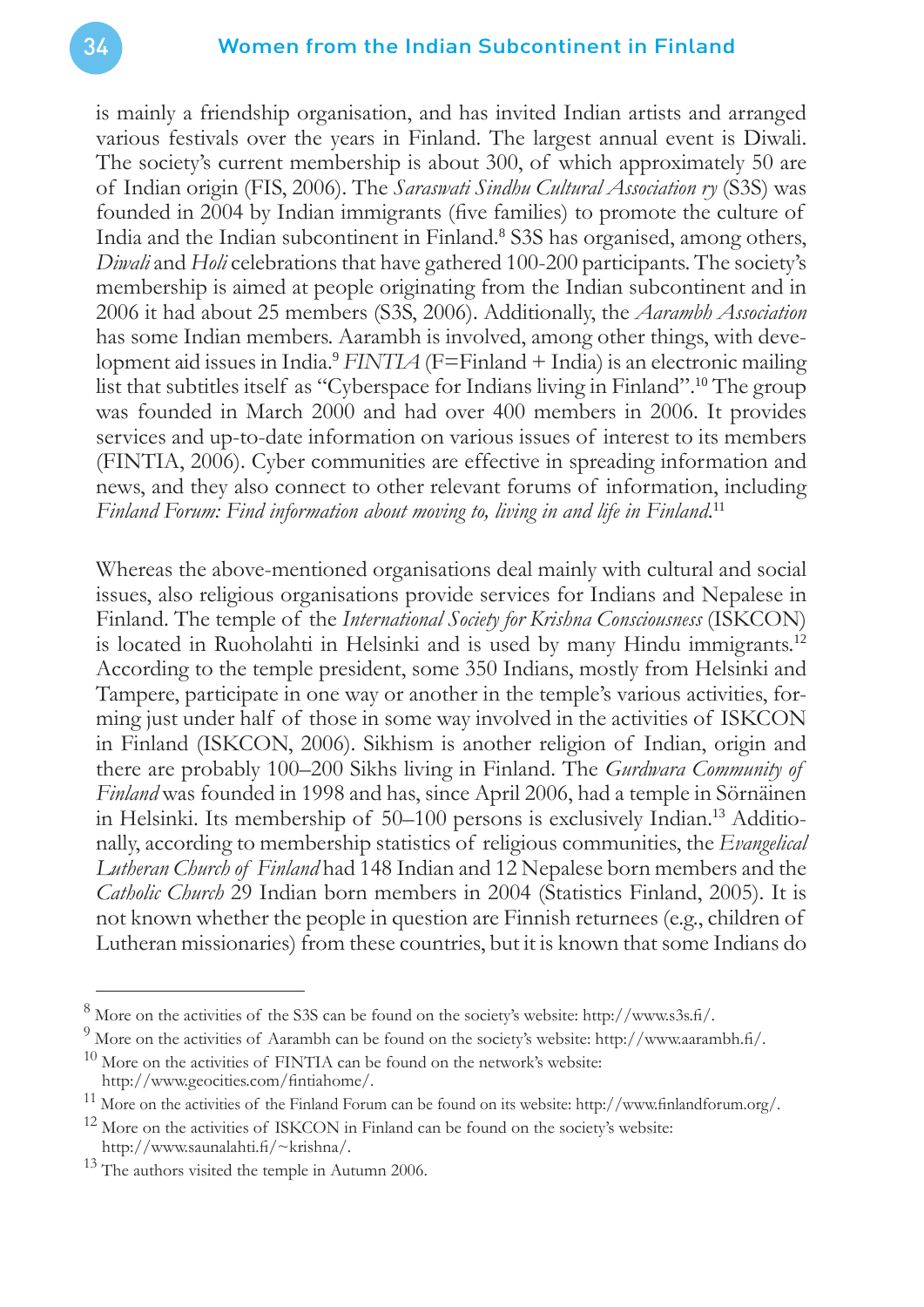take part in the activities of the *International Evangelical Church in Finland*. <sup>14</sup> Beyond the Hindu and Sikh associations, it is also likely that some Indians are Muslims, who may take part in the activities of Finnish mosques (e.g., Martikainen, 2004). Nevertheless, regarding official membership in religious organisations, the vast majority of Indian (90%) and Nepalese (92%) born belonged to Population Register in 2004, that is, they were not formal members of any religious group (Statistics Finland, 2005; cf. Martikainen, 2006b). In sum, there are already several cultural, ethnic and religious organisations providing a variety of services for the Indian, and to a much lesser extent, Nepalese communities in Finland, but none of them seems to have a reach over the whole population. The situation is in sharp contrast to the multiplicity of associations that serve, for instance, many refugee-origin immigrant groups (cf. Pyykkönen, 2003).

An additional question in this section was that the original male domination of Indian and Nepalese migratory flows is followed by a later increase in the number of female migrants, diminishing the imbalance in gender ratios. This is obviously not the case, as illustrated in Table 4.3. Indeed, the gender ratios for Indians have been stable (34%) in the 2000s, and even decreased for the Nepalese from 2000 to 2006 by 2 percent units. A plausible explanation is that, simultaneously with increasing female migration, a corresponding or stronger male migration has continued, so that the gender balance has not yet begun to stabilise. This notion is supported both by the relatively high rate of endogamous marriages and by the significantly higher ratio of male  $(48\%)$  versus female  $(24\%)$  single dwellers above the age of 15 (Statistics Finland, 2006i-j).

## **4.3. Finnish Migration and Integration Policy**

Immigration policies in post World War II Finland have often been described as exclusionary. However, a gradual but steady movement of liberalisation of immigration and integration policies and legislation has occurred since the late 1980s. A major change was the official adaptation of a multicultural integration policy during the 1990s, formalised in the Integration Act of 1999 (Lepola, 2000; Paananen, 1999). Legislation has not settled into a status quo, and has been under constant revision. For instance, the Integration Act of 1999 has been revised six times and the Aliens Act of 2004 already fourteen times by April 2007 (FINLEX, 2007). A telling example of the complexity and changeability of the regulations is the following quotation from the brochure "Working in Finland", intended for non-EU citizens.

<sup>&</sup>lt;sup>14</sup> More on the activities the International Evangelical Church can be found at: http://www.church.fi/.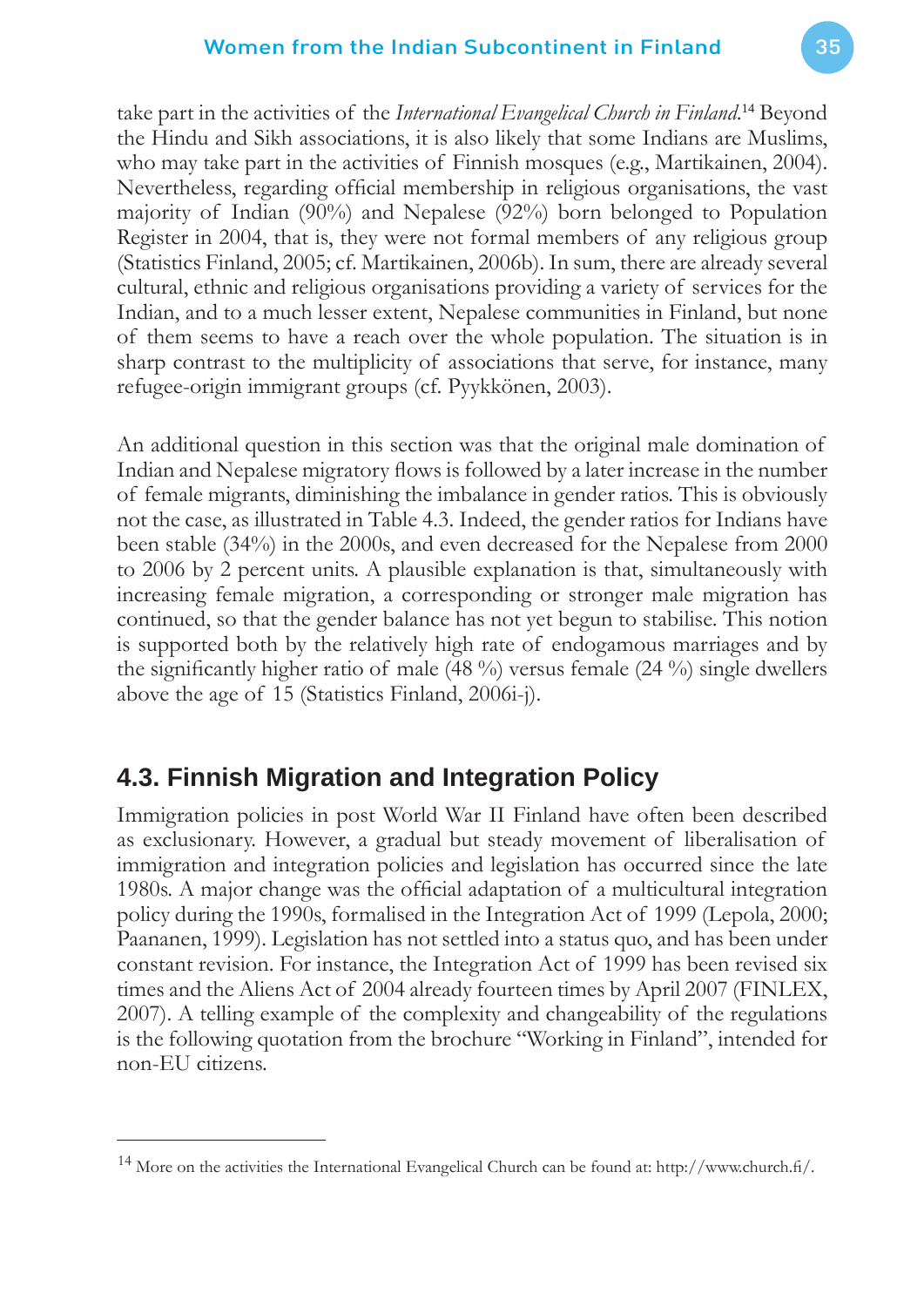Foreigners planning paid employment in Finland must usually get either a residence permit or an employee's residence permit. Self-employed persons intending to carry out a business in Finland must apply for a residence permit for a self-employed person. EU/EEA citizens must register their residence in Finland in accordance with the provisions that apply to them. There are, however, many exceptions to the regulations. You should check the latest provisions on the Internet. (MOL, 2006b: 21; Italics added)

As the interviewed women arrived between 1985 and 2005, it would be an extensive task to describe the legislative changes in detail. The following will present only the main features of the situation as it stands, with some reflections on earlier developments. The time period is very complicated on these issues, because it includes the fall of the Soviet Union in 1991 and Finland's membership in the European Union in 1995, both of which have had extensive effects on many migration and integration related issues. Furthermore, it is important to note that, because, until very recently, the topic was low on the national political agenda, the decision-making processes and practices related to it have been in the hands of individual authorities and institutional cultures that make any description based on formal documents somewhat illusory. Moreover, there have been few studies of the relationship between policy intentions and *de facto* practices, thus making any secondary analysis only tentative.

According to Outi Lepola (2000: 28-38), there are three main barriers that immigrants face in their permanent settlement in Finland: the rights of entry, permanent settlement and citizenship. Let us take a closer look at the right of entry and permanent settlement. There are three main variables that affect immigrants' opportunities to enter the country. These are A) the country of citizenship, B) the reason for migration and C) Finnish ancestry. The first two are relevant in the case of Indian and Nepalese migrants. Currently, the main division in terms of the country of citizenship is that citizens of any European Union (EU) or European Economic Area (EEA) country face significantly less barriers regardless of their reasons for migrating. People from all other countries, including India and Nepal, face more regulations in all cases.

Indian and Nepalese citizens require a visa to enter Finland. If the stay is going to last longer than three months, they need a residence permit. There are three main types of residence permits: temporary (maximum one year, 'B-permit'), continuous (maximum three years, 'A-permit') and permanent ('P-permit'). In addition, the permits are different depending on the nature of residence: employment or self-employment, study or family relation. Both visas and first residence permits are usually obtained in the native country of settlement. The status of a family member applying for a residence permit is stated as follows.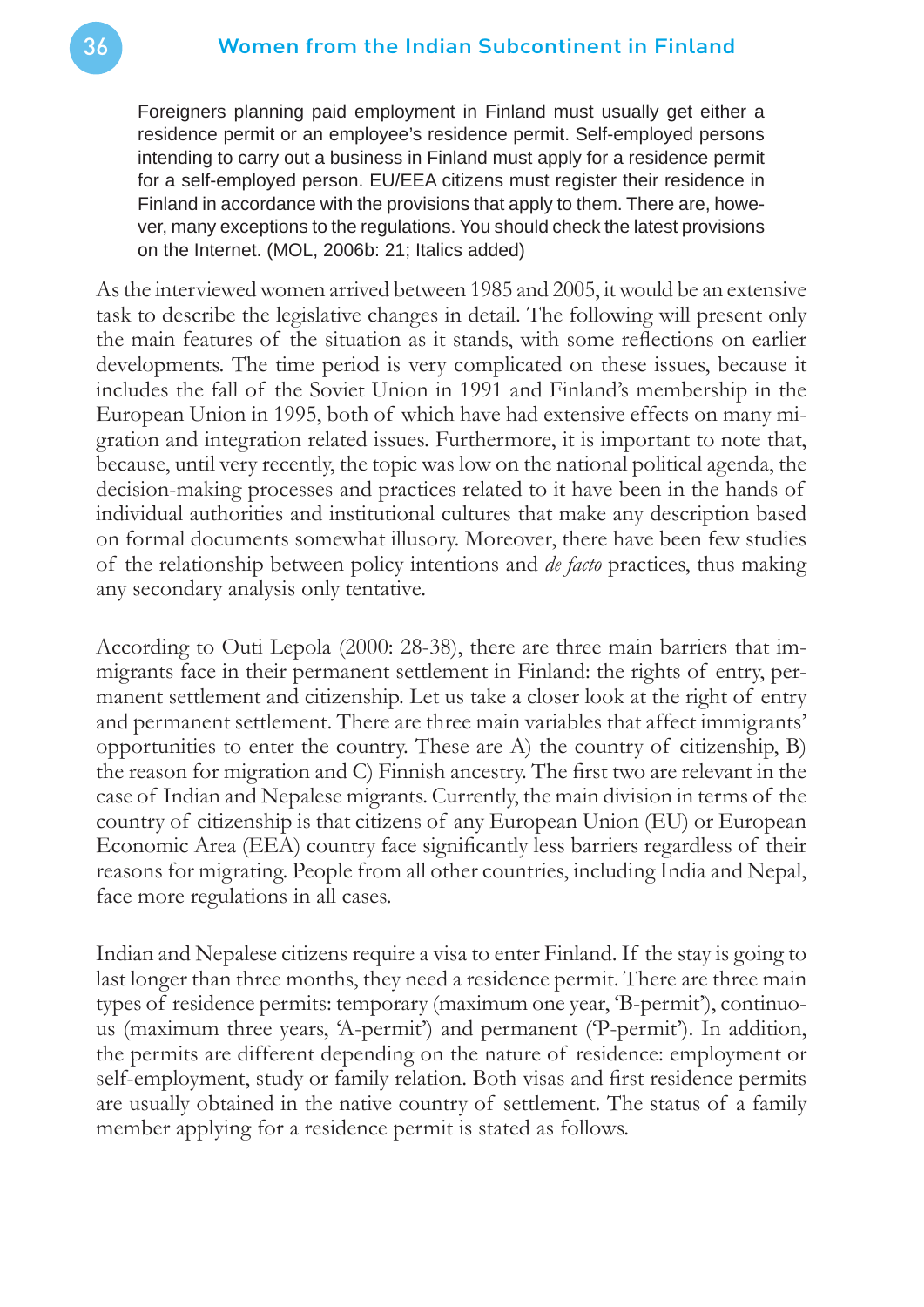A family member of a Finnish citizen or a citizen of some other country who is living in Finland can be issued with a residence permit on the basis of family ties. A family member is a spouse or cohabiting partner, a registered partner (of the same sex) or an unmarried child under the age of 18 whose guardian is a person resident in Finland. If the person resident in Finland is under 18 years old, then his or her guardian is considered a family member. In some cases, other relatives may also be considered family members. A person resident in Finland and their family members should have a secure source of income that must not rely on social welfare benefits. This requirement does not apply to family members of Finnish citizens. (DOI, 2007)

In order to apply for Finnish citizenship one has usually needed to be permanently residing in Finland for at least six years. In case the spouse is a Finnish citizen, the time is four years.

In practice, for the Nepalese and Indian women we interviewed, this means that their arrival depends on the status and position of their husband in Finland. Also, until receiving a permanent residence permit, an immigrant is not allowed to work without applying for a separate permit. Once the residence permit is continuous or permanent, there are no restrictions regarding work. The application for Finnish citizenship is only recently becoming possible for most Indians and Nepalese, as they have mostly migrated to Finland in the 2000s. Based on this, we may presume that residence permit issues were of importance to women in so far as they were related to their ability to work. We may also expect that they experienced some delay in their versus their husbands' immigration to Finland.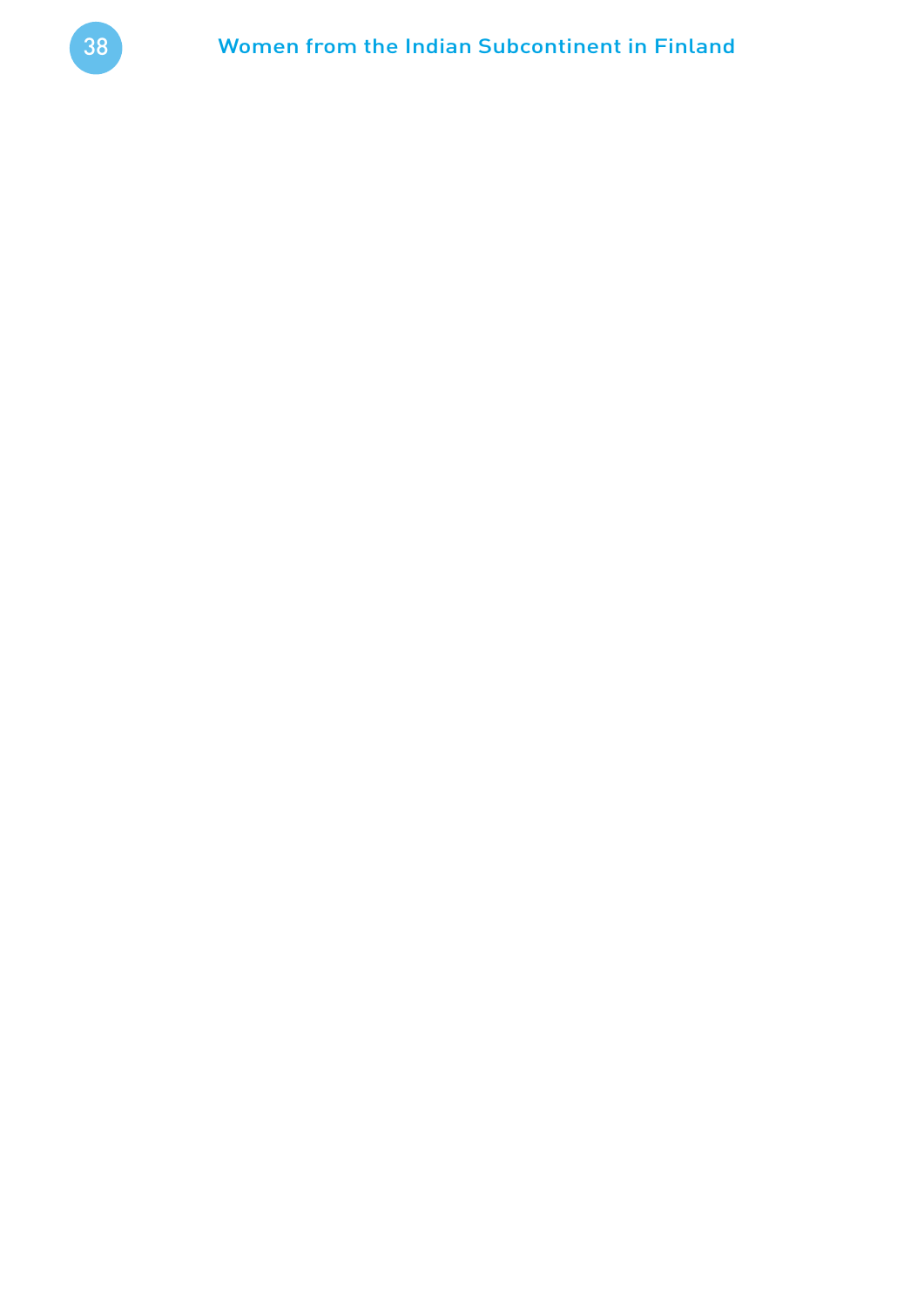# **5 The Settlement of Indian and Nepalese Women**

This chapter presents and discusses the results of the interviews  $(N=20)$  that form the core material of the study. Sixteen interviews were conducted with Indian (14) and Nepalese (2) women. The women are divided into two groups: *the wives of ICT professionals* (abbr. ICT, N=10) and *the wives of ethnic restaurant workers and entrepreneurs* (abbr. ER,  $N=6$ ). In addition, interviews (4) were conducted with representatives of various cultural, ethnic and religious organisations. The following analysis is divided into eight sections from a variety of perspectives. These are (1) human capital, (2) migration process, (3) transnational relations, (4) family and home, (5) ethnic community and networks, (6) participation in Finnish society, (7) work and employment and (8) future prospects of living in Finland. Each section ends with a brief summary of the topic.

## **5.1 Human Capital**

This section explores the human capital of the study participants – more precisely, how their educational background, age, family situation and linguistic skills have affected their opportunities to access Finnish society and the labour market. Table 3.1 summarises some of the main background features of the women.

All interviewed women are first generation migrants. Fourteen of them were born in India and two in Nepal. All were between the ages of 25 and 40 at the time of the interview, and the majority (11/16) were between the ages of 30 and 35, i.e., in the best working age. They had received their elementary, secondary and further education in their country of origin, even though some had taken additional courses in Finland. In one case, the interviewees' college education in India was interrupted by marriage. The ICT wives had a higher educational level. All of them had at least a bachelor's degree and four had a master's degree from an Indian university. Several had also studied technical and business sciences similarly to their husbands. The ER wives were less educated and both Nepalese women had only completed basic schooling in Nepal. All women spoke English and Hindi, and thirteen spoke three or more languages. Other languages mentioned were Finnish (10), Punjabi (6), Nepali (2), Bengali (1), German (1), Gujarati (1), Marathi (1), Marwari (1), Nagamese (1), Swedish (1) and Urdu (1). All ER wives spoke at least some Finnish, while only half of the ICT wives declared so. Linguistic acculturation is thus taking different paths in these two groups.

All women were married. Fifteen were married to a man from the country of origin and one was married to a Finn. Thirteen women had children. The number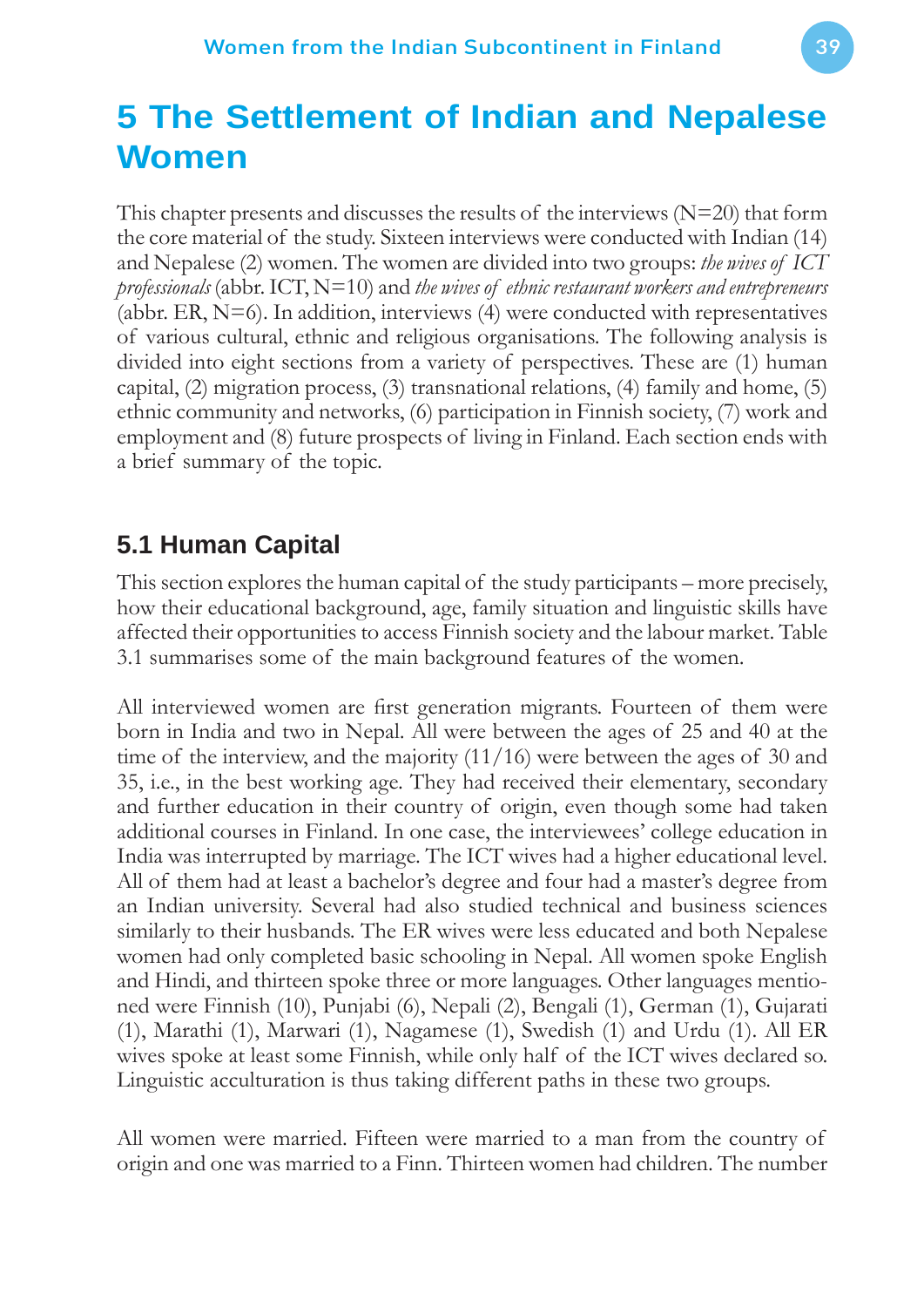#### 40 Women from the Indian Subcontinent in Finland

of children was one or two in all cases. Five women were currently at home with children full time, the rest were working. Most of the children had been born in Finland. None of the women had migrated to Finland solely on their own initiative, but in almost all cases the move was in some way related to a husband's work or to marriage. As arranged marriages are still common in India, Mina (ER) reflects about her choice of partner: "Whatever my mummy and daddy decided for me, that was it". In one case the migration was related to family issues, but led to an eventual marriage with a co-ethnic. Sana's story is quite typical regarding the change that marriage brings to many women. As a suitable husband was found, usually with the help of relatives, it was expected that one should follow one's husband to his place of residence.

I am from North India. I have my mom, daddy, one sister and a brother. I did my schooling in India, and then I went to college and after that I did professional training, which was for two years. First I completed that course and then I went to college. So I got engaged when I was in the first year of getting my B.A., and then after completing my second year. […] Got married. And then I came [with my husband] to Finland and I could not complete the final year of my B.A.. After coming here I started my married life. (Sana, ER)

Most of the women migrated in 1995–2005, and the majority moved directly from India to Finland. However, while the women do have certain differences, there are also many features that unite them, including their country of birth, age, married status and motherhood. The women also share the experience of coming through family unification or as a dependant from a geographically and culturally distant land outside the European Union (EU) and the European Economic Area (EEA), which has many implications regarding their experiences as well as rights and opportunities in the country. Most (15/16) are still nationals of their country of origin. However, several of the entrepreneur husbands already have Finnish nationality, indicating their earlier arrival to the country. No Indian-born husband of the ICT wives' had yet obtained Finnish citizenship.

In brief, it can be said that the women's human capital appears to suit Finnish labour market demands quite well, as most (11) were working. Those who were not were either on maternity leave or not interested in working. We should also note the fact that many of the women apparently did not have good Finnish skills. Even though the process of entering to the labour market will be explored in detail in Section 5.7, we can already say that the foreign educational background of these women did not appear to be a major obstacle to entering the workforce. This is an important observation, because both language skills and foreign education are often mentioned as barriers to labour market integration (e.g., Jaakkola & Reuter, 2007). While not challenging that observation, it does appear that in some segments of the workforce, human capital mismatch is less common, and other factors are of more importance (Forsander, 2002). Perhaps the Indian and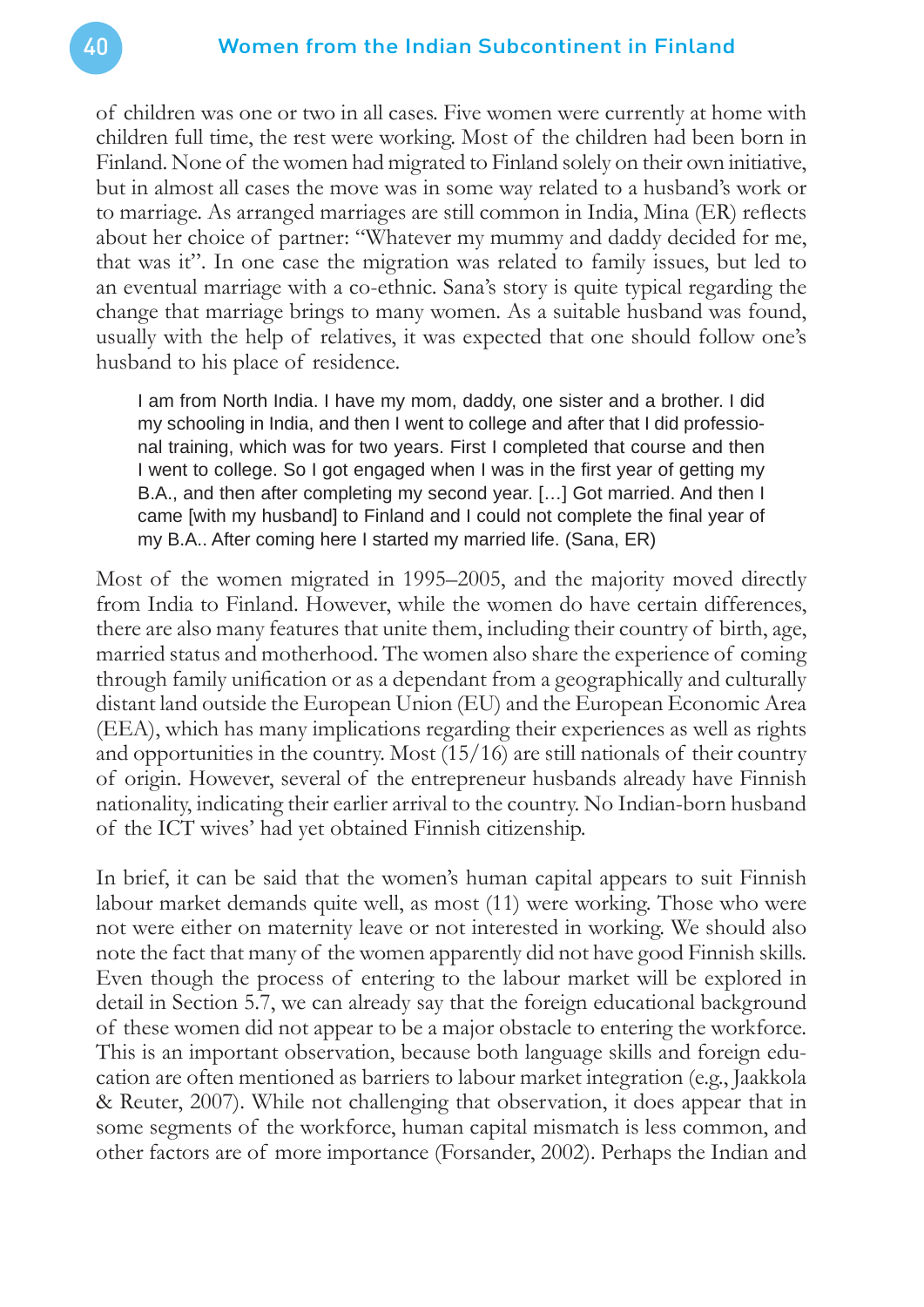Nepalese background also has a role to play. Moreover, as many of the women are working either in ICT related or ethnic restaurant businesses, the results might not be that surprising, but rather highlight the different, segmented labour markets that are available to immigrants (Bommes & Kolb, 2006; Castles & Miller, 2003: 182-188). However, we cannot say that human capital alone explains the women's generally good experiences in the labour market, but rather that they have found their niche in the segmented labour market.

## **5.2 Migration Process**

This section will discuss the migration histories, motives, routes, decision-making processes and initial settlement of the interviewed women. The process of selecting and eventually settling in a new country has many variations. It has already been mentioned that all women entered Finland mainly because of marriage or their husband's work. The main question is how and why Finland became the country of destination. The expectation is that Finland became the destination country as a consequence of existing connections and prior knowledge of the country.

Even though most women  $(15/16)$  initially entered the country because of their husband, the process itself took many paths. The majority of women came to Finland directly from India or Nepal. This was the case for all ER wives and for five ICT wives. Dove's story is quite typical.

I was born in India 1975. I did my schooling in a big city. Then I moved to another area for higher studies. Then I came back for a job, and after working for one year we moved to Finland. We came to Finland as my husband got a job at Nokia, so we all moved to Finland. My husband and I moved to Finland. I did not join any office [then], as I was expecting. I took up a job in another company and since then I have been working there. I have one daughter, who was born here in Finland in 2001. She goes to päiväkoti [day care] now. (Dove, ICT)

The rest of the ICT couples had one or more international settlements in-between, usually in a western country. This is connected to the greater global mobility and labour markets among ICT professionals. On the one hand, they have a global labour market with work opportunities in many countries. On the other hand, when they decide to settle, they are faced with much more restricted possibilities of finding opportunities for career advancement in their organisation. Therefore international career building is important for transmigrants. The following quotation by Rita reveals both the opportunities and constraints that ICT professionals face. In Rita's case, her husband wanted to work at Nokia's headquarters both in order to see how it is run as well as, presumably, to ensure a better future career. Of importance was also Rita's possibility for work.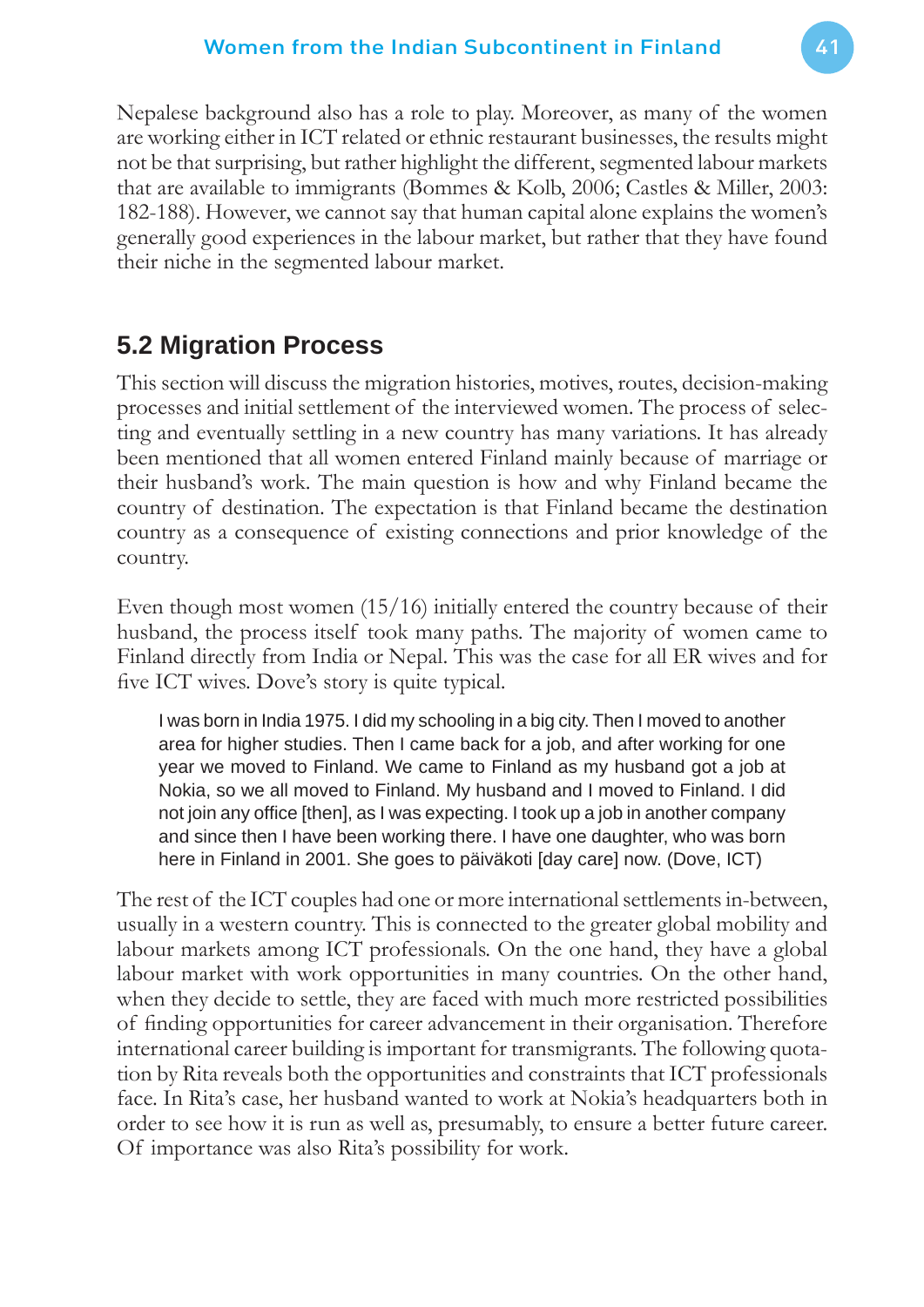Before coming to Finland we lived in a European country, one to one and a half years. The main reason for moving here was my husband's job. He has been working for Nokia in many countries. After my marriage, I also moved and worked there. […] My husband had other options as well, but because both of us were getting a job here and my husband was also in favour of Nokia being a Finnish company and of at least once working in the headquarters of the company. […] He wanted to work here and he got a good opportunity. […] I knew quite a lot about Finland as my husband had been here before for some trainings etc. (Rita, ICT)

The decision to migrate is one of the sharpest dividers between the experiences and discourses of the wives of the ICT professionals and the entrepreneurs. All of the ICT wives had made a mutual decision to migrate to Finland, whereas the ER wives had migrated as a natural consequence of marriage. This also implies that the ICT wives were already married, often in India, prior to their journey, whereas the restaurant workers or entrepreneurs sought wives from India once they had secured their position in Finland. As Butterfly (ER) stated it, "I got married and came here". This is in sharp contrast to the experience of many ICT wives. In Dimple's (ICT) words, "It was mutual. Of course he got the job offer but he asked me, if I would like to go to such a country, and I said it is alright." Aarju's whole family had discussed the issue of migration even more thoroughly:

When he got the offer from the company, we discussed it, the whole family at home discussed this. We thought of going abroad when we got the offer to come to Finland, and we came to Finland. […] We were mentally prepared to move out of the country, anywhere abroad. […] First my husband came on a business visa for three months; then he got a work permit and I came with my son to join him. (Aarju, ICT)

Asha's case shows that the decision to migrate can take place in a fairly short time.

As I am telling you, in two to three months everything happened. Mummy-Papa were looking [for a suitable groom], obviously as I was 22 or 23, I do not remember exactly. […] It was obvious that my parents were looking [for a suitable groom]. My elder sister had already got married. […]. So his [husband's] mother and my mother, they talked about it. I came here in July, so in the beginning of February or January, my passport was already ready. […] Then after coming here [Finland], my parents asked: "Do you like him? Do you want to marry him? It is not necessary to marry; it is not like it will be insulting for us, as we have come to them." As my parents are very frank about it, they do not think someone will insult us, as we have come here [comment: so far for marriage and the daughter might not getting married] or anything like that. They also asked him. They let us both sit down and talk to see if everything was okay with both of us. We were together for four days. I mean, I came here on the 23rd and I got married on the 27th as there was a weekend in between. The court was supposed to be open on Monday, and I came here on Thursday. (Asha, ER)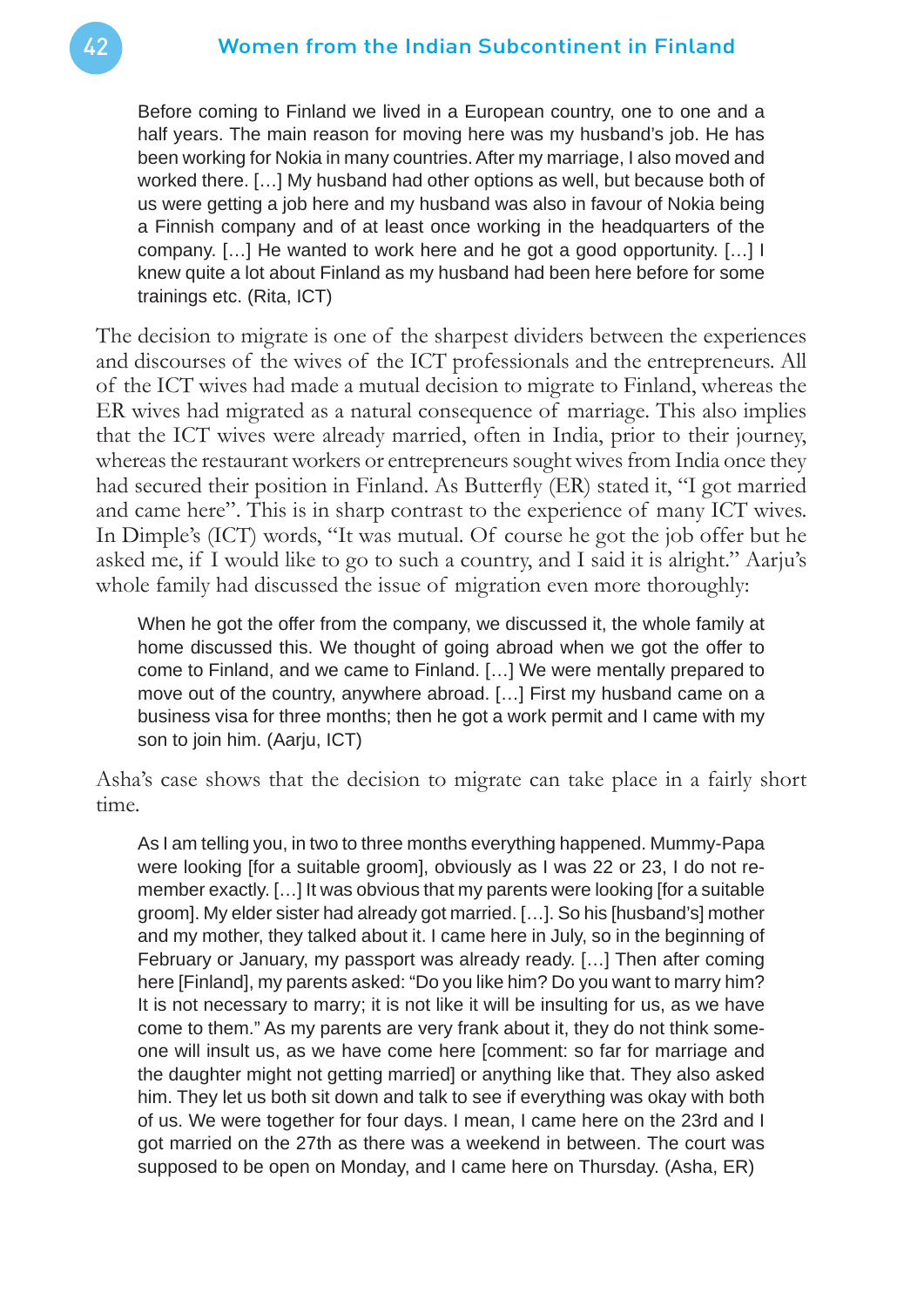Parents had a central place in most considerations regarding the ER wives' decision to migrate. Either they decided the matter on their own or let their daughter make the final decision regarding whether or not to marry the man in question.

Often, there was a time gap between the husband's initial migration and the wife's subsequent arrival. Three of the ICT wives came a few months later, while the rest arrived with their husband. In the case of the ER wives, the migration gap was significantly longer, sometimes several years, and they all arrived after their husband had already been living in Finland. In their case, existing family relations in India played a major role in their eventual move to Finland, as Asha's quotation, above, illustrates.

Over half of the women had no or little prior knowledge of Finland. The main channels of information were their husbands or relatives already living in Finland. In addition, some had searched the web, read books or watched documentaries on television. Living costs and arrangements, work culture and other cultural issues were generally not well known to the women. Early on, weather was the greatest worry for several women, but information about everyday life was scant in almost all cases. In the words of Dove:

I read about Finland but as such it was not helpful. […] It is an entirely different picture; I mean if you read a book, they just tell about things to see there. But actually, how people are there, and what type of people there are, that you will know only when you interact with them. I mean, there is a different way of saying 'yes', there is a different way of expressing 'no' and there is a different way of being neutral. It is something that you will come to know when you meet people. (Dove, ICT)

The general lack of information is vividly illustrated in the following quotations.

I did not even know where this country existed on the world map [laughs]. […] I did not know anything about Finland, nothing. […] We came here with two suitcases full of clothes [laughs]. (Anushka, ICT)

Before coming to Finland I never knew that Finland is a country. I did not know anything. (Dimple, ICT)

Nothing, we have one of our friends, who told us that Finland is very cold. We did not think anything else. (Sonam, ICT)

[I thought] it is a European country, it should be good. (Mina, ER)

Some migrants were better prepared and had thought seriously about the pros and cons of migrating (cf. on the difficulties of highly skilled migrants: Castles & Miller, 2003: 170-171). Available services and education were major concerns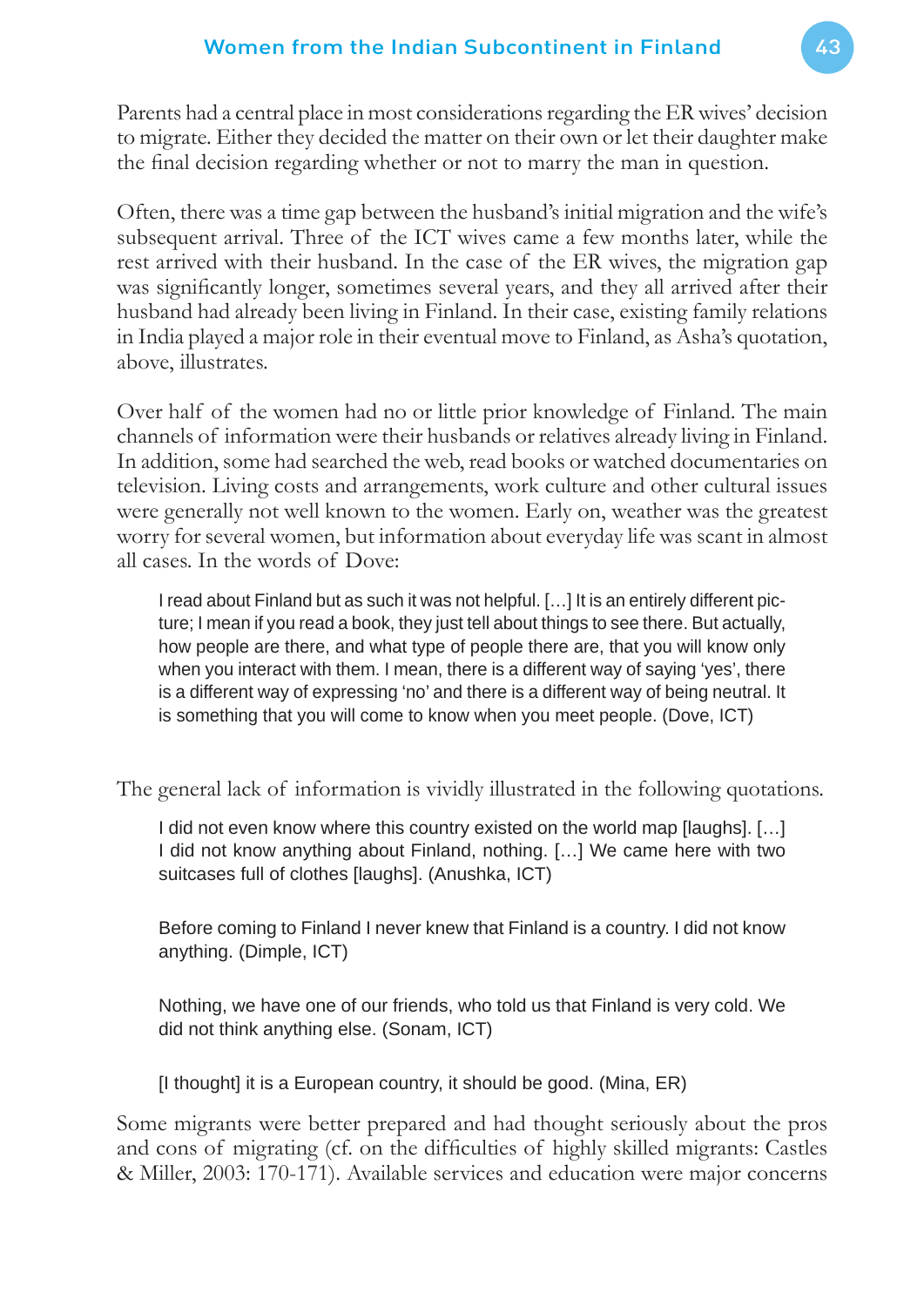for some. However, at the latest, the decision to move created an interest in the country and led to searching through whatever information was available. Several respondents mentioned Nokia's relocation service as a source of information.

The biggest problem was the schooling of my daughter. The second problem was: I was very afraid of the weather here, also in USA and UK it was cold. In US also it can reach even -23 $^{\circ}$ C, but only for one or two days. But here, the weather was one problem, and the other was the schooling of my daughter. My husband came here a few times to meet the country manager, and after a while, he found out about the international school, and we sought admission there. So, I had two concerns: schooling and the weather. (Barbie, ICT)

I guess we read about it after the job was confirmed here. We read about it, what [all] it is, as we did not know about Finland then. […] What kind of a country is this? What is the language [there]? What are its day-to-day practical things, which are necessary [to know]? Also we got an introduction package from Nokia. We read that and we got quite good information from that. […] Work life was not written about in detail in the introductory package. In fact, there was nothing about work life in that, it was more about practical day-to-day life. E.g. how much bread could cost, and things like that. (Toni, ICT)

Migration triggers and activates many social-psychological processes, some of which are related to the self-image of the migrants. As most women had their background in extended families, the transfer closer to a *de facto* nuclear family has given them both new opportunities as well as new duties. As this is taking place at the same as the beginning of married life, it should be expected that the self-images of the women may change. Most of the women actually reported that they had become more independent, self-reliant and gained more self-confidence. Toni and Dimple describe this change as follows:

It is not so much, of course there is a little change, as earlier I was used to living at home, so there was a protected environment within the household. After that, when I got married, I lived with my in-laws, in other words there were elders at home. So in that situation you can take the help of elders in decision-making and things like that. That has changed a little that now we two, husband and wife, make decisions. (Toni, ICT)

After living here alone I have gained some confidence. (Dimple, ICT)

Loneliness and increased self-reliance can be seen both as advantages and disadvantages. Because of a lack of social relations, the initial phase of settlement was often experienced as more stressful. For Barbie, this has led to reconsiderations of native customs and understanding the situatedness of social rules. Butterfly has felt pressure as a result of the lack of social relations.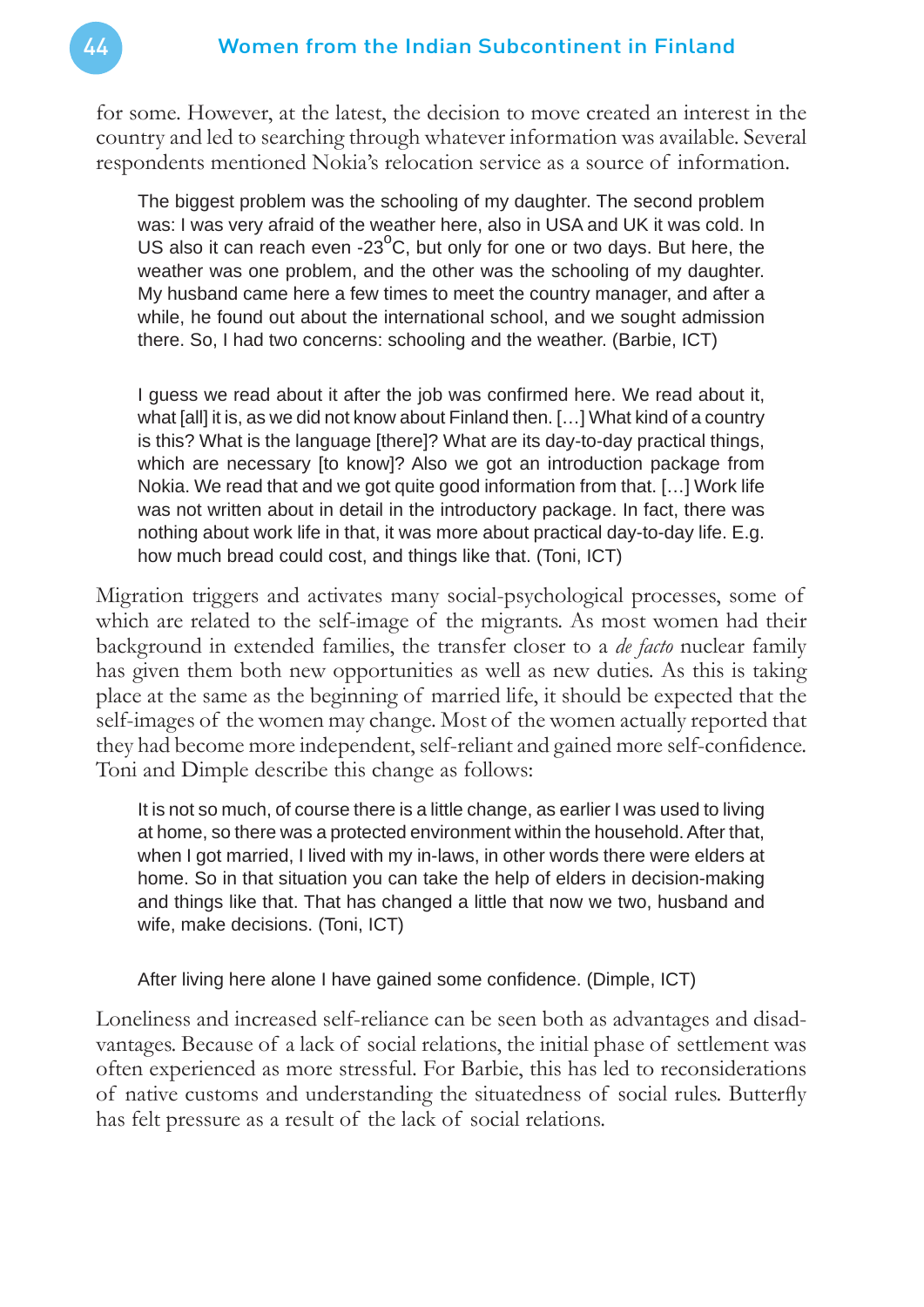I think my way of thinking has changed a lot. And my attitude has changed, as now I have a positive attitude, and in many issues I have done well for myself. For me, every day is a learning day. My way of thinking has changed quite a lot, for example before, I was thinking that our social customs in India are very good and there cannot be other way besides them. And now, I still believe that they are good, but I live in a different way than before. (Barbie, ICT)

Change in the sense that it was difficult to get a job here, as the language is totally different here, so it was quite boring to sit at home all the time. I did not feel any other change as such. And we had [a joint] family [at that time] so I was involved with the family only and could not do anything. […] There is no social circle, there is nothing, there is nothing at all, now slowly my friends and I have started a [social] circle and we meet each other every month now, otherwise there is nothing here. (Butterfly, ER)

Of major interest in this study is the way in which the women encountered the official migration and integration systems and authorities. It raises the question of how dependant migrants are both received and dealt with on the part of the Finnish state, and to what extent they are seen as a target group for information. It appeared that the women had received almost no information whatsoever at the time of their arrival, or later, in the course of their sparse contacts with the authorities. If any information was available, it was usually offered only upon request and in a language (Finnish) they could not understand. Complaints about the lack of information in English were an ongoing theme in many interviews. This can be viewed as a serious shortcoming in the official system, because most of the information about official services and such is disseminated  $-$  if at all  $-$  solely through employers, colleagues, friends and other social networks. Obviously large companies like Nokia have the ability to offer various resettlement services, but they are the exception, and based on the interviews, it is by no means selfevident that also the non-working spouse is able to obtain the information that it is necessary or useful to know.

Lalita Gola: Did you get anything from the officials?

Anushka (ICT): Nothing, nothing. No, no. […] Whatever we got, it was from Nokia to my husband. […] As to whatever information was available or whatever I wanted to know, it was in Finnish, so I never knew what it was. […] When you come to Finland, there is no doubt that you get the information on the net, but everything is in Finnish. […] One cannot understand anything. Everything is on the net, but not for us.

There was nothing in English. The secretary of my husband went with us. Also the people here do not understand English.[…] I do not know but altogether we had a very bad experience. The people here in Finland give more importance for the Finnish language. I mean that although people from other nationalities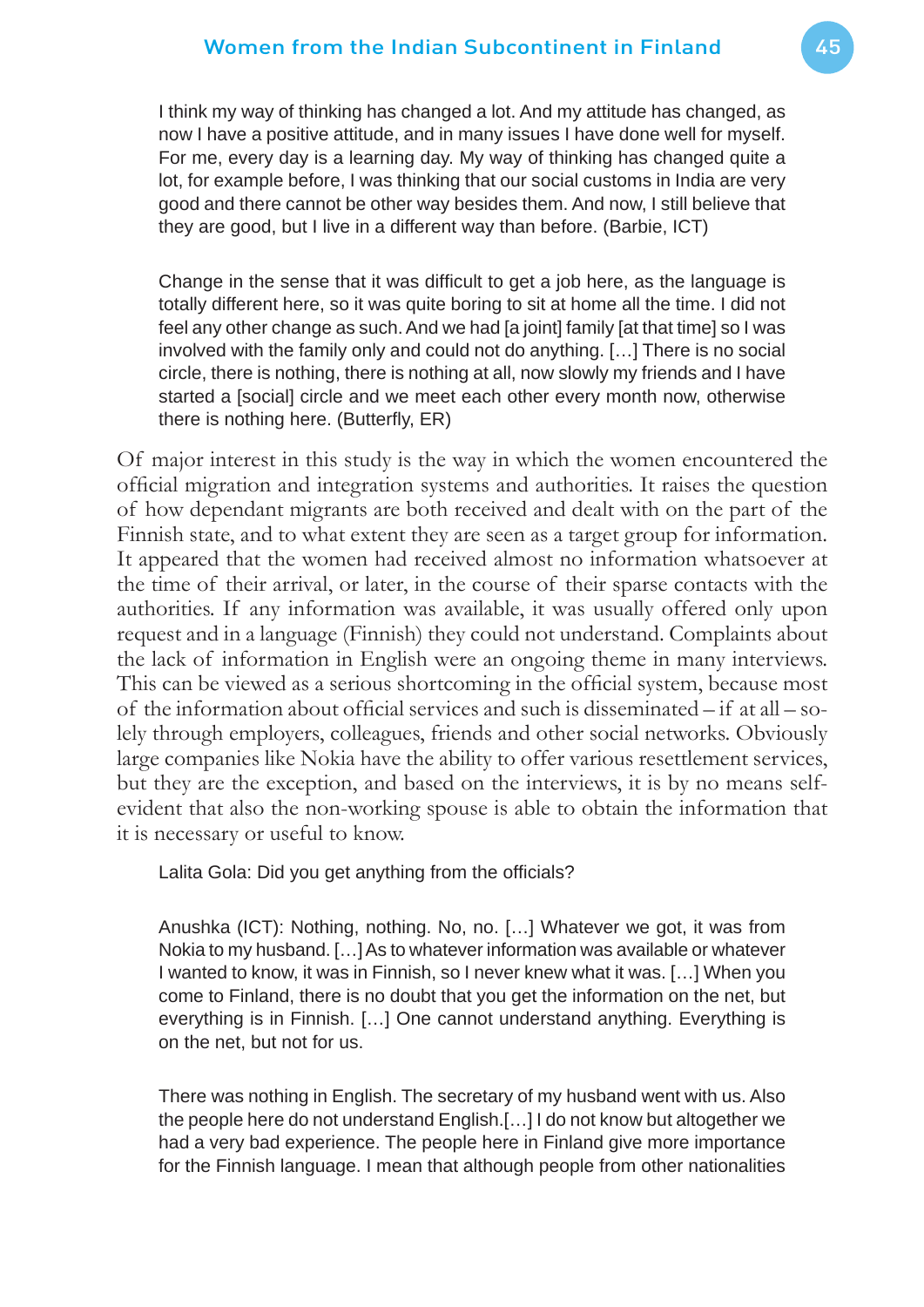come here, English is used here very little. Then, especially in offices where immigrants go, in these places, English should be used. [...] I even did not find any forms in English. The secretary filled the form and she also she talked with them. (Barbie, ICT)

One of my husband's colleagues, she helped us a lot [in getting information]. She introduced us to the local market and she helped us in getting registered everywhere. […] We got ourselves registered at the immigration department; we did not get anything from there. […] We got registered at KELA very late, we got KELA's book from KELA. (Sonam, ICT)

Our expectation in this section was that Finland became the destination country because of existing connections and knowledge of the country. This finds only partial support in the interviews. It is true that in many cases the initial trigger was related to existing connections, but they were usually only possible connections. In other words, prior knowledge of Finland was a necessary but not sufficient requirement in this context. In the case of marriage migrants, the potential husband used his existing networks in the country of origin to seek a partner. This applied especially to the ER families. Regarding the ICT professionals, the fact that Nokia's headquarters are in Finland and that many knew of the company was important. However, it can also be argued that most of the people could have ended up somewhere else. Moreover, even though we do not know the exact level of knowledge of Finland that the ICT professionals had, based on their wives' accounts we may presume that it was rather low in most cases. A more plausible conclusion therefore is that while prior connections were instrumental in most cases, they were by no means the deciding factor. The ICT professionals have a global labour market and in their case it appears that Nokia's reputation weighed more than Finland as such. Furthermore, it also appears that there is a serious lack of knowledge regarding Finland both prior to the migration and after it, especially in terms of local services (cf. Forsander et al., 2004: 200-202).

### **5.3 Transnational Relations**

The study of transnational relations has been of extensive interest in ethnic and migration studies since the 1990s (Castles and Miller, 2003). Geographical distance is an important factor in the types and intensity of connections and in issues including economic differences and transport connections between the country of origin and settlement (Held et al., 1999). As India and Nepal are located quite far from Finland in terms of travel time, and the journey costs at least hundreds of euros, we noted this in the preliminary considerations. We did not expect intensive travel contacts between the countries. In this section we will take a closer look at visits to the country of origin, relatives living in third countries, ways of contact, remittances, media use and whether or not the migrants keep track of politics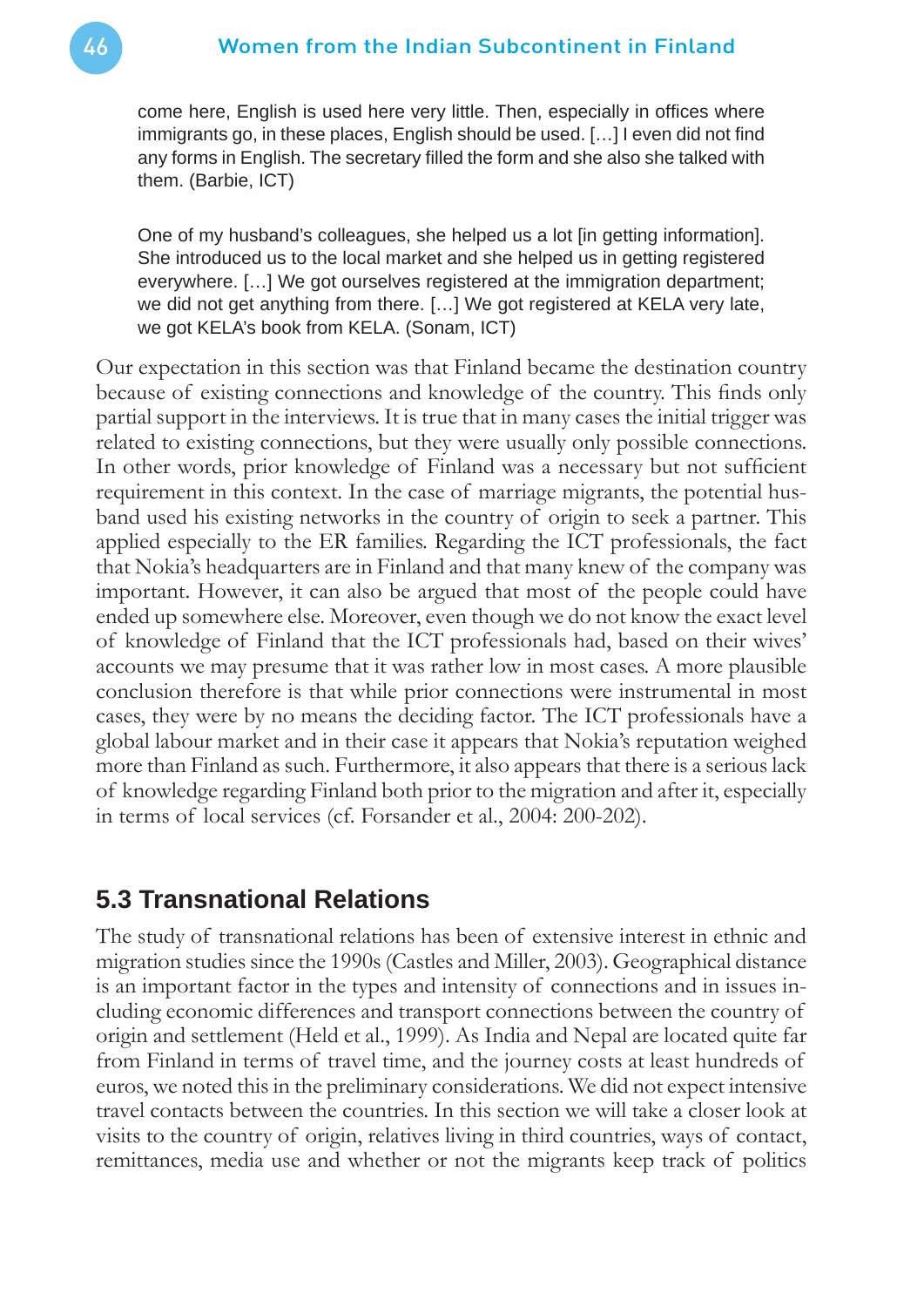in their country of origin. Our expectation is that transnational connections are rare because of the geographical distance between Finland and India. However, because of the better economic situation of Finland, we expected that remittances would be common and that all women would be supporting their relatives in the country of origin.

Almost all (14/16) of the women said that they visited relatives in India or Nepal. Annual visits were the most common, but gaps of up to four years were also mentioned. ICT families were more active in making visits, presumably because of more regular work schedules, greater income and more recent arrival in Finland. Nisha, who had lived in Finland since the early 1990s, has noted the difference:

Earlier we were used to go. I used to go every year. But it was very expensive; okay, initially we bore the costs. […] There [in India] we also need to spend money. So I think in the initial five to six years I visited every year. [...] After that it was less frequent, like every two or three years. Then, when I started working, it became much less frequent. Now I have started my own business, so it will be more difficult to go. I have not gone [to India] in the last five years. [...] The children went with their father last summer. (Nisha, ER)

Beyond travel, contact was kept via telephone (14), the Internet (11; e-mail, chatting, Skype) and regular mail (1). The most common frequency of contact was once every week or two weeks. Many women also had relatives in other countries. Only three respondents said that they had no relatives outside Finland, India and Nepal. The most often mentioned countries with relatives were USA (6), UK (3) and Canada (2). The following were also mentioned: Australia, Austria, Dubai, France, Italy, the Netherlands, Sweden and Switzerland. Visiting relatives in these countries was less common, and only five study participants reported having done so. However, keeping in contact through the Internet and by telephone was quite common. This implies that most of the women are able to follow quite closely how their families and relatives are doing and what is happening in their country of origin. Additionally, nine women said that relatives from their country of origin had visited Finland at least once.

There are many relatives in the [extended] family, who live abroad. (Rita, ICT)

Just once when my younger daughter was born here, my in-laws visited us. Only they have visited, no-one else has visited as so far. (Dimple, ICT)

[We keep contact] by mail, by phone, we are in touch with everyone. (Ladybird, ICT)

In terms of remittances, ten women reported having supported their relatives at least occasionally, while six had not done so. Dove (ICT) was one whose family supported relatives in India: "We support both parents; we send [money for] monthly expenses through a bank". Obviously all who had made visits to India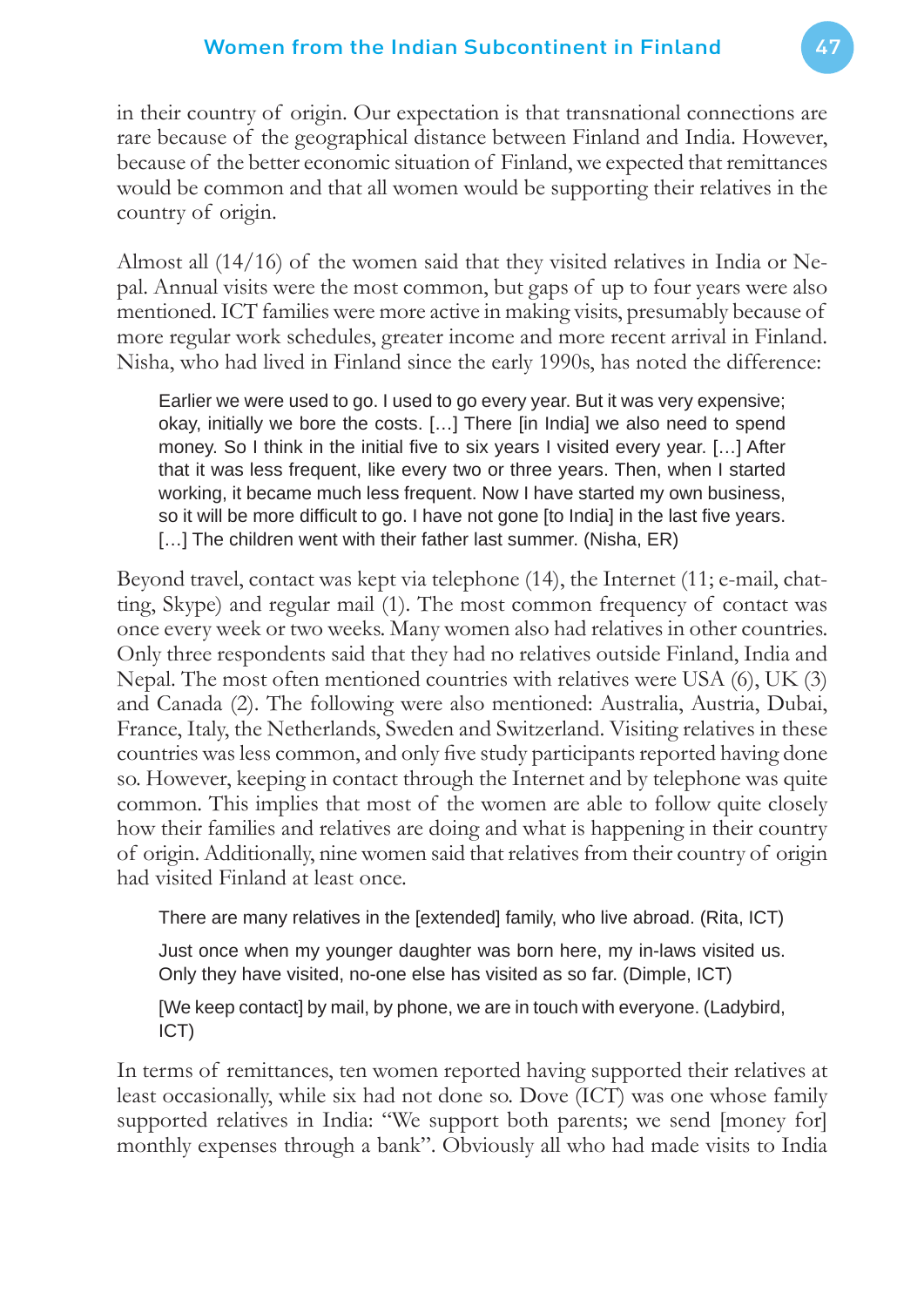and Nepal had brought gifts to their relatives, but that was considered a normal obligation and not a special form of economic support. In Sana's (ER) words: "No, there is nothing like economic support. There is a difference in giving gifts and supporting someone economically." Many also noted that most goods are cheaper in India or Nepal, so there is not much sense in such support.

Remittances were not as common as expected, but still an existing phenomenon. Even though we did not make further inquiries about remittances, the issues connected to them appeared to be somewhat sensitive and often created an extensive discussion on the topic and about the differences between gifts and remittances. Moreover, there were no mentions of remittances from India or Nepal to Finland. Even though the majority viewed remittances in a positive light, the issue had also been a source of frustration for some.

In my experience all of our relatives come to meet us just for the sake of gifts. [laughs] And whatever gifts we get from India [from our relatives] are their rejected stuff. (laughs) […] This is our experience. That's why gradually we have started hating the idea of visiting India. (Sonam, ICT)

We do not have to but you can say that in a way we do. There are two [of his] brothers for them as well, its not that they are not [doing anything themselves but still]. Of course whenever they say, we do not have this particular thing, he [husband] sends the money immediately. How should I tell you, you could say that we just end up doing that. […] Money, clothes, things, everything. (Butterfly, ER)

Yes, as for the family of my husband. […] We do, sometimes to my mother as for happiness. […] especially from my husband's side, you know, the culture, so when you are in the family. […] There is not any need as such, […] we like to support the family, that's all. But it is not an obligation, you know, that you need to do it. (Kali, ICT)

The use of media and whether immigrants keep up-to-date through ethnic or national media are topical issues in migration research (Georgiou, 2006). Thirteen respondents said that they kept track of at least some forms of media from their country of origin. These included music CDs, movie DVDs, Internet and satellite television, especially Zee TV. Eight of the women reported that they had Zee TV, which they watched actively. Satellite television was more common among the entrepreneurs  $(4/6)$  than the ICT families  $(4/10)$ . The media were used mainly for entertainment (serials, movies etc.), but also for following politics and other news. Almost all of the women said that they follow Finnish media at least to some extent, which, according to Georgiou (2006: 110), is a typical feature of diasporic media use. Obviously those with lesser Finnish skills only had an appetite for English-language programs. The need for media in one's native language can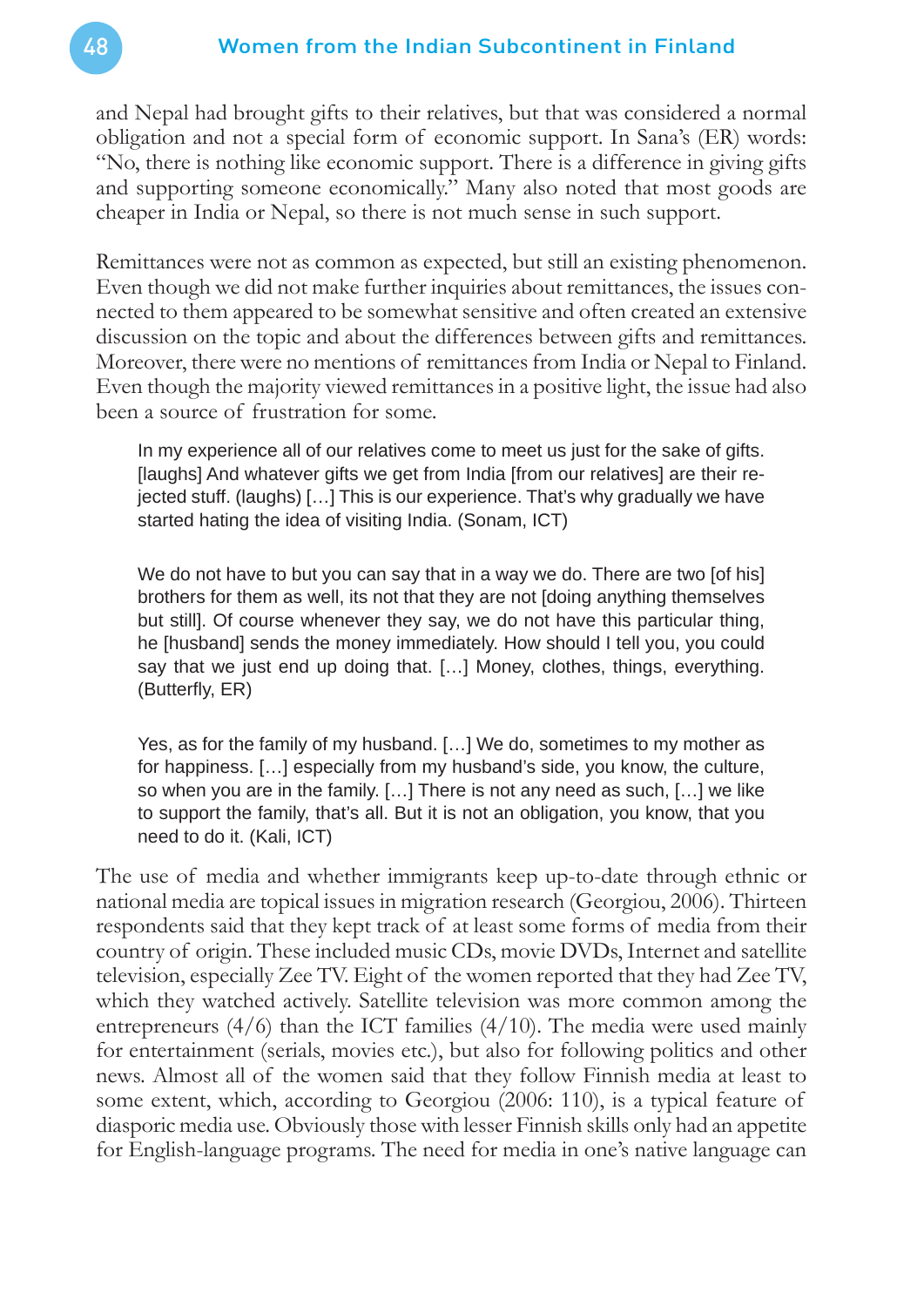also become actualised through children, with the family often viewing televisionwatching in the native language as a way for the family to relax together.

But we are planning [to get satellite TV], because of our child; his language skills will develop faster then. Otherwise we do not have so much time to go home and sit and watch TV, so that is the reason why we have not got it till today. [...] We watch movies by exchanging them with others, DVDs etc., whenever someone brings some new movie from India. (Rita, ICT)

We have Zee TV through dish antenna at home, that way my daughter also gets education about our culture. And it is good for us as well to pass our time. [...] Movie DVDs. [...] We listen to music, ghazals [poems that are intended to be sung] and all. (Dove, ICT)

I watch English serials only, on MTV3, on Nelonen, on SubTV. I watch English serials. [...] I watch sports in Finnish, I watch ice hockey. [...] Yes, I watch football, soccer; I can also watch lawn tennis, whoever is playing. I do not watch any [Finnish] serials, as I do not understand any Finnish. […] Only my son watches cartoons, he enjoys that; I do not. (Ladybird, ICT)

All of us watch programmes. Children watch, I watch. [We] feel a little relaxed that way. Earlier we used to watch Finnish channels; on Finnish channels they do not have any of their own programmes, we used to watch all those American movies and serials. After that, when Zee TV became available here, then we got a connection. (Nisha, ER)

Eleven of the women reported following politics in their country of origin and three more said they heard the news through their husbands. There were significant differences in how intensively they followed developments in their native country. Some were only interested in major political events, such as elections, while others kept themselves up-to-date almost daily. The majority followed politics with less intensity.

I don't follow [politics]. My husband does, I don't. […] He follows everything. (Barbie, ICT)

It is not that I go in-depth. […] Whenever I get time, I listen [to news], and when I listen, I keep things in mind. When I went to India five years ago, there were elections going on. At that time I also cast my vote. (Sana, ER)

The expectation that transnational connections are rare because of the geographical distance between Finland, India and Nepal found support in the fact that travelling was not very frequent, usually only once every one or two years. Nevertheless, our expectation regarding other forms of transnationalism was not confirmed. Most women did stay in touch with their relatives in their country of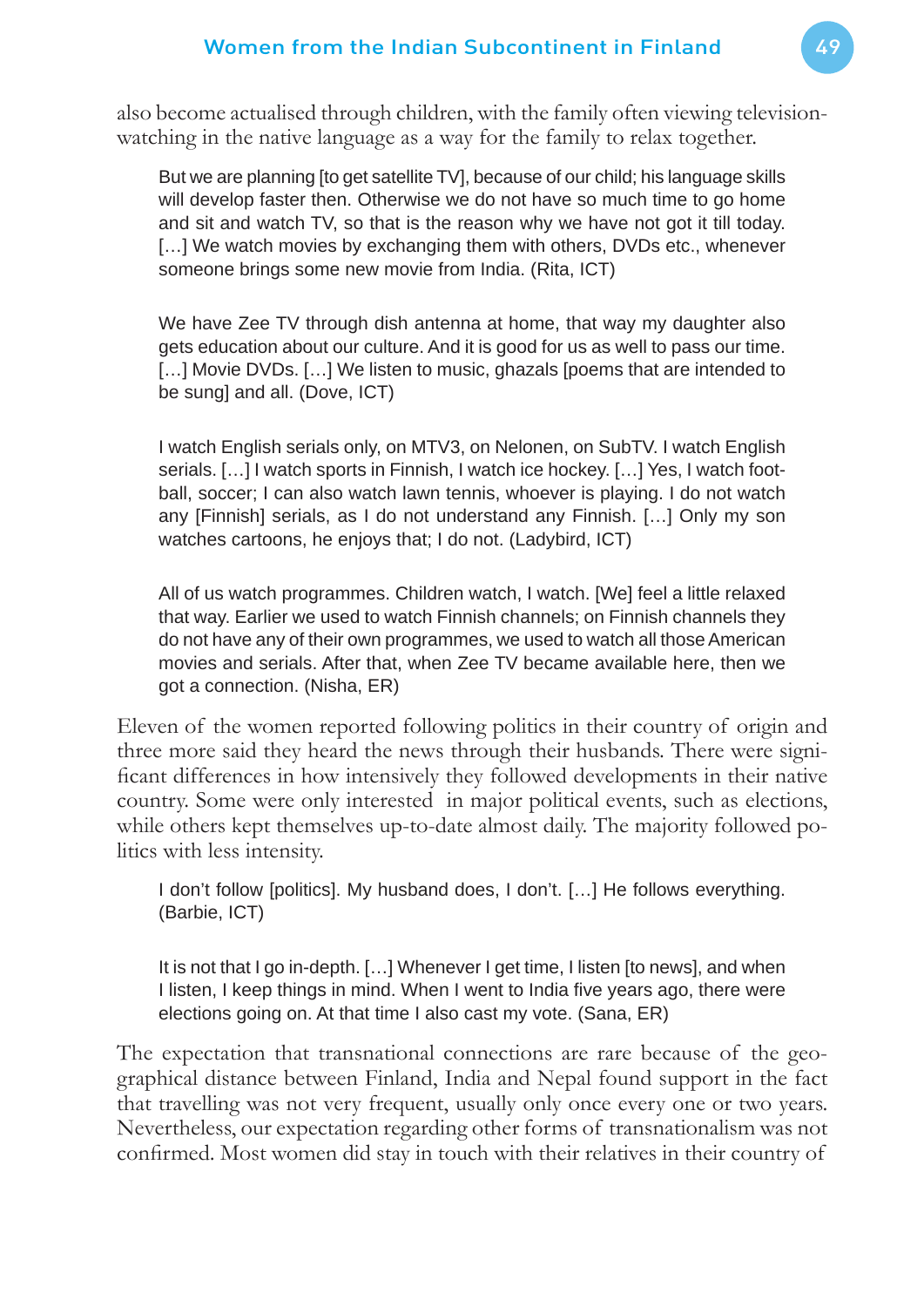origin and also, to a lesser degree, in other countries. However, we may expect that the longer the time spent in Finland, the less frequent the connections may become. Regarding remittances, a small majority (10/16) of women said they sent at least some remittances. This was less than expected, but it nevertheless shows there is an informal flow of resources from Finland to the countries of origin. The only observable difference between the ICT and the entrepreneurs' wives was a somewhat more active contact with India on the part of the ICT women.

### **5.4 Family and Home**

Migrants' family arrangements are an important and often overlooked theme in integration literature. Whereas transnational families are a growing field of interest (e.g., Bryceson & Vuorela, 2002), more attention could be directed at the arrangements of everyday life within the context of home and family in the new country. This is important, because it shows how work, family and social life are integrated. The main question in this section was, how the women experienced their family situation.

The conception of family is one of those features that differ quite extensively between Finland and India/Nepal. There are, of course, different types and perceptions of families in each country, but it is not an exaggeration to state that the family norm in Finland is the *nuclear family* whereas in India and Nepal it is the *extended family*. We asked the respondents about their views on their preferred family type, and eleven preferred an extended family and five the nuclear family. The ICT wives were more often in support of the nuclear family  $(4/10)$  in contrast to the ER wives, of whom only one preferred it. While all women noted the change in everyday social environment, as there are fewer people around in their Finnish household in comparison to the country of origin, they made rather strong arguments in favour of both ideal types. It should also be stated here that the role of the family and identities related to it appear to be very central in all discussions of culture in immigrants' self-perceptions in the country of settlement (cf. Martikainen & Tiilikainen 2007; Tiilikainen, 2003).

The following quotations illustrate family ideals from a variety of perspectives. Some also questioned the prevalence of extended family as the ideal norm and "normal" type of family arrangement (Anushka). Much of the reflection was done with reference to one's personal history and the type of family one was brought up in (Dimple). There was also some weighing of the advantages and disadvantages of different family types (Ladybird, Sonam). Extended families were seen as lively, social environments, but also as arrangements that can lead to disharmony and quarrelling. Nevertheless, the extended family seemed to be the main reference point (Nisha, Sonam).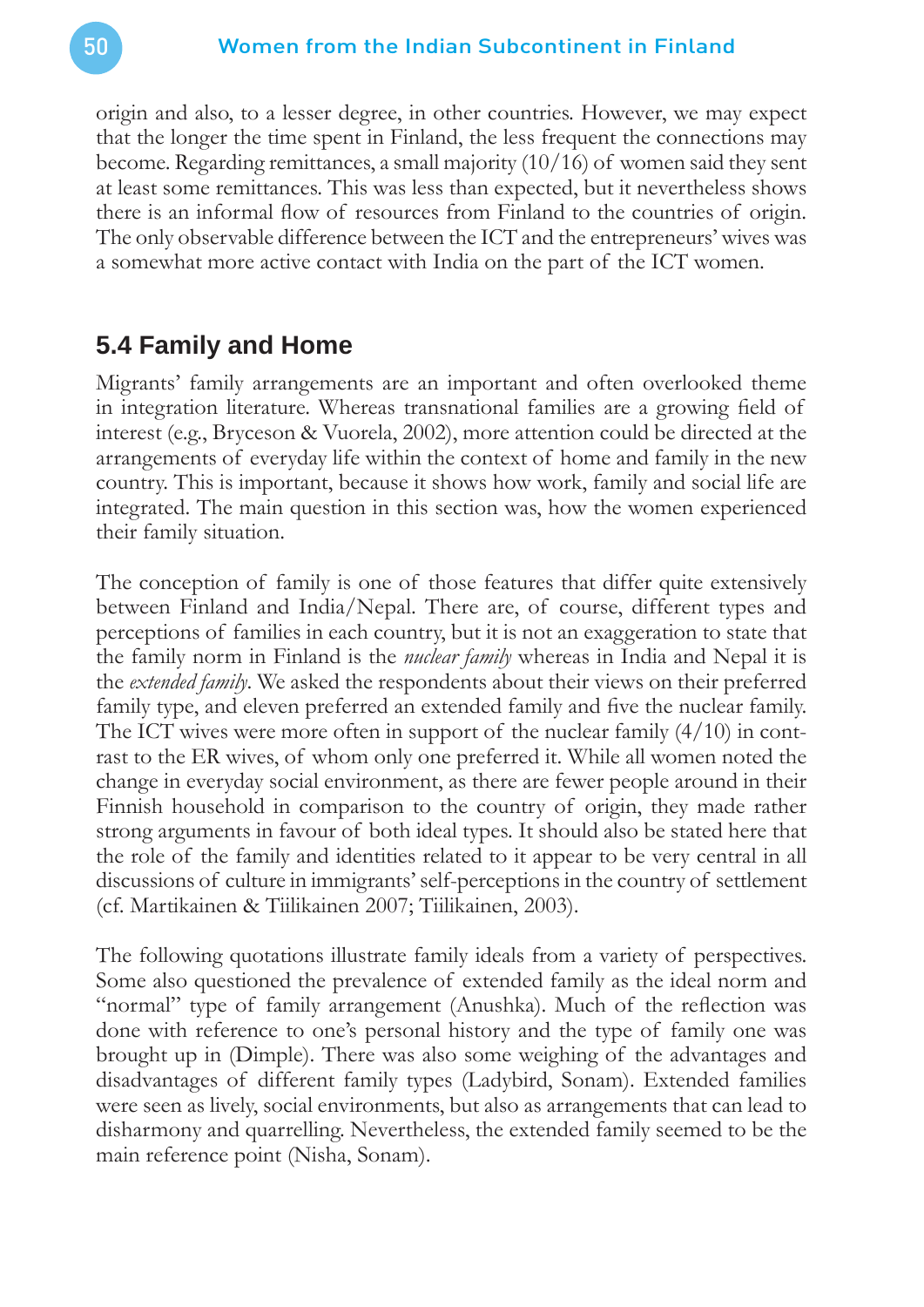No, of course only husband, wife and children cannot make a family. Of course, in my opinion, elders [grandparents] are also important in a family. (Nisha, ER)

I have lived in a joint family since I was a child, so I always like joint family. [In India] we and five more uncles, we live together. So in one house, five or six families live together. And there were also my paternal grandparents, now they are dead, so it was very good. After marriage when I went to his [husband's] house, they lived as a nuclear family, so it was quite boring there, as if there was nothing. So when all live together, it is very good. (Dimple, ICT)

I prefer joint family. Okay, there are always advantages and disadvantages in everything, but I do not think that one should leave his/her parents. After all, parents have brought us up and then we leave them in their old age; this it is not good. I think one should live in a joint family only. (Ladybird, ICT)

I think nuclear families are better as I have seen problems [with joint families] both in my parents' house as well as in my in-laws' house. And that is the reason why I prefer nuclear families. And if you live in a couple system [joint family], then everyone wants to be independent and everyone wishes to have independence and does not want anyone's interference. It is only interference, what our parents and other old people in India [do], they want to give us some advice [or experiences] from their side, which today's generation do not want to accept and that gives rise to quarrels. And [therefore] I do not want to have such conditions for us, and that is the reason I believe a nuclear family is better. (Sonam, ICT)

We have always lived in a nuclear family till now. I was born and brought up in a nuclear family. So my concept [of a family] is nuclear family only unless a joint family or extended family is very tightly knit, which is quite rare to see. (Toni, ICT)

All of the women were married and thirteen had children. There were, however, differences between the ICT and entrepreneurs' wives. All ER wives had children and most (5/6) had two. Seven of the ICT wives had children; six of them had one, and only one had two. In other words, the ICT families were smaller households. Even though the ICT partners' average age was a few years younger, it appeared to be the case that the ICT families preferred smaller families. As we did not have a question regarding preferred or expected family size, the conclusion is only preliminary. It is also widely known that higher education – which the ICT wives had – leads to a delay in having children. Altogether five women were at home taking care of children.

The children  $(N=19)$  were mostly in day-care or kindergarten (5) and at school (10) and to a lesser extent at home (3). Six of the children were in English-language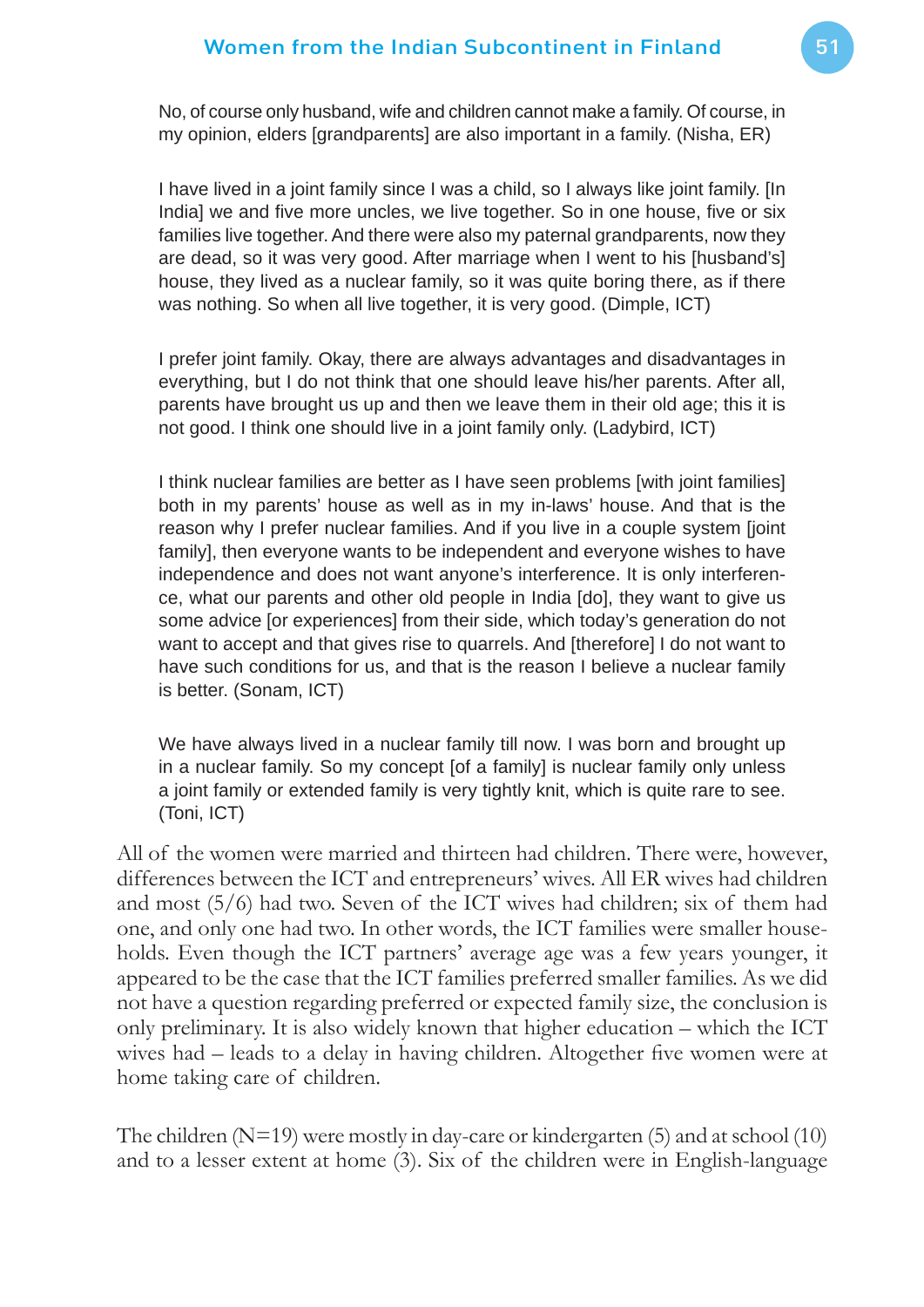and nine in Finnish-language day-care or schools. The ICT families had a clear preference for English-language education, whereas the entrepreneur families sent their children mostly to Finnish-language schools. Much of the everyday life in the families revolved around taking care of children's needs, taking them to day-care or school and meeting other families with children.

Interviewees often spoke a variety of languages at home, as in Aarju's (ICT)case: "[I speak] Hindi with my husband and Hindi with my child, but sometimes with the child, English too." The most common familial languages were Hindi/Nepali or a combination of Hindi and English. It should be noted that the language between the spouses and the children was often different. Many also spoke to their children in English, to give them at least elementary skills. This was motivated by a possible future move to some other country, as was the case with regard to the choice of English-language education. Finnish was the language used at home in only one family. During the field work, Lalita Gola observed that the children of the ER families spoke mostly Finnish to each other while playing.

We are not sure how long we are going to stay in Finland. Nothing is certain and English is an international language, that's why. (Aarju, ICT)

The majority of the families lived in two- or three-room apartments in suburbs in the capital region. All of the spouses of the interviewees were working. The ICT spouses worked mainly for Nokia, but also in a few other companies, and all ER spouses worked in ethnic Indian or Nepalese restaurants. The spouses' educational backgrounds were similar to those of their wives. The sharing of domestic tasks in families varied somewhat. There was some sharing in twelve families, but it was not common if the wife was at home. The most common activity in which the husbands did not participate was cooking. However, it appears that in about half of the families, all domestic tasks were divided fairly equally. Relationships between neighbours varied from nonexistent to warm.

[The only] problem is that it is very small, otherwise it is very good, and its location is very good for me. […] Neighbourhood is also very good, very good neighbours. Neighbours are very helpful, very friendly. […] One can ask anything, one can do anything, one can knock and ask them about anything, they will tell. (Ladybird, ICT)

In the kitchen, he doesn't know how to cook, otherwise I will get full help. (Barbie, ICT)

As I know all my neighbours; the only thing is that it took me six months to get to know them. Initially there was only one neighbour who used to talk to us. Most of the people there are old, and being old they might have been afraid of us, outsiders. So they did not talk to us at once. But they got used to seeing us. Slowly, after six months, I noticed that when my in-laws came [to visit us], they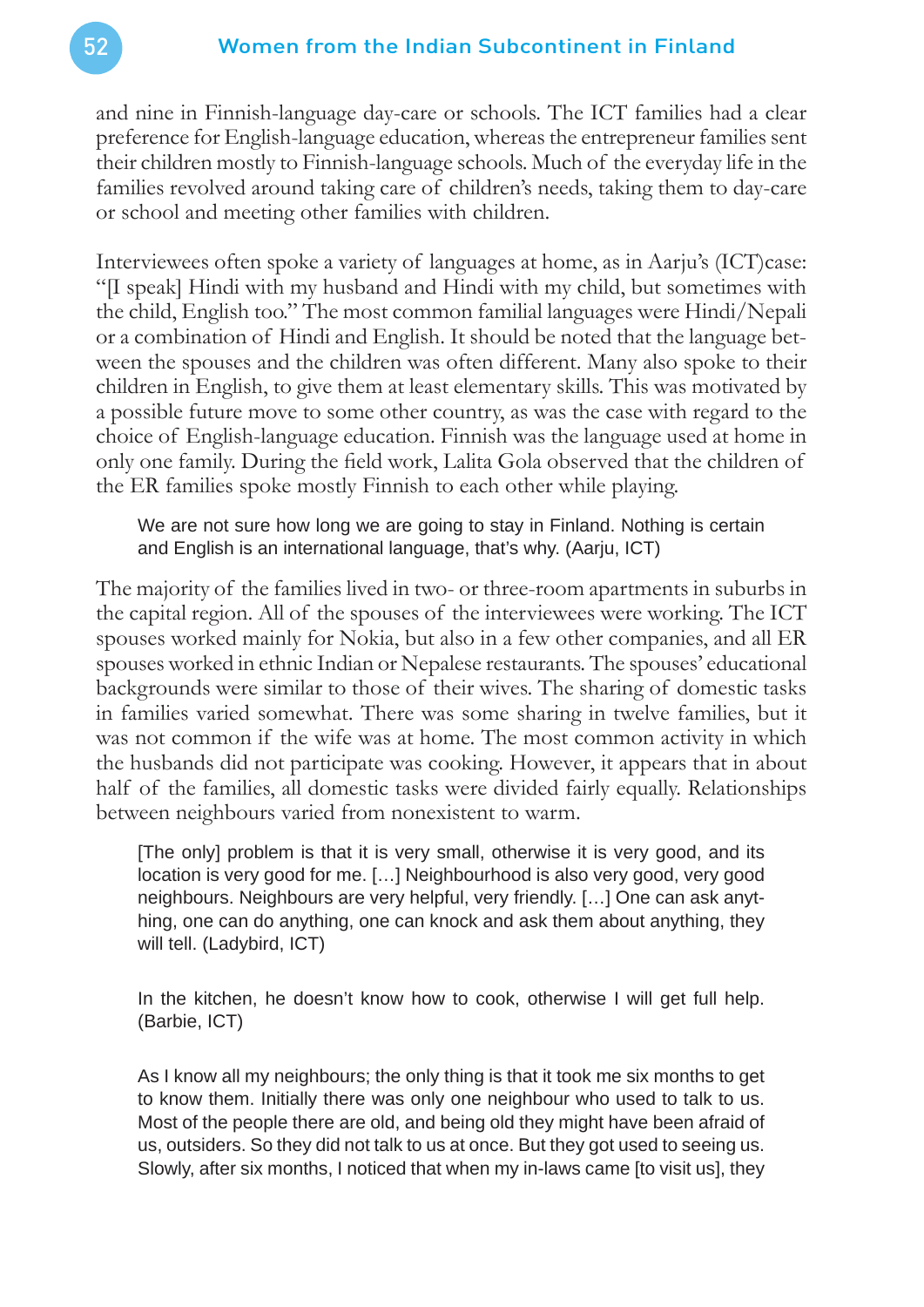become friends with everyone, and after they left [for India], everyone became our friends too. Now I feel [the kind of love of] parents we had to leave in India is what I am getting here from my neighbours, and that is the reason why I like to live here. (Sonam, ICT)

As in India, the people who live nearby come to visit and talk, and it happened a lot of the time. I mean, this is very important in India. Here the neighbourhood is definitely not important. I mean, people who live nearby don't come to visit others. […] Who are the neighbours? I see them nowhere. Here, nobody is interested in the lifestyle of others. (Barbie, ICT)

The vast majority had kept their appetite for Indian food and were satisfied to see an increasing variety of Indian products both in ethnic shops as well as in local supermarkets. Also worth mentioning is that about two-thirds of the women were not particularly interested in Finnish food, which they considered tasteless. The fact that many followed a vegetarian diet certainly played a role in this, because vegetarian dishes are still not available in great variety in Finland. Nevertheless, a few individuals had also developed a taste for Finnish dishes.

Maybe [I do not like Finnish food] as I am a vegetarian and they do not have varieties, wide varieties, in that. (Anushka, ICT)

[Finnish food] does not have any taste to it. (Dimple, ICT)

Ethnicity and identity become both challenged and reconstructed as a result of international migration and resettlement. The women identified themselves mostly as Indian or Nepalese, especially the ER wives. The ICT wives had more flexible identities, as five of them identified themselves as Indian-international/European/Finnish. The division can also be understood as a reflection of the higher education and international experiences of the ICT wives. However, most women were clearly very proud to be Indian or Nepalese.

I think international [outside], but Indian at heart; that we do not want to leave our values. (Rita, ICT)

Of course to some extent we have really become Finnish. We cannot even maintain our culture. Diwali and Holi are just a formality now; we cook and eat something good on those days, that's all. Otherwise, when it is Christmas, we feel livelier and enjoy more as it is in the surroundings. […] I have many Indian friends, who do everything just like in India, but I think I am very poor in that I cannot do it like that. I also do not feel sorry about it. (Anushka, ICT)

I am not going to call myself a Finn till the end of my life. Why should I call myself a Finn? My identity is Indian. (Sana, ER)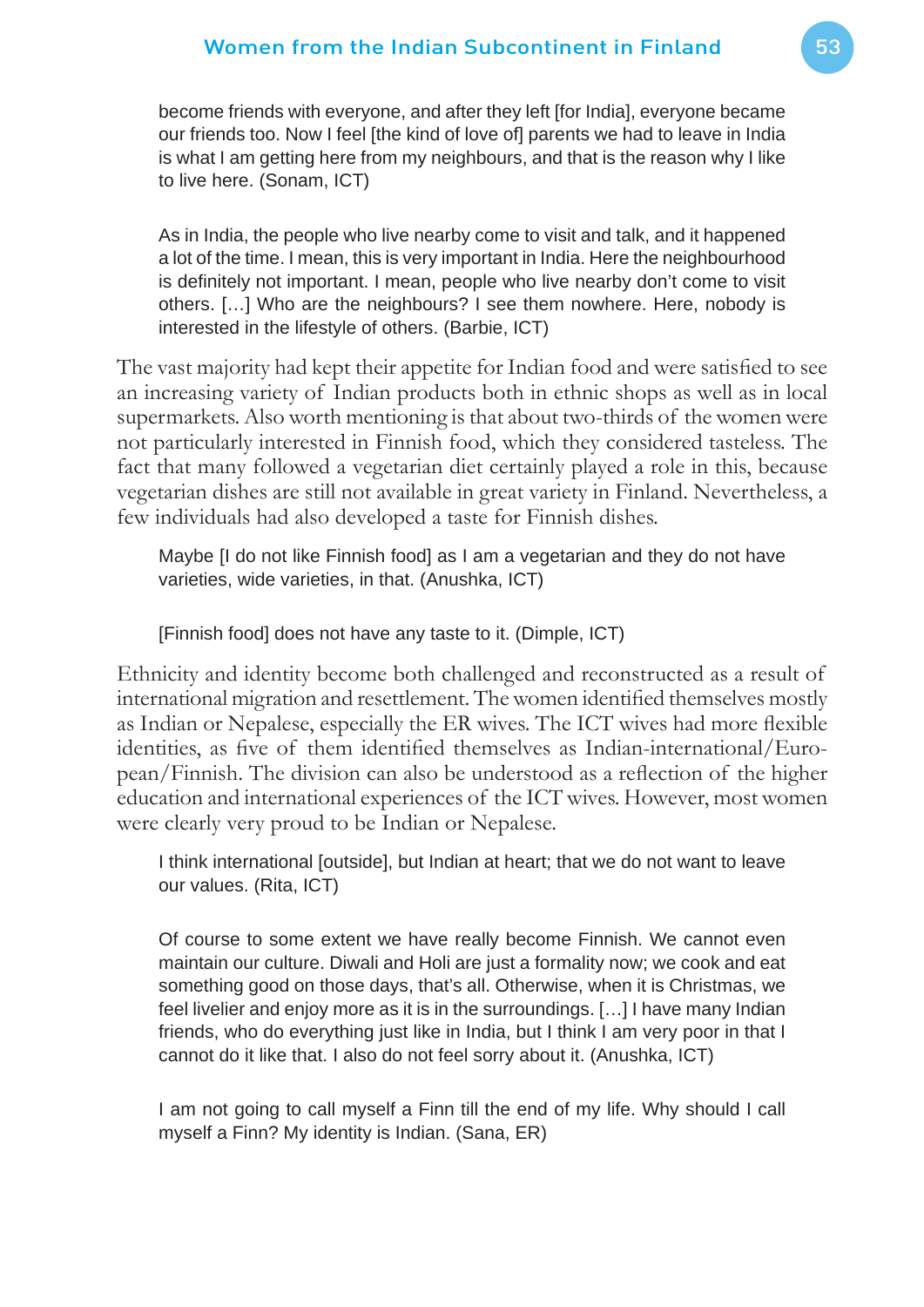Homes are major sites in the construction and maintenance of ethnicity as well as the practice of religion (Ebaugh & Chafetz, 2000). Most women reported having at least some artefacts in their homes to remind them of the country of origin. These included photos, paintings, carpets, religious pictures etc., but apparently in only a few homes they had a prominent position. However, at least one apartment was fully "Indian style" inside. Many women also mentioned that they represented culture at home through food and cooking and, apparently, the associated smells. A few women also mentioned that they liked to dress in Indian clothes while at home.

All my Gods and Goddesses are also here, they are [of] main importance to me. [...] Our way of dressing is Indian at home. [I] wear salwaar-kurta [Indian dress] at home, [I] do not wear jeans to walk around at home. (Ladybird, ICT)

One, by talking in Hindi, second, I have put many snapshots of my niece everywhere at my home, and third, as my husband likes to watch Hindi movies and loves to listen to Hindi songs, we have many DVDs at home, which we play all the time. And nothing else otherwise. Yes, sometimes also by wearing Indian dresses. (Sonam, ICT)

My taste [for decoration] is completely Indian. (Sana, ER)

Fifteen of the women were Hindu and one was Sikh. It is common in Hindu tradition that the home is the central place of religious practice, even though temples, sacred sites and festivals do have an important role to play. However, the role of the home becomes more accentuated in the diaspora, as Hindu organisations, shrines and festivals are few outside of India and Nepal (Baumann et al., 2003; Vertovec, 2000). Moreover, Hindus in diaspora appear to establish a collective religious infrastructure much later than, for instance, Christians and Muslims. Almost all of the women said that they were religious at least to some extent, and followed religious norms and practices. Some were very active in their religious observances, including daily worship and strict fasting. The most common religious practices at home were worship at the home shrine, fasting and celebrating religious festivals. Two women mentioned that they no longer fasted. Some children took part in the religious practises, but most children's religious socialisation consisted of explaining the meaning of religious festivals, how to conduct home worship and the telling of religious stories. Even though no-one mentioned it, it is also more than likely that rules concerning what is pure/impure and what constitutes correct conduct in front of religious artefacts and so forth are a regular, self-evident part of religious socialisation.

[My daughter] is doing [pujas, religious rituals] with me. […] I tell stories of India. [...] I told her the Ramayana. Now I will bring books from India. [...] I tell her stories of India, what is Ramayana, Mahabharata, How it was, what it is. […] What fighting occurs in the Mahabharata, for what purpose it occurred, who is Sri Krishna, who was Ram. (Barbie, ICT)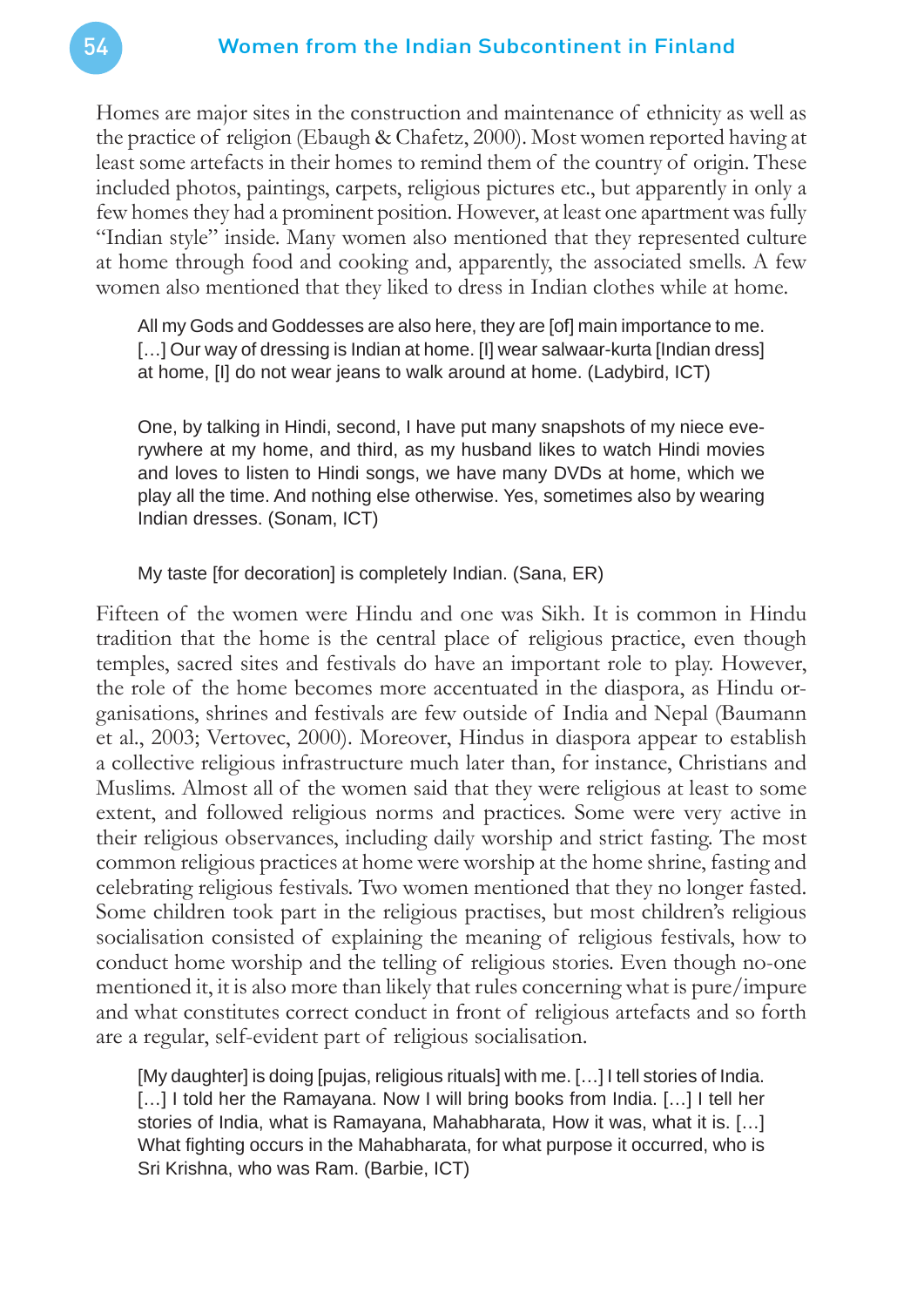I do not teach them [children] specifically, but when I worship God and they see me, then they too […] learn and offer regards to God with joined hands [in the form of namskaar]. […] But I never teach them to say or recite this or that, but they have learnt themselves by seeing me. [laughs] […] I do not make any special effort for that. (Dimple, ICT)

Karwa Chauth [fasting for a prosperous and long life for the husband], Teej [fasting for the prosperity of the family] on Mondays during the rainy season of India [fasting and worshipping of Lord Shiva], whatever is there, Janmashtami [fasting on the birth of Lord Krishna], Shivratri [fasting for Lord Shiva], all of those I do. (Ladybird, ICT)

We do teach [the children religious matters] [...] How worshipping is done, needing to keep fasts. For example, we ask the children to light a diya [lamp in front of God]. (Mina, ER)

At home we worship our God, in whom we have faith, so we do religious reading and offer prayers twice a day and also ask our son to do so, so that he should also know that this is the temple and we should offer prayers here. And of course we have made a proper temple and we have put photos of different gods inside that. […] I have put [Lord] Ganesha's painting, or whatever you might call that. […] But it is more like a decoration, you can say, rather than to show someone that it is from Indian culture. Worshipping god [is the main thing] in our small temple, which we have made. (Rita, ICT)

The main focus of this section was how the women experienced their family situation. The majority seemed quite satisfied with their family situation, even though many missed their extended family. They were generally quite satisfied with their housing and their spouses' participation in domestic tasks. Homes were important sites for the maintenance of Indian and Nepali identity and ethnicity, which took many forms. Even though not asked directly about it, it seems that religious practice is an important element in addition food and language. Additionally, it appeared that the idea of extended family provided psychological support to most of the women, even though the family form in itself had changed. The role of the family was also one of most important signifiers of their identity in contrast to the Finnish family ideal (cf. on a similar case regarding Somali women in Finland: Tiilikainen 2003).

### **5.5 Ethnic Community and Networks**

Ethnic communities and networks have been frequently identified as important resources for immigrants (Castles & Miller, 2003: 228-229). In this section we ask whether they represent important resources for the respondents. This question brings together several questions from the interviews that queried about the number of contacts between co-ethnics, frequency of meetings, participation in ethnic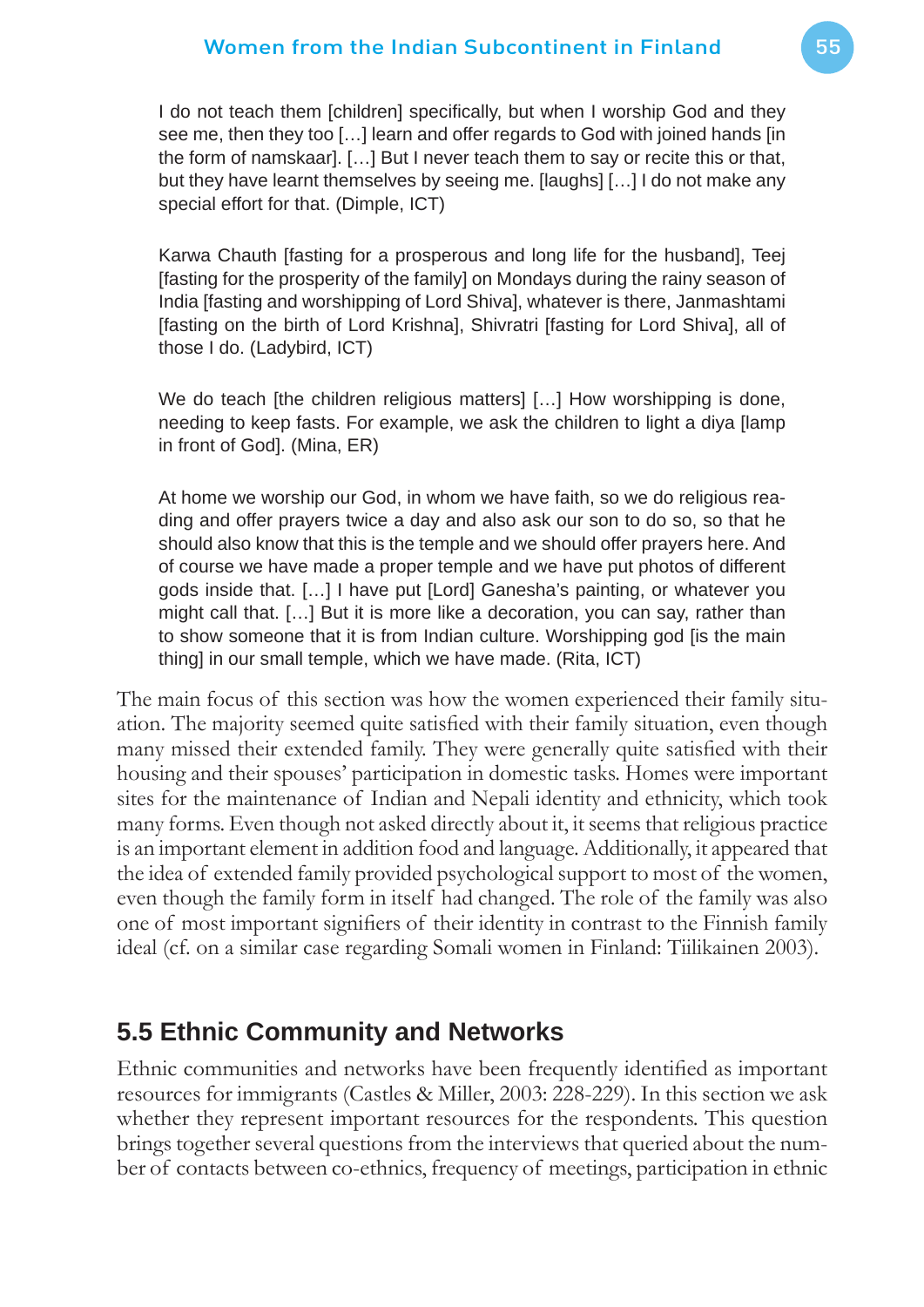and religious events and participation in organisations. In addition, we shall see how the ethnic organisations view their role in terms of the Indian and Nepalese community in Finland (cf. Ahmad, 2005; Liebkind et al., 2004: 266-271).

All of the women stated unequivocally that contact with people of the same ethnic group or national origin was important to them, and all had at least some contact. The usual frequency of meetings was weekly or biweekly. Common places to conduct the visit were at home or various kinds of get-togethers. Some took part in a regular women's group.

Sometimes at work. At work all the people are Indians and Pakistanis, and that way I can talk to them. Or otherwise, if we go to some cultural event. Mostly I know Indians through my family […] or otherwise through my work. Otherwise I do not have any other source for finding out about cultural centres or things that are happening around here. I do not have much time to get the information about other activities or what is happening [in the Indian community here]. (Sima, ICT)

The celebration of Indian festivals, especially *Holi* and *Diwali*, was considered of major importance.15 Children were often mentioned in the context of the gettogethers. It was considered important by parents that children could experience an "Indian atmosphere" and through that, appreciate their cultural heritage.

We realise this is a part of our customs, otherwise we would almost forget what is Diwali and what is Holi. I mean now the children can also understand the importance of Holi and Diwali. The main rituals are not done here the same way as they are done in India at that time, but at least they [the children] will come to know these are our main festivals, Holi and Diwali. (Dimple, ICT)

The role of cultural, ethnic and religious organisations was mentioned by many. Even if the women did not participate in their activities that often, the large festivals usually drew them together. There are several organisations that are important for this group of people. Alongside the Indian Embassy, there are the *Finnish-Indian-Society*, *FINTIA*, the *International Society for Krishna Consciousness in Finland* (ISKCON) and the *Saraswati Sindhu Cultural Association* (S3S). In addition, we can mention the Sikh Gurdwara in Sörnäinen, Helsinki, run by *The Gurdwara Community of Finland* and the *Aarambh Association*.

The central functions of the cultural and religious associations seem to be religious or cultural praxis, transmission of culture and religion to the next generation, socialising with fellow-ethnics and enjoying spare time. The socialising dimen-

<sup>&</sup>lt;sup>15</sup> Diwali (the festival of lights) is celebrated in October–November. It is dedicated to, among others, the return of Lord Rama and Sita from exile. The event is marked by lighting lamps, visiting relatives, feasting, and displaying fireworks. Holi (the festival of colours) is celebrated in February–March to mark the beginning of the summer season. Festivities include setting bonfires and throwing of coloured powder and water. Both festivals are celebrated by several religious groups, including Hindus and Sikhs.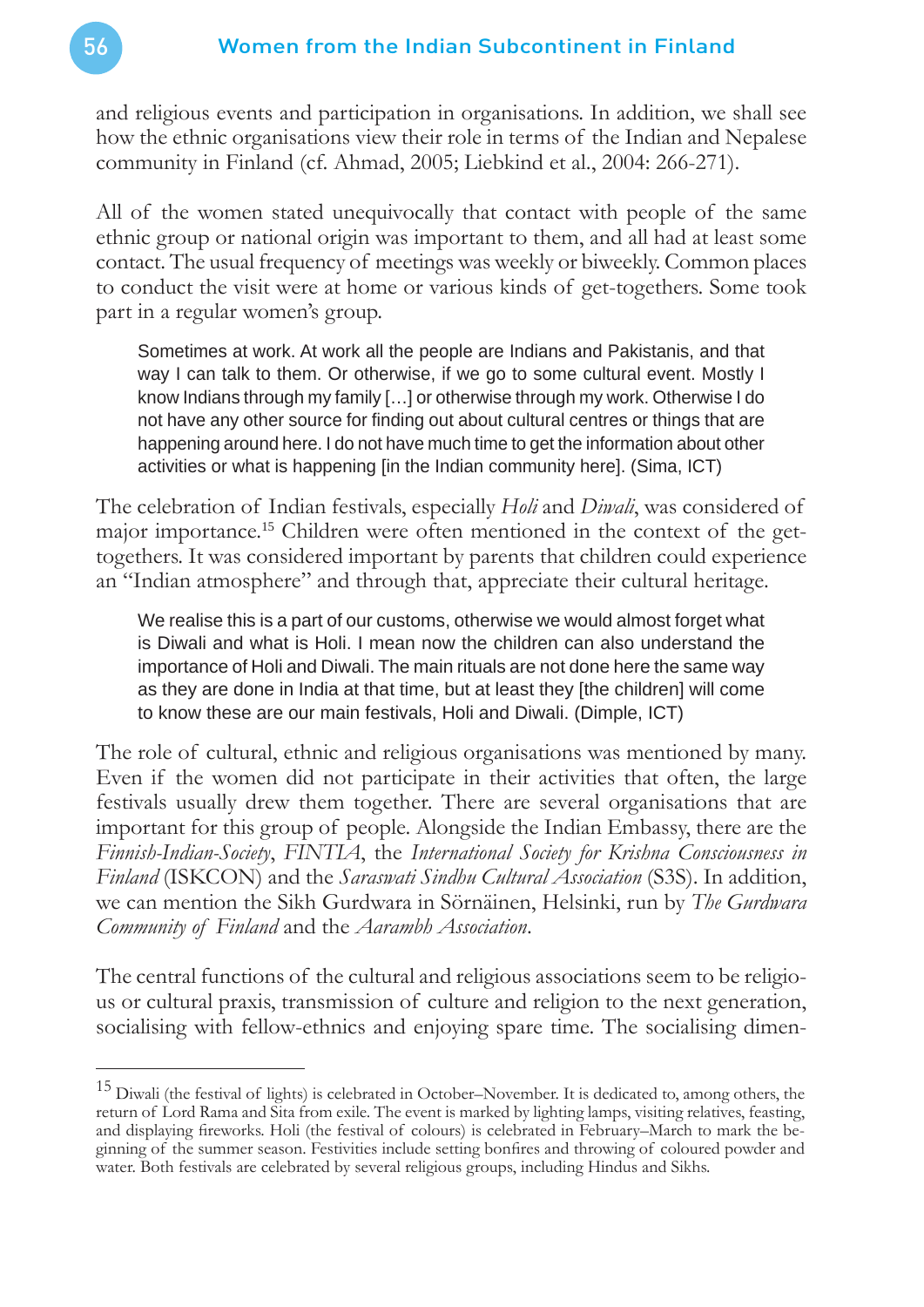sion is important, because the gatherings are among the few opportunities for children to learn to behave in a larger crowd that consists mainly of people of the same ethnic group. Participating in the associational life is also related to the reproduction of ethnicity, as Ladybird (ICT) notes: "Whenever we go to temple we get our Indian touch, at least there is something from India."

[We go there] to learn about our own culture. When we meet each other, only then will the children know about our culture from each other. If we go to Finnish cultural events, then they will learn about Finnish culture only. When we meet Indians and keep contact with Indians, we are elders; whatever we do, the children see and learn from us and will then do the same. When we go to Gurdwara, the children do not cover their heads, they will learn it in two or three years. Like the way we bow our heads [in Gurdwara], they have also learnt it and do the same. How will they learn to bow their heads in Finnish church? (Butterfly, ER)

In temple we like the main function, not the usual weekend programmes. People go every weekend, but we do not. It is good once a while; it is also far away from our place. We like S3S programmes, as we come to know (more) about (our) culture and festival. And a feeling of festivity arises, like when there is a celebration for Diwali, and it feels good to see the different performances. There is some sort of change [of mood], in a way, that at least there is something different that one can do, and also it comes from our culture. (Rita, ICT)

The organisations providing services for Indian and Nepalese communities (see Section 4.2) have experienced a growth in demand for various kinds of cultural activities. Both the Finnish-Indian-Society and S3S have organised *Diwali* functions and the S3S also *Holi* festivities (FIS, 2006; S3S, 2006). The president of the Finnish-Indian-Society says that many Indian immigrants do partake in these events, but are not as interested in becoming members of the society. She also notes the different position of the ICT professionals living in Finland, confirming the already observed differences between ICT and ER migrants (cf. Section 3.2).

How the Indian community in Finland has changed. I mean it has grown a lot and now I think there is a sort of division between the IT people and the other people who are here for different reasons. I think that's really interesting, and these IT people are not so much, they are not hoping to adapt to Finnish society, they don't have the motivation to learn the language, because they can work in English and so forth, and they don't get lots of help from work [employer] in everyday things and when they come, so they don't need as much help from the Finnish people in this. […] I wish we had more immigrant members and we will welcome them, but at least I know the Diwali festival is very important and after the last Diwali we received so many thanks and so many people said that we have to organise Holi as well. We have to organise bigger Diwali so that everybody can come, as all the tickets were sold out two weeks in advance, and then we had to take some people without tickets, who really wanted to come. So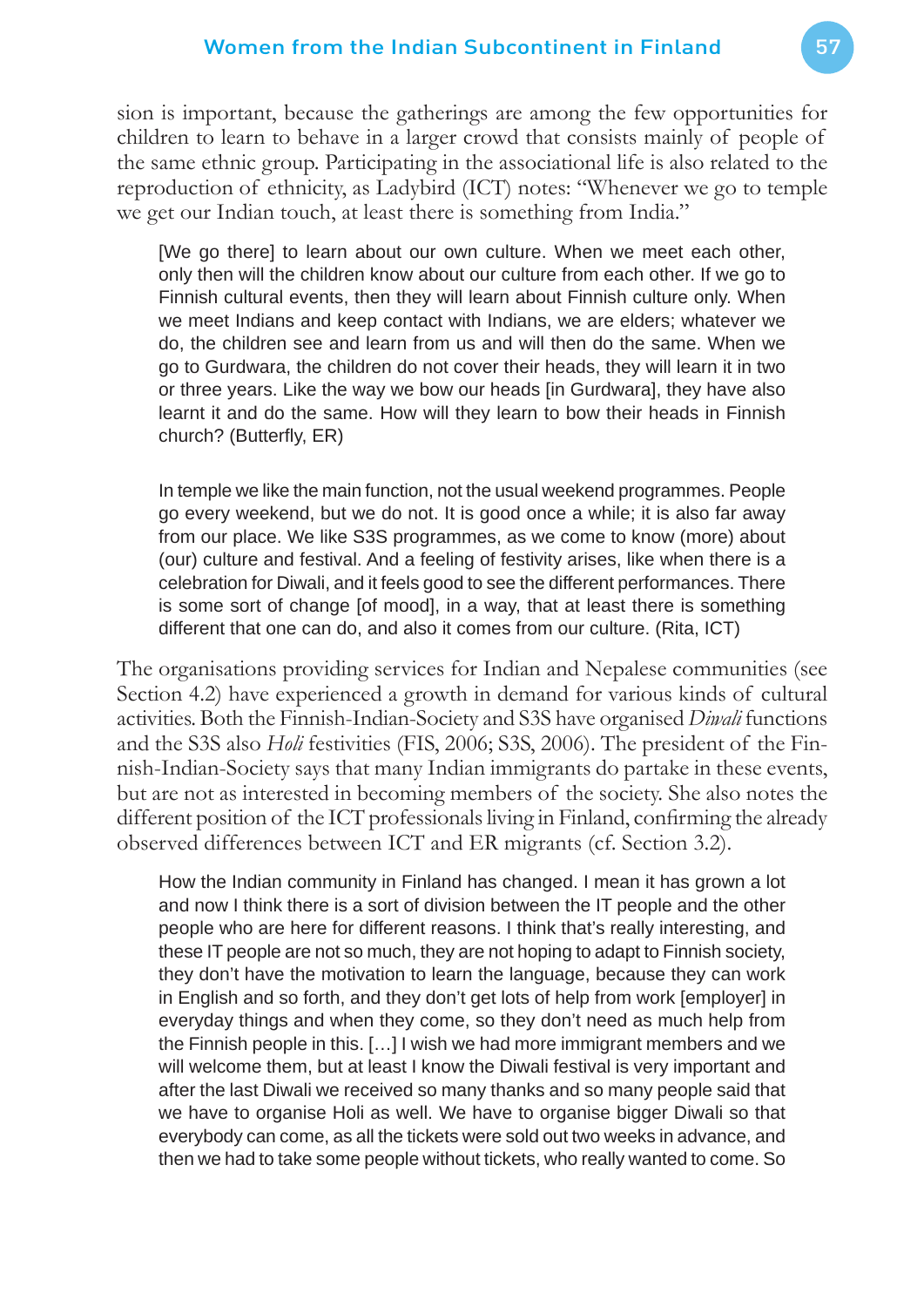I think these bigger events are important for the Indian community. I know the lectures are in Finnish, so I don't think they will be that [much] interested. This year we are also planning to have some kind of Bollywood or Bhangra music club thing going on, so I think that will attract Indian people. (FIS, 2006)

A member of the S3S emphasises the role of the organisation in socialising the children to Indian culture and tradition. Because there are few things in Finland to remind the families of their life and heritage from the subcontinent, volunteer work is needed. Again, the functions of *Holi* and *Diwali* take a central position (S3S, 2006). A similar viewpoint is provided by the temple president of ISKCON in Finland. The temple is a 'spiritual home' for immigrants, provides a place to get together and learn about religion and a place for children to learn Sanskrit and other Indian traditions (ISKCON, 2006; cf. Baumann et al., 2003b).

The main thing is for the kids of the Indian community, who are living here and who are unaware of the festivals and their importance. So the main aim of establishing this organisation is to promote Indian culture and the importance of Indian culture in the current generation, which we are lacking [in] because we are far away from our motherland. So we arrange mainly the festivals, which are of high importance in India. Like Holi and Diwali, which are celebrated in almost all parts of the Indian subcontinent, whether it is India or Pakistan or some other subcontinent. And whenever we conduct these kinds of events, we organise some activities for the kids. (S3S, 2006)

For immigrants the basic thing is, of course, that it's their spiritual home. It's the only temple in Finland. They feel that finally they can find a spark of spiritual India, and it's here. And then of course it's a place for them to gather together and have their different ceremonies, and where also bigger family meetings are sometimes arranged. And specifically it's to increase their spiritual practice of Bhakti-yoga and giving the facilities to study their own original scriptures, like the Bhagavad-Gita, and having it, as I said, is like a spiritual home for spiritual practices. But we don't have that many facilities, because we have to maintain it through whatever support we get, and therefore some of the aspects are lacking, like the farms. We don't have it yet, it's even challenging in these cold countries to have it like that. We have a Hindi school for the children; just now it's not there, but we teach them the Hindi language. And then we have Sanskrit studies and Bharatnatyam dance, and one of the main things, of course, for the children is that we are teaching in the schools; that once a week, there is religious teaching and it's part of the official religious teaching in the different schools. And we are very happy to facilitate them, so we are teaching now, I think, in four different schools and expanding that further so that all the Indian children can have the basic knowledge of their own original culture, spiritual culture, scriptures, the ethical values and Indian culture. (ISKCON, 2006)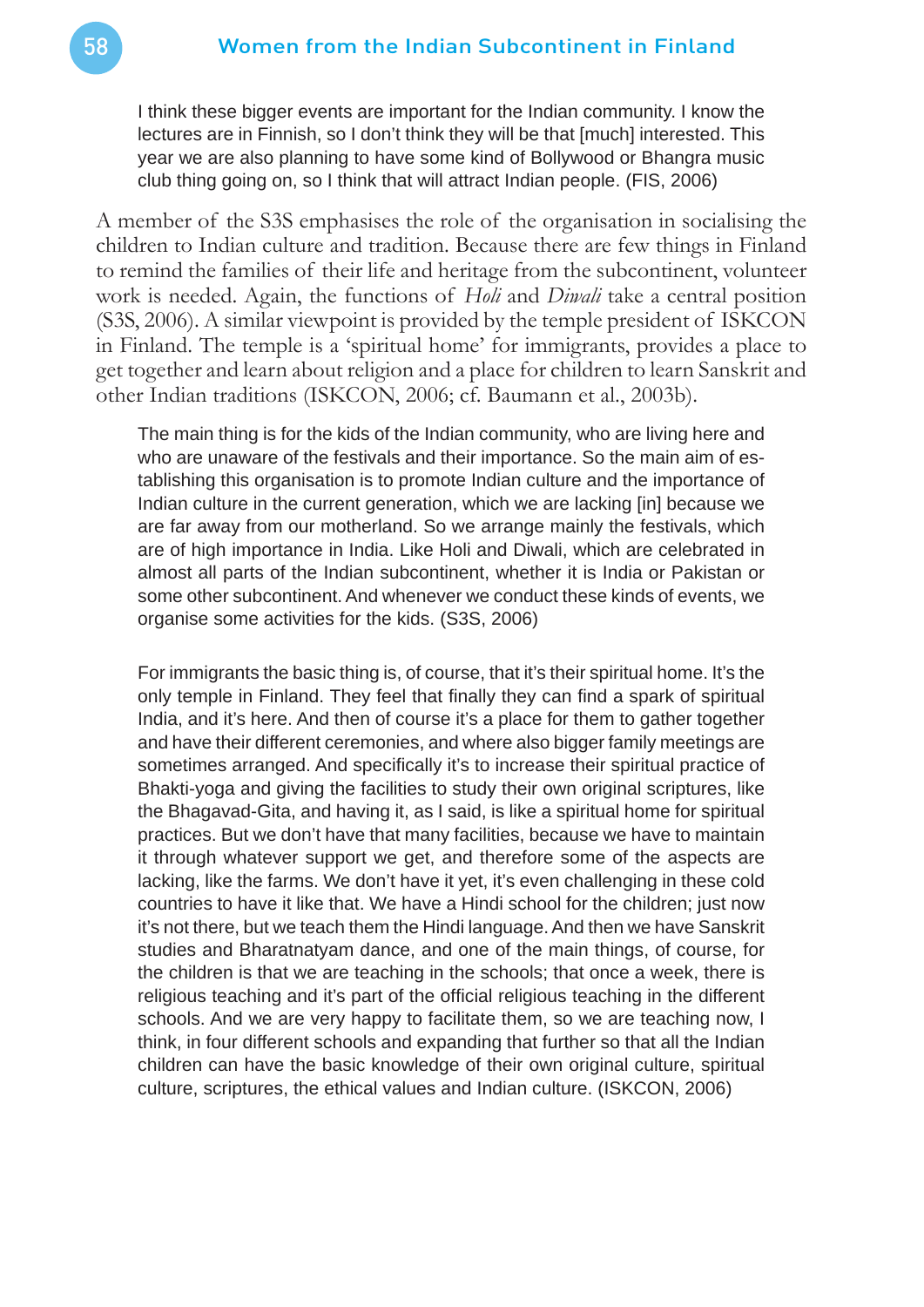However, not everyone was overly fond of all Indian-related meetings and events. They were, for instance, found repetitive. In addition, the role of these meetings varied in significance between families. For some they were of central importance, whereas others saw them more as one option among many.

I have gone to Indian functions two or three times, but after that they repeat the same thing again and again. There was nothing new for me. It is just a crowd. It is not like you feel quite refreshed to go there, that you feel good. Not so much. Sorry to disappoint you. (Anushka, ICT)

Social networks, be they friends or other acquaintances of the same ethnic/national group, were primarily forums for using the vernacular, discussing topical issues and sometimes seeking advice. Very few reported that they were important in finding employment, even though their usefulness in many other issues was noted. It was clear that the use of the vernacular, or at least some Indian language, was often associated with these events.

In my husband's office, there are get-togethers, there are picnics, so there are meetings. Also in my daughter's school there are around 10 or 12 Indian families. So the children meet there. My daughter speaks Hindi and she plays with those children. [...] And when our functions occur, I meet the Indian society there. (Barbie, ICT)

We have our Indian community here. We have our get-togethers here. We meet, we talk in our language. Otherwise, when you meet other people, you have to talk in English. I mean at least we get a touch of our own language when we talk to someone in Hindi; that is a totally different thing. Talking in English is entirely different. (Ladybird, ICT)

Some of the meetings were informal and gender-specific, and more common among the ER respondents. Our study brought to light women's friendship and religious circles, but it is also possible that men have similar groups. In Asha's (ER) words: "I must tell you one more thing if you are interested in going, here we have [a group of] some ladies, we meet on Sundays for "Satsang" [to sit and talk about religious preaching]." These types of informal religious gatherings are also common, for instance, among Somali women in Finland (Tiilikainen, 2003).

An important part in being able to express one's ethnicity is the availability of goods from the country of origin. Finnish supermarkets increasingly provide Indian food ingredients, which was noted by the interviewees. Although there are several ethnic shops, the variety in other types of goods, including clothing, is not very wide. In that context, one strategy for accommodating migrants could be to support business initiatives that aim to fill these gaps. Also in this context, the lack of services in English was again noted.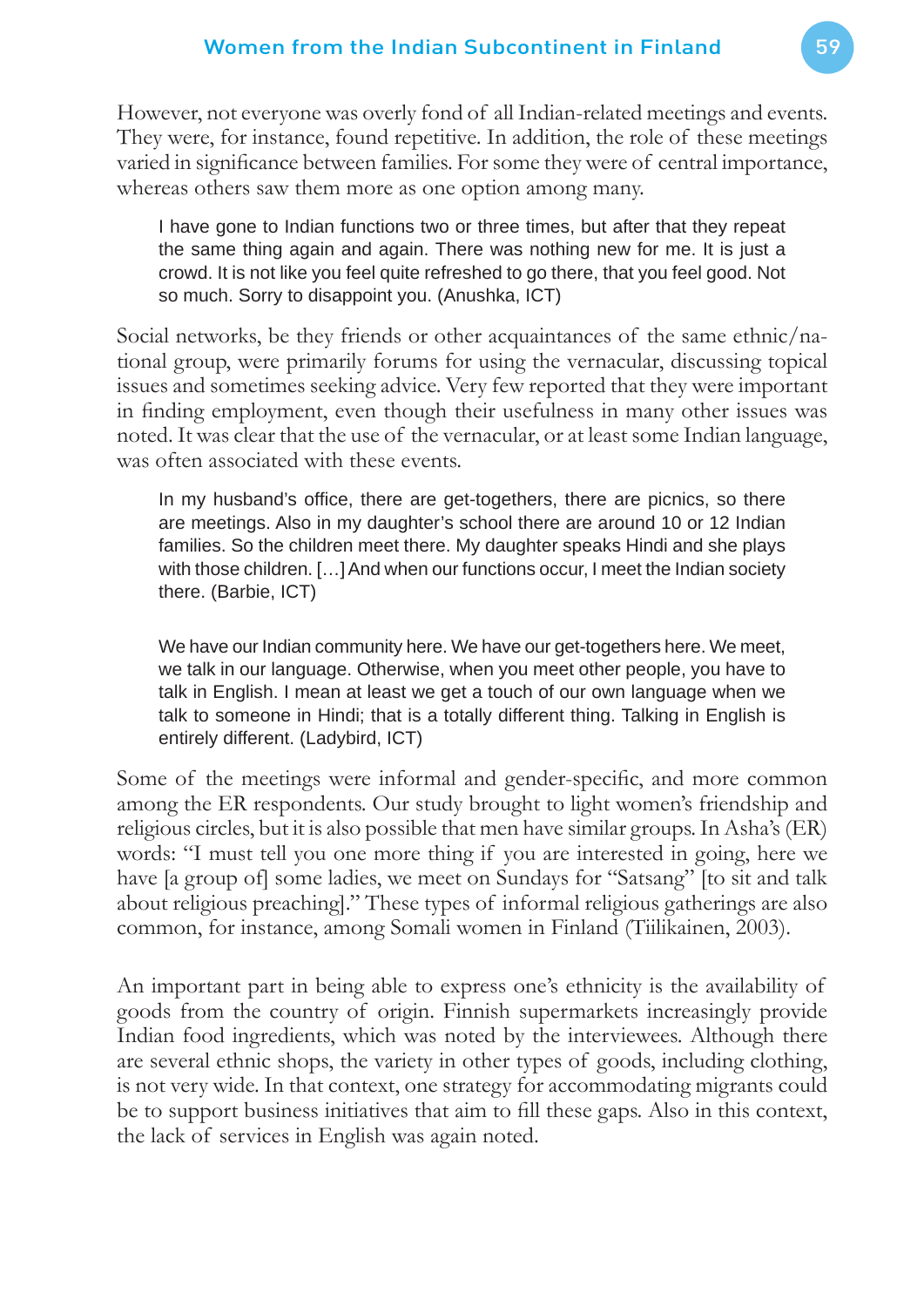[We miss] Indian things, Indian dresses [laughs] that are not available here. And [if people here] could speak more English, it would be good. All the forms and so on are in Finnish, so whatever we get, we need to get translated, and it is quite difficult. If those forms could also be in English, it would be very good. (Dove, ICT)

Yes, there is a lot of development, not just some, but a lot of development. Earlier, when we came here, there were hardly two or three Indian restaurants here. Now there are many Indian restaurants, and even Nepalese restaurants are also serving Indian food. Those shops where one can buy Indian groceries, there were only one or two then, now there are five or six shops selling Indian groceries. So there is a lot of development. […] Other things are available even in supermarkets here. Our beans and chickpeas are available in supermarkets. One can even buy Haldiram's Bhujia [a brand name of Indian snacks] here. So from a food point of view, there is a lot of development. (Ladybird, ICT)

Everyone has just taken one part of Indian cuisine, only North India. I have felt that the whole of Indian cuisine has not been brought here. […] Southern Indian, the best food is from South India. I know this because there is less oil and more taste in that food. And it contains all those things that people here prefer, like coconut and so forth. […] That is not available here anywhere. [Even though] I have seen that most of the people at Nokia are from South [India]. [...] The stuff is available, but these people have not thought about starting [that cuisine] here. It could be started here. (Sima, ICT)

This section was about the importance of ethnic networks as resources for social and psychological wellbeing as well as employment and information about Finland. While it is clear that ethnic networks are important in terms of psychological and social wellbeing in Finland, their role in providing labour opportunities was not strongly indicated (see also Section 5.7). Either they are not as important as expected or our methodology did not capture it (cf. Ahmed, 2005, who also found it very hard to track down the employment routes of Pakistani men in Finland). There is, however, no doubt that the existence of an Indian and Nepalese community as well a number of organisations providing services to it is of major importance to the Indians and the Nepalese living in Finland.

### **5.6 Societal Participation**

Participation in the activities of the host society is often seen as an indicator of positive immigrant integration. In this section we focus on the interviewed women's relationship to Finns, experiences of racism and discrimination and exposure to Finnish media. The question is: to what extent is there contact with mainstream society? Additionally, we asked whether they had favourite places in Finland, their opinion of the sauna and any new activities they had engaged in. We also asked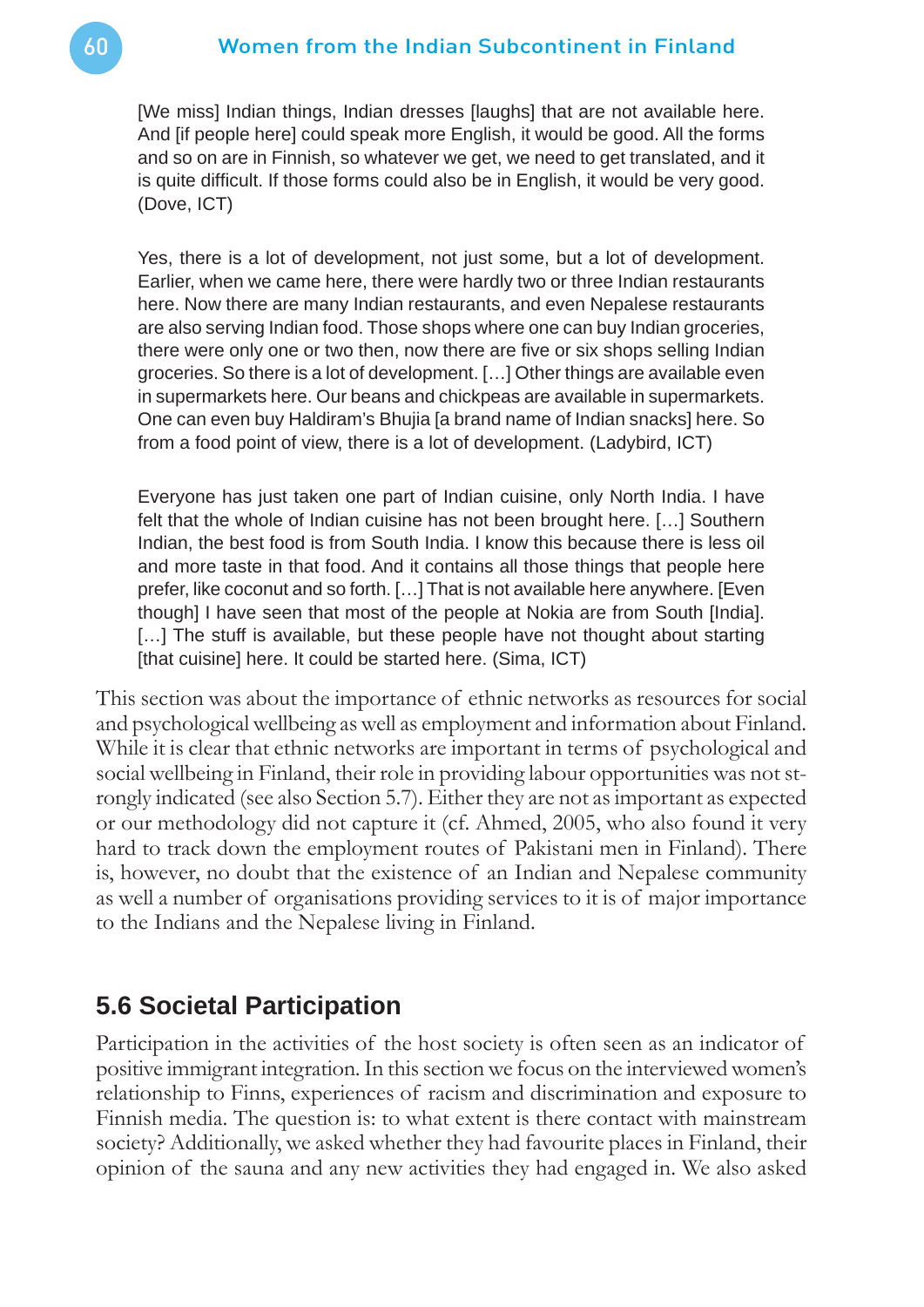how Finnish authorities could improve the women's situation. The hypothesis was that the women have experienced racism and discrimination, because they constitute a visible minority.

Fifteen of the women responded that they had at least one Finnish friend. The usual number of friends was 2–5, and three mentioned having ten or more Finnish friends. The frequency of meeting them was a little less than with friends of the same nationality. The situation could imply that it is easier to form friendships with co-ethnics than with Finns. As the workplace was often mentioned as the place where Finns are met, this underlines the importance of work in social integration. Naturally, also school and day-care are important places of meeting Finns.

In daily life, I have many Finnish colleagues, so of course I meet them, of course I meet them daily and we have our lunch together and we also talk while walking here and there in the office. For example, if someone is wearing a nice dress, or if someone has bought something from somewhere, or sometime back when I was looking for some shoes somewhere – you know, this kind of talk happens everyday. Other than colleagues, we invite our friends to our home, but we do not meet friends every day. (Toni, ICT)

With Finns, we interact everyday. Daily at work [we interact] with Finns. Our business depends mainly on Finns. […] I have many Finnish friends, but out of them only two or three are very close friends, those whom you can really call close friends. […] Actually Finns have a different type [of interaction]. They have a way of calling you up for a cup of coffee. I have [an Indian] friend, and her husband is a Finn, he is a very good friend of mine. (Nisha, ICT)

Mainly I came in contact with people only when my daughter started to go to day-care. (Sana, ER)

Most women said that they had had some experiences of racism or discrimination, but only a few considered the majority population to be hostile. A more common response on the part of the majority population was a suspicious attitude toward what was seen as a minority. It also appeared that ICT wives had fewer experiences of racism than entrepreneurs' wives, even though the data does not permit a detailed analysis. If that is indeed the case, the explanation probably lies in the different social environments that the women inhabit. In particular, when children were targets of racism, the women felt easier powerless than with other people, as that could be easier neglected. In particular, when children were targets of racism, the women felt more powerless, as that was more difficult to ignore.

I mean kids do tease, saying things like, why is your complexion black [dark]? Her complexion is like my complexion; hers is rather fair, but not in comparison to Europeans. She is fairer than me; she has inherited [her complexion] from her father. So things like that, "why is your complexion black?" or "why are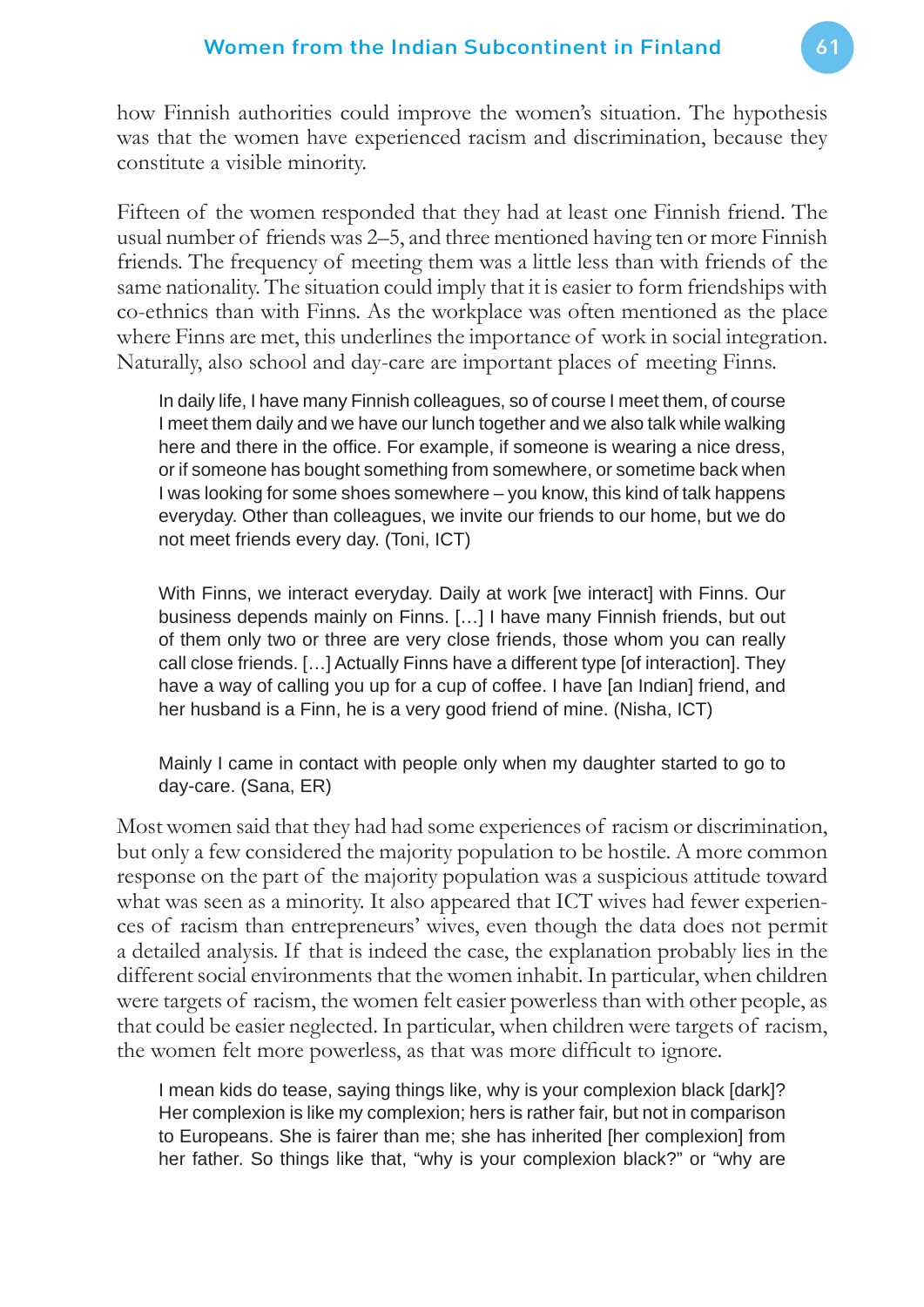you here?" and things like this. So she got scared: "why do they ask me such questions?" Slowly, it is adjusting. Now there are not as many problems, since the last two years there haven't been any, but she encountered problems till third or fourth grade. (Asha, ER)

I feel that they [Finns] do not feel at ease while talking [to immigrants], I mean they hesitate while talking to foreigners. And some people, they do not like loud-speaking people, black people, people with black complexion, for them everybody is African [laughs]. […] But, that's on the one hand – on the other hand, people want to interact with foreigners, they want to know about their culture. There are both types of people. (Dove, ICT)

I think 80% [of Finns] are racist. [...] I mean their first question, which I could not understand for many years, was why that person would ask, "why have you come here?" The first question is, "why did you come here, what is the reason?" and "are you going to live here permanently?" It took me many years to understand these questions. (Asha, ER)

Discriminatory behaviour or outspoken racism appears to have a rather minor place in most people's lives. Sana (ER) reported a rare case of outspoken discrimination: "Once, my husband went to *parturi* (barber), there was an old man, who said 'Now these people are getting haircuts, the ones who go to the welfare office". Several respondents wanted to emphasise that most people were pleasant or at least not rude, even though many were somewhat reserved. While that could be seen as a defence mechanism against negative attitudes, the lack of more negative examples makes it plausible that Indians and Nepalese do not generally experience much outspoken discrimination. It was also often noted that there are many enthusiasts who are highly interested in the lives and culture of people of foreign origin.

Finns are good, they are always good. One may go to any office, and they treat us very nicely. One or two times it has happened on the metro that someone who is drunk might behave badly, but he is a drunk, we can't say anything to him even if he is saying bad things when he sees that we are Asians. We do not understand what they are saying but facial expressions tell a lot. And of course one can make out he does not like our presence here. (Aarju, ICT)

They do not show any racial discrimination or anything like that. I mean I am telling you about Helsinki only. Nobody has misbehaved ever [with us]. Even in our building everyone is nice and they talk nicely. Outside also, nothing like that has happened to us, so. […] Finns have a good attitude, it is very good. It is rare to find someone, who will misbehave with you. [...] Sometimes it might happen, like when there is language problem, then if they do not understand, they make faces. When they cannot understand a language, they become rude. (Dimple, ICT)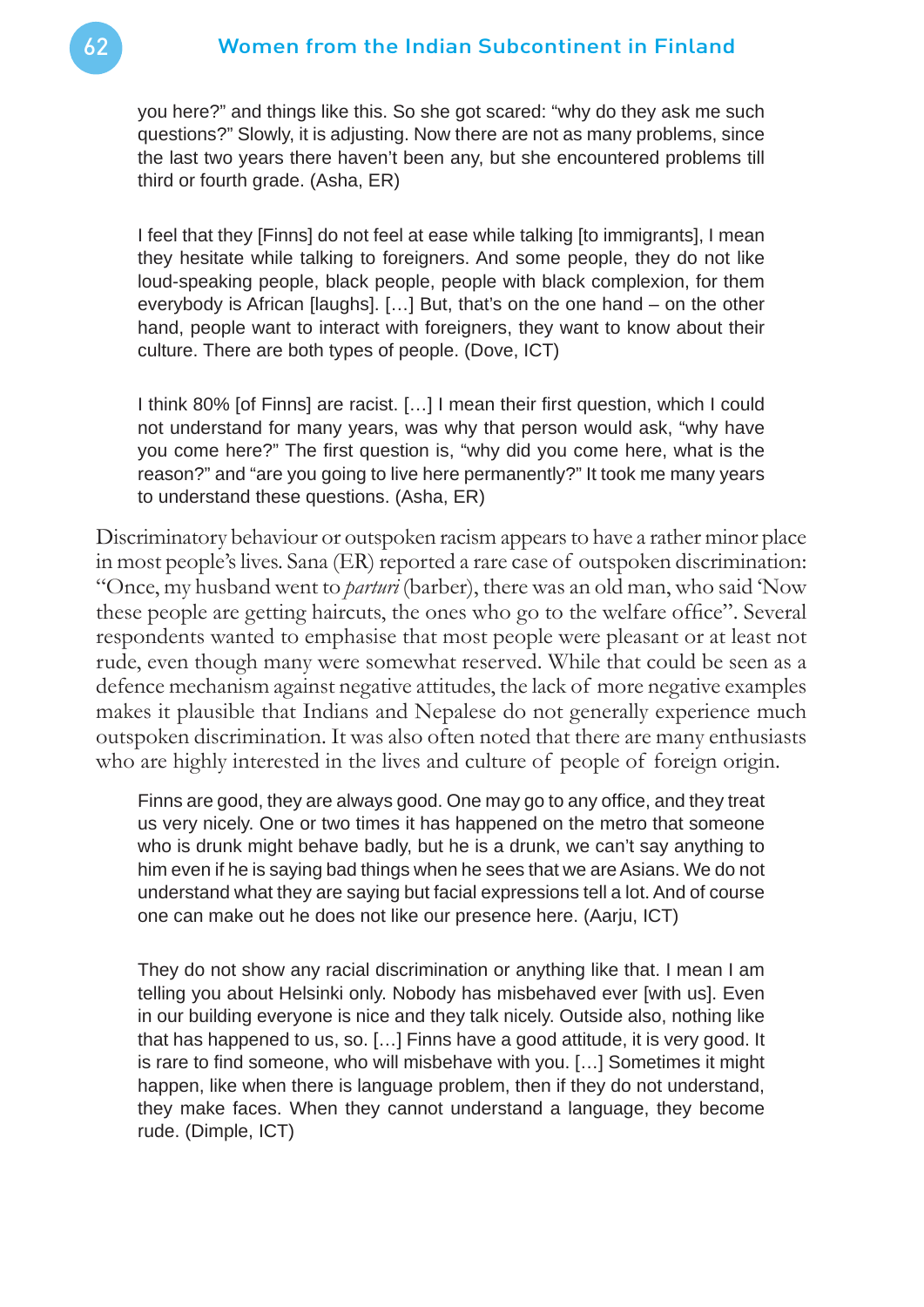#### Women from the Indian Subcontinent in Finland 63

Discussion of gender roles is a prominent part of the ethnicity discourse (cf. Saarinen 2007) in a manner similar to family relations. We asked respondents whether they saw any differences in the position of Finnish women and themselves. The majority said that differences did exist and that Finnish women were more independent, dominant, outgoing and self-reliant both in public and in domestic settings. This was not always seen in a positive light, though. Many respondents felt that Indian and Nepalese women had a more secure role as wives and thought of it as superior to the position of Finnish women.

I think maybe because of my cultural background I don't feel that insecure, I feel much better than any Finnish woman. Though they also work, they are also hard working, but still they have some kind of family-insecurity that is not there in our case. (Anushka, ICT)

They are dominating. They are more independent, even in making decisions they are more independent, which we are not. I am not [independent], I think many Indian ladies are not [independent in making decisions] [laughs]. (Dove, ICT)

Our culture and their culture are entirely different. I cannot dress up like them, I cannot drink like them, I cannot smoke like them, there are many [differences]. Their cooking, our cooking, all these things are different, so I cannot be a Finnish lady. I am entirely different. (Ladybird, ICT)

I have this feeling, I have felt it personally that these people [women] are far more depressed than us. […] If you can see [feel] deep inside their hearts, you will see they are sad [depressed]. One is the habit of suspicion, they keep a close eye on their husbands; they cannot trust their husbands as they also do [untrustworthy things]. They themselves do things that are wrong, so they do not trust their husbands. (Asha, ER)

The women have also found new interests while living in Finland. The experience of Finnish sauna has been valued by almost all of the respondents (15/16). To quote Aarju (ICT): "Sauna is good, because in India sweating is something usual, but here the weather is cold round the year so it is good to have sauna here. It is important to use sauna." Whereas the sauna was generally valued, most felt uncomfortable with the idea of nudity in front of friends or children.

Winter sports and outdoor life were other positive aspects of life in Finland mentioned by several women. Understandably, ice hockey, skating and skiing are activities that are unfamiliar to most Indians, but many had enjoyed either taking them up themselves or seeing their children do so. That is also reflected in the growing interest in watching these sports on the television.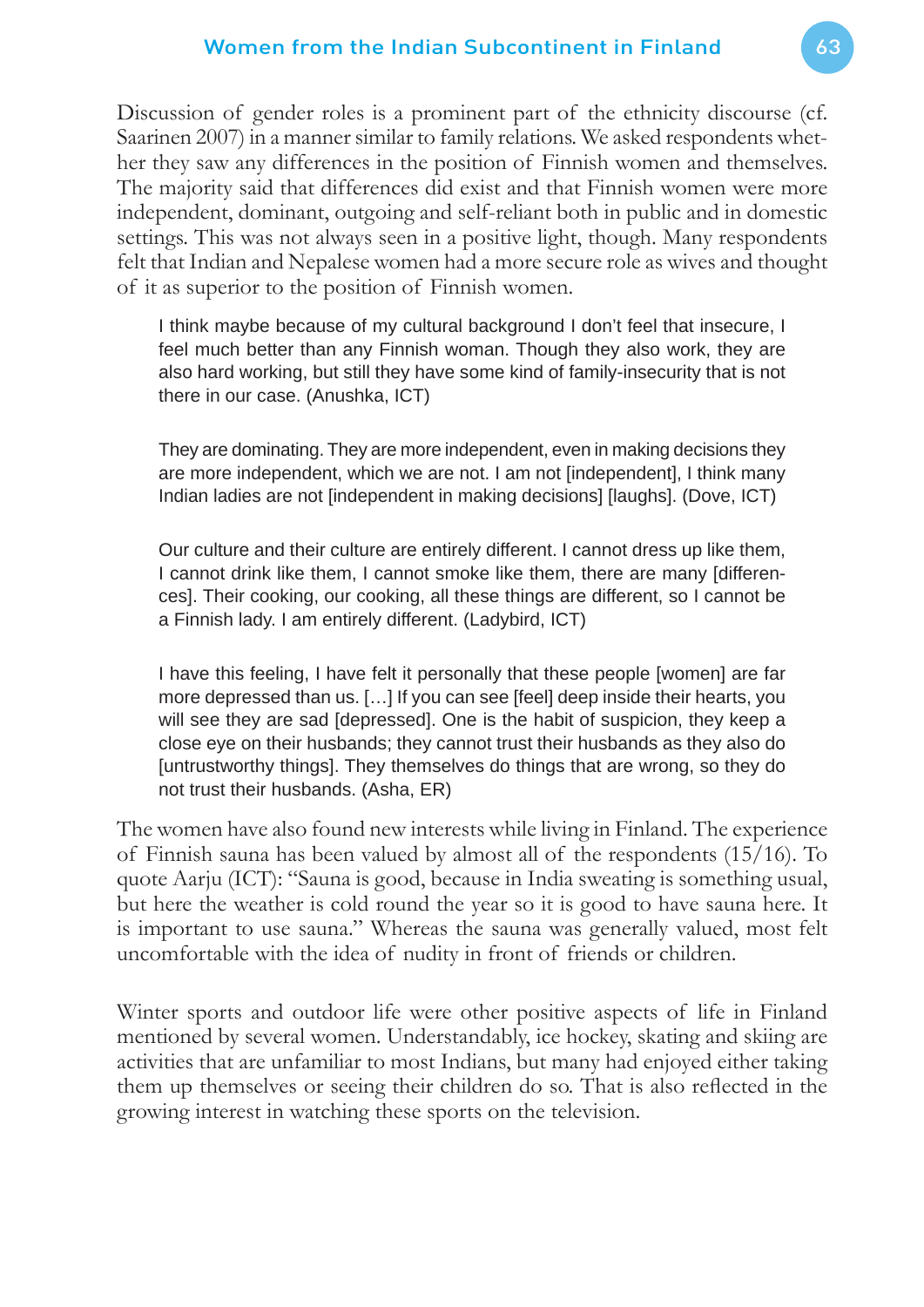Actually our customers were used to watching, so we had to put on that [channel] on TV. So gradually by watching [we got used to it]. There is a lot of rushing [during ice-hockey matches]; they make so much noise. Like cricket [in India], we are now addicted to it. (Asha, ER)

Contrasting Finland and India or Nepal was done also in other ways. The purity of the natural and urban environment was noted by many. Finns were also considered rather honest. Smoking and the consumption of alcohol and problems related to it were named as unpleasant elements of Finnish culture.

There is honesty in this society; that is something I would like to take to India. [laughs] [...] People are helpful. People are very helpful, very honest. [...] Just the drinking and smoking are bad here, otherwise nothing else. (Ladybird, ICT)

First difference is our complexion. Secondly, we are very much dependent on our husbands, while they are not. Third, if the ladies here work, the income they get from their jobs is their own, while in our case if we are earning, our husbands think they have full rights to our salaries, and also vice-versa; if our husbands are earning, we think we have full rights to their salaries. This is something Finnish ladies do not accept. Here, if it is their salary, then it is their money; if it is their husband's salary, it is their husband's money. This is the major difference [I have] seen. Other than that, our Indian mentality is such that whatever we do, we always think about others, what others might say about us, if we do this or that what people might say about us? While these ladies [Finns] do not think that way, they do whatever they like. We do whatever we think others might like, we [do things to] satisfy others. (Sonam, ICT)

I have learnt punctuality here. […] [In India,] if a bus or a train is 5 minutes, 30 minutes late it does not bother us. But here, if it is 30 seconds late, we start to look at our watches. (Sima, ICT)

There is no pollution. [...] There is no pollution; where can you find clean sugar in Nepal and India? […] You can drink the water, nothing will happen, and facilities, for example here the travel facilities are good, they come in time, all this I will miss. (Kali, ER)

Our [role] is better than theirs. I have seen many Finnish families here, which are very good and take care of their children. But most of the time I have seen when they go out at night, I have even seen one lady leave her 2-year-old son with her 6- or 7-year-old son alone at home to go out drinking. (Nisha, ER)

at the study also examined whether the women experienced racism or discrimination, because they constitute a visible minority. While the respondents were aware that they could be seen as 'immigrants' and many noted that people made 'faces' at them, few mentioned, or at least divulged, experiences of outspoken racism or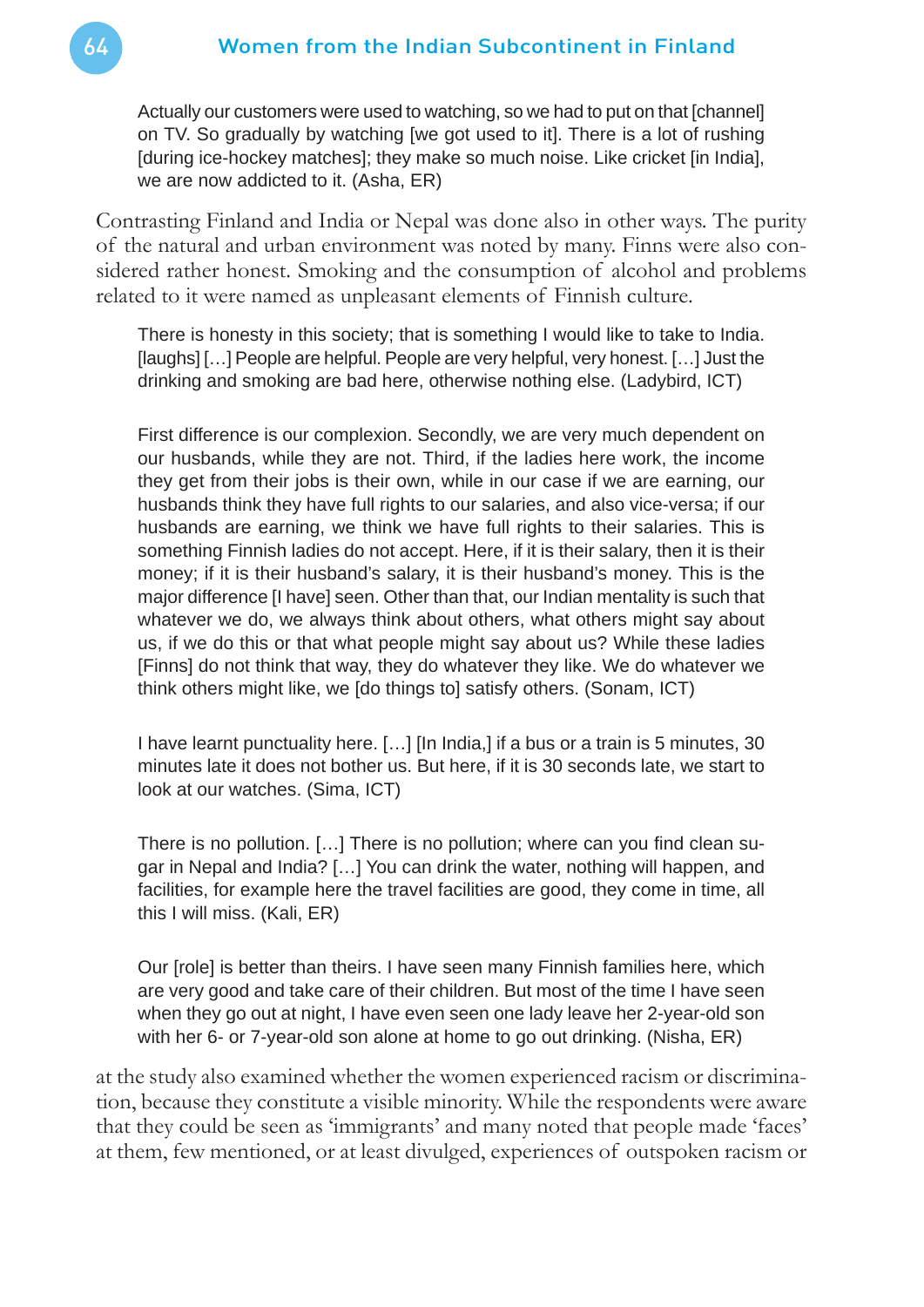discrimination. Instead, it appears that the majority population expressed suspicion and a cautious attitude. The strongest feelings of exclusion were actually related to the role of Finnish language in society and to the more restricted opportunities that English speakers have.

## **5.7 Work**

Finnish society is based on a two-breadwinner model, where the normative expectation is that both parents are working, unless the children are very small. Thus, working is seen as a normative expectation of "a good person". Working is, naturally, also important for financial security and prosperity, which is especially important for immigrants, as they lack many social support networks that most natives have. In this section we look at how the interviewed women viewed work and characterised their labour market situation. The question summarises several questions from the interviews that addressed topics such as previous and current employment status, ways of finding work, work's relationship to educational background and the role of Finnish authorities. We will also look at the respondents' use of the services of local employment offices.

About half of the women said they had work experience from India. When the women began to look for employment in Finland, they used somewhat different strategies, but only a few mentioned the role the employment office as important. Most had found work either through relatives or acquaintances or through their own initiative. One of the respondents named her residence permit status as a barrier when applying for work in the early stages of her stay in Finland.

[I got A-status] in 2004. Only after that I could get myself registered at the employment exchange. Without that (A-status), you cannot even get registered at the employment exchange. […] I got this job because the previous employee is on maternity leave and I am working in her place. […] My friend told me about this one. I applied last year also for the same job, but I found out that I could only work with A-status, not with B-status. The person before me must have got it through the employment exchange. The person who was working in this position before, I asked her that if there was any job like this, to please tell me in the future. […] The woman told me about this, she told me she was going on maternity leave, and that I could apply for the job. So I applied for this job and got it. (Aarju, ICT)

I applied for it in [a company], they called me for an interview and I got it. […] At that time we did not know so many people, as we were new here. […] I sent my CV myself by post. […] I searched on the web. I have done everything myself. (Dove, ICT)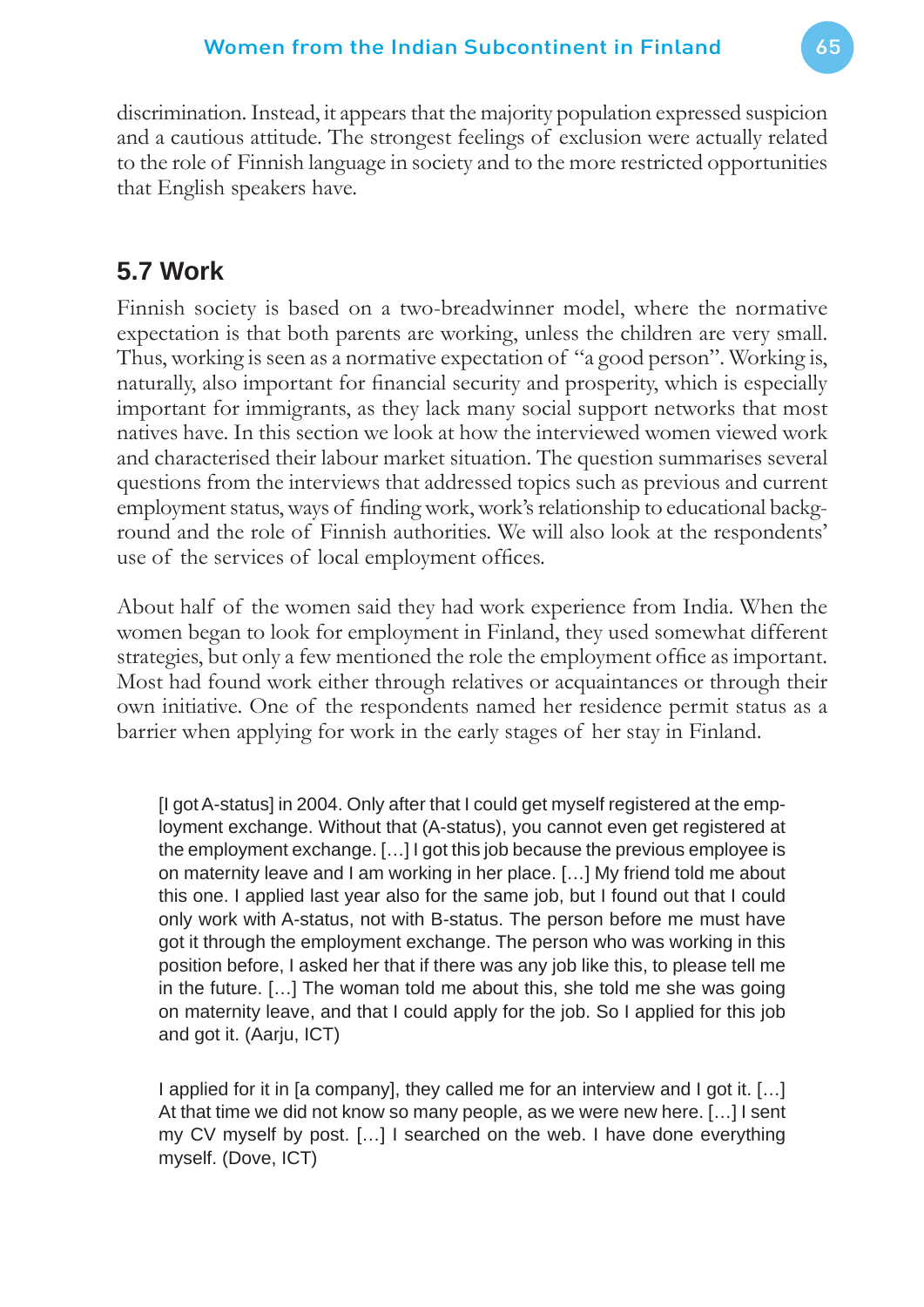Rita (ICT): That job I got even before coming here, as I told you about the interview.

Lalita: Okay, you gave the interview back in India.

Rita (ICT): But of course his job was sure, as he has worked so long for Nokia. He was just waiting for a work permit; here you can apply for spouse's work permit only after you get yours. So we waited, and when he got his, then we applied for mine. And when we both got it, we came together. It was not that he came first and then I waited for him.

There was a job published in the newspaper and I applied for it, then they called me [for an interview]. […] And I gave the interview and after that they selected me. (Sonam, ICT)

Half of the ER ladies worked in an ethnic restaurant, often a family business. About half of the ICT wives worked in an ICT-related company, but there were also other professions. At the time of the interview, five of the women were at home with children. In other words, the same professions dominate among the women as among their husbands.

Finnish-language skills were named by many as an obstacle to finding work. Even when language skills were not necessary in their current job, the women understood that a lack of Finnish skills restricted their opportunities. Language skills are noted in much of the national research on the topic as one of the central barriers to employment (e.g., Jaakkola & Reuter, 2007), but beyond that they also restrict the kind of job one can have. Poor Finnish skills can also work as a mental barrier in attempting to activate oneself. This means that the Finnish labour market is, among other divisions, also segmented by language.

When I was taking Finnish classes, there was this training for two months. Then it all depends on you, which field you choose to work in. Then the teacher there can help you to find a suitable job. So I got this job in a company.  $[...]$  I think if I update my Finnish language skills, I can think of going to some other place rather than sticking to this my whole life. I can get better opportunities, I need to work hard for that, and otherwise it is quite good. (Anushka, ICT)

I did not try, you could say. I mean, I did not look for work with great effort. As I did not have time, or I did not think that I could get work like that; there was only one thought, that I must learn the language first. And because of family I never got the time for [learning] the language. (Butterfly, ER)

Several women said that they were getting bored staying at home, and wanted to find something else to do. For some, participation in volunteer work has represented such opportunity, but for many, work has been the first option. Even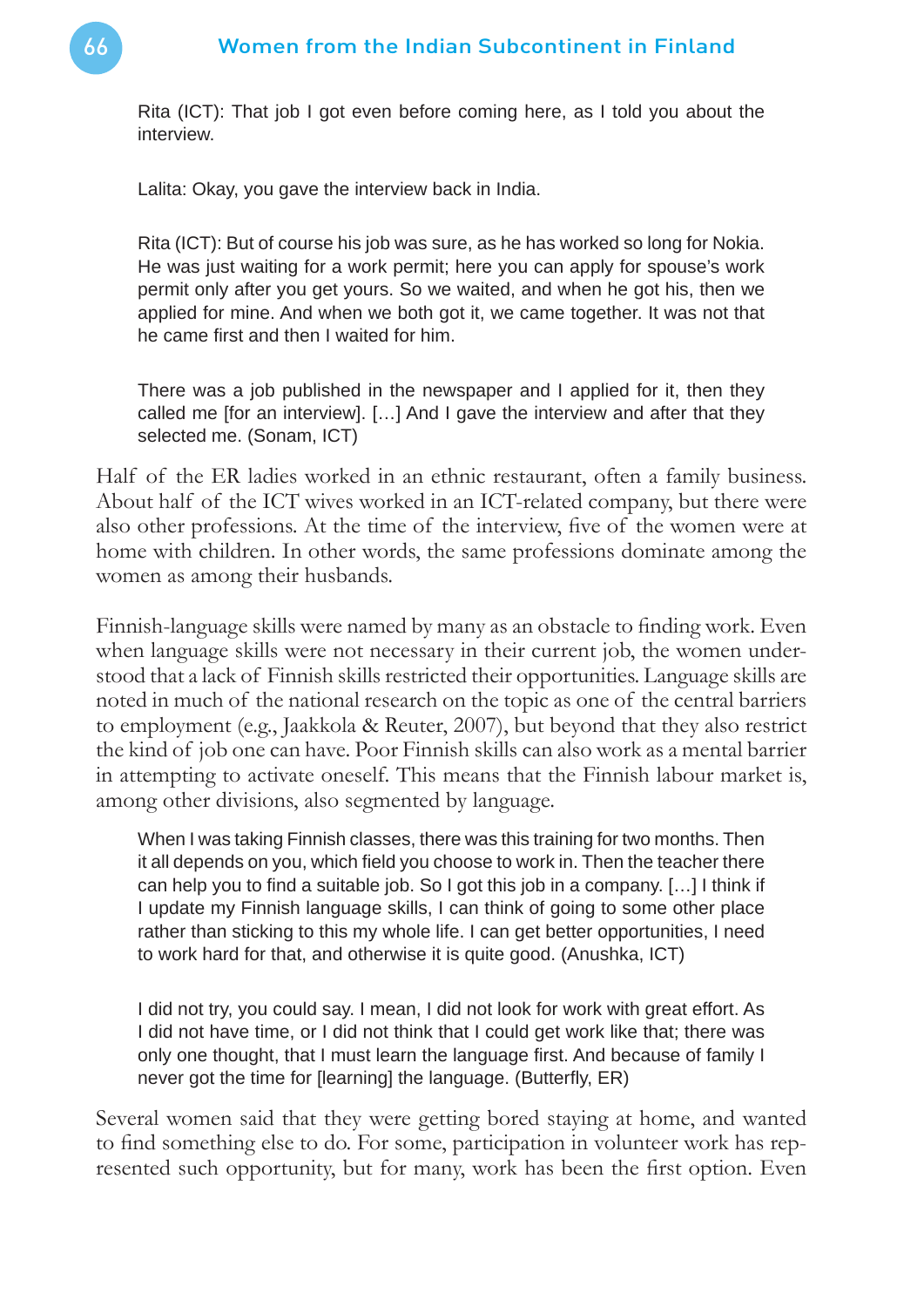women who are currently at home with children plan to look for work at some stage. The women rarely mentioned financial difficulties, but it is clear that with two people working, the family's financial situation is improved. Additionally, most of the women were satisfied with their salary at work.

Lalita: So how did you get this work, did you get help from someone or did you get it through your efforts?

Sima (ICT): No, I was getting bored at home, so I started dialling some numbers and I found my job.

There is no use sitting at home, as it gets very boring at home otherwise. There is not much social life, now slowly, after working for so long [we have a social life]. Then I worked for another restaurant, there I learnt [Finnish]. Then I got the post of manager there, they supported me quite a lot, so I learnt a lot [of Finnish] there. After that, I decided in 2004 to start my own business. But business is quite difficult, there are a lot of problems in having a business. There are taxes, very high taxes, and there are other problems besides that, related to [business] documents and small things, which are of no meaning. I do not understand where all these [problems] come from. And there are high rents, so I am not very satisfied with business. I was satisfied with my job. At least there was the certainty that I would get 2000€ a month in my hands. With an 8-hour day, one knows that one can go to his/her home after eight hours and sit and relax. One can do things. With your own business, you are not sure what might happen next. (Nisha, ER)

The interviewed women had apparently found it somewhat easier to find a job than Indian and Nepalese women in general, as was already suggested in Section 3.2., when comparing the interview data to statistical information. Thus, based on the material it is difficult to generalise on the difficulties in attaining work.

Others in my group have to struggle a lot to get a job. I have friends who have to work in kindergartens, they faced a lot of problems there, and they picked up infections there; so that was the problem there. Then they did some courses, then some joined as *myyjä* (salesperson), someone is working in sales, and another is working somewhere else. So they have done a lot [of struggling]. (Asha, ER)

When we came here for the first time I wasn't aware of the services provided by the employment office, that they suggest jobs to you according to your educational background and also suggest that you apply at different places for different jobs. So, that help from the employment office. [...] If I had known from the beginning, so much of my time would not have gone to waste like this. It is also there that we can take Finnish-language courses. […] There is one Indian friend of mine, who went to the employment exchange and from there she got an opportunity to work, that's how I came to know, through her. What if I had never met her, I would have never known this. (Anushka, ICT)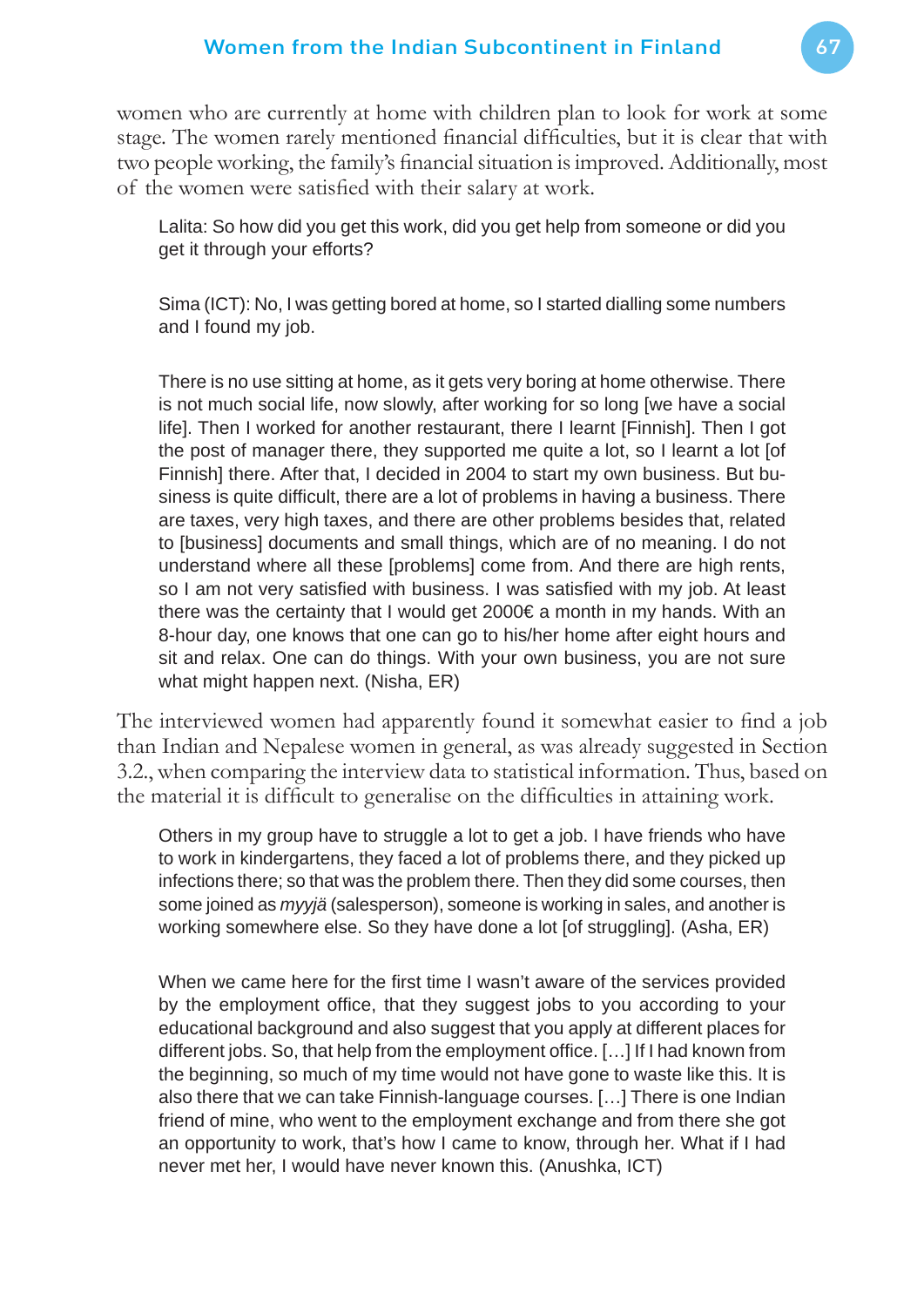In ethnic businesses, Indian employees were considered more loyal and better than Finnish ones. Nisha explains in the following quote the difficulties in finding suitable employees. According to her, once a Finnish employee has learned the trade, they often leave. That is one of the reasons why co-ethnics are preferred as employees. Östen Wahlbeck (2005) has found similar patterns among Turkish entrepreneurs in Finland.

Yes, for the time being only husband and wife. We have tried to get a worker, but what happens with Finnish workers is that first we need to teach them how to work, and in the end, when they have learned the work, they say goodbye [they are not permanent]. So it is not worth it, so that's why it is quite difficult. So that's why I have requested one person from India. […] We have decided to get one person from India; we have applied two months before for that. We have not got any response about that to date. Let's see, maybe [we will get one]. (Nisha, ER)

High taxation was a common complaint among the entrepreneurs' wives, as well as the bureaucracy related to being an entrepreneur. Despite long hours, new business initiatives were being considered.

Everything goes to taxes and if we have talked to the bank [about having a loan], then [they say] there should be this and that kind of paper. First, so much time is wasted in all that, and then they say they can't do anything [for you]. So it is better not to hope for any help from them, and it is better to do it on our own. (Nisha, ER)

Finland is very expensive. Yes, and in Finland, not all items are available. I find Finland very conservative. I think that there is a lot of socialism in Finland. I definitely don't like the taxation here. If you have a job here, you get very little for your house. Basically it is enough, so much costs a lot, the taxation is a lot. I do think that the government should give so many benefits. There is so much tax on every item, so it is very expensive, and not that many varieties. Here, when you go shopping for something, all the shops have the same jacket. Even the standard of the vegetables and fruit is not good. It is maybe because the weather is like this. (Barbie, ICT)

About work, I dream of having a restaurant chain, like a franchise, as I have a kitchen […]. It is very big. I have invested quite a good amount there. I have arranged big machinery and everything there. So I thought, now I am talking to [some people] at one or two places that… (Nisha, ER)

Discrimination in the workplace was not an issue brought up by the women. Only one respondent viewed it as a possibility in a promotion that occurred within an organisation.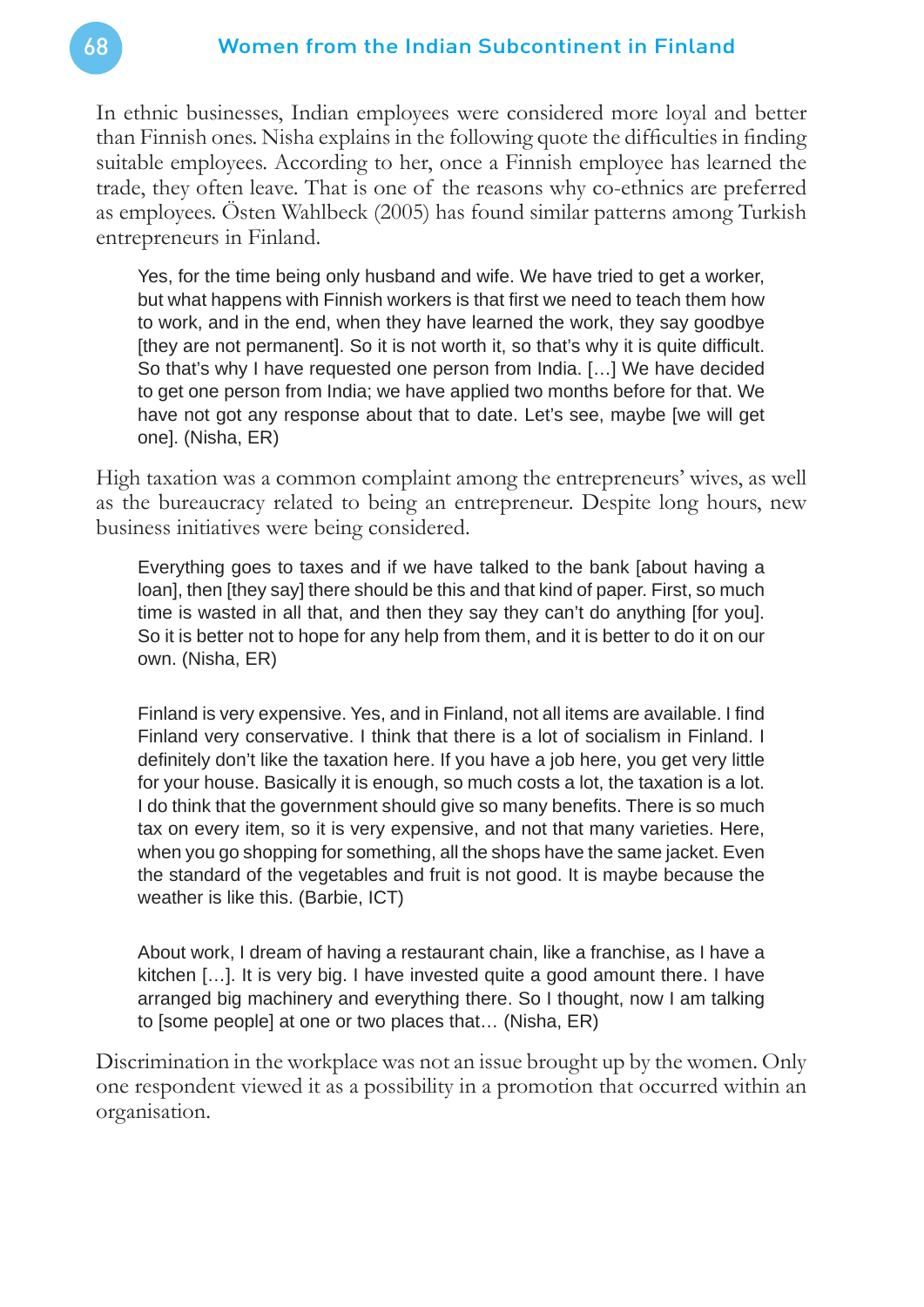When I was trying to change my job, there were only us two candidates, one was an Indian and the other one was a Finn, and the hiring manager was also a Finn. And it was a neck-to-neck fight [between the two of us] and in that one, the other person was chosen, as she could speak the local language. In other words, she was a Finn, which was not a requirement for the job. […] [Local] language was not required for that job, that's why I applied for it, otherwise I would not have applied. So from that point of view I can say that as both of us were in a neck-to-neck fight and there came up this factor of Finn-to-Finn, that person was taken. So I cannot say if it was anti-Indian or anti-foreigner. (Toni, ICT)

We also examined whether those who were employed had used the services of local employment offices more extensively. This appears not to be the case. Employment offices were mentioned occasionally in the interviews, but more often in the context of courses and language education, as one needs to be a registered job seeker to participate in the courses. The role of Finnish authorities remained rather obscure in general in most of the interviews. It appears that the respondents have had very limited contact with employment authorities, which is rather surprising given their central role in national integration programmes.

## **5.8 Future Prospects**

Moving to another country often brings major life changes. Social ties are cut or severely reduced, linguistic problems arise, everyday life is different to varying degrees, gender roles become under stress etc. Although today's migrants are increasingly mobile and many continue to further destinations or return home, it is a fact that migration often also leads to permanent settlement, preceded by plans regarding future stay. The question in this section examines how the women saw their future in Finland. The question summarises several questions from the interviews, including future prospects regarding permanent settlement in Finland, application for Finnish citizenship, expectations of future employment and considerations of children's future. The section also looks at whether plans regarding permanent residence are bound with the acquisition of citizenship and the children's future.

Seven women considered a permanent stay in Finland the most likely scenario, and saw no major obstacles on their way. Five also looked forward to applying for Finnish citizenship and one was already a Finnish citizen. Four women were quite sure that they would not continue living in Finland and would return to the country of origin no later than in retirement. Five women were still unsure about their future. Most women considered it useful to obtain Finnish citizenship, if they were to settle permanently, but gave it widely varying degrees of importance. Some even felt that citizenship was not necessary even in the case of permanent residence. This may imply that they had experienced no major obstacles as a result of non-citizenship. Many considered dual citizenship a good opportunity.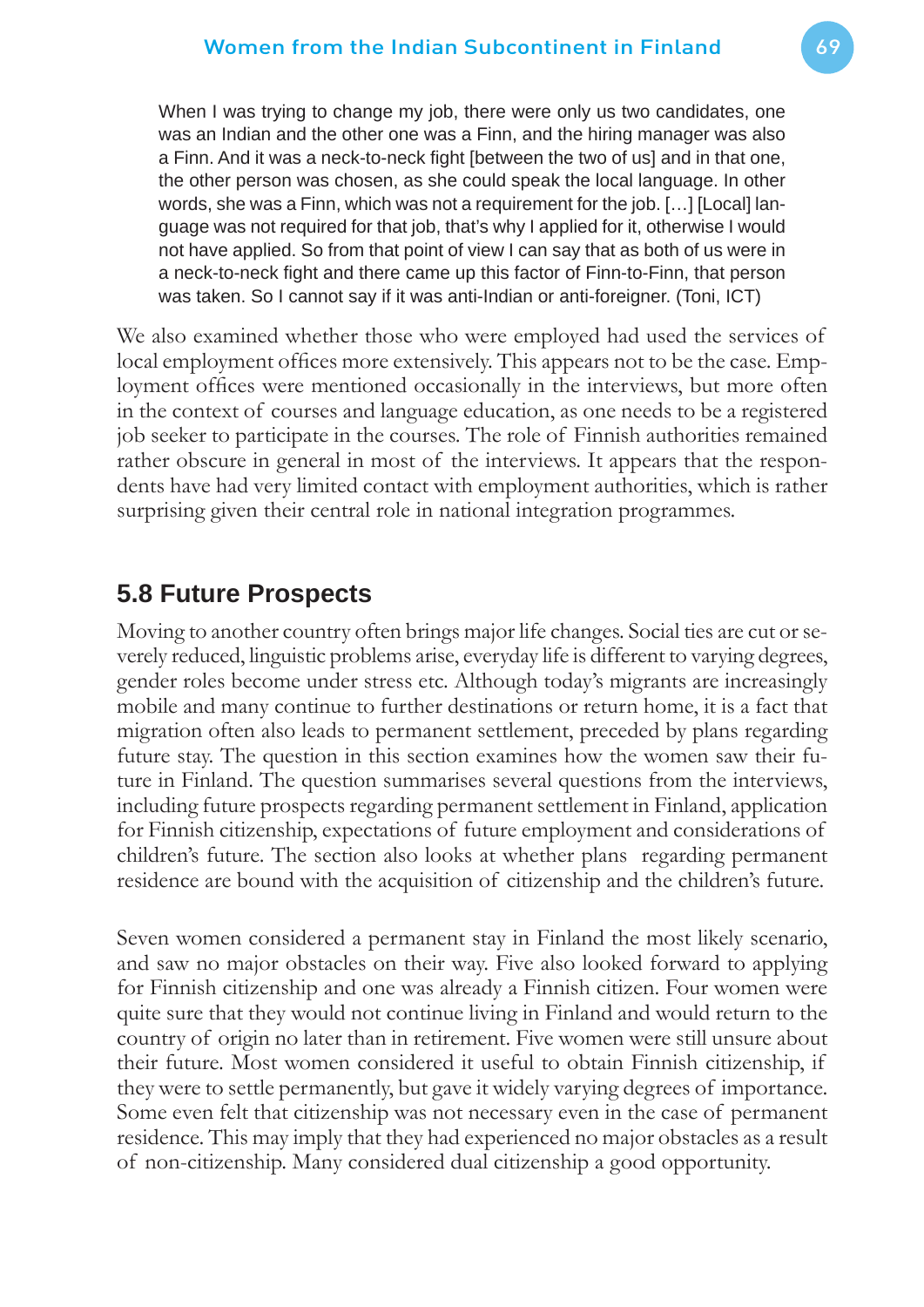#### 70 Women from the Indian Subcontinent in Finland

We have not made any decision about it, but sometimes we think the people and culture of Finland are good, we will live here as long as we can. (Aarju, ICT)

That means that we become emotionally magnetised to go to India, or suddenly my husband sees his career growth better somewhere else in that kind of situation. Otherwise, I have no problem living here in the future, in the long run. […] Because in six years in Finland, everything has been established so much that going through the same process again… (Anushka, ICT)

I think in old age, if we are going to live here till old age, i.e. till 50. After that we will go back. In old age one wishes to live with one's family, close to one's own brother and sister. […] Now we do not have any plans to move, now we are here only. (Dove, ICT)

Lalita: So do you think Finnish citizenship is important for you?

Sima (ICT): Yes.

Lalita: Why, why do you think so?

Sima (ICT): For getting nationality, and also I have got this good [option] of keeping my Indian as well as Finnish passports [dual citizenship]. So that is possible within this system. Also, if I want to travel around Europe or if I want to start a business of my own, then it is important to have a Finnish passport.

I would like to say that we are Indian. Our identity is only that we are Indian, even though I have Finnish citizenship. Finnish nationality is important here only for official purposes, otherwise it is not very important. If you have Finnish nationality, then at least they give you some importance if you go to some office or if you need any help in official paper work. (Nisha, ER)

The option of moving to a third country or back to India was more prominent among the ICT respondents. That was already clear in the language education of their children, where many preferred an English-language education in favour of a Finnish one. Minna Zechner (2007) has noted a similar trend among Chinese migrants in Finland. If the Chinese consider returning back to China at some stage, they need to start teaching their children the written Chinese language at an early age, because of the length of the language learning process.

That's what I am telling you, earlier we used to think, when we have our children, we will send them to study in our country, in our culture, everything will be done for them there, education and other learning. We used to talk about it, but it was not possible. We stayed here and the children are getting their education here. (Mina, ER)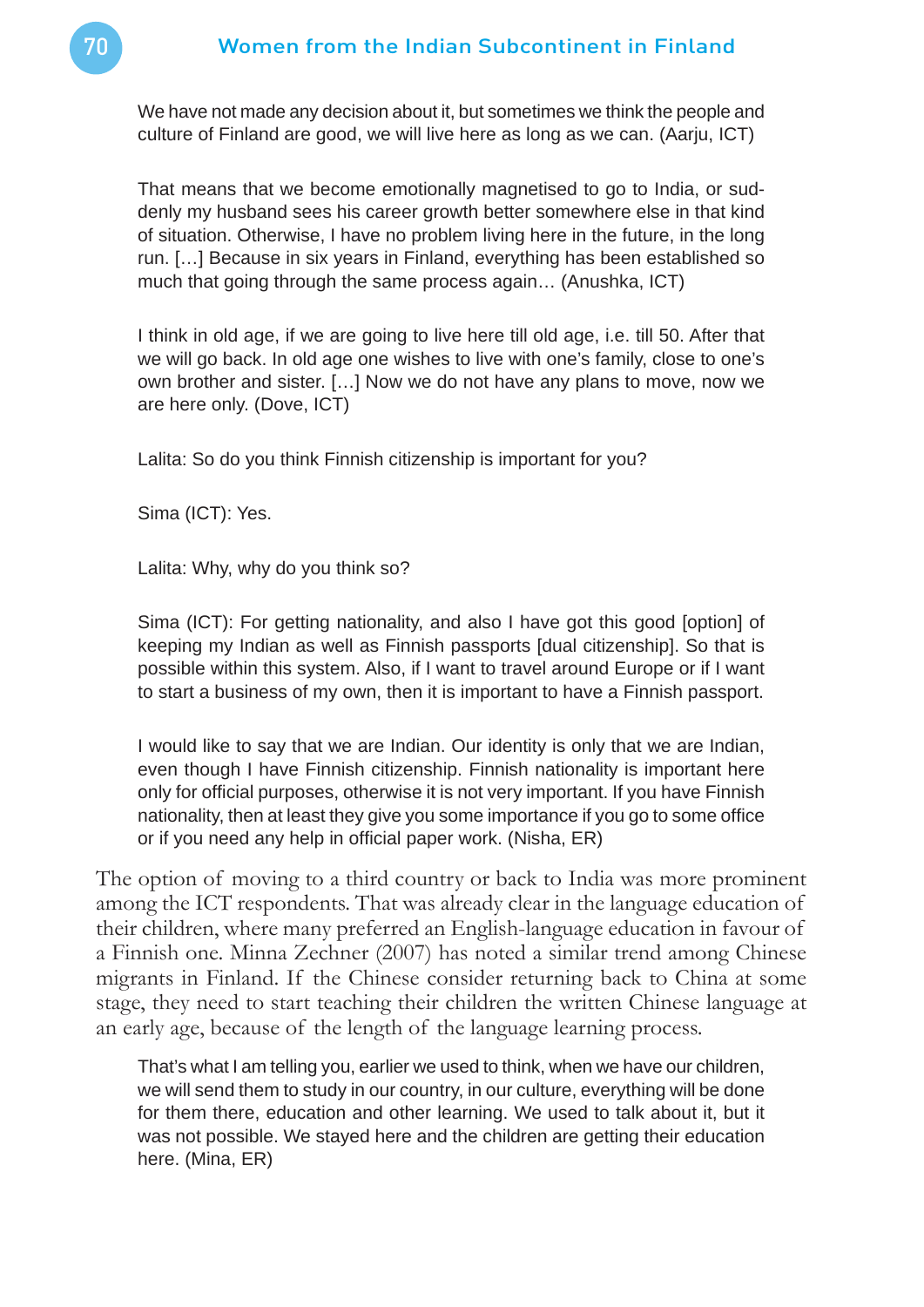I mean it is 50-50 with us. It also depends what situation we might be in, you never know about Nokia's situation. Nothing is sure, there are so many ups and downs in the industry nowadays. So that's why we are not making up our minds [to live here permanently], maybe just in case, if we have to go away from here, then we will feel very bad. […] That we thought so and so, and it turned out be something else. So we are open [to all options]. […] Yes, if both of us keep permanent jobs and will get good challenges to move up [in our careers], and there are more challenges and so forth in terms of studies, here it is possible to study [further] etc… (Rita, ICT)

Expectations regarding children's future were mostly connected to good education and them becoming "good adults". We also asked about preferred marriage partners. Five of the ER women preferred an Indian or Nepalese husbands for their daughters, whereas the majority of the ICT women had no preference regarding the ethnicity of their children's future spouse. This implies that among the less educated there are more traditional expectations regarding their children's future marriage patterns. However, it was implicit in all cases that the children were expected to marry for life and should not adapt to life patterns that are common in Finland, including cohabitation or multiple marriages.

Lalita: So now your daughter is quite young, so when she will grow up, whom do you expect her to marry?

Dove (ICT): It's up to her. It is not that she has to marry an Indian or she has to marry a Finn or someone else, it depends on her. […] My parents never interfered, so I will also not interfere (laughs).

India, no. We are okay here. Now we need not to see our interests, now we need to see our children's interest. I accept that India is quite forward, quite progressive, but there is a lot of competition in India. (Butterfly, ER)

Some adaptation to a Finnish way of life can be seen in the following comments from Aarju and Rita, where *omakotitalo* (single-family house) and a summer cottage have become dreams. Both of these belong strongly to Finnish ideals about housing and lifestyle.

I want to learn Finnish and want to get a good job based on that or otherwise, and I want to have a good house, as they say in Finnish, omakotitalo, in Finland. [...] I want a good education for my child, that is my only hope. (Aarju, ICT)

Of course we do not have a summer cottage now, but Nokia has summer cottages, which one can rent so we went there as well. So this concept of a summer cottage or sauna, which are Finnish, we like them – that for a change, one goes out and one feels good and relaxed. Also it is good as it is a different environment than one's household environment. And of course sauna is good. (Rita, ICT)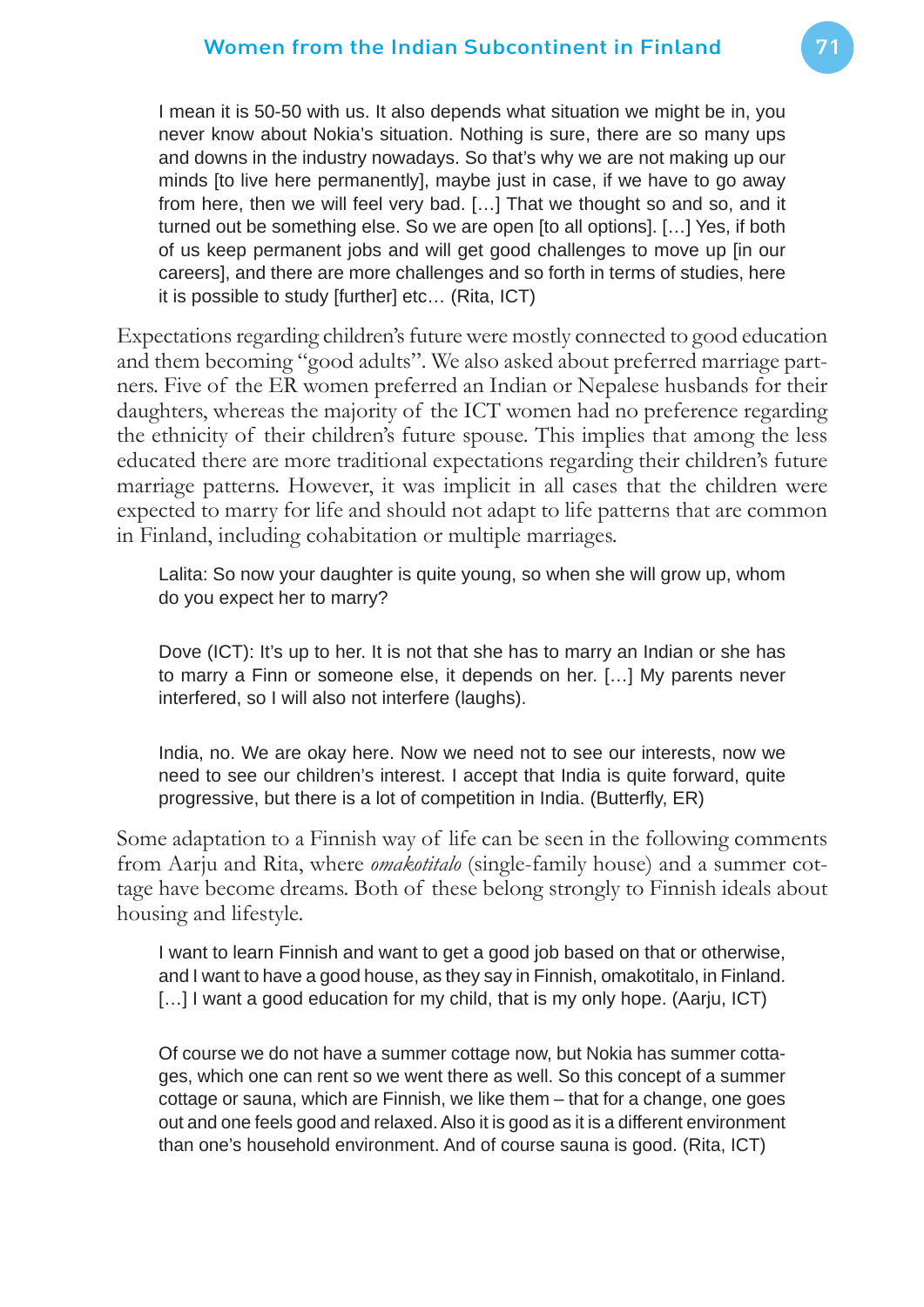Generally speaking, future developments did not appear to have a central role in the women's lives at the time of the interviews. Most were apparently living quite comfortably and were mainly occupied with work and family issues. Only a few expressed a clear discomfort with certain issues. The same respondents also appeared to have a lower threshold to moving somewhere else.

We also inquired about the women's wishes and expectations in terms of how they could be better served by local immigration service providers. The following comments by Rita summarise many of the issues. Authorities could be more proactive and should listen more carefully to the needs of immigrants, so that existing services could better reach their intended users. Information, according to Rita and many others, should be more widely available in at least English.

They are very calm and listening kind of people, not very talkative. […] They listen to what [one is saying], but not only listen, they try to understand what you are saying, that's more, the most important thing. […] I know there are exceptions also but in general they are respectful. […] I think this is good, that's why you are more comfortable here. May be if you go to some other place where you get everything except for respect, I don't think you will like that place. […] Too much is also not good. They should be more helpful; if you are not helping someone just because he or she is not speaking Finnish, as I told you they do not step forward to help, so their attitude should be a little more helpful. Especially, as you said in KELA offices and such places [of public services], where people go for immigration [related matters], police department [etc.], and at least they should offer help to people about what they can do. […] Or they should have brochures [to hand out], which could be helpful for people. […] About a few things, this idea I got from you. It should not be that only if someone asks, only then they will tell. [The authorities] should think about what could be required by a new person in Finland, as those who are new in Finland have no idea about how things are in Finland. […] So instead of learning gradually through one's own experiences, it would be better to get first-hand information regarding what to do in different circumstances. I'll give you one example: I did not know till recently that one does not have to pay medical bills if they exceed a highest yearly limit. Of course that limit is so high that it cannot be exceeded easily. Still, we did not know this; we recently came to know this. These people do not tell you these things. (Rita, ICT)

I think the kind of work you are doing, they should also do something like this to find out immigrants' expectations. And they can make a database of the kinds of hobbies immigrants want to have or [what infrastructure should be there] for different hobbies, what should be done [for extra curricular activities], what activities should be arranged during weekends like that. […] And especially for working foreigners, as those people cannot even learn Finnish as all the classes are during working hours, so it is not practically possible. Even if the employer agrees [to giving free time for classes], even then sometimes it is not possible. (Rita, ICT)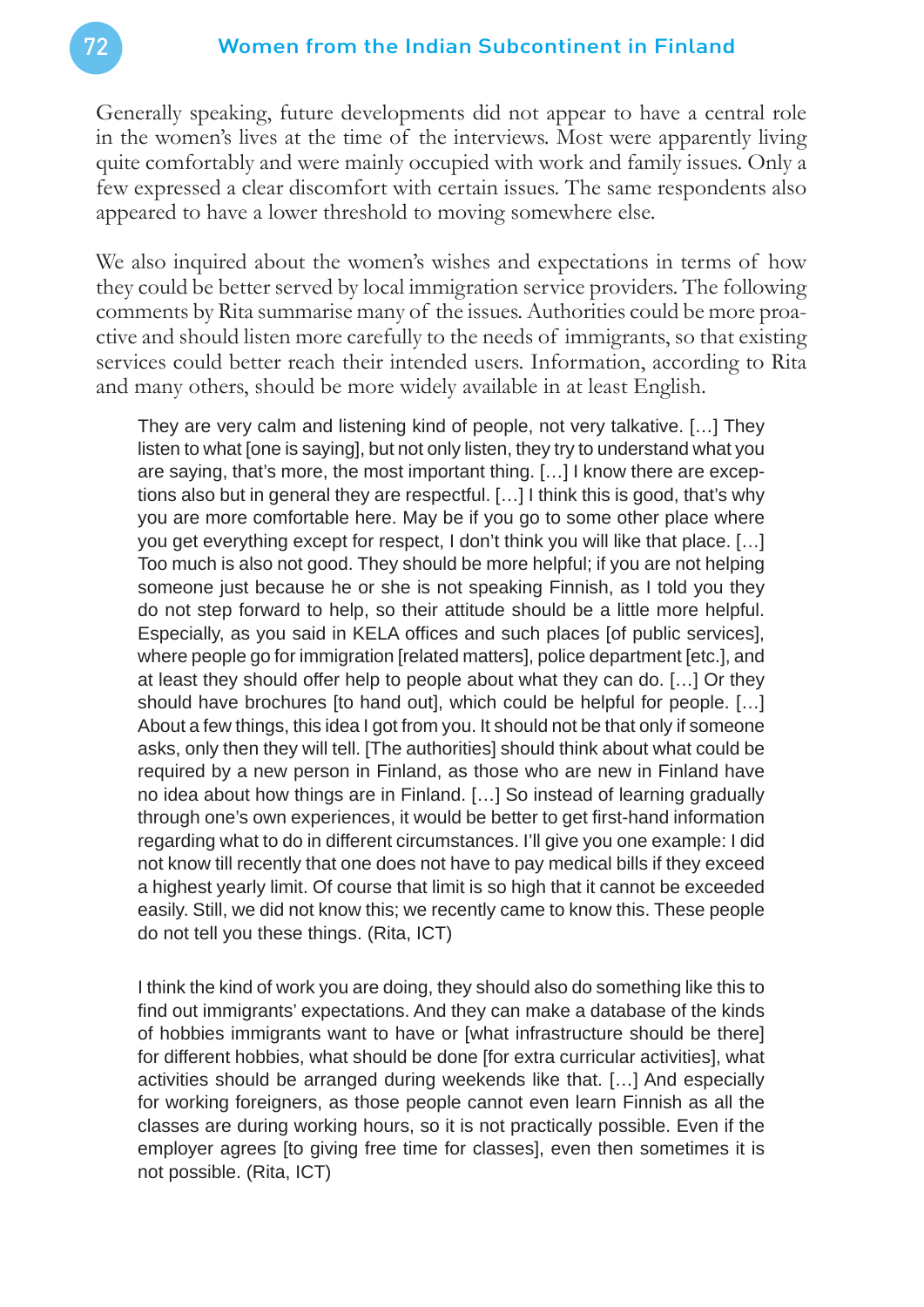Additionally, we looked at whether the factors that were weighed in considering a permanent stay are closely bound with the acquisition of citizenship and consideration of the children's future. The future of children was obviously a major concern for all women with children, but the issue of citizenship provided more diffuse answers. Apparently, applying for citizenship was not a top priority for most women at the current stage. The value of citizenship was seen as rather instrumental, related to the opportunities it might provide. Dual citizenship, however, was valued by both groups.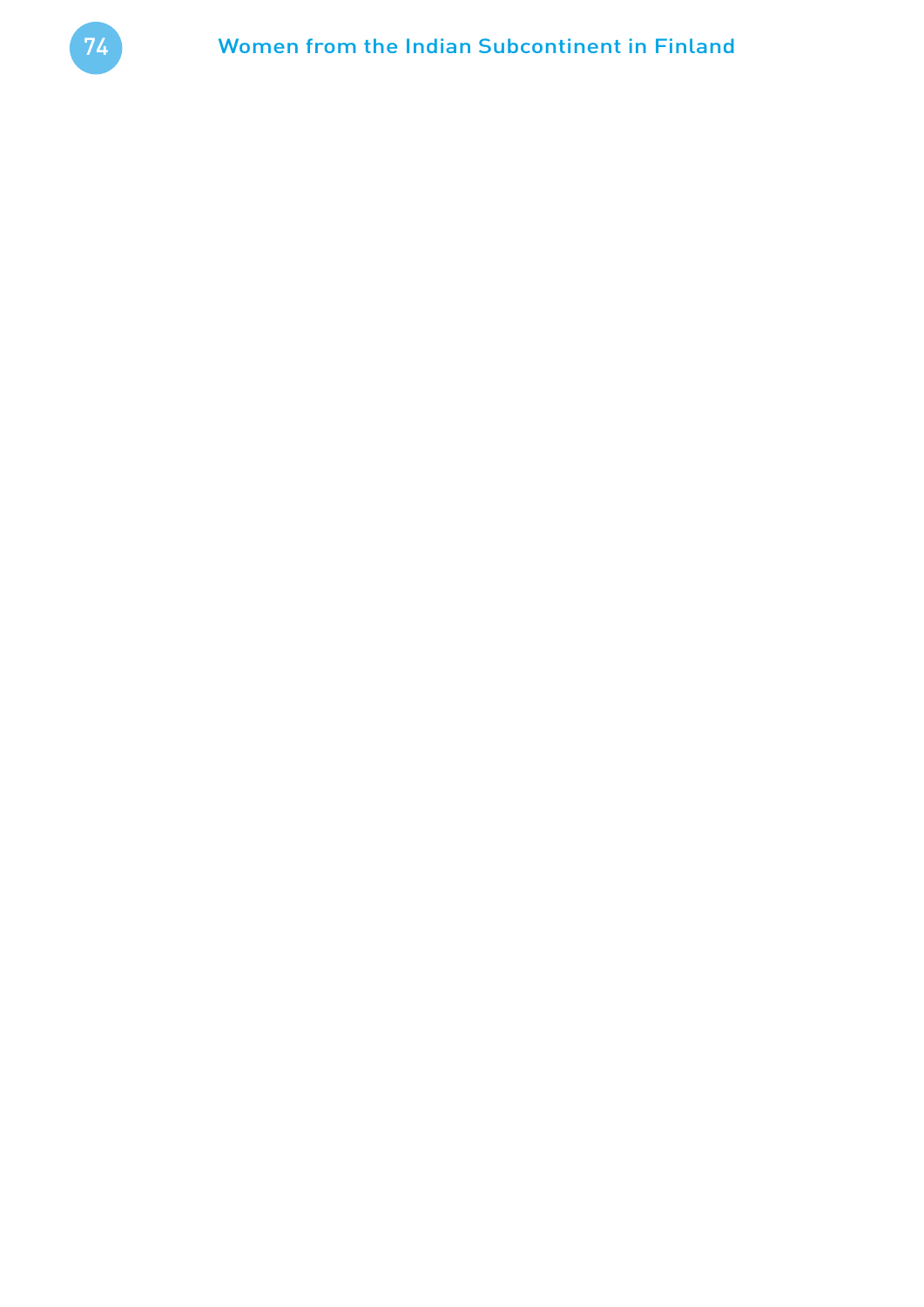# **6 Summary and Discussion**

# **6.1 Summary**

The aims of the study were (A) to present a holistic picture of the lives of women and families from India and Nepal in Finland that is (B) combined with a focus on labour market integration, (C) to identify good practices as well as problems with regard to the activities of Finnish authorities in migration and integration affairs and (D) to provide elementary background data about migrants from the Indian subcontinent for this study and subsequent research. The study's original material consisted of statistics provided by Statistics Finland and 20 semi-structured, thematic interviews conducted by Lalita Gola in the Helsinki capital region between January and August 2006. Sixteen interviews were conducted with Indian (14) and Nepalese (2) women. The women are divided into two groups in the analysis: *the wives of ICT professionals* (abbr. ICT, N=10) and *the wives of ethnic restaurant workers and entrepreneurs* (abbr. ER, N=6). The statistics were analysed by cross-tabulation. The interviews were analysed by thematic content analysis, mostly through a realist reading of the texts. It was expected that the interview sample over-represents women with higher education and those better off in general. These aims of the study were operationalised into nine research question, to which the answers are provided in the following.

#### *(1) What constitutes the Indian and Nepalese population in Finland?*

Migration from the Indian subcontinent to Finland has been a minor phenomenon until now. In 2006, there were altogether 4,764 people born in Bangladesh, India, Nepal, Pakistan and Sri Lanka living in Finland. They constituted 3% of all foreign born and 15% of all Asian born. This group has an imbalanced gender structure, and 64% of them were male. Indians are the largest group and form 52% of the group. With the exception of Sri Lanka, all other groups are male dominated. Both the Nepalese and Indians are heavily concentrated in the Uusimaa (capital) region. Seventy-six percent of Nepalese and 68% of Indians lived near Helsinki, and most others in the vicinity of the cities of Tampere, Turku and Oulu. These areas are also those with the largest ICT companies. The vast majority of Indian and Nepalese migrants hold their native citizenship. The age structure of these groups is slightly older than of immigrants in general – something to be expected in work-dominated immigration. Eighty-six percent of them moved to Finland at 15–64 years and only 13% under the age of 15. Men are well employed, approaching the national average, but among women unemployment is higher – a little below average among immigrants.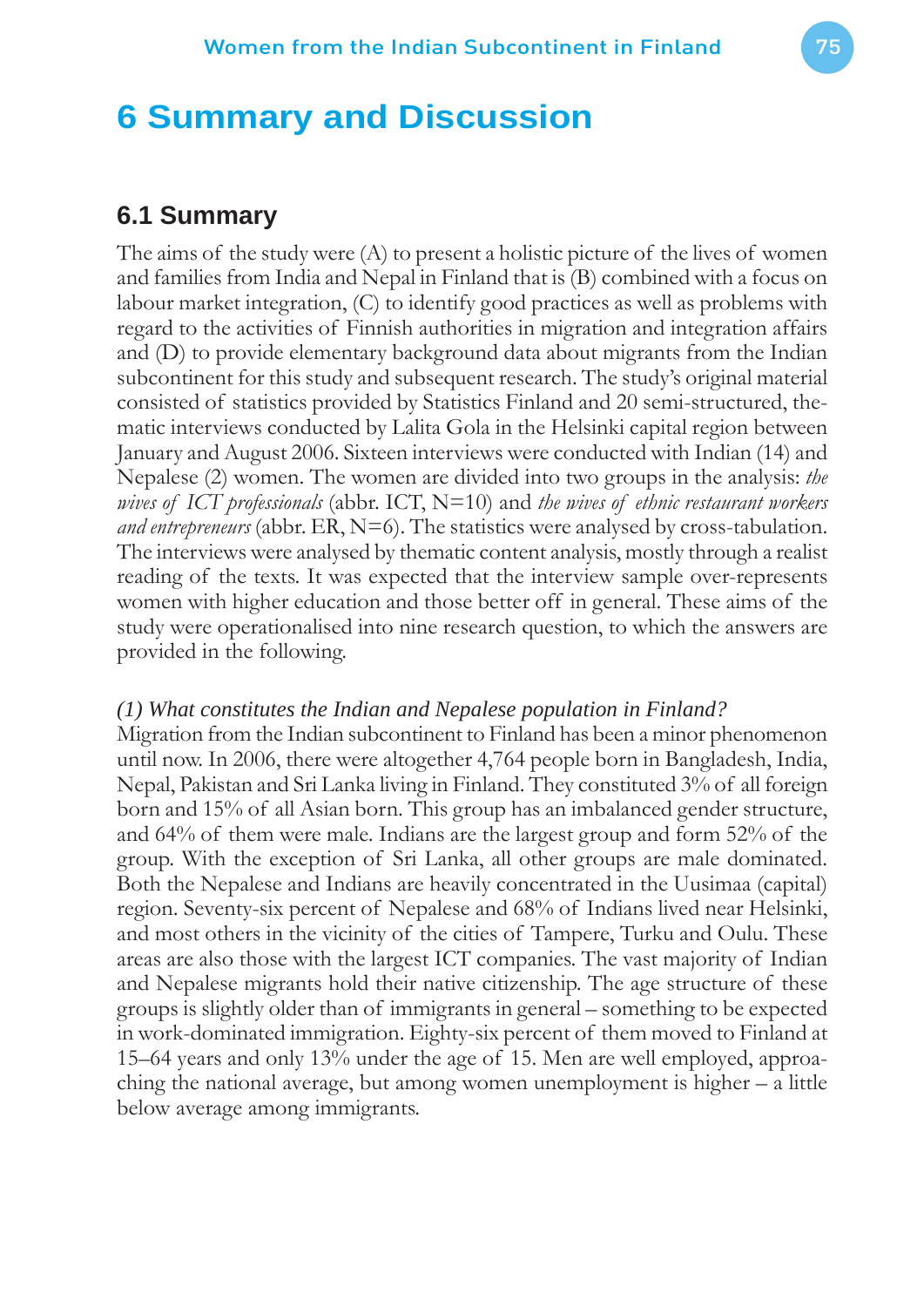Marriage usually occurs within the same national group, even though this is slightly more common for women  $(78%)$  than men  $(64%)$ . Single mothers are not common; only 7% of women live alone with their children. Families with an Indian, Nepalese or Sri Lankan parent had 1,311 children in 2005, of which 385 were among the same national groups. This appears to be in contrast to the family situation, but can probably be explained by the later arrival of spouses from the countries of origin. We may thus expect that the proportion of children with two immigrant parents is going to rise in the coming years. Most of the children are still very young.

We also looked at whether the original male domination of migratory flows was followed by a later increase in the number of female migrants, diminishing the imbalance in gender ratios. That did not find support in the material. The gender ratios for Indians have been stable (34%) in the 2000s, and have even decreased for the Nepalese from 2000 to 2006 by 2 percentage units. A plausible explanation is that, simultaneously with increasing female migration, corresponding or stronger male migration has continued, so that the gender balance has not yet begun to stabilise. This notion is supported both by the relatively high rate of endogamous marriages and by the significantly higher ratio of male  $(48\%)$  versus female  $(24\%)$ %) single dwellers above the age of 15.

#### *(2) What is the human capital of the interviewed women?*

All interviewed women are first generation migrants and were between the ages of 25 and 40 years at the time of the interview. Most of the women migrated between 1995 and 2005, and the majority moved directly from India to Finland. The majority (15/16) were still nationals of their country of origin. Fifteen were married to a man from the country of origin and one was married to a Finn. Five women were currently at home with children full time, the rest were working. Most of the children had been born in Finland. None of the women had migrated to Finland solely on their own initiative, but in almost all cases the move was in some way related to marriage or to their husband's work. They had received their elementary, secondary and further education in the country of origin, even though some had taken additional courses in Finland. The ICT wives had a higher educational level. All women spoke English and Hindi, and thirteen spoke three or more languages. All ER wives spoke at least some Finnish, while only half of the ICT wives did. Linguistic acculturation is thus taking different paths in these two groups.

The human capital of these women appeared to suit Finnish labour market demands rather well, as most (11) were working. Those who were not were either on maternity leave or not currently interested in working. In the case of these women, their foreign educational background did not appear to be a major obstacle to entering the workforce, as has often been suggested in research literature.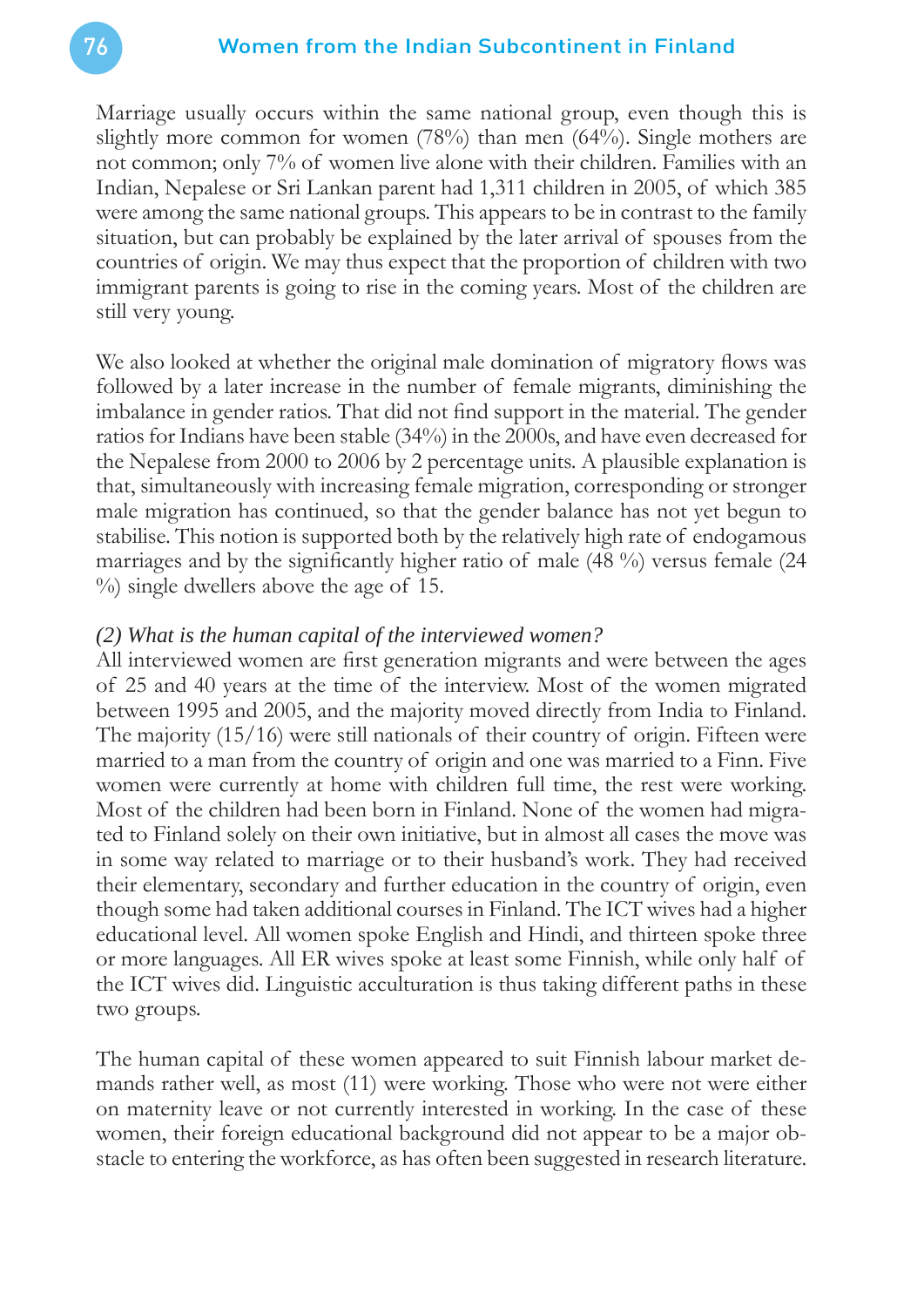As many of the women worked either in ICT-related or ethnic restaurant businesses, the results may not be that surprising in the end, but rather highlight the different, segmented labour markets that are available to immigrants (Bommes & Kolb, 2006). Thus, we cannot say that human capital alone explains the women's generally good experiences in the labour market, but rather, that the women have found their niche in a segmented labour market.

#### *(3) How and why did Finland become the country of destination?*

The decision to migrate is one of the sharpest dividers between the experiences of the ICT and ER wives. All of the ICT wives had made a mutual decision with their husband to migrate to Finland, whereas the ER wives had migrated as a natural consequence of marriage to a spouse living abroad. There was often a time gap in migration, as the husband often came earlier. Three of the ICT wives came a few months later, while the rest arrived simultaneously with their husband. In the case of the ER wives, the migration gap was significantly longer, sometimes several years, and they all arrived after their husband had already been living in Finland. Even though most women (15/16) initially entered the country because of their husband, the process itself had taken different paths. The majority of women came to Finland directly from India or Nepal. This was the case for all ER wives and for five of the ICT wives. The rest of the ICT couples had one or more international settlements in-between, usually in a western country. This bespeaks the greater global mobility and wider labour markets among ICT professionals, some of whom could be described as transmigrants. On the one hand, they have a global labour market with work opportunities in many countries. On the other hand, when they decide to settle, they are faced with much more restricted possibilities of finding opportunities for career development in their own organisations.

Over half of the women had no or little prior knowledge of Finland. The main channels of information were their husbands or relatives already living in Finland. In addition, some had searched the web, read books or watched documentaries on television. Living costs and arrangements, work culture and other cultural issues were generally not well known to the respondents. Early on, weather was the greatest worry for several women, but information about everyday life was scant in almost all cases. Most of the women actually said that they had become more independent, self-reliant and had gained more self-confidence. As a result of a lack of social relations, the initial phase of settlement was often experienced as more stressful. Information about Finland upon arrival or soon thereafter was available, but it was usually offered only upon request and in a language (Finnish) they could not understand. Complaints about the lack of information in English were an ongoing theme in many interviews.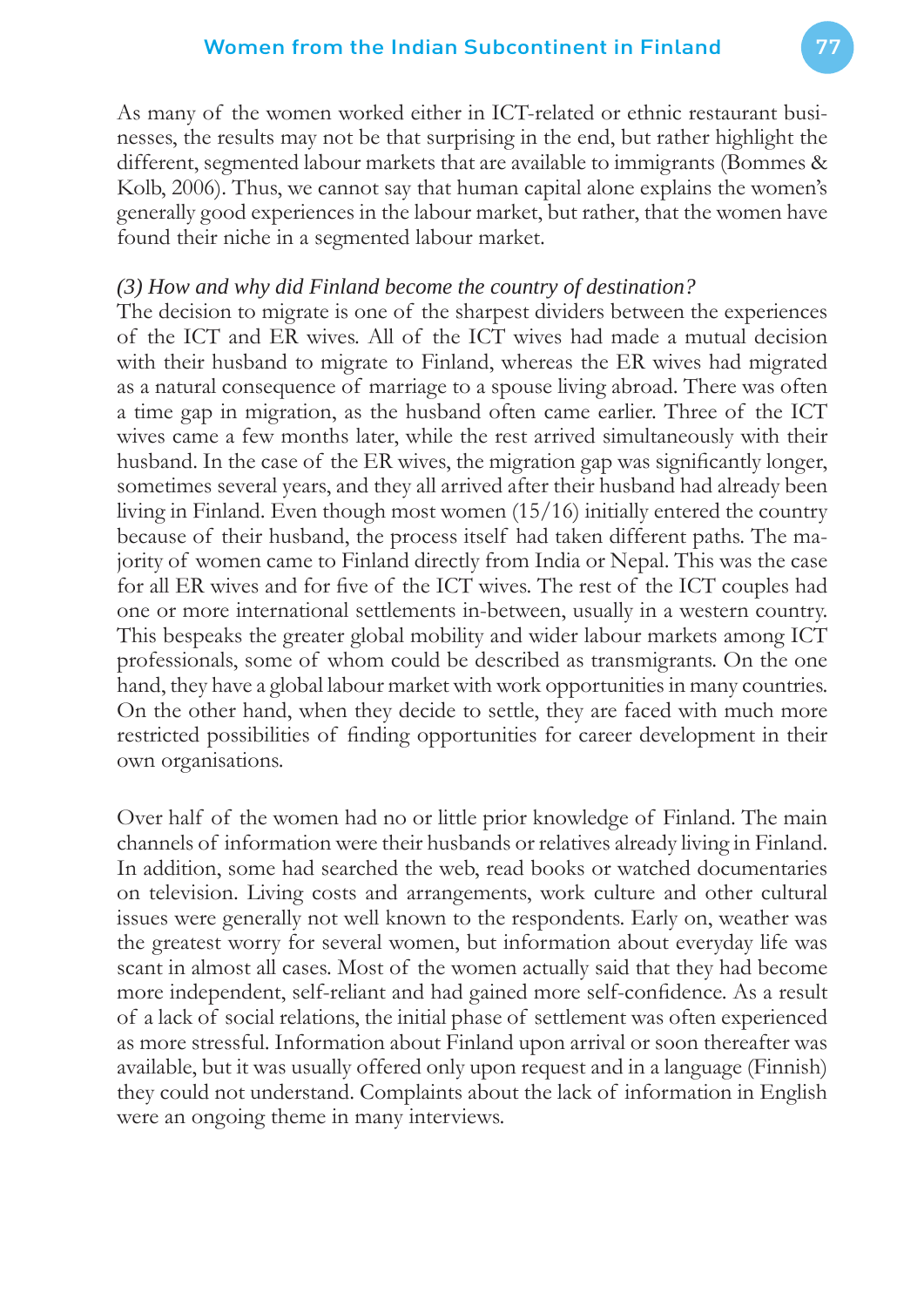The selection of Finland as the destination country was in most cases related to existing connections, but they were usually only possible connections. In other words, prior knowledge of Finland was a necessary but not sufficient requirement in this context. It can also be argued that most of the people could have ended up somewhere else. The ICT professionals have a global labour market available to them, and in their case, it appears that the reputation of Nokia weighed more than Finland as such.

#### *(4) How do transnational connections affect life in Finland?*

Almost all (14/16) of the women said that they visit relatives in India or Nepal. Annual visits were most common, but gaps of up to four years were also mentioned. ICT families were more active in making visits, presumably because of more regular work schedules, better income and more recent arrival in Finland. Beyond travel, contact was kept via telephone (14), the Internet (11; e-mail, chatting, Skype) and regular mail (1). The most common frequency of contact was once a week or every two weeks. The women also often had relatives in other countries. Only three respondents reported having no relatives outside Finland, India and Nepal. Visiting relatives in these countries was less common, and only five respondents said that they had done so. However, keeping in contact through the Internet and by telephone was quite common. This implies that most of the women are able to follow quite closely how their families and relatives are doing and what is happening in their country of origin. Additionally, nine women said that their relatives from their country of origin had visited Finland at least once.

In terms of remittances, ten women reported having supported their relatives at least occasionally, while six had not done so. Many also noted that most goods were cheaper in India and Nepal, so there was not much sense in such support. Remittances turned out to be less common than expected, but existed nevertheless. Moreover, there were no mentions of remittances from India or Nepal to Finland. Even though the majority viewed remittances in a positive light, the issue had also been a source of frustration for some.

Thirteen respondents said that they kept up with at least some form of media from their country of origin. These included music CDs, movie DVDs, Internet and satellite television, especially Zee TV. Eight of the women reported that they had Zee TV, which they watched actively. Satellite television was more common among the entrepreneurs  $(4/6)$  that the ICT families  $(4/10)$ . The media were used mainly for entertainment (serials, movies, etc.). Eleven of the women reported following politics in their country of origin and three more said they heard the news through their husbands. There were significant differences in how intensively the followed developments in their native countries. The majority followed politics with less intensity. Almost all of the women said that they followed Finnish media at least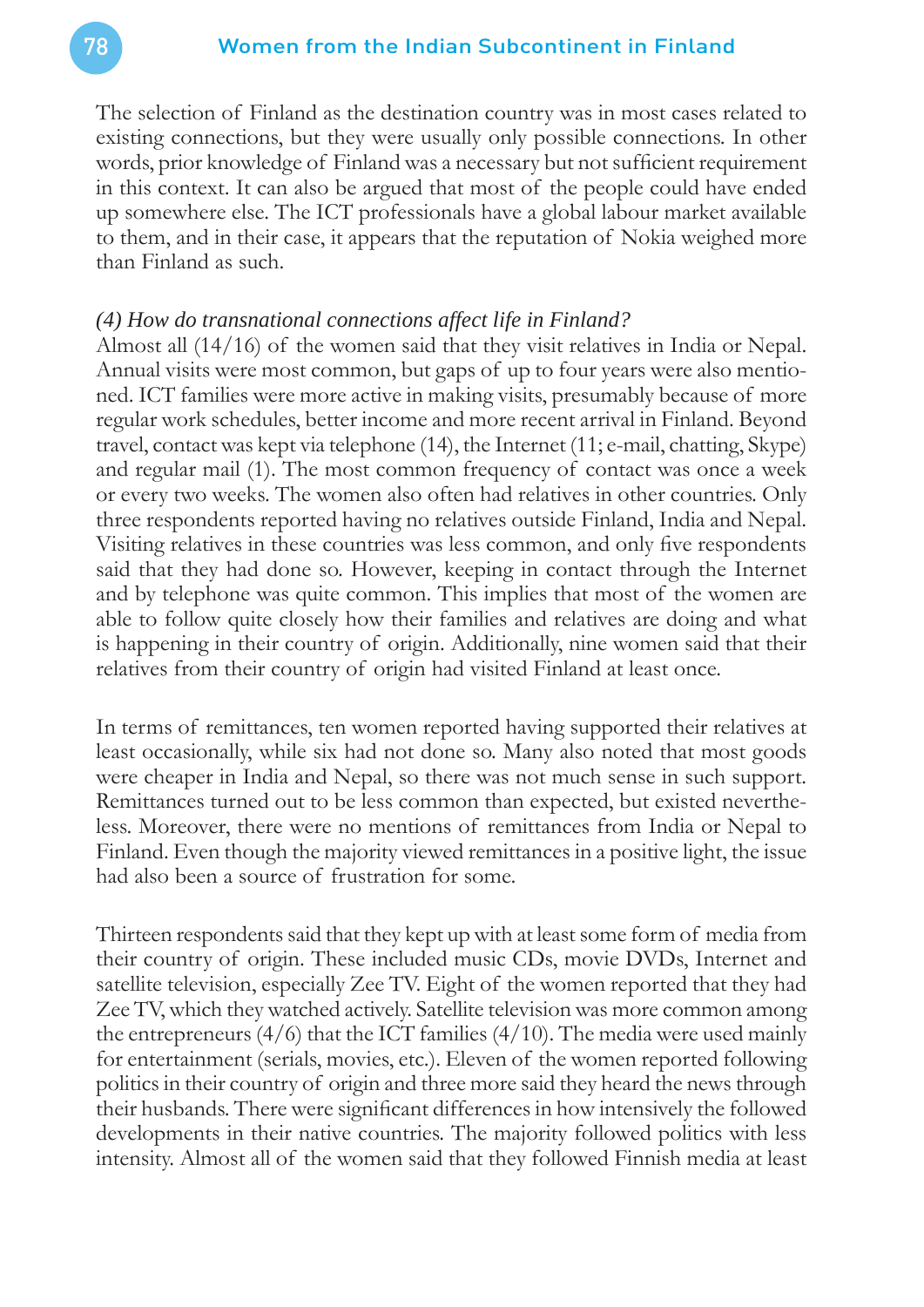to some extent. The need for media in one's native language can also become actualised through children, with the family often viewing television-watching in the native language as a way for the family to relax together.

Transnational connections between Finland and India/Nepal in terms of travel were not very frequent, usually only once every one or two years. However, other forms were rather common. Most women kept contact with their relatives in the country of origin and also, to a lesser degree, in other countries.

# *(5) What changes have taken place in family life as a result of migrating to Finland?*

The conception of family is one of those features that differ quite extensively between Finland and India/Nepal. There are, of course, different types and perceptions of families in each country, but more often the family norm in Finland is the *nuclear family* whereas in India and Nepal it is the *extended family*. The ICT wives were more often in support of the nuclear family  $(4/10)$  in contrast to the entrepreneurs' wives, among whom only one preferred it. Nevertheless, the extended family seemed to be the primary reference point.

Thirteen of the women had children  $(N=19)$ . All entrepreneurs' wives had children and most (5/6) had two. Seven of the ICT wives had children; six of them had one and only one had two. In other words, the ICT families had smaller households. Altogether five women stayed at home to take care of children. The children were mostly in day-care or kindergarten (5) and at school (10), and to a lesser extent at home (3). Six of the children were in English-language and nine in Finnish-language day-care or schools. The ICT families had a clear preference for English-language education, whereas the entrepreneur families sent their children mostly to Finnish-language schools.

People spoke a variety of languages at home. The most common familial languages were Hindi/Nepali or a combination of Hindi and English. The language between the spouses and the children was often different. Many also spoke to their children in English, to give them at least elementary skills. This was motivated by a possible future move to some other country, as was the case with regard to the choice of English-language education. Finnish was the language used at home in one family.

The majority of the families lived in two- or three-room apartments in suburbs in the capital region. All of the spouses of the interviewees were working. The ICT spouses worked mainly for Nokia, but also in a few other companies, and all ER spouses worked in ethnic Indian or Nepalese restaurants. The spouses' educational backgrounds were similar to those of their wives. The sharing of domestic tasks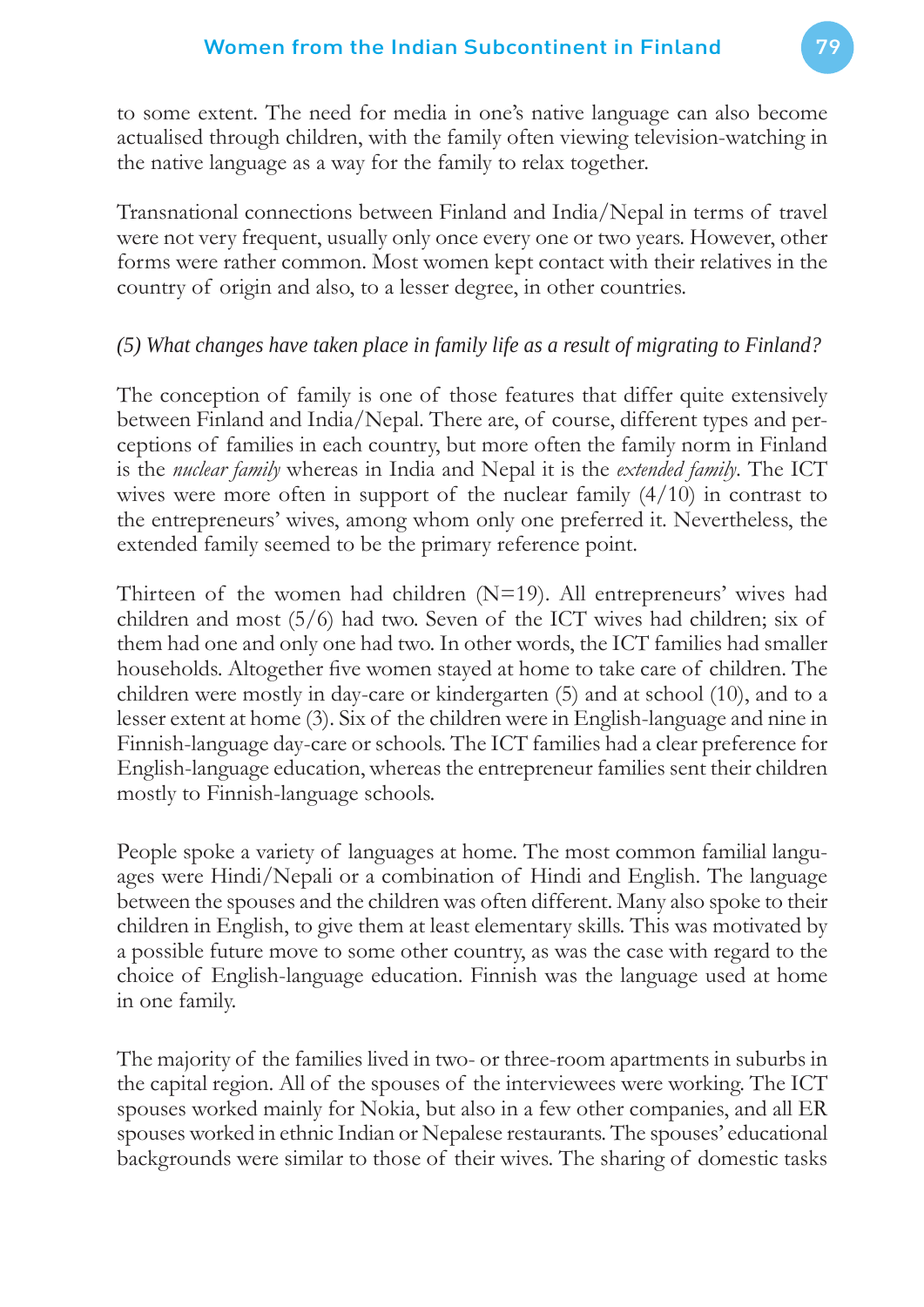in families varied somewhat. There was some sharing in twelve families, but it was not common if the wife was at home. The most common activity in which the husbands did not participate was cooking. The vast majority of respondents had kept their appetite for Indian food and were satisfied to see an increasing variety of Indian products both in ethnic shops and local supermarkets. It appeared that in about half of the families all domestic tasks were divided fairly equally. Relationships between neighbours varied from nonexistent to warm.

Homes are major sites in the construction and maintenance of ethnicity as well as the practice of religion. Most women reported having at least some artefacts in their homes to remind them of their country of origin. These included photos, paintings, carpets, religious pictures and so on, but apparently in only a few homes they had a prominent position. However, at least one apartment was fully "Indian style" inside. Many women also mentioned that they represented culture at home through food and cooking and, apparently, the associated smells. A few women also mentioned that they liked to dress in Indian clothes while at home.

Ethnicity and identity become both challenged and reconstructed as a consequence of international migration and resettlement. The women identified themselves mostly as Indian or Nepalese, in particular among ER wives. The ICT wives had more flexible identities, and five of them identified themselves as Indian-international/European/Finnish. Most women were clearly very proud to be Indian or Nepalese. Fifteen were Hindu and one was Sikh. Almost all of the women said that they were religious at least to some extent, and followed religious norms and practices. The most common religious practices at home were worship at the home shrine, fasting and celebrating religious festivals.

It appeared that the idea of extended family provided psychological support to most of the women, even though the family form itself had changed. The role of the family was also one of the most important signifiers of their identity in contrast to the Finnish family ideal and life in Finland in general. The majority of the women seemed quite satisfied with their family situation, even though many missed their extended family. They were generally quite satisfied with their housing and their spouses' participation in domestic tasks.

#### *(6) Are ethnic networks an important resource?*

All of the women stated unequivocally that contact with people of the same ethnic group or national origin was important to them, and all had at least some such contact. The usual frequency of meetings was weekly or biweekly. Common places to conduct the visits were at home or various kinds of get-togethers. Some took part in a regular women's group. Social networks, be they friends or other acquaintances of the same ethnic/national group, were primarily forums for using the vernacular, discussing topical issues and sometimes seeking advice.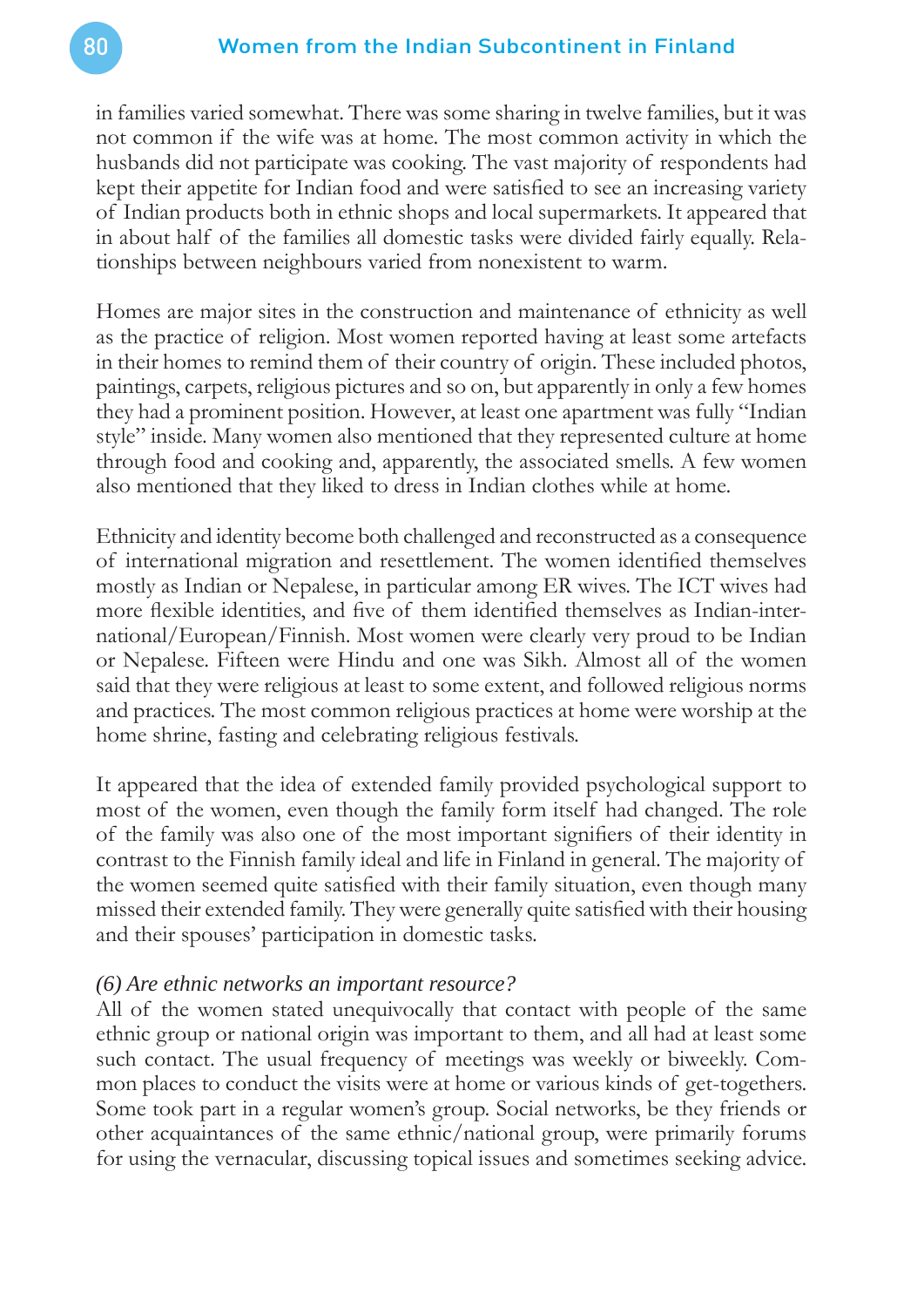Very few reported that they were important in finding employment, even though their usefulness in many other issues was noted. Some of the meetings were gender-specific.

The celebration of Indian festivals, especially *Holi* and *Diwali*, was considered of major importance. Alongside the Indian Embassy, the central cultural and religious organisations are the *Finnish-Indian-Society*, *FINTIA*, the *International Society for Krishna Consciousness in Finland* (ISKCON) and the *Saraswati Sindhu Cultural Association* (S3S). In addition, we can mention the Sikh Gurdwara in Sörnäinen run by *The Gurdwara Community of Finland* and the *Aarambh* Association. The central functions of the cultural and religious associations seem to be religious or cultural praxis, transmission of culture and religion to the next generation, socialising with fellow-ethnics and enjoying spare time. The socialising dimension is important, because the gatherings are among the few opportunities for children to learn to behave in a larger crowd that consists mainly of people of the same ethnic group. However, not all individuals were too fond of all Indian-related meetings and events. They were, for instance, found repetitive.

Ethnic networks were important for psychological and social wellbeing, and in terms of general information about Finland, but their role in providing labour opportunities was not strongly indicated. There is, however, no doubt that the existence of an Indian and Nepalese community as well a number of organisations providing services to it is of major importance to the Indians and Nepalese living in Finland.

#### *(7) To what extent is there contact with mainstream society?*

Fifteen of the women reported having at least one Finnish friend. The usual number of Finnish friends was between two and five, and three women mentioned having ten or more. The frequency of meeting them was a little less than with ethnic friends. The situation could imply that it is easier to form friendships with co-ethnics than with Finns. As the workplace was often mentioned as the place where Finns are met, this underlines the importance of work in social integration. Naturally, also school and day-care are important places for such encounters.

Most women said that they had experienced some racism or discrimination, but only a few considered the majority population hostile. A more common response was that the majority population viewed them as a suspicious minority. It also appeared that ICT wives had fewer experiences of racism than ER wives, even though the data did not permit a detailed analysis. Discriminatory behaviour or outspoken racism appeared to have a rather insignificant place in most people's lives. It was also often noted that there are many Finns who are highly interested in the lives and cultures of people of foreign origin.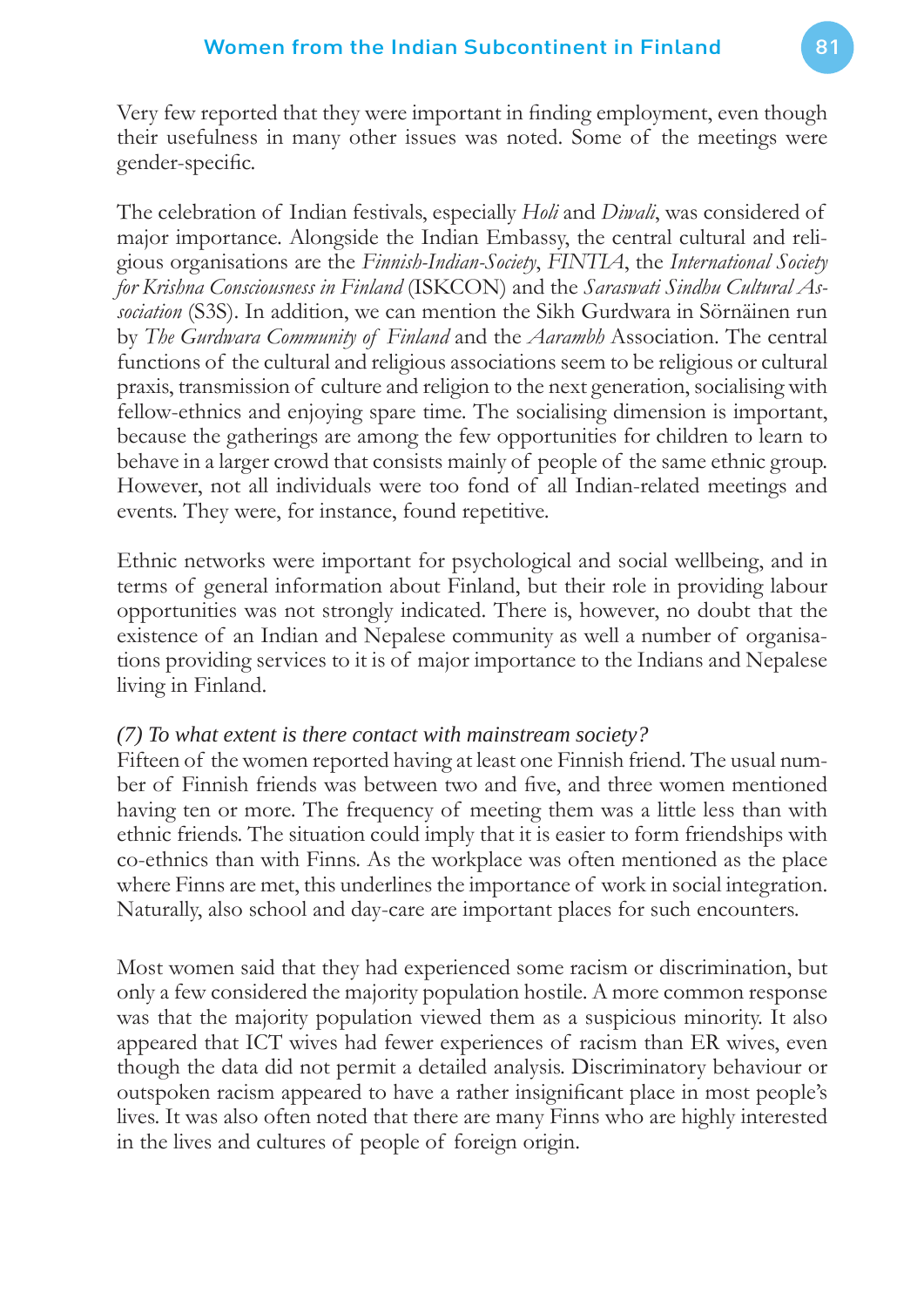Discussions of family and gender roles are a prominent part of the ethnicity discourse. The majority said that differences existed and that Finnish women were more independent, dominant, outgoing and self-reliant both in public and in domestic settings. This was not always seen in a positive light, though. Many respondents felt that Indian and Nepalese women had a more secure role as wives and thought of it as superior to the position of Finnish women.

While respondents were aware that they could be viewed as 'immigrants' and while many noted that people sometimes made 'faces' at them, only few noted experiences of outspoken racism or discrimination – or at least divulged such. The strongest feelings of exclusion were actually connected to the role of Finnish language in society and to the more restricted opportunities that English speakers have.

*(8) What is the women's labour market position and relationship to employment?* About half of the women said they had work experience from India. When the women began to look for employment in Finland, they used somewhat different strategies, but only a few mention the role of the employment office as important. Most had found work through relatives or acquaintances, or through their own initiative. One of the respondents named her residence permit status as a barrier in applying for work in the early stages of her stay in Finland. Finnish skills were named by many as an obstacle to finding work. Several women reported getting bored staying at home, and wanted to find something else to do. For some, participation in volunteer work has been one way, but for many, work has been the number one option. Even women who were currently at home with children planned to look for employment later.

Half of the ER women worked in an ethnic restaurant, often a family business. About half of the ICT wives worked in an ICT-related company, but there were also other professions. In other words, the same professions dominated among the women as among their husbands. High taxation was a common complaint among the entrepreneurs' wives, as was the bureaucracy related to being an entrepreneur. The women rarely mentioned financial difficulties, and most were satisfied with their salary at work.

The services of local employment offices were mentioned occasionally in the interviews, but more often in the context of courses and language education, as one needs to be a registered job seeker in order to participate in the courses.

#### *(9) How do the women see their future in Finland?*

Seven women viewed a permanent stay in Finland as the most likely scenario, five also looked forward to applying for Finnish citizenship and one was already a Finnish citizen. Four of the women were quite certain that they would not continue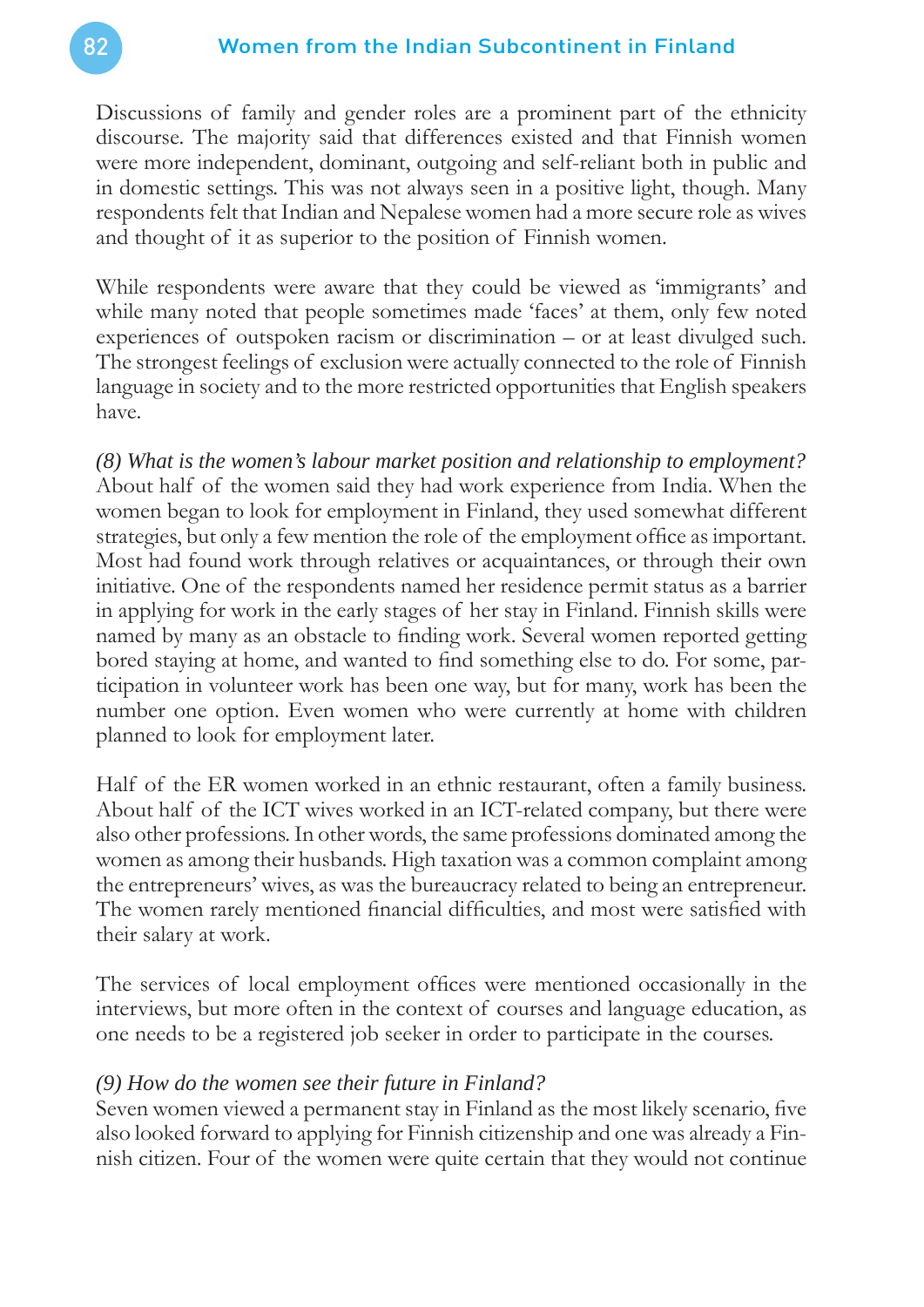living in Finland and would return to their country of origin in retirement age at the latest. Five of the women were still unsure about their future. While most women considered it useful to obtain Finnish citizenship if they were to settle permanently, they gave it widely varying degrees of importance. Some mentioned that even in the case of a permanent stay, citizenship would not be necessary. This may imply that they had not experienced any major obstacles in their lives as a result of being a 'third country national'. Dual citizenship was considered by many as a good opportunity.

The option of moving to a third country or back to India was more prominent among the ICT respondents. That was already clear from the choice of Englishlanguage education for their children. Expectations regarding their children's future were mostly connected to a good education and to the children becoming "good adults". Five of the ER women expressed a preference for a future Indian or Nepalese spouse for their children, whereas the majority of the ICT women had no such preferences. This implies that among the less educated, there are more traditional expectations regarding children's future marriage patterns. However, it was implicit in all cases that the children were expected to marry for life and not adapt to other life patterns that are common in Finland, including cohabitation and multiple marriages.

Generally speaking, future developments did not appear to have a central role in the women's lives at the time of the interviews. Most were apparently living quite comfortably and were mainly occupied with work and family issues. Only a few expressed a clear discomfort with particular issues. The same respondents also appeared to have a lower threshold to moving somewhere else.

The hypothesis was that planning permanent settlement is closely bound with the acquisition of citizenship and consideration of the children's future. The hypothesis found partial support. The future of children was obviously a major concern for all women with children, but the issue of citizenship provided more diffuse answers. Apparently, applying for citizenship was not a top priority for most women at the current stage.

# **6.2 Discussion, New Areas of Study and Policy Considerations**

One of the main results of the study was the emergence of two rather distinct groups, identified as "the ICT families" and "the ER families", with their rather different trajectories on several issues. Based on the results we argue that the "Indianness" or "Nepaleseness" of the respondents is important, but only secondary, if we want to understand their lives in Finland. Moreover, it seems that a majority of the identified differences relate to the women's educational background, social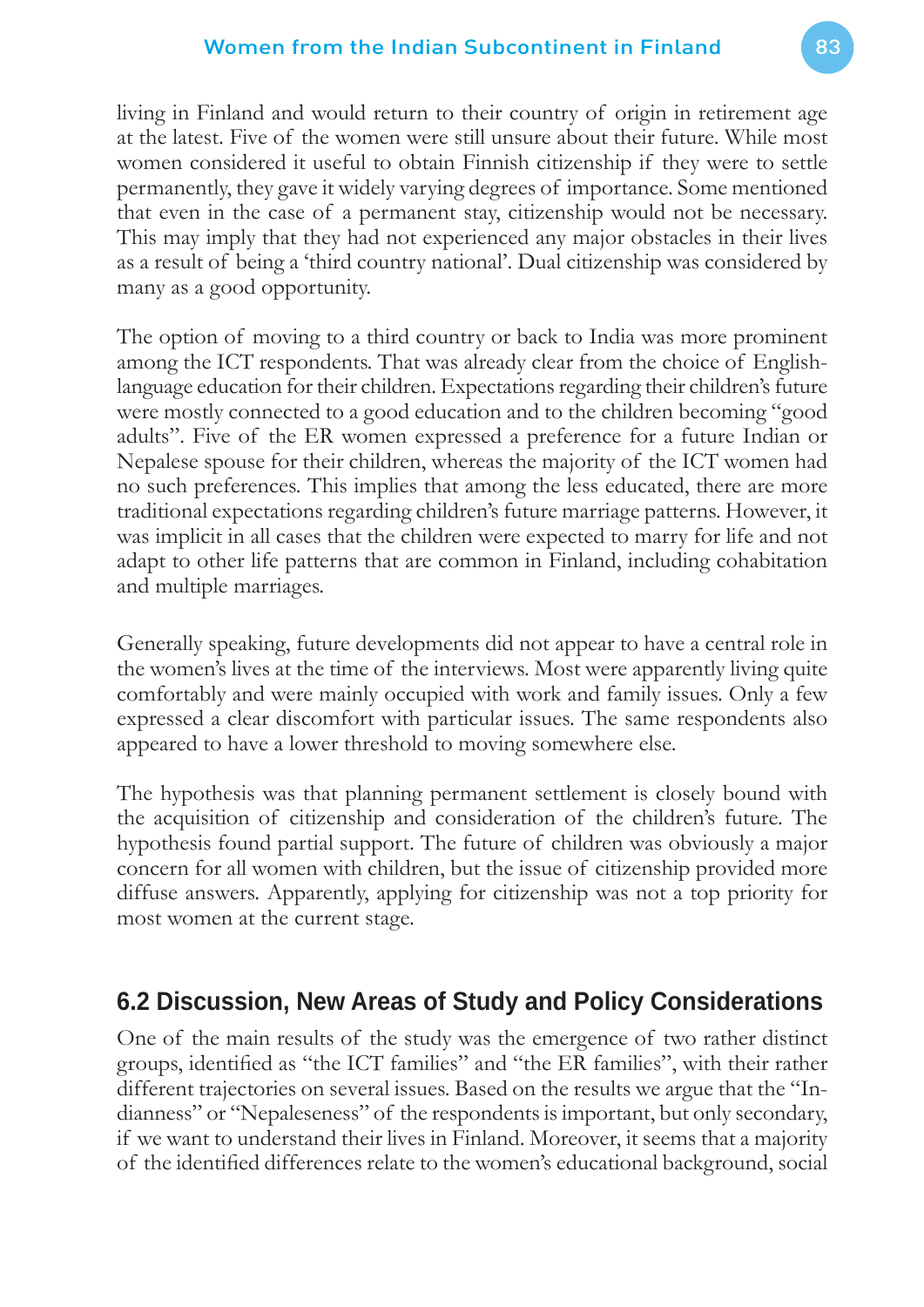status and economic position in the globally segmented labour markets (cf. Baganha et al., 2006; Bommes & Kolb, 2006). The ICT families' opportunity structures are much wider and global than those of the ER families in the ethnic businesses. The good employment situation of the respondents may also be a sign of the gradual internationalisation of the Finnish labour market rather than of increasing "tolerance" among Finnish employers as such. This kind of perspective has been lacking in Finnish research on immigrant employment.

Another noteworthy finding was the pride with which the respondents related to their ethnic background and family life. This is important, because immigrant women are often portrayed as victims of international migration. A survey of Finnish immigration projects also noted this feature to be prevalent in Finland (cf. Ruhanen & Martikainen, 2006). Nonetheless, ideologies and cultural values relating to gender roles and family structures are among the most guarded and valued elements among cultural groups, and also function as discursive spaces to negotiate one's position in a new social context. Within and behind the often highly stereotypical images of "gender" and "family", we still find an active search for new solutions to existing problems. Thus, the naïve essentialism that characterises much of the "culture talk" by immigrants should be seen as more of a discourse and less as a representation of reality (cf. Baumann, 1996). In this respect, the emphasis on Indian and Nepalese identity can be seen as a way to safeguard intrinsic values of family life and gender relations that seem to be lacking in Finnish society.

All in all, the study has brought to light a variety of experiences of Indian and Nepalese immigrant women in Finland, but beyond that it has highlighted certain themes that have not been broadly discussed or researched in Finland. These also contain seeds of change for certain elements of migration and integration policy.

The first theme is the role of **inter-ethnic marriage migration** in Finnish migration streams. The phenomenon is without doubt not well monitored, nor are its consequences well understood. Related to that is the fact that marriage migrants are not systematically regarded as targets of integration policy and measures. Thus, a closer **monitoring of the gendered structure of immigration** is necessary for any proactive policy as well as fundamental to any broader research on the topic (cf. Martikainen, 2007). Related to that is the **emigration of immigrants**, which has been a neglected field, but is of central importance in understanding, for example, the success of our own integration policy as well as understanding the transmigrants themselves. Furthermore, marriage migrants should be seen as a main target group of immigration policy, as they provide a pool of labour that is largely ignored.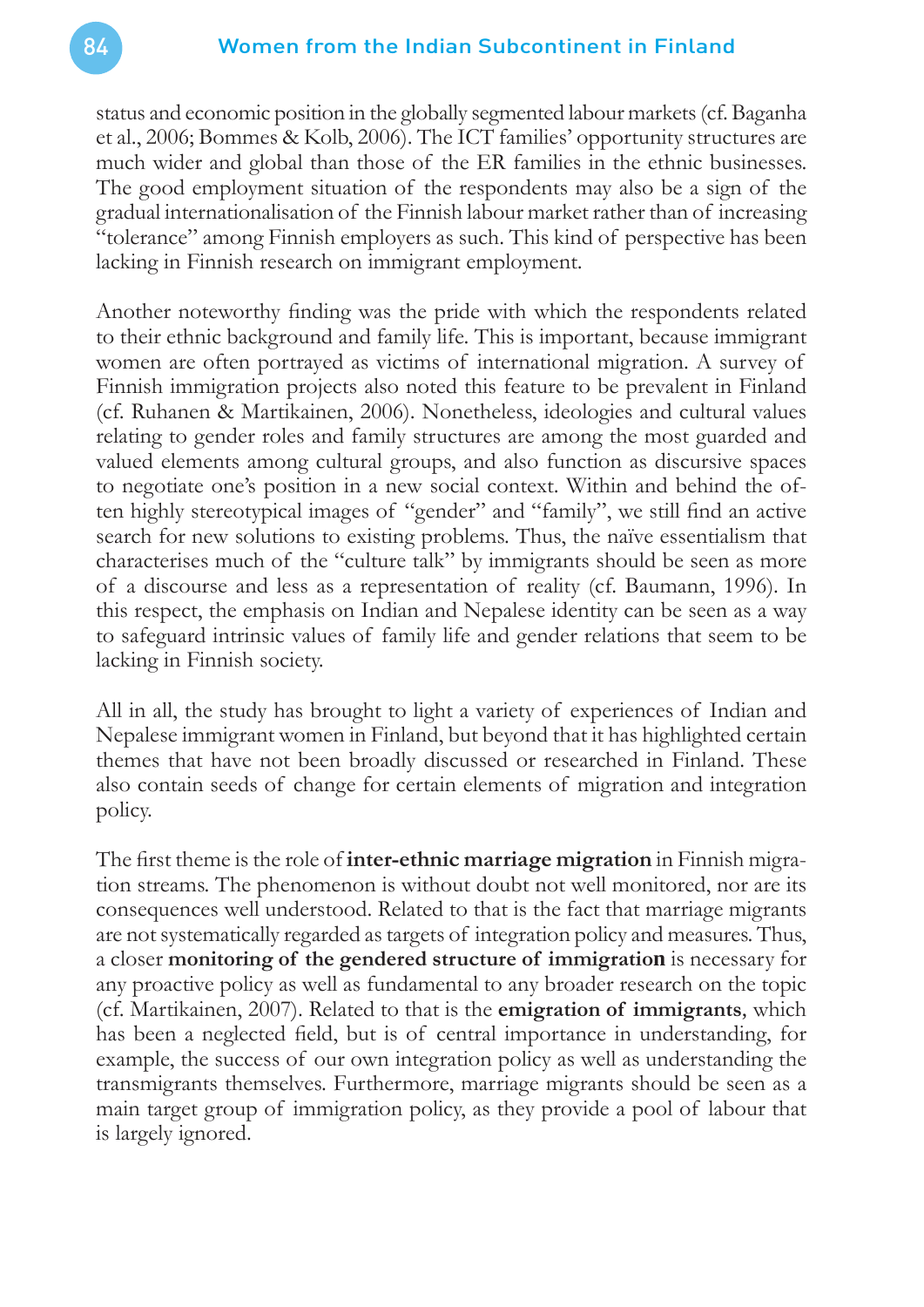Second, the ethnic segmentation of the Finnish labour market has already received some attention, but there has been much less interest in the **linguistically segmented labour market** that affects, for instance, most English speakers from many parts of the world, including the Indian subcontinent. Producing services in English and providing better information services in general were of central concern especially to the ICT respondents. That should be taken seriously, as it can be presumed that the number of professional **transmigrants** in various fields will grow, and English as a global *lingua franca* is their language of communication. This is related to the promotion of Finland in the labour-sending countries, which also needs improving. Immigrants note that the availability of goods from their native countries is a major attraction. Thus, support for ethnic businesses that first and foremost target ethnic minorities might be worth considering.

Third, **transnational connections** to the country of origin and other parts of the world are an area that, until now, has received scant attention in Finland (cf. Huttunen, 2006; Wahlbeck, 1999). A closer understanding of transnationalism is needed with regard to, for example, the consumption of **ethnic media** and the role of **homeland politics**, with respect to integration in Finland. **Remittances** are also relatively common, but even today, no systematic, large-scale studies have been conducted on the topic in Finland.

Fourth, contrary to a common understanding, the interviewed women were in general satisfied with their family situation, norms and gender ideals, which they often considered superior to Finnish ones. This lays a shadow of doubt to elements of the 'emancipation mentality' of Finnish public discourse on immigration, administrative practices and immigrant projects, where immigrant women are too often seen as victims of patriarchal rule. This is not to understate or underestimate the existence of real-life problems in these matters, but rather to underscore that immigration from around the world has also led to a proliferation of different value systems and ideals. If anything, at least **a clearer articulation of the ideals of integration** is needed, so that people can state whether they accept these or not on an equal footing. Good and solid policy can only be created once its subjects accept its ideals.

Nevertheless, the largest leap forward is to be made by understanding that marriage migration is a salient and numerically significant part of Finnish migration streams, and that it deserves to be a major area of study as well as an explicit target for migration and integration policy.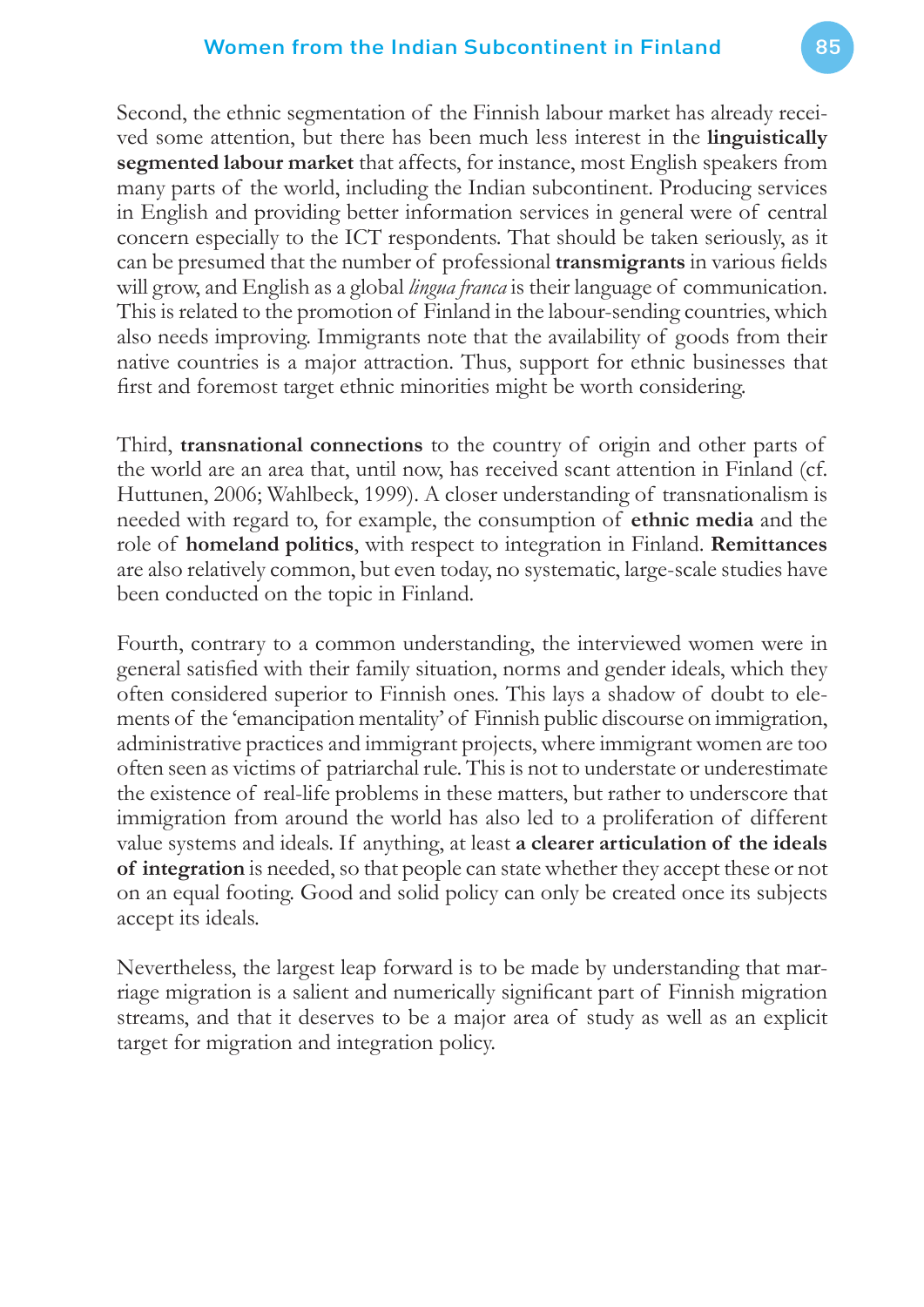# **6.3 Epilogue**

Ms. Lalita Gola wrote to me on June 15<sup>th</sup>, 2007 to say: "I want to inform you that my husband has got a good career move in England, so we will be moving to England in a month's time". Her family had decided to move further in their career as transmigrants and they left Finland for the United Kingdom in July 2007. Altogether, the family stayed in Finland for three years and had to a son in the country. Both of the spouses are highly educated, their children already know some English and the spouses' skills are in high demand around the world. While wishing Lalita and her family all the best a colleague can wish, the Gola family illustrate well the dilemmas of national states in a globalised economy. How to attract those to stay whom many others would like to wish welcome?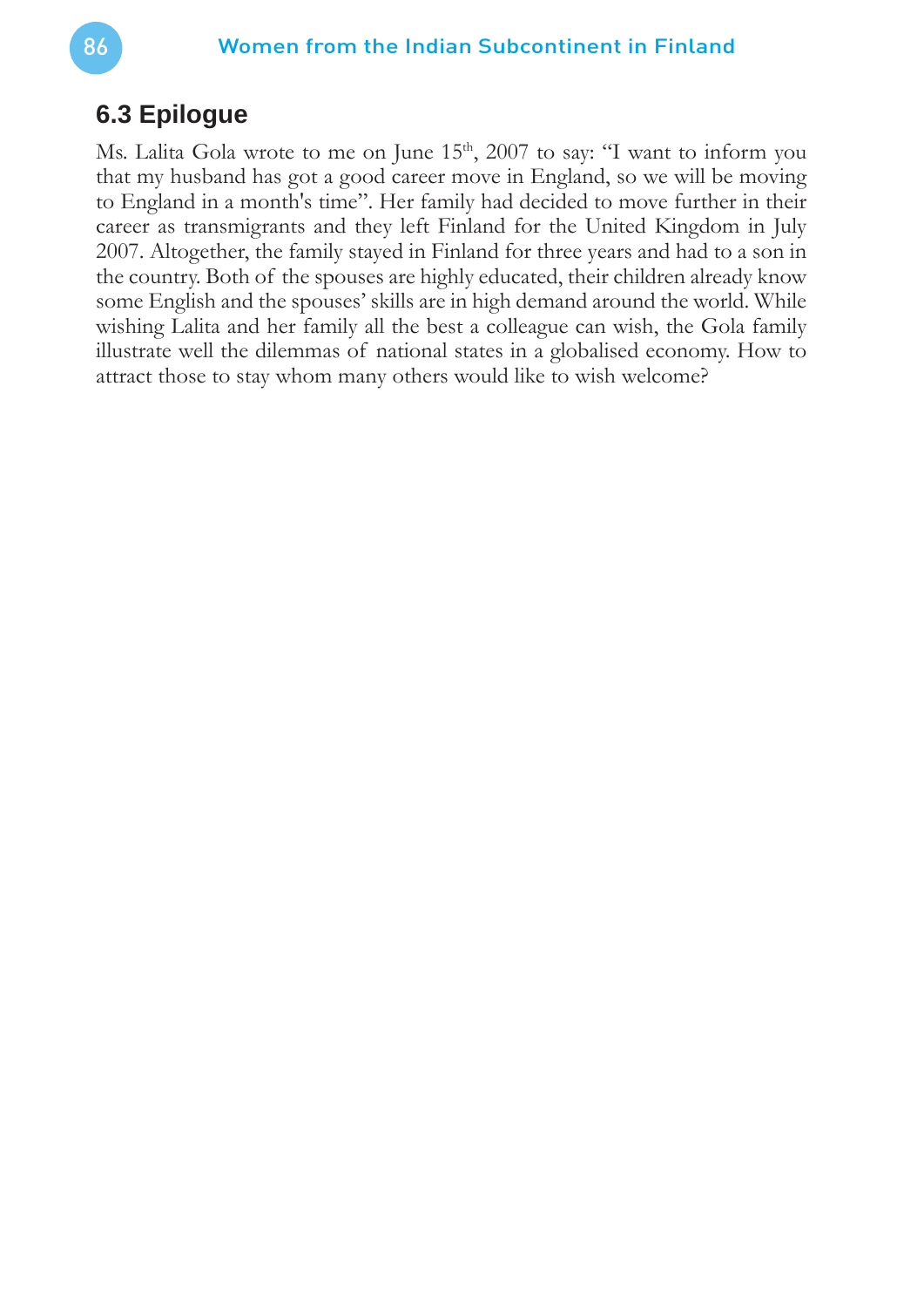# **7 Bibliography**

# **7.1 Data**

# **7.1.1 Interviews**

Fourteen (14) Indian and two (2) Nepalese women were interviewed in the Helsinki metropolitan region between January and August 2006. The material is archived at the Population Research Institute of the Family Federation of Finland (*Väestöliiton Väestöntutkimuslaitos*). The respondents are referred to in the text with the following pseudonyms.

Aarju (ICT) Anushka (ICT) Asha (ER) Barbie (ICT) Butterfly (ER) Dimple (ICT) Dove (ICT) Kali (ER) Ladybird (ICT) Mina (ER) Nisha (ER) Rita (ICT) Sana (ER) Sima (ICT) Sonam (ICT) Toni (ICT)

Four (4) representatives of ethnic, cultural and religious organisations were interviewed in the Helsinki metropolitan region between January and August 2006. The material is archived at the Population Research Institute of the Family Federation of Finland (*Väestöliiton Väestöntutkimuslaitos*). The respondents are referred to in the text with the following codes.

FINTIA (2006)=A member of the FINTIA mailing list.

- FIS=Finnish-Indian-Society (2006) Karstunen, Katri. Finnish-Indian-Society, president.
- ISKCON=International Society for Krishna Consciousness (2006) Kuivanen, Timo (Tattvavada dasa). International Society for Krishna Consciousness, Helsinki, temple president.
- S3S=Saraswati Sindhu Sanskriti Sansthan (2006) A member of the Saraswati Sindhu Sanskriti Sansthan (S3S) organisation.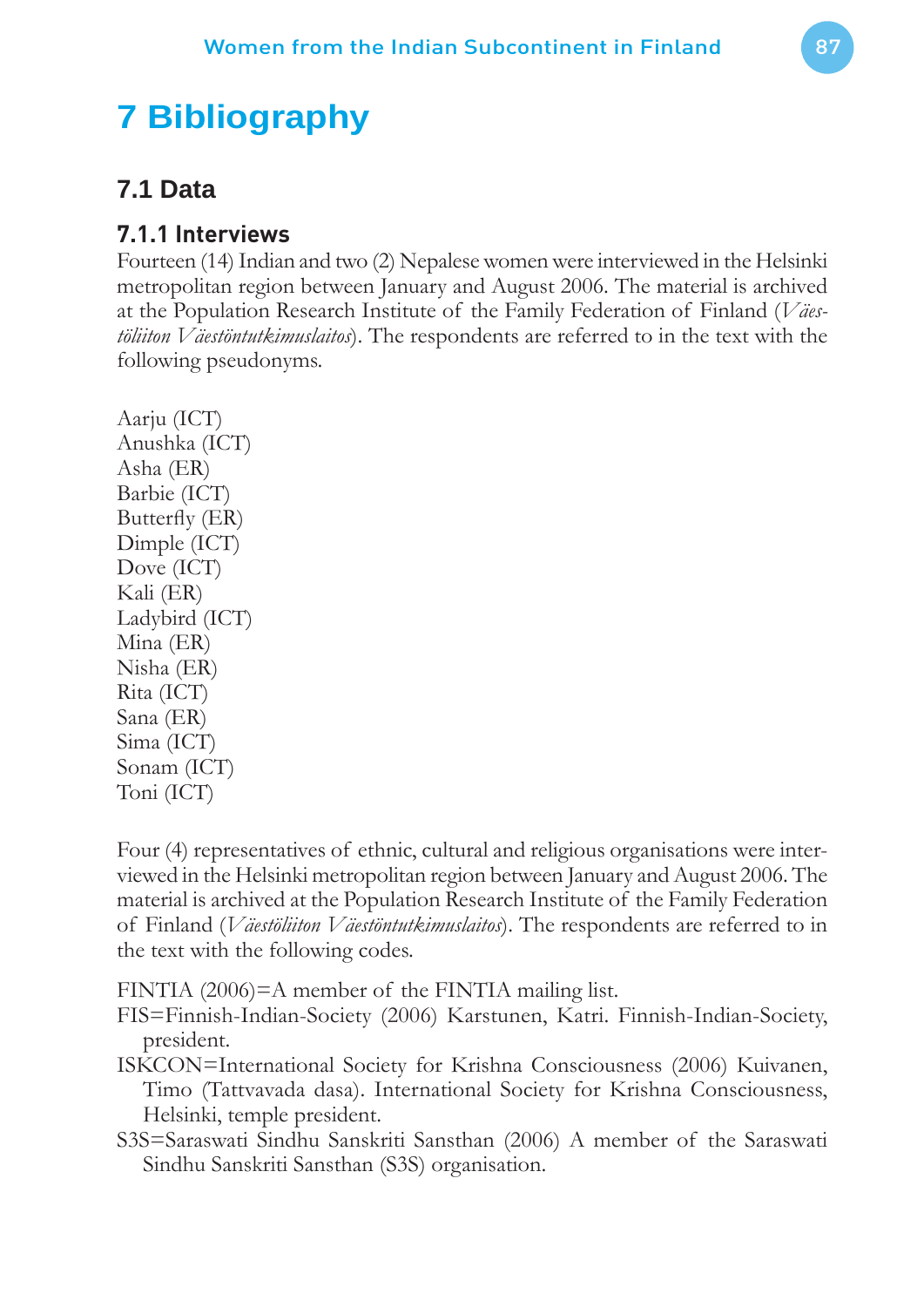# **7.1.2 Statistics**

- DOI=Directorate of Immigration (2006) Tilastot [statistics]. <http://www.uvi. fi /netcomm/content.asp?article=1945> [Read: 31.5.2007]
- MOL=Ministry of Labour (2007) Unemployment rate among foreigners 2001- 2006. Helsinki: Ministry of Labour.  $\frac{\text{http://mol.f/(mol/f/99.pdf/f/(04)}}{\text{http://mol.f/(mol/f/99.pdf/f)/(04}}$ maahanmuutto/08\_maahanmuuttotilastot/wulktyoll.pdf> [Read: 31.5.2007]
- Statistics Finland (2005) Membership in religious organisations by country of birth 31.12.2004. Unpublished statistics. Helsinki: Statistics Finland.
- Statistics Finland (2006a) *Families 2005*. Population 2006. Helsinki: Statistics Finland.
- Statistics Finland (2006b) *Foreigners and International Migration*. Population 2006. Helsinki: Statistics Finland.
- Statistics Finland (2006c) Population by country of birth and mother tongue 1990-2005. Unpublished data ordered to the MONIKKO Project. Helsinki: Statistics Finland.
- Statistics Finland (2006d) Immigrants by country of birth and Finnish returnees 1990-2005. Unpublished data ordered to the MONIKKO Project. Helsinki: Statistics Finland.
- Statistics Finland (2006e) Immigrants and Finnish returnees by nationality 1990- 2005. Unpublished data ordered to the MONIKKO Project. Helsinki: Statistics Finland.
- Statistics Finland (2006f) Immigrants and Finnish returnees by the age of arrival 1987-2005. Unpublished data ordered to the MONIKKO Project. Helsinki: Statistics Finland.
- Statistics Finland (2006g) The age structure of immigrants and Finnish returnees in 2005. Unpublished data ordered to the MONIKKO Project. Helsinki: Statistics Finland.
- Statistics Finland (2006h) Type of activity of immigrants and Finnish returnees in 2004. Unpublished data ordered to the MONIKKO Project. Helsinki: Statistics Finland.
- Statistics Finland (2006i) Immigrant families by parents' country of birth in 2005. Unpublished data ordered to the MONIKKO Project. Helsinki: Statistics Finland.
- Statistics Finland (2006j) Immigrant families with children by parents' country of birth in 2005. Unpublished data ordered to the MONIKKO Project. Helsinki: Statistics Finland.
- Statistics Finland (2006k) The number of children in immigrant families by parents' country of birth in 2005. Unpublished data ordered to the MONIKKO Project. Helsinki: Statistics Finland.
- Statistics Finland (2006l) 2nd generation by nationality in 2005. Unpublished data ordered to the MONIKKO Project. Helsinki: Statistics Finland.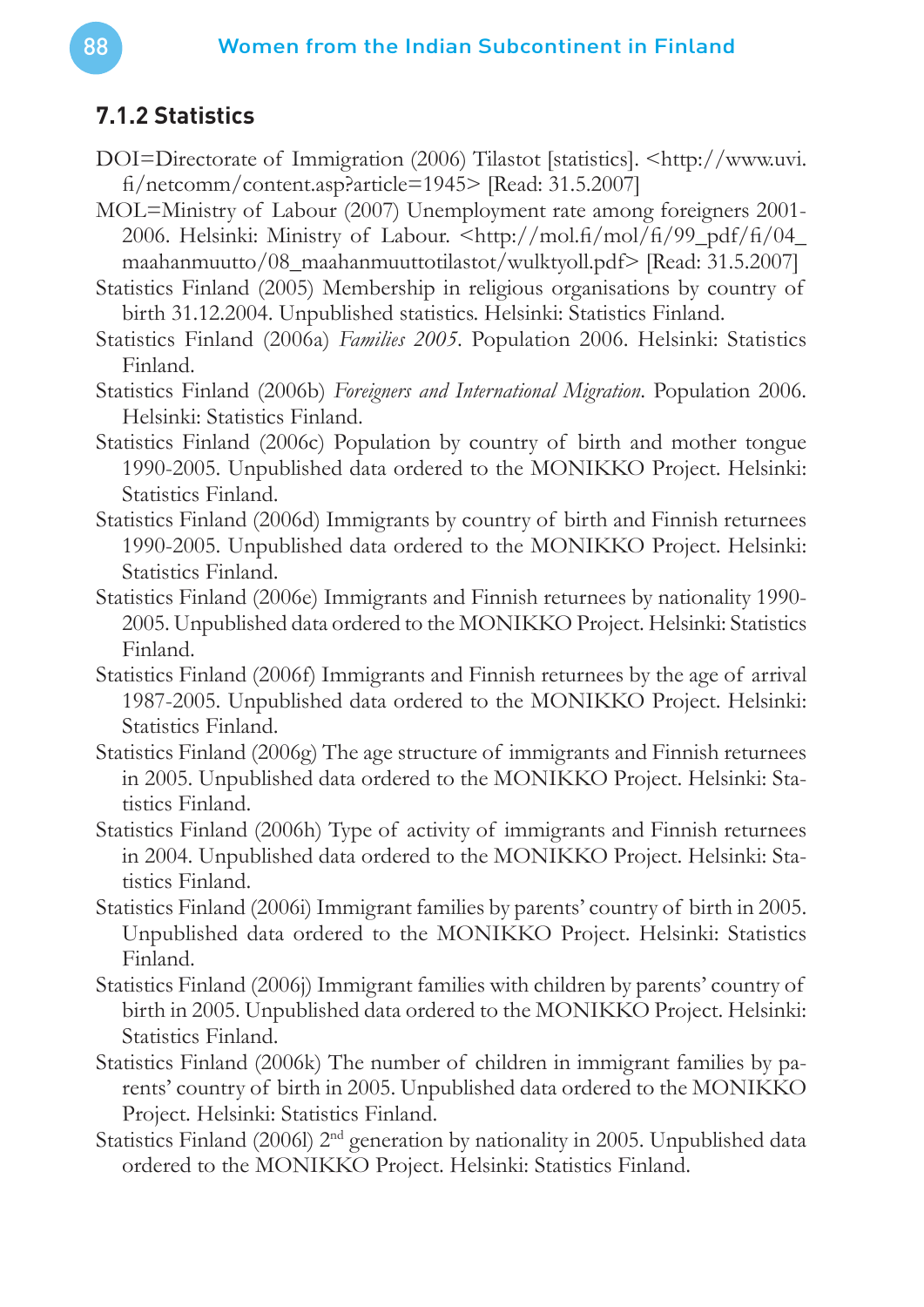- Statistics Finland (2006m) 2<sup>nd</sup> generation by registered mother tongue in 2005. Unpublished data ordered to the MONIKKO Project. Helsinki: Statistics Finland.
- Statistics Finland (2006n) The age structure of the 2nd generation in 2005. Unpublished data ordered to the MONIKKO Project. Helsinki: Statistics Finland.
- Statistics Finland (2007a) Statistics Online. < http://www.stat.fi /til/index.html> [Read: 31.5.2007]
- Statistics Finland (2007b) Työllisyys ja työttömyys joulukuussa 2006 [Employment and unemployment in December 2006]. Helsinki: Tilastokeskus. < http://www.stat.fi/ajk/tiedotteet/v2007/tiedote\_002\_2007-01-23.html> [Read: 31.5.2007]

# **7.2 Literature**

- Ahmad, Akhlaq (2005) *Getting a Job in Finland: The Social Networks of Immigrants from the Indian Subcontinent in the Helsinki Metropolitan Labour Market*. Helsinki: University of Helsinki, Department of Sociology.
- Baganha, Maria I.; Doomernik, Jeroen; Fassmann, Heinz; Gsir, Sonia; Hoffmann, Martin; Jandl, Michael; Kraler, Albert; Neske, Matthias & Reeger, Ursula (2006) International Migration and Its Regulation. Rinus Penninx, Maria Berger & Karel Kraan (Eds.) *The Dynamics of International Migration and Settlement in Europe*. Amsterdam: Amsterdam University Press, 19-40.
- Baumann, Martin (2004) Becoming a Colour of the Rainbow: The Social Integration of Indian Hindus in Trinidad, Analysed along a Phase Model of Diaspora. Knut A. Jacobsen & P. Pratap Kumar (Eds.) *South Asians in the Diaspora*. Leiden: Brill, 77-96.
- Baumann, Martin; Luchesi, Brigitte & Wilke, Annette (Eds.) (2003a) *Tempel und Tamilen in zweiter Heimat: Hindus aus Sri Lanka im deutschsprachigen und skandinavischen Raum*. Würzburg: Ergon Verlag.
- Baumann, Martin; Luchesi, Brigitte & Wilke, Annette (2003b) Einleitung: Kontinuität und Wandel von Religion in fremdkultureller Umwelt. Martin Baumann, Brigitte Luchesi & Annette Wilke (Eds.) *Tempel und Tamilen in zweiter Heimat: Hindus aus Sri Lanka im deutschsprachigen und skandinavischen Raum*. Würzburg: Ergon Verlag, 3-40.
- Berry, John W.; Poortinga, Ype H.; Segall, Marshall H. & Dasen, Pierre R. (2002) *Cross-Cultural Psychology: Research and Applications*. Cambridge: Cambridge University Press.
- Bommes, Michael & Kolb, Holger (2006) Migrants' Work, Entrepreneurship and Economic Integration. Rinus Penninx, Maria Berger & Karel Kraan (Eds.) *The Dynamics of International Migration and Settlement in Europe*. Amsterdam: Amsterdam University Press, 99-132.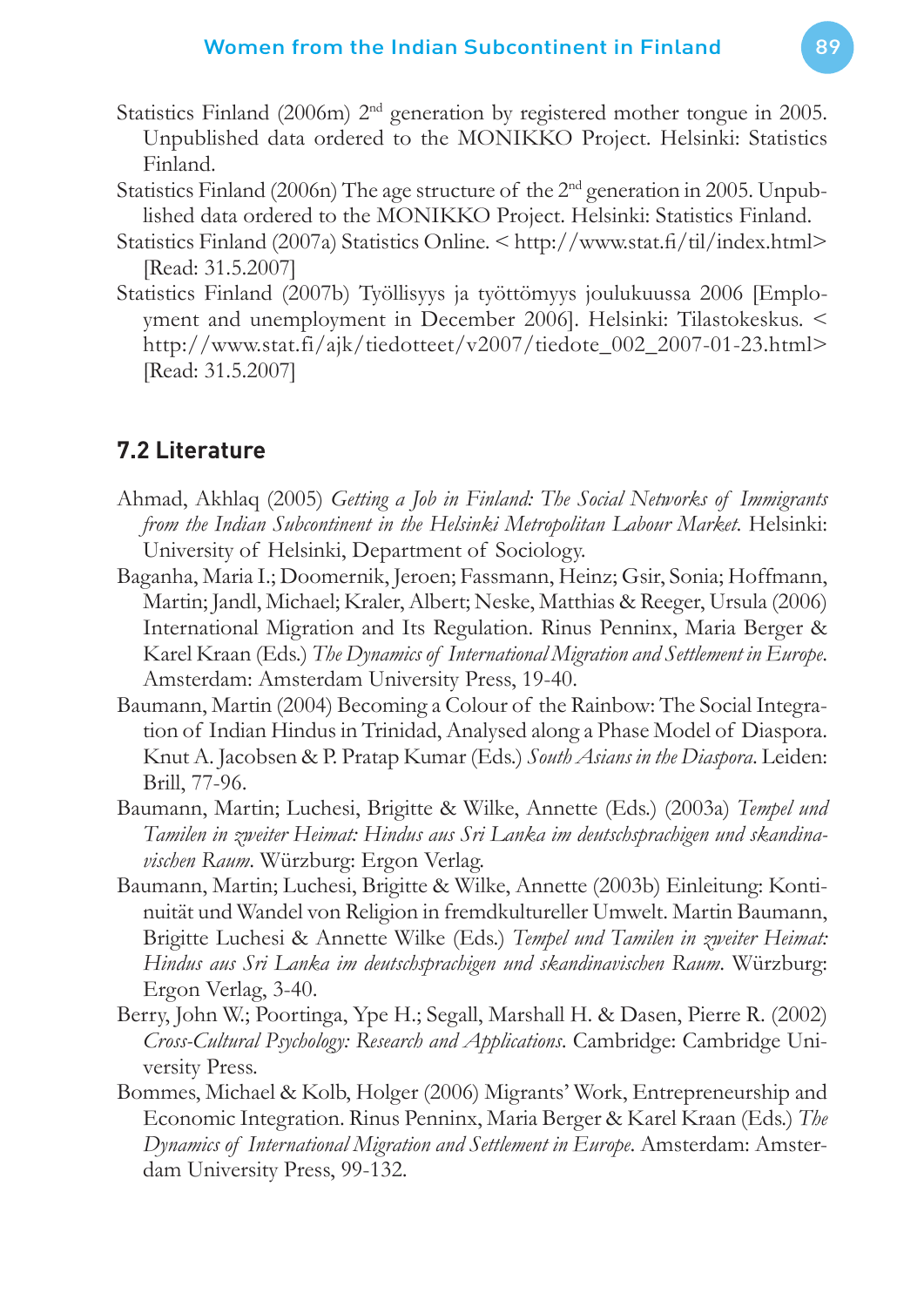- Brah, Avtar & Phoenix, Ann (2004) Ain't I a Woman? Revisiting Intersectionality. *Journal of International Women's Studies* 5(3), 75-86.
- Bryceson, Deborah & Vuorela, Ulla (Eds.) (2002) *The Transnational Family: New European Frontiers and Global Networks*. Oxford: Berg.
- Castles, Stephen & Miller, Mark (2003) The Age of Migration: International *Population Movements in the Modern World*. Third Edition. New York: Palgrave.
- DOI=Directorate of Immigration (2007) *Residence permit for Finland, other than EU/EEA citizens: Fact Sheet*. <http://www.uvi.fi /download.asp?id=yleinen ole%5Fenglanti;1160;{1E908B20-8316-4D4D-BCDE-685AC4EF566E}> [Read: 31.5.2007]
- Donato, Katharine; Gabaccia, Donna; Holdaway, Jennifer; Manalansa, Martin & Pessar, Patricia (2006) A Glass Half Full? Gender in Migration Studies, *International Migration Review* 40:1, 3–26.
- Ebaugh, Helen Rose & Chafetz, Janet Saltzman (Eds.) (2000) *Religion and the New Immigrants: Continuities and Adaptations in Immigrant Congregations*. Walnut Creek: Altamira.
- ETNO=Etnisten suhteiden neuvottelukunta (1999) *Maahanmuutto, pakolaisuus, siirtolaisuus ja etniset vähemmistöt 1990-luvulla*. Työhallinnon julkaisu 238. Helsinki: Työministeriö.
- ETNO=Etnisten suhteiden neuvottelukunta (2004) *Muuttoliikkeet ja etniset vähemmistöt Suomessa 1999-2004*. Työhallinnon julkaisu 343. Helsinki: Työministeriö.
- FINLEX (2007) *Valtion säädöstietopankki*. <http://www.finlex.fi/> [Read: 31.5.2007]
- Fontana, Andrea & James H. Frey (2000) The Interview: From Structured Questions to Negotiated Text. Norman K. Denzin & Yvonna S. Lincoln (Eds.) *Handbook of Qualitative Research*. Second edition. London: Sage, 645-672.
- Forsander, Annika (2002) *Luottamuksen ehdot: Maahanmuuttajat 1990-luvun suomalaisilla työmarkkinoilla*. Helsinki: Väestöliitto.
- Forsander, Annika (2003) Maahanmuuttajat sukupuolitetuilla työmarkkinoilla – mistä löytyy naisen paikka. *Työpoliittinen aikakausikirja* 1/2003, 64–73.
- Forsander, Annika; Raunio, Mika; Salmenhaara, Perttu & Helander, Mika (2004) *Sykettä ja suvaitsevaisuutta: Globaalin osaamisen kansalliset rajat*. Helsinki: Edita.
- Forsander, Annika & Trux, Marja-Liisa (2002) Introduction: The Migration of People and the Flow of Capital. Annika Forsander (Ed.) *Immigration and Economy in the Globalization Process: The Case of Finland*. Sitra Report Series 20. Helsinki: Sitra, 4-9.
- Georgiou, Myria (2006) *Diaspora, Identity and the Media: Diasporic Transnationalism and Mediated Spatialities*. Cresskill: Hampton Press.
- Hannerz, Ulf (1996) *Transnational Connections: Culture, People, Places*. London: Routledge.
- Heikkilä, Elli (Eds.) (2005) *Monikulttuuriset avioliitot sillanrakentajina. Vuoden 2005 seminaariraportti*. Web Reports 11. Turku: Siirtolaisuusinstituutti.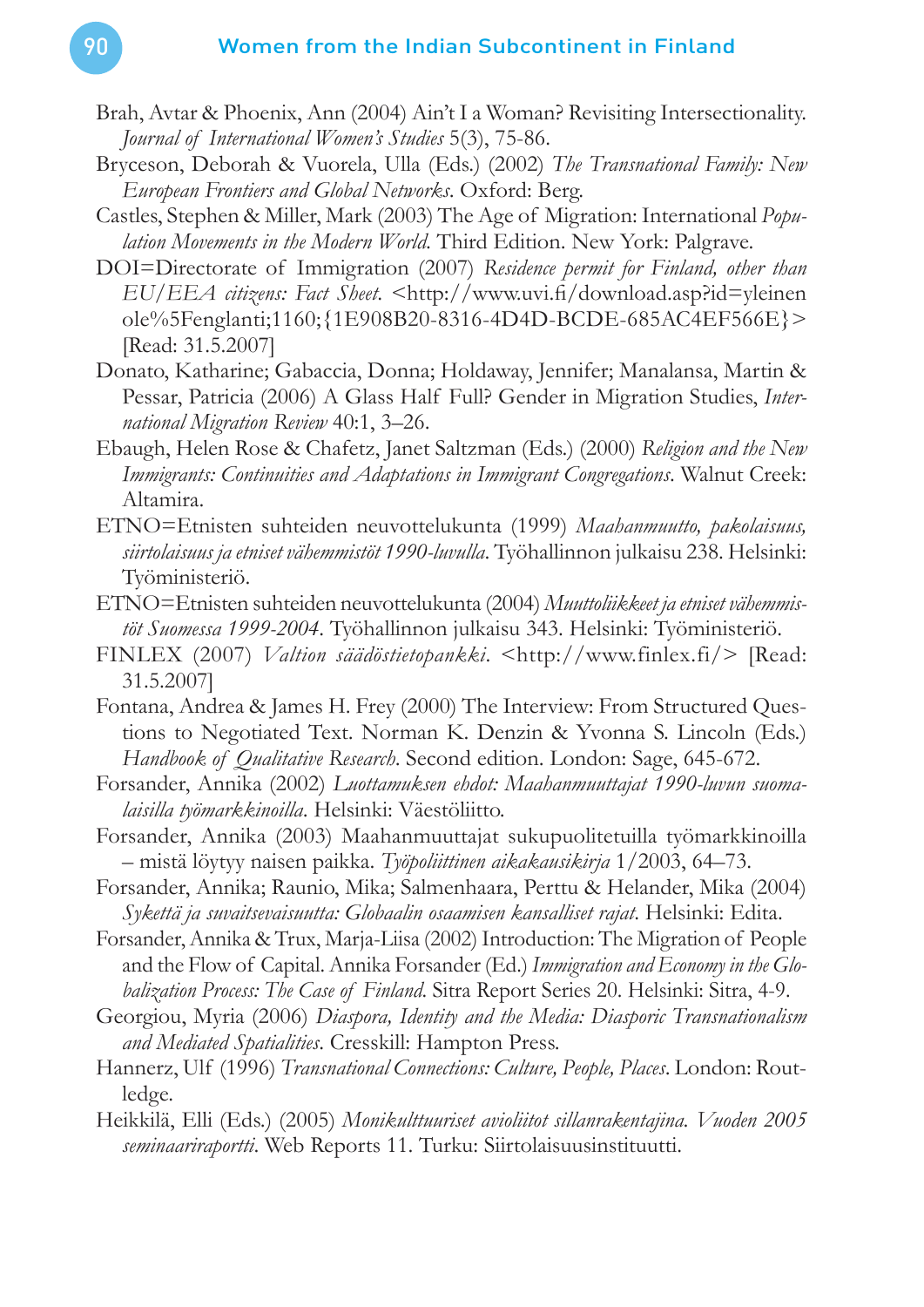- Heikkilä, Elli & Pikkarainen, Maria (2007) Maahanmuuttajat Suomen työmarkkinoilla. *Terra* 199(1), 3-17.
- Heikkilä, Elli; Viertola-Cavallari, Ritva; Oksi-Walter, Päivi & Roos, Jonna (Eds.) (2004) *Monikulttuuriset avioliitot sillanrakentajina*. Web Reports 2. Turku: Siirtolaisuusinstituutti.
- Held, David; McGrew, Anthony; Goldblatt, David & Perraton, Jonathan (1999) *Global Transformations: Politics, Economy and Culture*. Cambridge: Polity.
- Huttunen, Laura (2006) Bosnialainen diaspora ja transnationaali eletty tila. Tuomas Martikainen (Ed.) *Ylirajainen kulttuuri: Etnisyys Suomessa 2000-luvulla*. Helsinki: SKS, 55-82.

IMR=*International Migration Review* (2006) IMR 40:1.

- Jaakkola, Magdalena & Reuter, Anni (2007) Maahanmuuttajanaiset entisen Neuvostoliiton alueelta: resurssit ja sijoittuminen työmarkkinoille. Tuomas Martikainen & Marja Tiilikainen (Eds.) *Maahanmuuttajanaiset: Kotoutuminen, perhe ja työ*. Helsinki: Väestöliitto, 335–358.
- Jacobsen, Knut A. & Kumar, P. Pratap (Eds.) (2004) *South Asians in the Diaspora*. Leiden: Brill.
- Jääskeläinen, Anni (2003) Intermarriage and Segmented Integration into Finnish Society: Immigrant Women from the Former Soviet Union. *Yearbook of Population Research in Finland 2003*, 33-54.
- King, Russell; Thomson, Mark; Fielding, Tony & Warnes, Tony (2004) *Gender, Age and Generations. State of the art report, Cluster 8*. IMISCOE. Online: http://www. imiscoe.org/publications/workingpapers/documents/gender\_age\_and\_generations.pdf. [Read: 1.9.2006]
- Kivisto, Peter (2002) *Multiculturalism in Global Society*. Oxford: Blackwell.
- Kofman, Eleonore; Phizacklea, Annie; Raghuram, Parvati & Sales, Rosemary (2000) *Gender and International Migration in Europe: Employment, Welfare and Politics*. London: Routledge.
- Koivukangas, Olavi (2002) The Need for Multicultural Approach in Finland. Olavi Koivukangas (Ed.) *Entering Multiculturalism: Finnish Experience Abroad*. Migration Studies C15. Turku: Institute of Migration, 24-35.
- Kyntäjä, Eve (2005) Venäläisten ja virolaisten leimautumiskokemuksia. Seppo Paananen (Ed.) *Maahanmuuttajien elämää Suomessa*. Helsinki: Tilastokeskus 137- 156.
- Lepola, Outi (2000) *Ulkomaalaisesta suomenmaalaiseksi: Monikulttuurisuus, kansalaisuus ja suomalaisuus 1990-luvun maahanmuuttopoliittisessa keskustelussa*. Helsinki: SKS.
- Levitt, Peggy (2001) *The Transnational Villagers*. Berkeley: University of California Press.
- Liebkind, Karmela; Jasinskaja-Lahti, Inga; Mannila, Simo; Jaakkola, Magdalena; Kyntäjä, Eve & Reuter, Anni (2004) *Venäläinen, virolainen, suomalainen: Maahanmuuttajien kotoutuminen Suomeen*. Helsinki: Gaudeamus.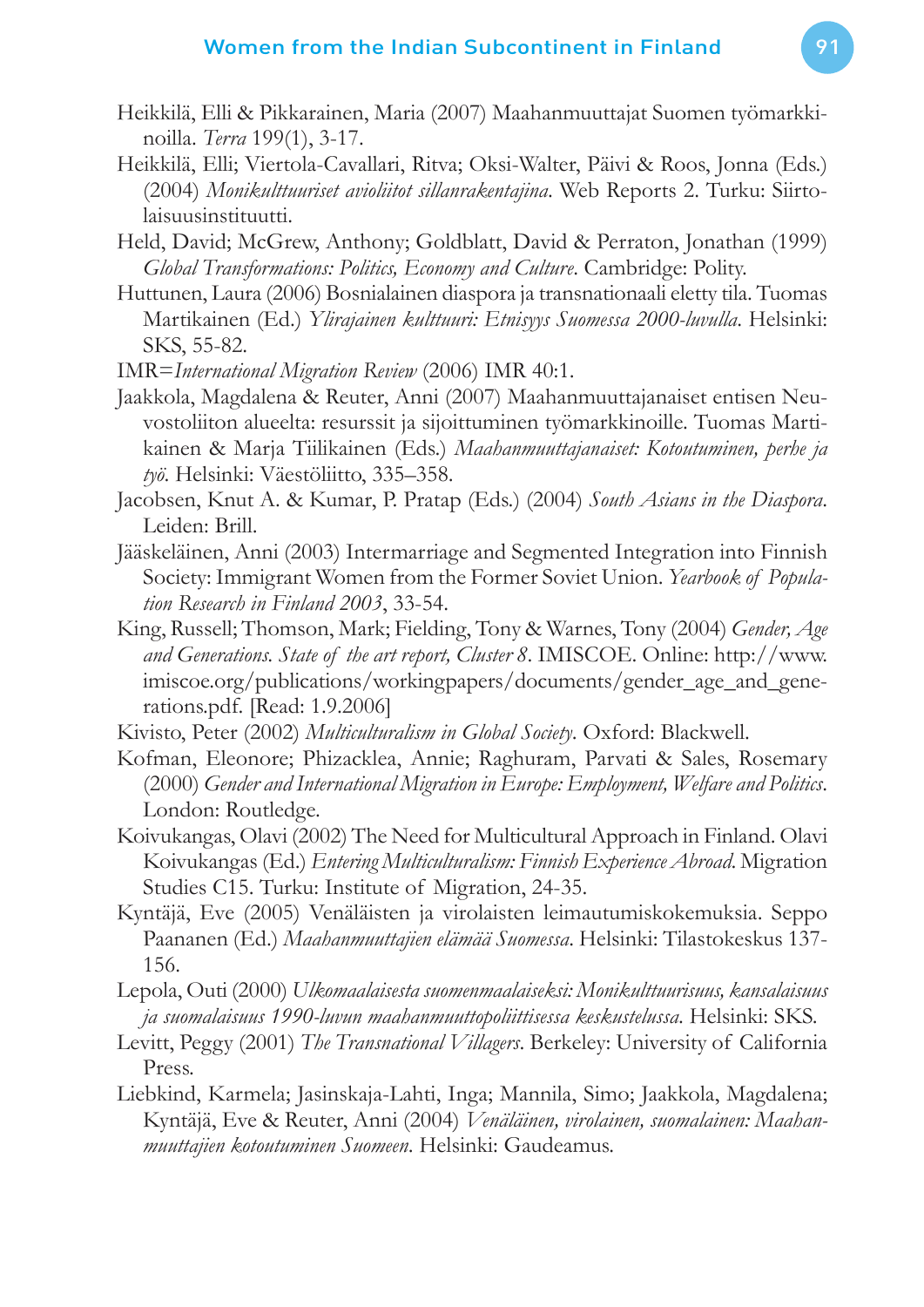- Manalansan, Martin (2006) Queer Intersections: Sexuality and Gender in Migration Studies. *International Migration Review* 40:1, 224–249.
- Martikainen, Tuomas (2004) Islam i Finland. *Svensk religionshistorisk årsskrift 2004*, 13: 105-123.
- Martikainen, Tuomas (2006a) Immigrant Settlement and Religious Organisation: The Case of Finland. P. Pratap Kumar (Ed.) *Religious Pluralism in the Diaspora*. Leiden: Brill, 335-351.
- Martikainen, Tuomas (2006b) Maahanmuuttajat ja uskonto: tausta, jäsenyys, yhdyskunnat. Aappo Laitinen (toim.) *Kristinusko Suomessa*. Suomalaisen teologisen kirjallisuusseuran julkaisuja 249. Helsinki: Suomalainen teologinen kirjallisuusseura, 205-240.
- Martikainen, Tuomas (2007) Maahanmuuttajaväestön sukupuolittuneisuus, perheellistyminen ja sukupolvisuus: tilastollinen tarkastelu. Tuomas Martikainen & Marja Tiilikainen (Eds.) *Maahanmuuttajanaiset: Kotoutuminen, perhe ja työ*. Helsinki: Väestöliitto, 38–67.
- Martikainen, Tuomas & Tiilikainen, Marja (Eds.) (2007) *Maahanmuuttajanaiset: Kotoutuminen, perhe ja työ*. Helsinki: Väestöliitto.
- Moisio, Elina & Martikainen, Tuomas (2006) *Kykyjen mosaiikki? Suomalaisten asiantuntijoiden näkemyksiä moninaisuudesta työelämässä vuonna 2020. Delfoi-paneelin tuloksia.* Katsauksia E 25/2006. Helsinki: Väestöliitto, Väestöntutkimuslaitos.
- MOL=Ministry of Labour (2005) *Maahanmuuttoasiat vuonna 2005*. Helsinki: Ministry of Labour.
- MOL=Ministry of Labour (2006a) *Government Migration Policy Programme. Government Resolution 19.10.2006*. Työhallinnon julkaisu 371. Helsinki: Työministeriö
- MOL=Ministry of Labour (2006b) *Working in Finland*. Helsinki: Ministry of Labour.
- MONIKKO (2006) Monikko Website. <http://www.monikko.net/>
- Paananen, Seppo (1999) *Suomalaisuuden armoilla: Ulkomaalaisten työnhakijoiden luokittelu*. Helsinki: Tilastokeskus.
- Parvati, Raghuram (2004) The Difference that Skills Make: Gender, Family Migration and Regulated Labour Markets. *Journal of Ethnic and Migration Studies* 30:2, 303-321.
- Parviainen, Heikki (2003) *Kansainvälinen adoptiotoiminta Suomessa vuosina 1970–2000*. Väestöntutkimuslaitoksen julkaisusarja E 15/2003. Helsinki: Väestöliitto, Väestöntutkimuslaitos.
- Pyykkönen, Miikka (2003) Integraatio ja maahanmuuttajien yhdistystoiminta. Sakari Hänninen, Anita Kangas & Martti Siisiäinen (Eds.) *Mitä yhdistykset välittävät: Tutkimuskohteena kolmas sektori*. Jyväskylä: Atena, 89–120.
- Raunio, Mika (2005) *Aivovuodosta aivokiertoon: Huippuosaajat talouden voimavarana*. EVA raportti. Helsinki: EVA
- Reuter, Anni & Kyntäjä, Eve (2006) Kansainvälinen avioliitto ja stigma. Tuomas Martikainen (Ed.) *Ylirajainen kulttuuri: Etnisyys Suomessa 2000-luvulla*. Helsinki: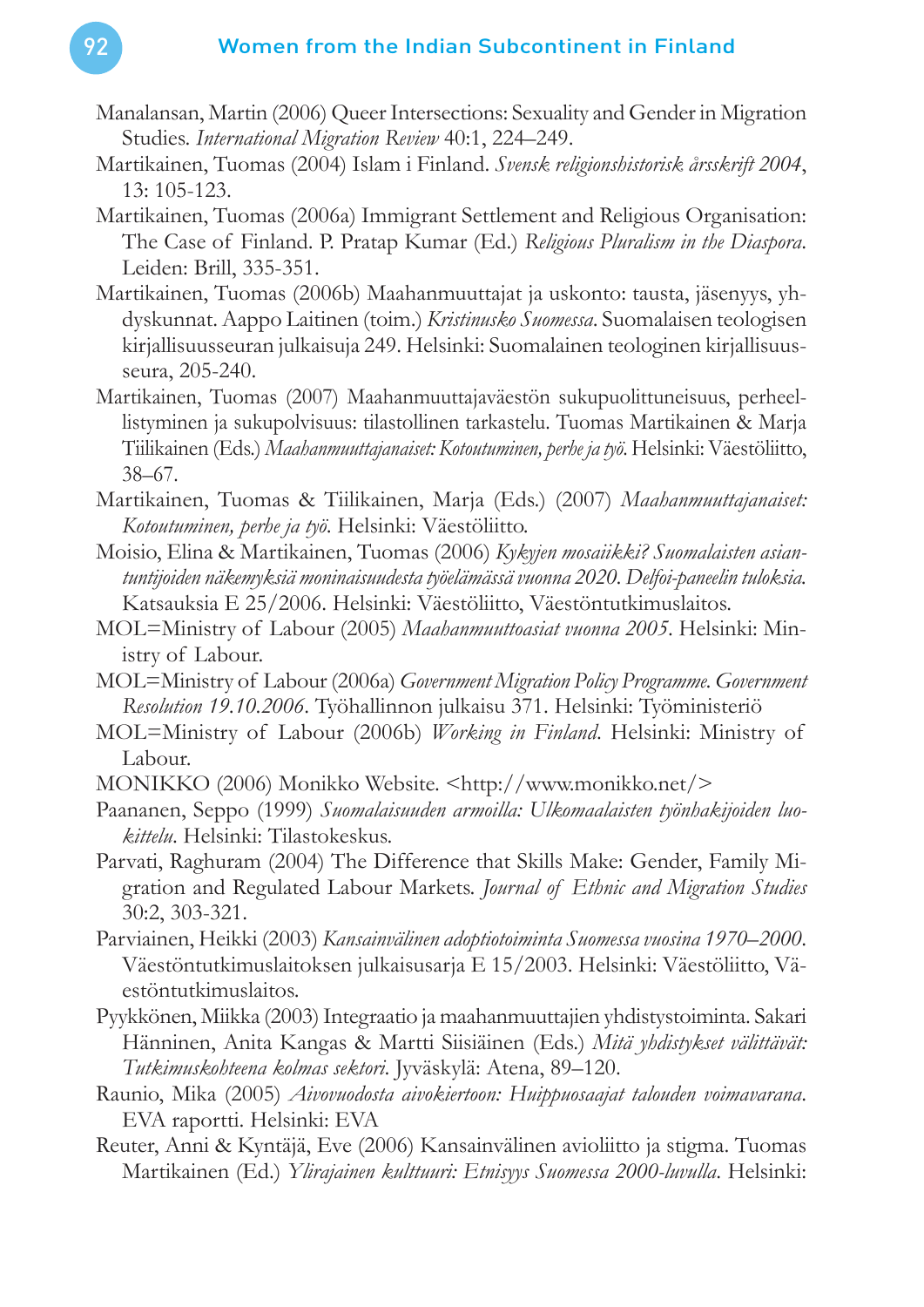SKS, 104-125.

- Ruhanen, Milla & Martikainen, Tuomas (2006) *Maahanmuuttajaprojektit: Hankkeet ja hyvät käytännöt*. Katsauksia E 22/2006. Väestöliitto, Väestöntutkimuslaitos.
- Ryan, Gery W. & Bernard, H. Russell (2000) Data Management & Analysis Methods. Norman K. Denzin & Yvonna S. Lincoln (Eds.) *Handbook of Qualitative Research*. Second edition. London: Sage, 769-802.
- Silverman, Davis (2000) Analyzing Talk and Text. Norman K. Denzin & Yvonna S. Lincoln (Eds.) *Handbook of Qualitative Research*. Second edition. London: Sage, 821-834.
- Singh, Gurharpal & Tatla, Darshan Singh (2006) *Sikhs in Britain: The Making of a Community*. London: Zed Books.
- Sirkkilä, Hannu (2005) *Elättäjyyttä vai erotiikkaa: Miten suomalaiset miehet legitimoivat parisuhteensa thaimaalaisten naisen kanssa?* Jyväskylä: Jyväskylän yliopisto.
- Tiilikainen, Marja (2003) *Arjen islam: Somalinaisten elämää Suomessa*. Tampere: Vastapaino.
- UN=United Nations (2005) *2004 World Survey on the Role of Women in Development: Women and International Migration*. New York: United Nations, Department of Economic and Social Affiars, Division of the Advancement of Women.
- UNFPA=United Nations Population Fund (2006) *State of World Population 2006: A Passage to Hope, Women and International Migration*. New York: United Nations Population Fund.
- Vertovec, Steven (2000) *The Hindu Diaspora: Comparative* Patterns. London: Routledge.
- Vertovec, Steven & Wessendorf, Susanne (2006) Cultural, Religious and Linguistic Diversity in Europe: An Overview of Issues and Trends. Rinus Penninx, Maria Berger & Karel Kraan (Eds.) *The Dynamics of International Migration and Settlement in Europe*. Amsterdam: Amsterdam University Press, 171-199.
- VN=Valtioneuvoston kanslia (2004) *Väestökehitykseen vaikuttaminen tulisiko syntyvyyttä ja maahanmuuttoa lisätä? Tulevaisuusselonteon liiteraportti 3*. Valtioneuvoston julkaisusarja 31/2004. Helsinki: Valtioneuvoston kanslia.
- Wahlbeck, Östen (1999) *Kurdish Diasporas: A Comparative Study of Kurdish Refugee Communities*. London: Macmillan.
- Wahlbeck, Östen (2005) Turkkilaiset maahanmuuttajat Suomessa: Paikallinen ja transnationaali sosiaalinen pääoma. *Janus* 13(1), 39-53.
- Ylänkö, Maaria (2000) Measuring Acceptance? Intermarriage Levels as an Indicator of Tolerance in the Finnish Context of Integration. *Yearbook of Population Research in Finland 2000*, 179-197.
- Zechner, Minna (2006) Hoivan paikat transnationaalisissa perheissä. Tuomas Martikainen (Ed.) *Ylirajainen kulttuuri: Etnisyys Suomessa 2000-luvulla*. Helsinki: SKS, 42-54.
- Zechner, Minna (2007) Maahanmuuttajaäiti palveluissa. Tuomas Martikainen & Marja Tiilikainen (Eds.) *Maahanmuuttajanaiset: Kotoutuminen, perhe ja työ*. Helsinki: Väestöliitto, 245–265.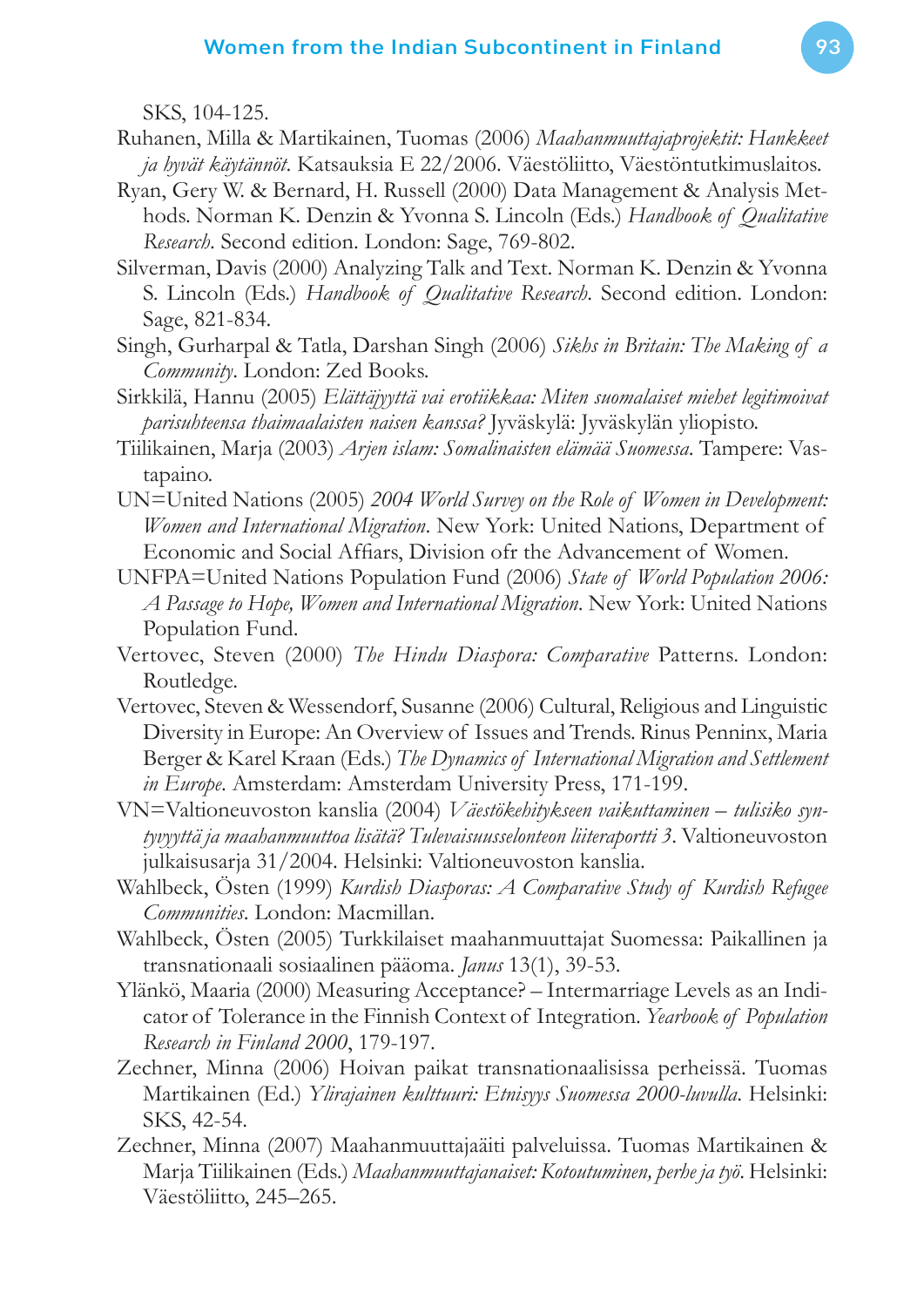# **Appendix 1. Questions for the Women**

*Background – Human capital*

- Tell me something about yourself.
- Which year you were born?
- What is your educational background?
- What languages do you speak?
- What is your mother tongue?
- What is your nationality?
- What languages do you speak at home?
- Do you speak different languages with your husband and your children?
- How do you see yourself, have you felt any change in your self-image after coming to Finland?

# *Migration process – How and why Finland is the destination?*

- How did you come to Finland? (The motive or the reason and other alternatives)
- In which other countries have you lived before coming to Finland?
- What aspects did you consider before coming to Finland; please tell both good ones and bad ones?
- Whose decision was it to move to Finland?
- Which year did you come to Finland; did you come with the family or separately?
- Were you aware of Finnish life and work style before coming to Finland?
- What was the material or information provided to you on your arrival in Finland?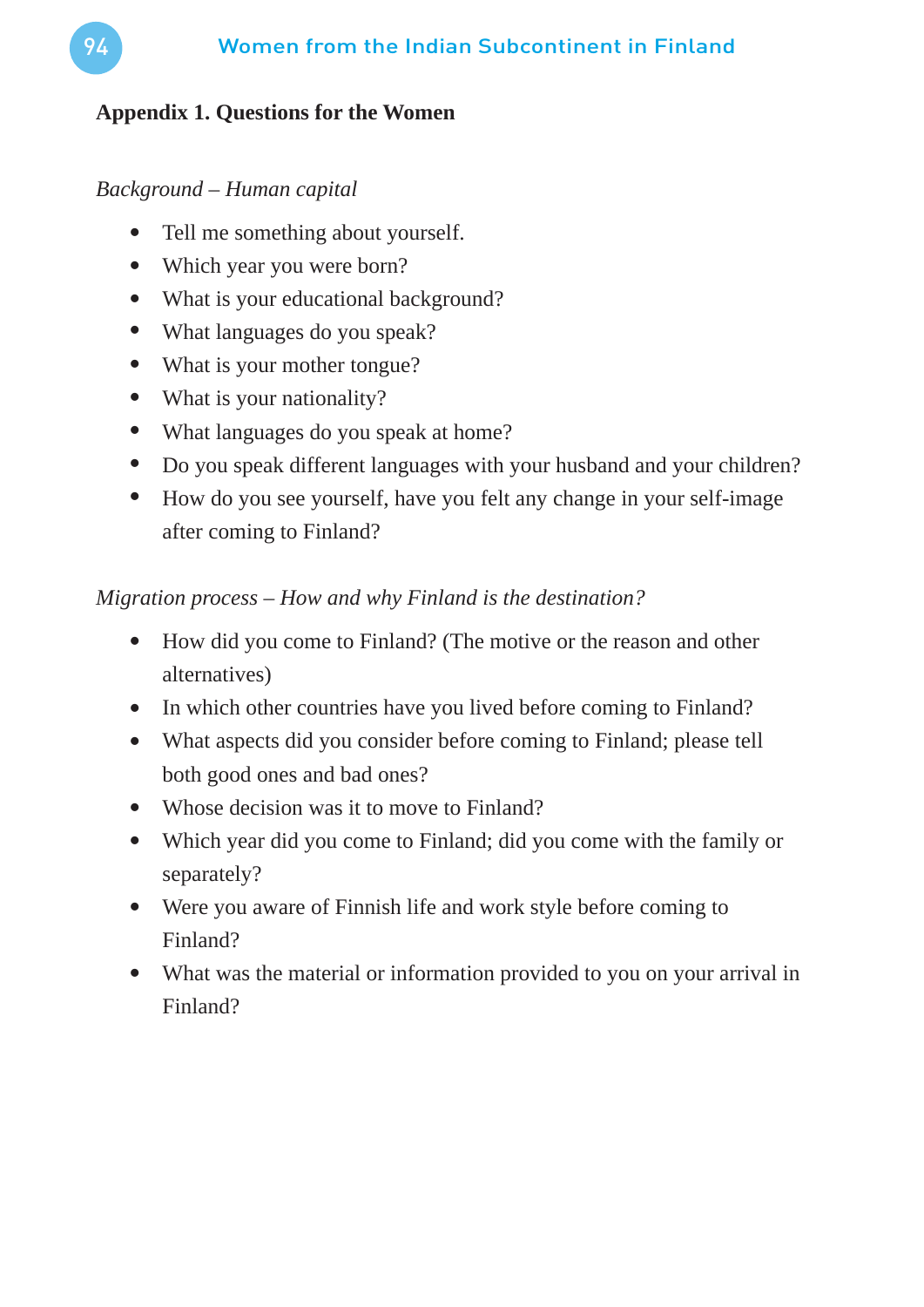*Transnationalism – How do transnational connections affect life in Finland?*

- How often do you visit your relatives or your relatives visit you (country of origin)?
- In which other countries do you have relatives?
- In what ways and how often do you keep a contact with your relatives in other countries?
- Do you or your relatives support each other economically? (Ask for remittances, do you send money home... do you receive finances from home country?)
- Do you watch movies or any other programme from your country here?
- How do you represent your country at your home?
- Do you practice religious practices and fasting here?
- How much do you follow the politics of your country in Finland and how?

*Family situation and home – How family situation affects her work possibilities outside home?*

- How do you define a family?
- How many children do you have and where are they born?
- How old are they and of what gender?
- Are they studying or working?
- Where is your spouse working?
- What is his educational background?
- How do different family members manage life in Finland?
- Where do you live?
- Are you satisfied with your home and your neighbourhood? (Roomnumbers, facilities at home)
- (In case of young children) Where are your children taken care of, at home or at day care? Does that satisfy you?
- How and what responsibilities at home do you share with your spouse?
- Did you get any help from the employer to integrate in Finnish society?
- How do you identify yourself as a national as you are born in a different country and live in a different country? (Indian, Nepalese, Sri Lankan, Asian, Finnish, international…..)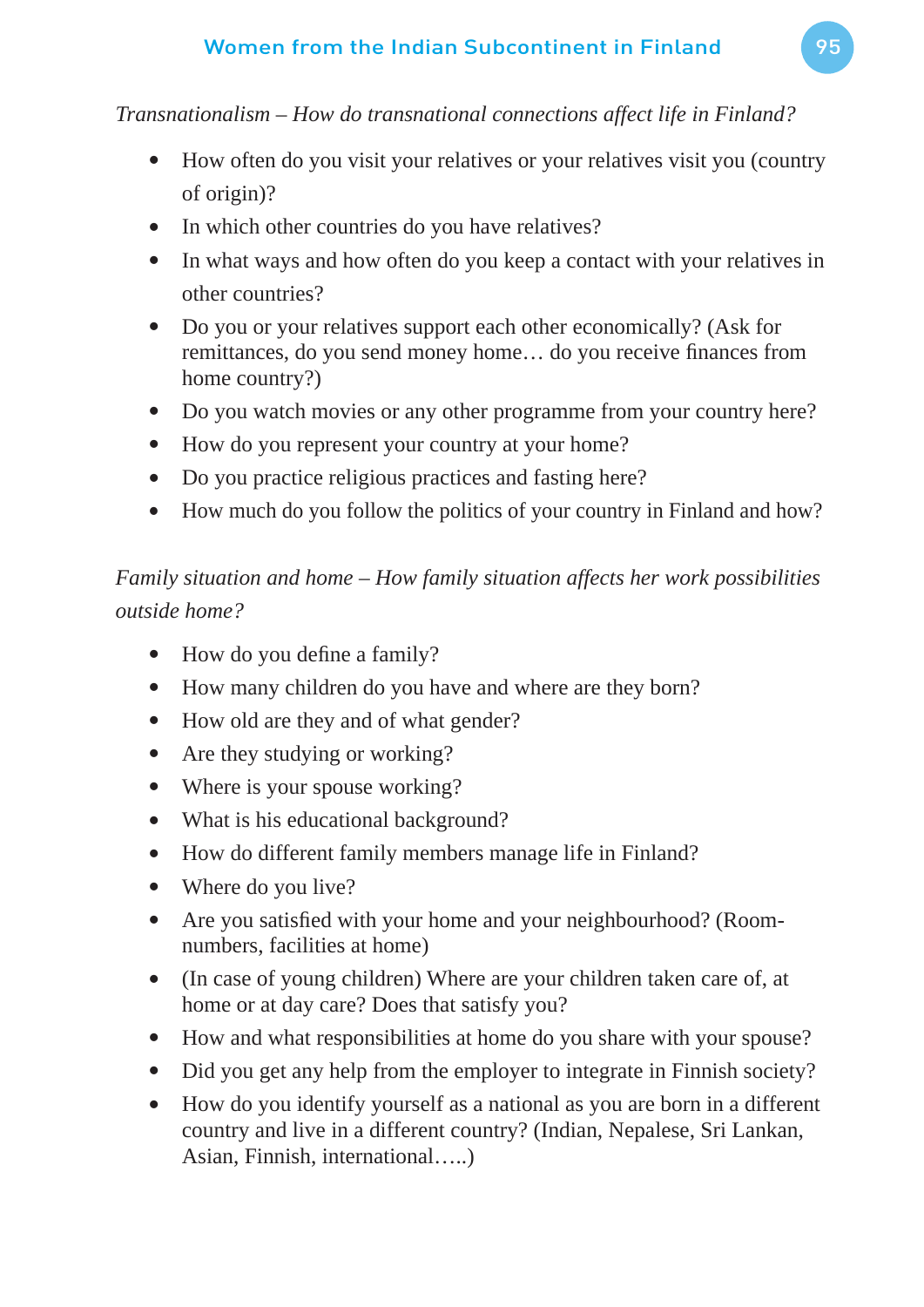# *Ethnic community – How important resource ethnic networks are?*

- How important is it for you to be in contact with people of your country in Finland?
- How often and where do you meet them?
- Can you tell some specific places?
- Do you also get information about work, culture and/or society etc. when you meet fellow county men?
- Do you know some organisations or places where Indians, Sri Lankan and Nepalese meet?
- What role do religious, cultural and social organisations play in your life in Finland?
- Could you tell me something about your participation in them?
- Is there something specific that you miss and you would like to have here?
- How do you teach your children your religious practices here?

# *Societal participation – Exposure and contact to Finnish society*

- How and where do you interact with Finns in daily life?
- Do you have Finnish friends?
- How many?
- How do you interact with them?
- What do you think about the attitude of Finns towards you in particular and towards foreigners in general, good – bad – neutral, please give some examples?
- How do you picture yourself in comparison with Finnish women?
- Do you also have immigrant friends from other countries and which countries?
- Do you watch Finnish TV programmes as well?

*Work issues – What is the labour market position, if at work, process of finding work* 

- Are you working or looking for a job and what kind of job are you doing or looking for?
- If not working, what is the reason?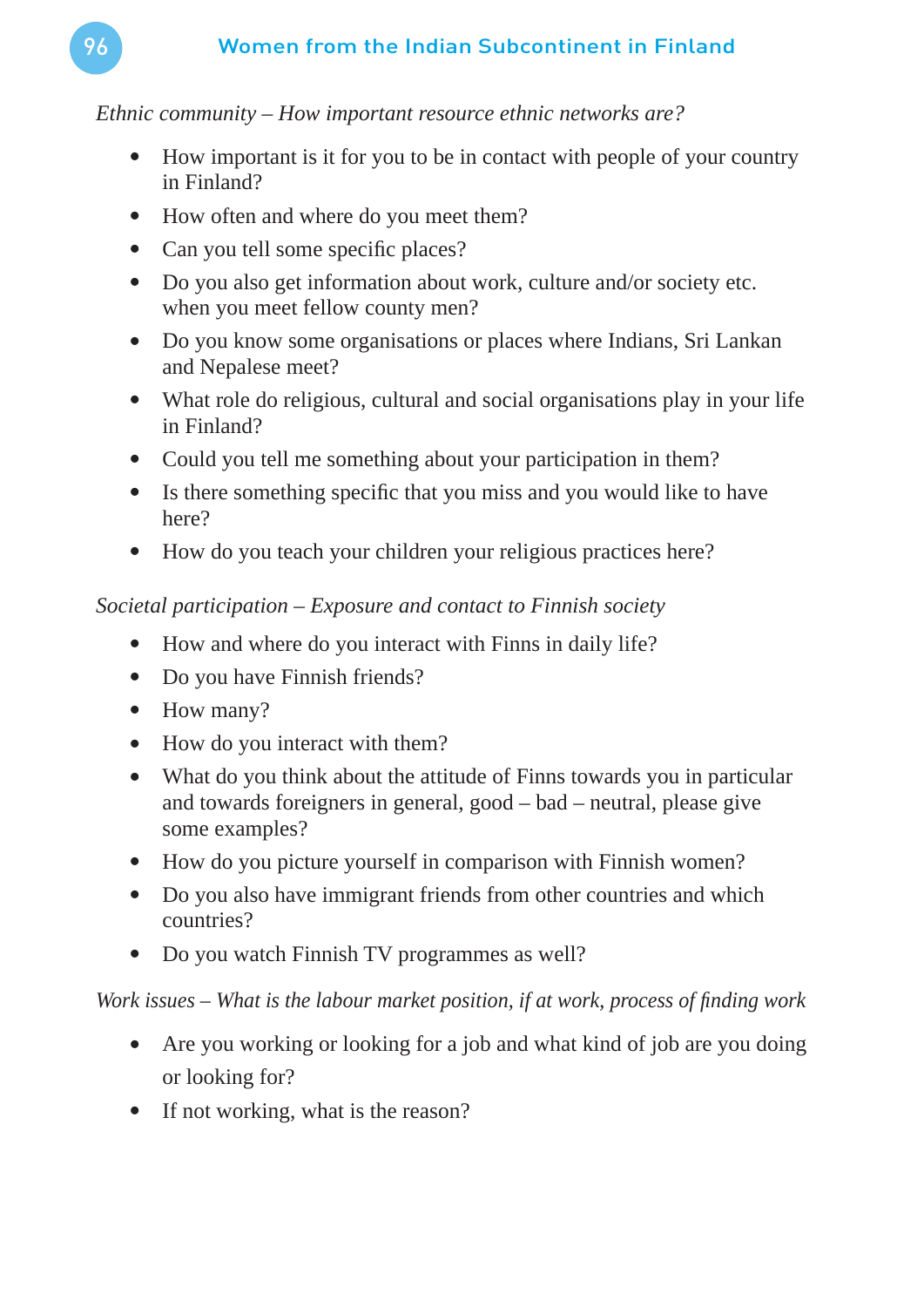- $\bullet$  How did you find this work?
- Or why you could not find a work?
- Is your work related to your educational background or is it interesting for you?
- Do you think you have got sufficient not sufficient help from Finnish authorities in getting a job?
- Are you satisfied with your income considering your family situation?

# *Future prospects – Person's aim regarding life in Finland*

- Do you wish to settle permanently in Finland or go back in long run?
- Why is that so?
- Are you going to apply for Finnish citizenship when it is possible?
- Why do you think Finnish citizenship is important for you?
- What are your expectations regarding work, family and future ahead of you and your family?
- Do you think you can fulfil them in Finland?
- Whom do you expect your children to marry, when they grow up?

# *General*

- Do you enjoy sauna or some other activities typical of Finland?
- What Finnish food do you like?
- What do you think to what extend the cuisine of your country is developing here?
- What is your favourite thing or place in Finland?
- What are your hobbies and have they changed after coming to Finland?
- What hobbies do you wish your children to have and why?
- Do you wish both boys and girls should have different hobbies?
- Do you think there is something special in here, what do you like to accept and what you do not like to accept?
- Do you go to some ladies groups or something special for women only?
- What can be done in Finland to make it a better place for immigrants? Suggestions.
- Do you think I forgot to ask something important or do you want to add something more to the answers provided by you earlier?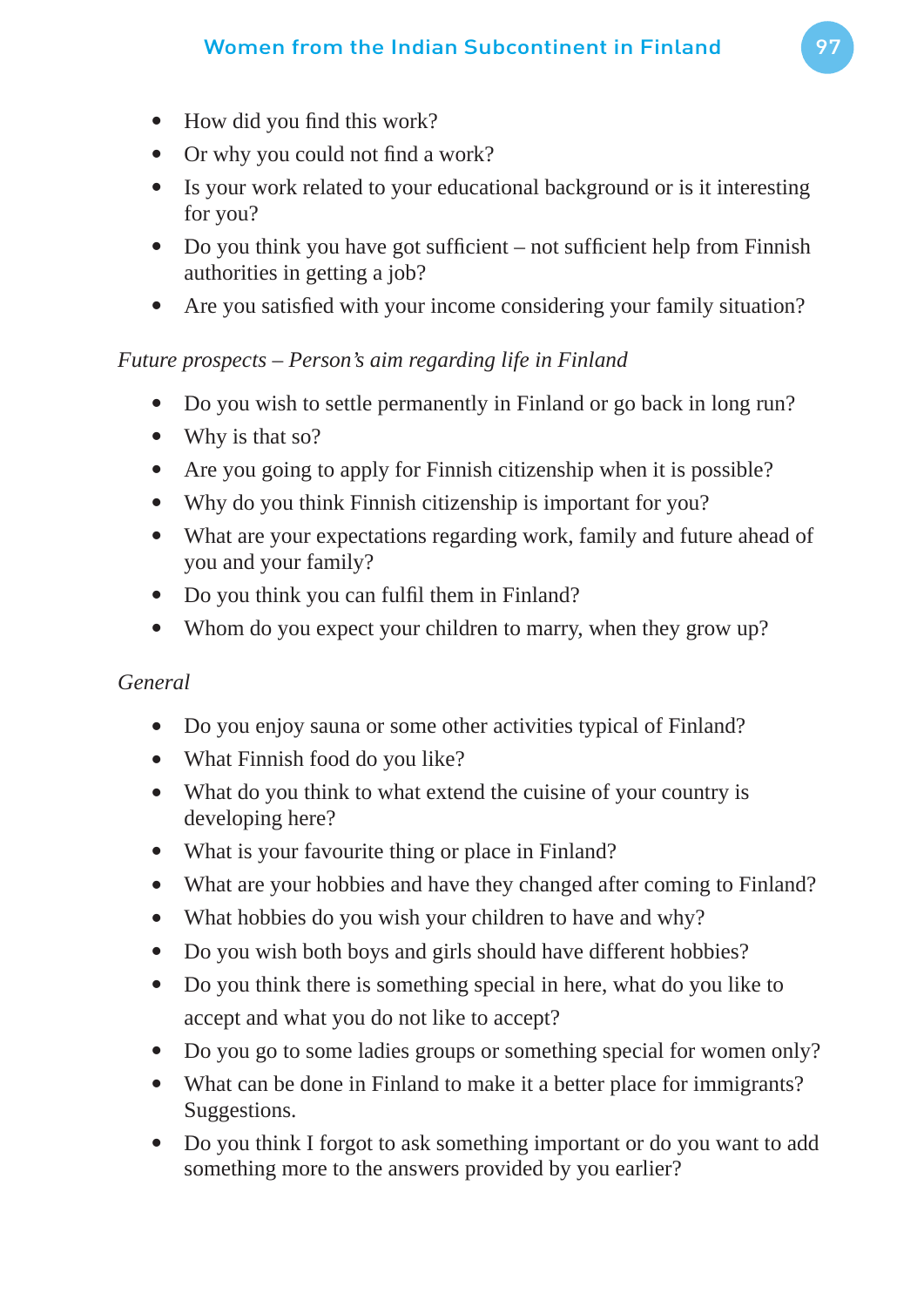# **Appendix 2. Questions for Organisations and Institutions**

#### *Basic information about organisation*

- Name
- Purpose
- Contact information (address, phone number etc.)

# *Short history*

- Year of foundation
- Central persons and events

# *Membership*

- $\bullet$  Definition of membership
- Immigrant members
- Gender structure (How many males and how many females approximately)
- Do immigrants become member (How many males and how many females)?

# *Activities*

- Types of activities
- Places of activities
- Communication routines
- What is the meaning of activities for immigrants? Why do they attend in your opinion?
- Generally how many participants are there in programmes? How has this changed over the years?

# *Connections and transnational resources*

- In Finland
- Outside Finland
- Do you know some more organisations where Sri Lankan, Indians and Nepalese meet?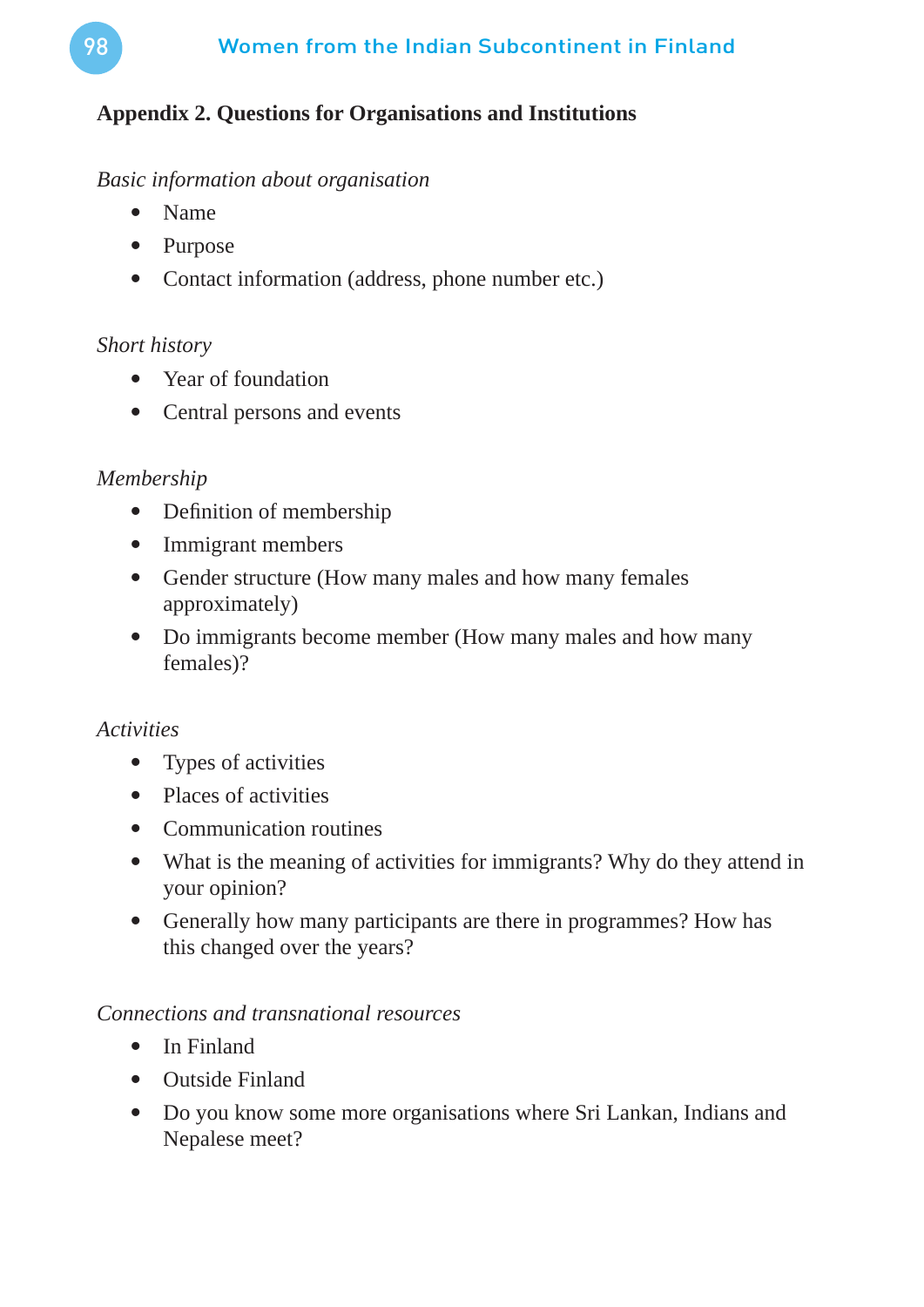# **Tiivistelmä – Abstract in Finnish**

Arviolta kaksi kolmasosaa maahanmuuttajista on muuttanut perhesyistä Suomeen 1990- ja 2000-luvuilla. Avioliittomuuttajat ovat merkittävä osa perhesyistä muuttajien joukossa. Kyseessä ovat sekä etnisten suomalaisten että maahanmuuttajien kanssa avioituvat henkilöt. Työmuuttaja on henkilö, jonka pääasiallinen syy muuttaa Suomeen liittyy työhön. Erään erityisryhmän avioliittomuuttajien joukossa muodostavat työmuuttajien puolisot, jotka ovat yleensä muuttaneet puolisonsa kanssa joko samaan aikaan tai heidän jälkeensä. Heidät on myös mainittu hallituksen maahanmuuttopoliittisessa ohjelmassa, sillä ilmiö liittyy olennaisena osana kasvavaan työperäiseen maahanmuuttoon Suomeen. Avioliittomuuttoon liittyen on tehty jonkin verran tutkimusta Suomessa, mutta kokonaisuudessaan kyseessä on vielä varsin hahmottumaton tutkimusalue, eikä työmuuttajien aviopuolisoihin ole toistaiseksi kiinnitetty paljon huomiota.

Tämän tutkimuksen tarkoituksena on (A) esittää kokonaiskuva intialaisten ja nepalilaisten naisten elämästä Suomessa, (B) tarkastella erityisesti naisten työmarkkina-asemaa, (C) identifioida hyviä käytäntöjä ja ongelmia maahanmuuton hallinnoinnissa ja (D) tuottaa perusinformaatiota Intian niemimaalta muuttaneista. Intialaisista ja nepalilaisista ei ole juuri tehty tutkimusta Suomessa, joten tämän tutkimuksen lähtökohta oli kartoittava. Intialaiset ja nepalilaiset naiset valikoituivat tutkimuskohteeksi, kun tuli mahdolliseksi ottaa Lalita Gola tutkijaksi MONIK-KO-hankkeeseen. Golan omat verkostot ja kielitaito mahdollistivat varsin lyhyessä ajassa toteutetun tutkimuksen. Keskeiset tutkimuskysymykset olivat:

- 1) Keitä ovat Suomessa asuvat intialaiset ja nepalilaiset?
- 2) Minkälainen on haastateltujen naisten inhimillinen pääoma?
- 3) Miksi he muuttivat Suomeen?
- 4) Vaikuttavatko ylirajaiset suhteet heidän elämäänsä Suomessa?
- 5) Millä tavoin heidän perhe-elämänsä on muuttunut Suomessa?
- 6) Ovatko etniset verkostot tärkeitä?
- 7) Minkälaisia kontakteja heillä on valtaväestöön?
- 8) Mikä on naisten työmarkkina-asema?
- 9) Millä tavoin he näkevät tulevaisuutensa Suomessa?

Tutkimuksen keskeiset aineistot ovat Tilastokeskukselta tilattu aineisto ja 20 puolistrukturoitua temaattista haastattelua. Tutkimusta varten valikoitui ns. lumipallomenetelmällä 16 maahanmuuttajanaista. Heistä 14 oli syntynyt Intiassa ja 2 Nepalissa. Kutakin haastateltiin kerran. Haastateltavien valintakriteerit olivat 25–45 vuoden ikä, syntymämaana Intia tai Nepal ja vähintään vuoden asumisaika Suomessa. Haastattelut toteutti antropologi Lalita Gola joko hindin tai englannin kielellä.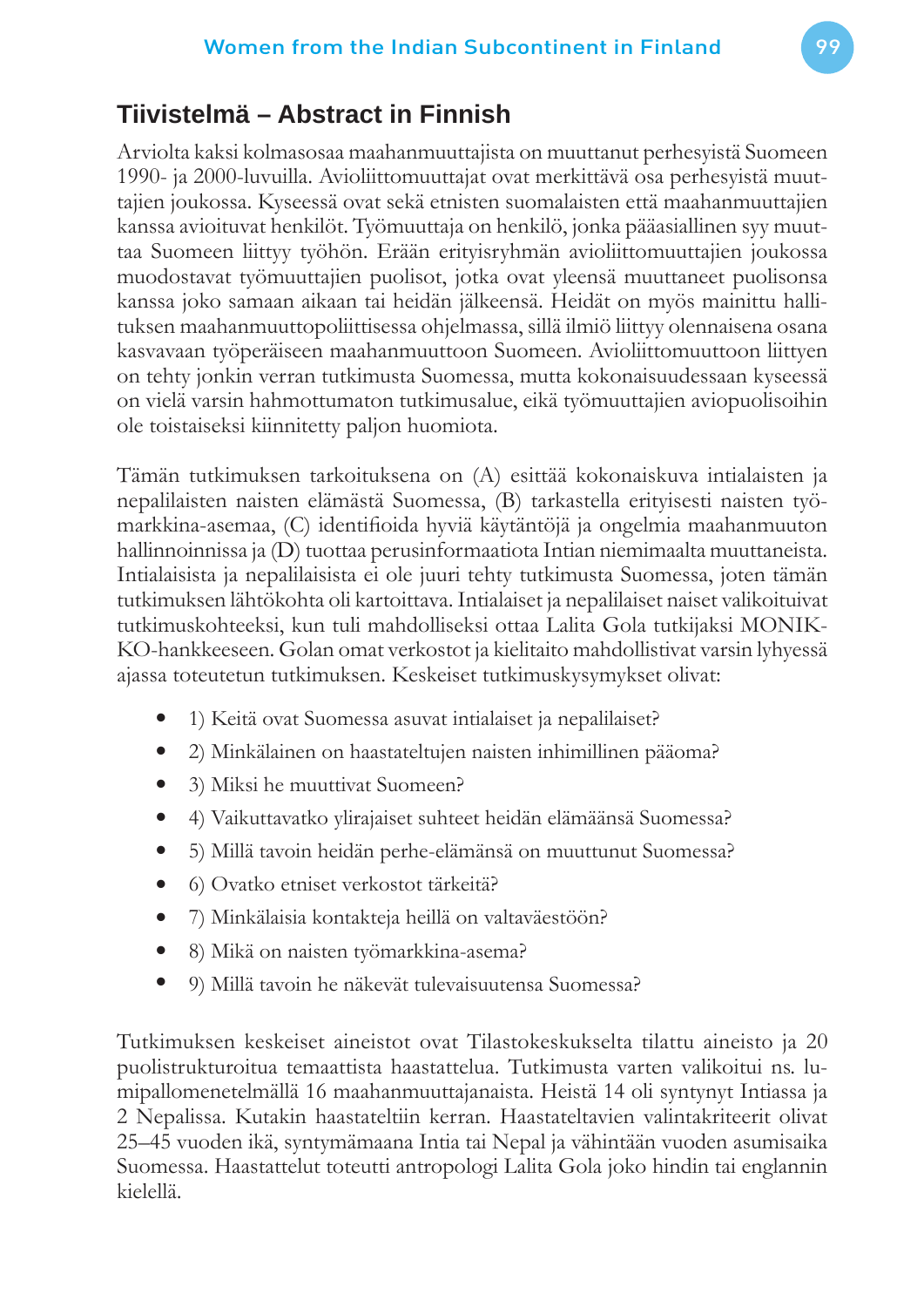

Lähes kaikki aineisto oli hindinkielistä ja se käännettiin englanniksi. Haastattelut nauhoitettiin ja haastateltavat saivat itse valita haluamansa pseudonyymin julkaistavien sitaattien yhteyteen. Jo haastattelujen aikana oli selvinnyt, että kohderyhmäksi oli valikoitunut kaksi varsin erilaista ryhmää: informaatioteknologiateollisuuden palveluksessa olevien (lyhenne: IT) ja etnisissä ravintoloissa (lyhenne: ER) työskentelevien puolisoita. Naisryhmien välillä oli toki lukuisia samankaltaisuuksiakin, mutta he erosivat toisistaan muun muassa muuton ajoituksen, reitin ja muuttosyyn, aviopuolison ammatin, koulutuksen ja lasten määrän suhteen. Haastattelujen perusteella vaikutti myös siltä, että ryhmät näkivät itsensä erilaisina. Kaikki haastatellut naiset olivat 25–40-vuotiaita ja perheellisiä.

# (1) Keitä ovat Suomessa asuvat intialaiset ja nepalilaiset?

Muutto Intian niemimaalta Suomeen on ollut melko vähäinen ilmiö aivan viime vuosiin saakka. Vuonna 2006 maassa asui 4 764 Bangladeshissa, Intiassa, Nepalissa, Pakistanissa ja Sri Lankassa syntynyttä, 64 % heistä on miehiä. Sekä nepalilaiset että intialaiset ovat keskittyneet selvästi useammin pääkaupunkiseudulle kuin maahanmuuttajat keskimäärin. Useimmilla heistä on yhä alkuperämaansa kansalaisuus. Ryhmät ovat myös keskimääräistä vanhempia ja heidän joukossaan korostuu työikäisten osuus; 86 % on muuttanut Suomeen 15–64-vuotiaana. Sekä miehet että naiset ovat työllistyneet paremmin kuin maahanmuuttajat keskimäärin. Intialaiset ja nepalilaiset ovat yleisimmin avioituneet samassa maassa syntyneen kanssa. Yksinhuoltajia on koko väestöön verrattuna keskimääräistä vähemmän, 7 % lapsiperheistä. Suurin osa lapsista on vielä varsin nuoria.

# (2) Minkälainen on haastateltujen naisten inhimillinen pääoma?

Suhteessa muihin ikäisiinsä intialaisiin ja nepalilaisiin naisiin Suomessa arvioimme haastateltujen olevan jossain määrin koulutetumpia ja selvästi useammin työssäkäyviä. Lisäksi kaikki olivat perheellisiä ja asuivat pääkaupunkiseudulla. Enemmistöllä naisista oli syntymämaansa kansalaisuus. Viisi naisista oli kotona lasten kanssa, muut olivat töissä. Kaikki olivat saanet peruskoulutuksensa Intiassa tai Nepalissa. ITpuolisot olivat korkeammin koulutettuja kuin ER-puolisot. Kaikki naiset puhuivat hindiä ja englantia ja kolmetoista ainakin yhtä muuta kieltä. Kaikki ER-puolisot puhuivat ainakin jonkin verran suomea, IT-puolisoista puolet. Naisten inhimillinen pääoma vaikutti soveltuvan melko hyvin Suomen työmarkkinoille.

# (3) Miksi he muuttivat Suomeen?

Yli puolella naisista ei ollut juuri mitään käsitystä Suomesta ennen muuttoa maahan. Keskeiset tietokanavat olivat heidän aviopuolisonsa ja Suomessa asuvat sukulaiset sekä vähäisemmässä määrin Internet, kirjallisuus ja televisio. Sikäli kun tietoa oli, siihen sisältyi vain harvoin tarkempia käsityksiä elämäntavasta, työelämästä, yms.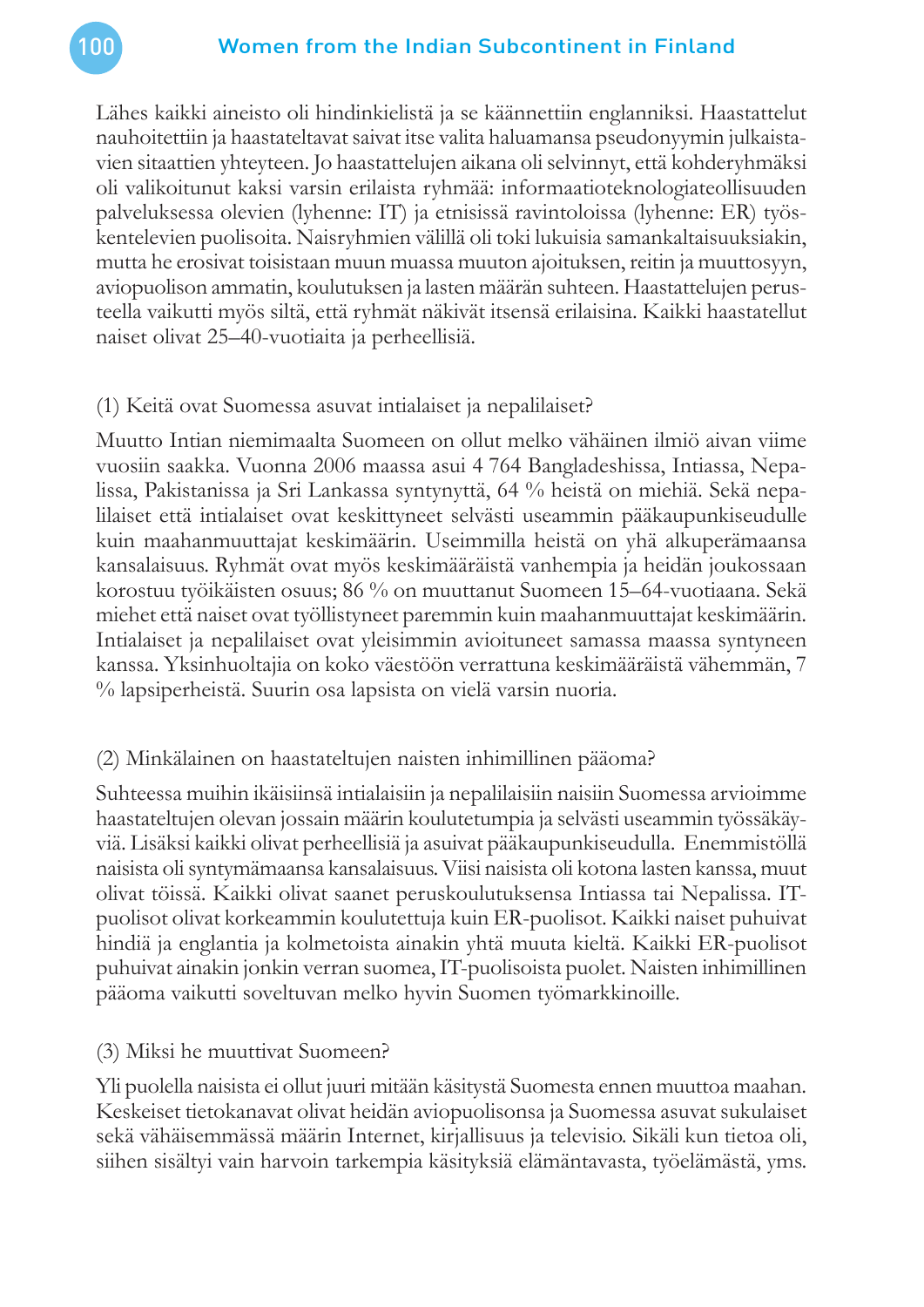Naiset kokivat kasvaneensa Suomessa itsenäisemmiksi ja itsevarmemmiksi. Yksinäisyys oli monen riesana etenkin muuton jälkeisenä aikana. Viranomaisilta naiset eivät olleet kokeneet saaneensa juuri mitään tietoa Suomesta ja monet valittelivat vähäistä tiedotusta ja palvelua englannin kielellä.

Suurin osa heistä on muuttanut Suomeen vuosina 1995–2005. Enemmistö on muuttanut suoraan Intiasta/Nepalista, joskin puolet IT-puolisoista muutti jonkin muun maan kautta. Kukaan naisista ei ollut muuttanut Suomeen omasta aloitteestaan, vaan kaikkien kohdalla miehen tai perheen muutto oli ratkaiseva muuttopäätöstä tehtäessä. Muuttosyyt ja -prosessi olivat varsin erilaisia IT- ja ER-puolisoiden kohdalla. Kaikkien IT-puolisoiden kohdalla kyseessä oli yhteinen päätös, kun taas ER-puolisoiden kohdalla kyseessä oli avioitumiseen liittyvä luonnollinen siirtymä. Ajallisesti naisten muutto tapahtui IT-puolisoilla samaan aikaan tai muutaman kuukauden viiveellä, kun taas ER-puolisoiden kohdalla viive oli pidempi, enimmillään kuusi vuotta.

# (4) Vaikuttavatko ylirajaiset suhteet heidän elämäänsä Suomessa?

Suurin osa naisista (14/16) piti yhteyttä sukulaisiinsa Intiassa ja Nepalissa, yleisimmin sähköpostin ja puhelimen välityksellä. IT-perheet vierailivat hieman useammin Intiassa, mutta vierailuja tehtiin yleensä vain kerran vuodessa tai harvemmin. Ylirajaisia yhteyksiä ylläpidettiin myös muissa maissa asuviin sukulaisiin, joskin vähäisemmässä määrin kuin syntymämaahan. Käytännössä naiset pystyivät melko hyvin seuraamaan vanhempiensa ja sukulaistensa kuulumisia. Kymmenen naista ilmoitti tukevansa tavalla tai toisella sukulaisia kotimaassaan, oli kyse sitten rahalähetyksistä tai muusta tuesta. Yhteyttä lähtömaan kulttuuriin ja yhteiskuntaelämään pidettiin yllä myös kuuntelemalla cd-levyjä, katsomalla dvd-elokuvia ja seuraamalla satelliittitelevisiota. Kahdeksan naista kertoi perheessään olevan tilattuna *Zee TV*, suosittu intialaisperäinen satelliittikanavayhtiö. Satelliittitelevision kautta seurattiin pääasiassa viihdettä, mutta myös lähtömaan politiikkaa ja uutisia. Yksitoista naista kertoi seuraavansa ainakin jossain määrin kotimaansa politiikkaa. Lähes kaikki naiset kertoivat seuraavansa jonkin verran – lähinnä kielitaidosta riippuen – suomalaista mediaa, erityisesti televisiota ja englanninkielisiä ohjelmia.

# (5) Millä tavoin heidän perhe-elämänsä on muuttunut Suomessa?

Yhtä lukuun ottamatta kaikki olivat avioituneet maanmiehensä kanssa. Yhden puoliso oli suomalainen. Yksitoista naista oli töissä ja viisi kotona hoitamassa lapsiaan. Enemmistö lapsista oli syntynyt Suomessa. IT-puolisoilla työssäkäynti oli yleisempää (8/10) kuin ER-puolisoilla (3/6). Naiset ovat enimmäkseen tyytyväisiä ja ylpeitä perheistään, niiden sisäisestä vallanjaosta sekä naisen ja miehen rooleista. Toki suomalaisen naisen havaittua itsenäisyyttä ja vapautta arvostettiin, mutta vain tiettyyn rajaan asti. Kun puolisoiden vapaus uhkasi perheen yhtenäisyyttä tai moraalikäsityksiä, koettiin vapauksien ylittävän velvollisuudet, eikä vapauksia nähty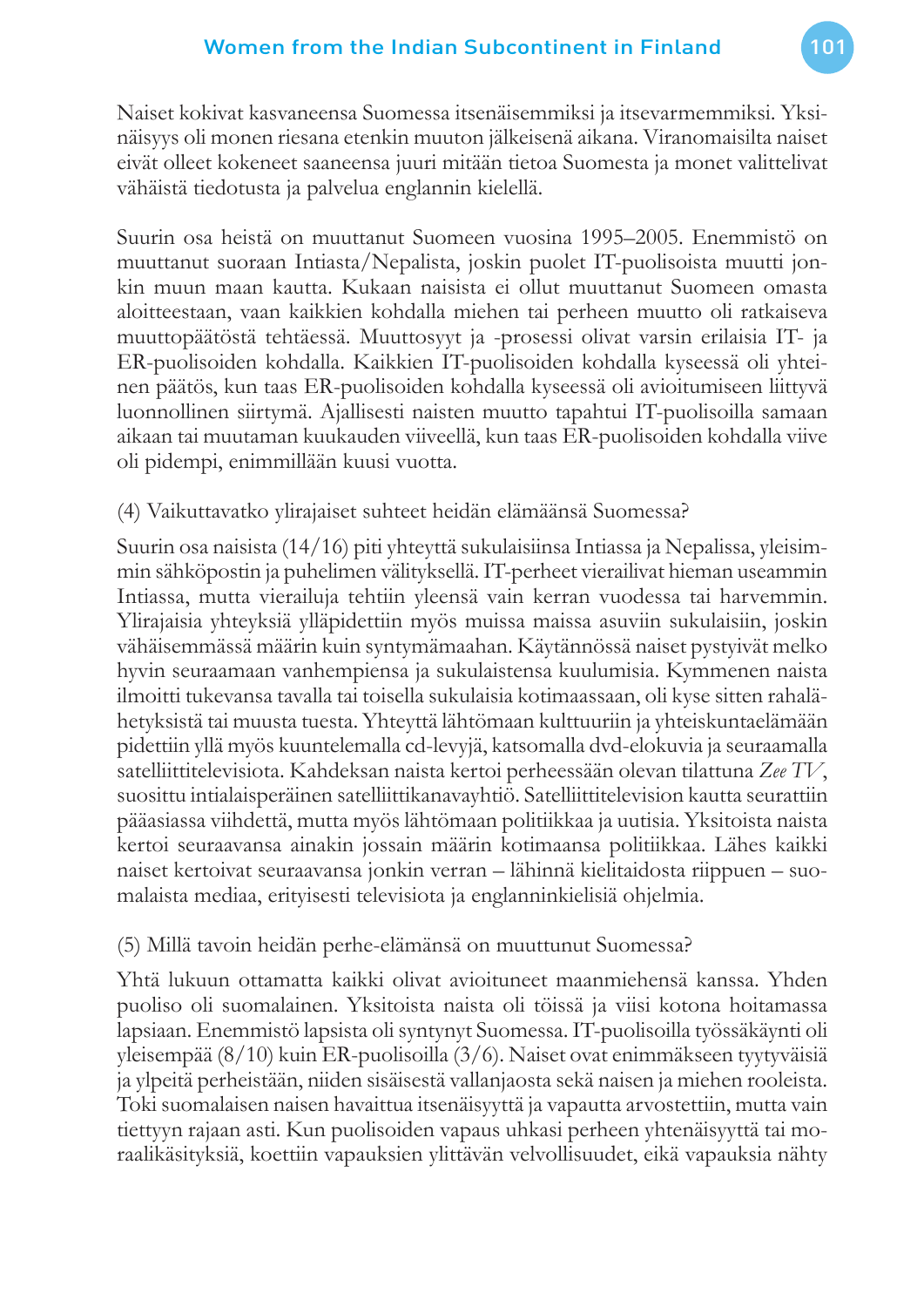

tavoiteltavina asioina. Itse asiassa useimmat haastateltavista pitivät asemaansa ylivertaisena suhteessa suomalaiseen naiseen, koska he katsoivat pystyvänsä luottamaan puolisoihinsa enemmän ja heidän asemansa vaimoina oli näin parempi.

#### (6) Ovatko etniset verkostot tärkeitä?

Kaikki haastatellut olivat yhtä mieltä yhteydenpidon tärkeydestä omaan etniseen tai kansalliseen ryhmään kuuluvien kanssa. Kaikilla oli myös näitä yhteyksiä Suomessa tapaamistiheyden ollessa kerran viikossa tai kahdessa. Yleisimmät tavat olivat vierailut toisten luona ja erilaiset kokoontumiset - muun muassa eri yhdistysten toimesta - tai juhlat. Erityisesti *holi*- ja *diwali*-juhlat olivat tärkeitä ja näitä onkin Suomessa järjestetty jo usean vuoden ajan. Holia vietetään maalis-huhtikuussa kaksi päivää ja sitä kutsutaan myös "värien juhlaksi". Viisipäiväistä diwalia vietetään loka-marraskuussa ja sitä kutsutaan myös "valojen tai lamppujen juhlaksi". Tässä yhteydessä mainittiin myös joukko yhteisöjä, joilla on tärkeä rooli erityisesti intialaisten palvelemisessa. Näitä olivat *Suomi-Intia-Seura ry*, *FINTIA*, Helsingin Ruoholahden Krishna-temppeli, *Saraswati Sindhu Cultural Association ry (S3S)* ja *Aarambh*-yhdistys. Sikheille keskeinen paikka on *Suomen Gurdwara Yhdyskunnan* ylläpitämä temppeli Helsingin Sörnäisissä. Näiden keskeinen merkitys tiivistyy etnisyyden, kulttuurin ja sosiaalisten suhteiden ylläpitoon, lasten kasvatukseen ja erilaisiin uskonnollisiin ja muihin tarpeisiin. Kaikki naiset olivat uskonnoltaan yhtä sikhiä lukuun ottamatta hinduja.

# (7) Minkälaisia kontakteja heillä on valtaväestöön?

Viisitoista naista kertoi, että heillä on ainakin yksi suomalainen ystävä. Suomalaisia ystäviä tavattiin hieman harvemmin kuin omanmaalaisia ystäviä ja osin toisissa paikoissa: töissä ja lasten välityksellä koulussa tai päiväkodissa sekä jonkin verran myös naapureina. Enemmistöllä naisista oli ollut rasistisiksi tai syrjinnäksi luettavia kokemuksia, mutta vain harva nosti ne kovin merkittäväksi tekijäksi elämässään. Yleensä kyseessä oli epäluuloisuutta, tuijottamista kadulla tai palveluissa, yms. ITpuolisoilla näitä kokemuksia oli vähemmän kuin ER-puolisoilla.

# (8) Mikä on naisten työmarkkina-asema?

Puolet ER-naisista työskenteli miestensä tapaan intialaisessa tai nepalilaisessa ravintolassa ja puolet IT-puolisoista oli niin ikään IT-alalla työssä. Ne jotka eivät olleet haastatteluhetkellä työssä, toivoivat työllistyvänsä kun lapset ovat vanhempia tai kun kielitaito on kohentunut. Puolella naisista oli työkokemusta Intiasta. Suomalaiset työpaikkansa he olivat löytäneet joko oman aktiivisuutensa tai etnisten verkostojen kautta. Työvoimaviranomaisten panoksella ei näytä olleen juurikaan vaikutusta. Tämä johtunee osin myös siitä, että monet olivat saapuneet perheenjäsenen oleskeluluvalla, johon ei automaattisesti sisälly työnteko-oikeutta. Tosin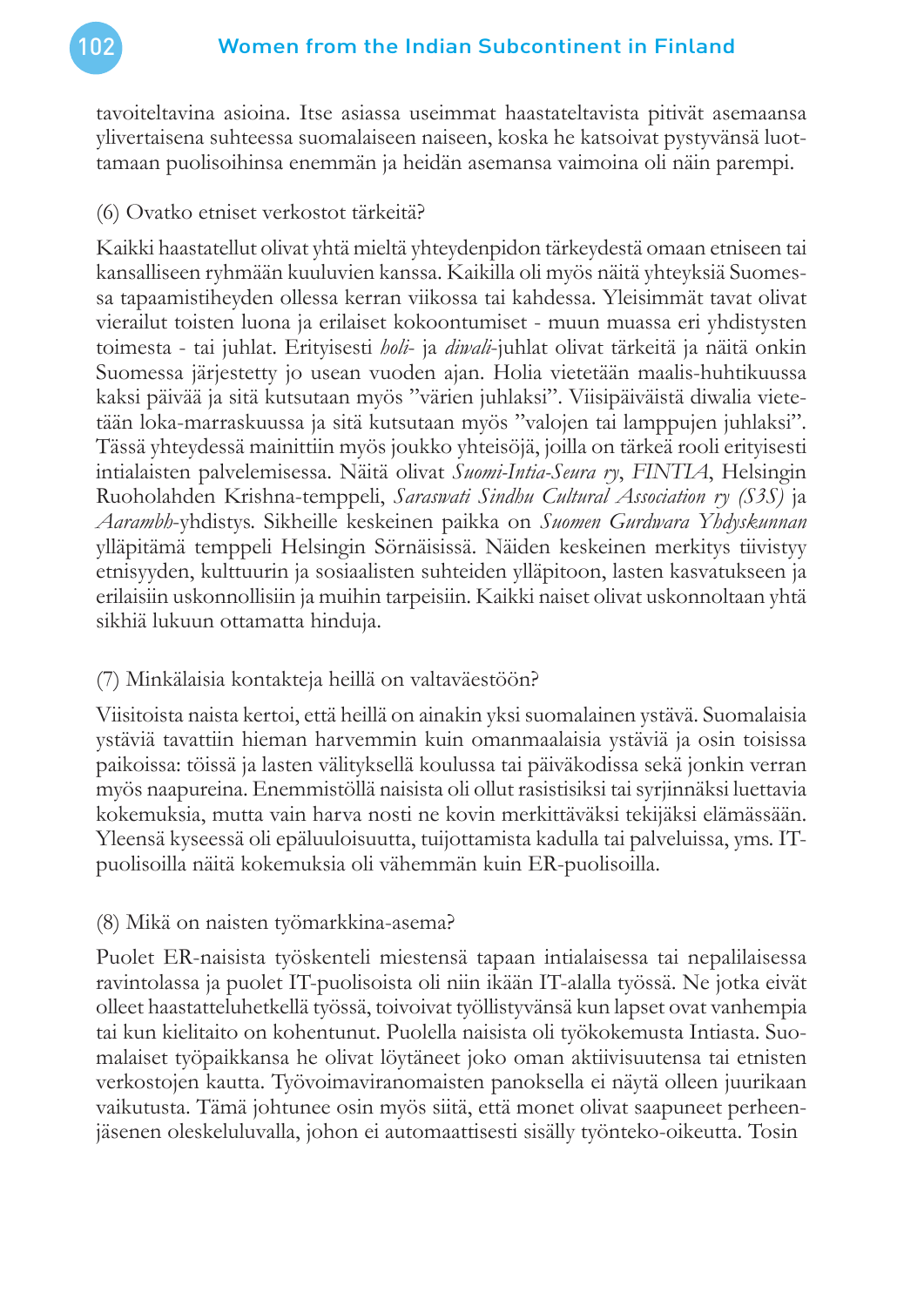vain yksi nainen mainitsi oleskeluluvan ehdot rajoitteena aikaisemmalle työnhaulle. Keskeisimmäksi syyksi työnsaantivaikeuksiin mainittiin puutteellinen suomen kielen taito.

#### (9) Millä tavoin he näkevät tulevaisuutensa Suomessa?

Seitsemän naista piti todennäköisimpänä vaihtoehtona jäämistä pysyvästi Suomeen. Neljä oli puolestaan varmoja, etteivät tule jäämään maahan. Erityisesti IT-puolisoiden ajattelua sävytti IT-alan tuleva kehitys, joka saattaa vaikuttaa muuttohaluihin suuntaan tai toiseen, teollisuuden suhdanteista riippuen. Suomen kansalaisuuden hakemista oli vakavasti harkinnut viisi naista, yhdellä jo oli maan kansalaisuus. Kaksoiskansalaisuutta pidettiin yleisesti ottaen hyvänä asiana. Suhtautuminen Suomen kansalaisuuteen oli instrumentaalinen, eli se nähtiin lähinnä käytännön asioita helpottava tekijänä, ei niinkään identiteettikysymyksenä. Intian ja Nepalin kansalaisuudesta ei mainittu olevan haittaa Suomessa asumiselle.

Mahdollisena pidettiin myös muuttamista kolmanteen maahan, erityisesti IT-puolisoiden keskuudessa. Tämä heijastui myös heidän lastensa koulutusvalinnoissa, sillä monen lapset kävivät englanninkielistä päiväkotia tai koulua. Kokonaisuudessaan voidaan todeta, että naisten kotoutuminen Suomeen on sujunut melko hyvin. Enemmistön suhde suomalaiseen yhteiskuntaan on myönteinen. IT- ja ER-puolisot eroavat kuitenkin monissa kohdin toisistaan varsin merkittävästi. ER-puolisot olivat selvemmin jo ankkuroituneita Suomeen, kun taas monen ITperheen horisontissa siinteli mahdollinen muutto kolmanteen maahan tai takaisin Intiaan. Osan IT-perheistä voidaan katsoa edustavan ylirajaisia etappimuuttajia, eli henkilöitä, jotka muutaman vuoden oleskelun jälkeen jatkavat uuteen maahan, usein uran vuoksi.

Vaikka diskursiivisella ja identiteettien tasolla perhe ja naiseus ovatkin naisille tärkeitä ja niiden avulla määritellään omaa asemaa Suomessa, vaikuttaa näitä keskeisemmäksi nousevan naisten ja heidän perheidensä yleinen yhteiskunnallinen asema. Tämä puolestaan pohjautuu naisten ja heidän puolisoidensa koulutukseen, työmarkkina-asemaan, luokkastatukseen ja taloudelliseen asemaan. IT- ja ER-vaimojen maahanmuuttoa ja kotoutumista voidaan kumpaakin tarkastella suhteessa globaalisti jakautuneisiin työmarkkinoihin, joissa etniset ravintoloitsijat ja informaatioteknologian palveluksessa olevat ovat hyvin erilaisissa asemissa. IT-perheille on tyypillistä avoimempi tulevaisuushorisontti ja mahdollinen muutto muualle, mikä heijastuu kaikkeen lasten koulutuksesta ja naisten kielitaidosta lähtien. Suomi on heille yksi vaihtoehto muiden joukossa. ER-puolisoiden kohdalla tilanne on varsin toisenlainen. Suomi on ja mitä todennäköisemmin pysyy heidän ja heidän lastensa pysyvänä asuinpaikkana.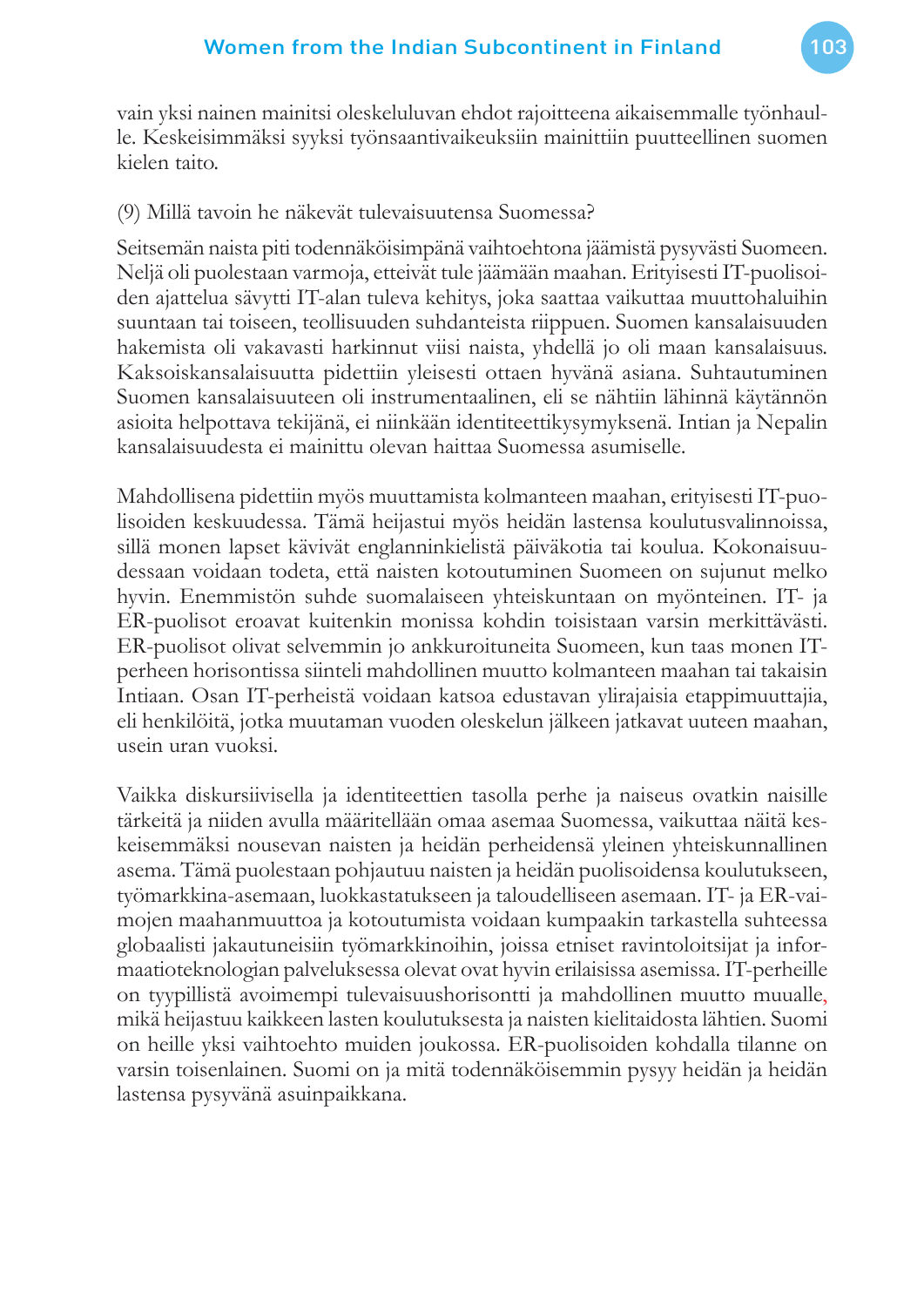Tutkimuksessa nousi esille useita suomalaisessa tutkimuksessa vähälle huomiolle jääneitä aihepiirejä, joihin olisi syytä jatkossa panostaa. Näitä ovat maahanmuuttajien keskinäiset avioliitot, sukupuolittuneiden muuttoliikkeiden seuranta, maahanmuuttajien jatkomuutto kolmansiin maihin tai takaisin kotimaahan, kielellisesti jakautuneet työmarkkinat, raha- ja tavaralähetyksen entiseen kotimaahan ja kotoutumispolitiikan toteutus mm. työllistämisen osalta. Kohderyhmän kannalta keskeisenä näyttäytyi myös englanninkielisten palvelujen ja tiedottamisen tärkeys. Ylipäätään avioliittomuuttoon tulisi kiinnittää enemmän huomiota sekä ilmiönä että avioliittomuuttajina tärkeänä resurssina.